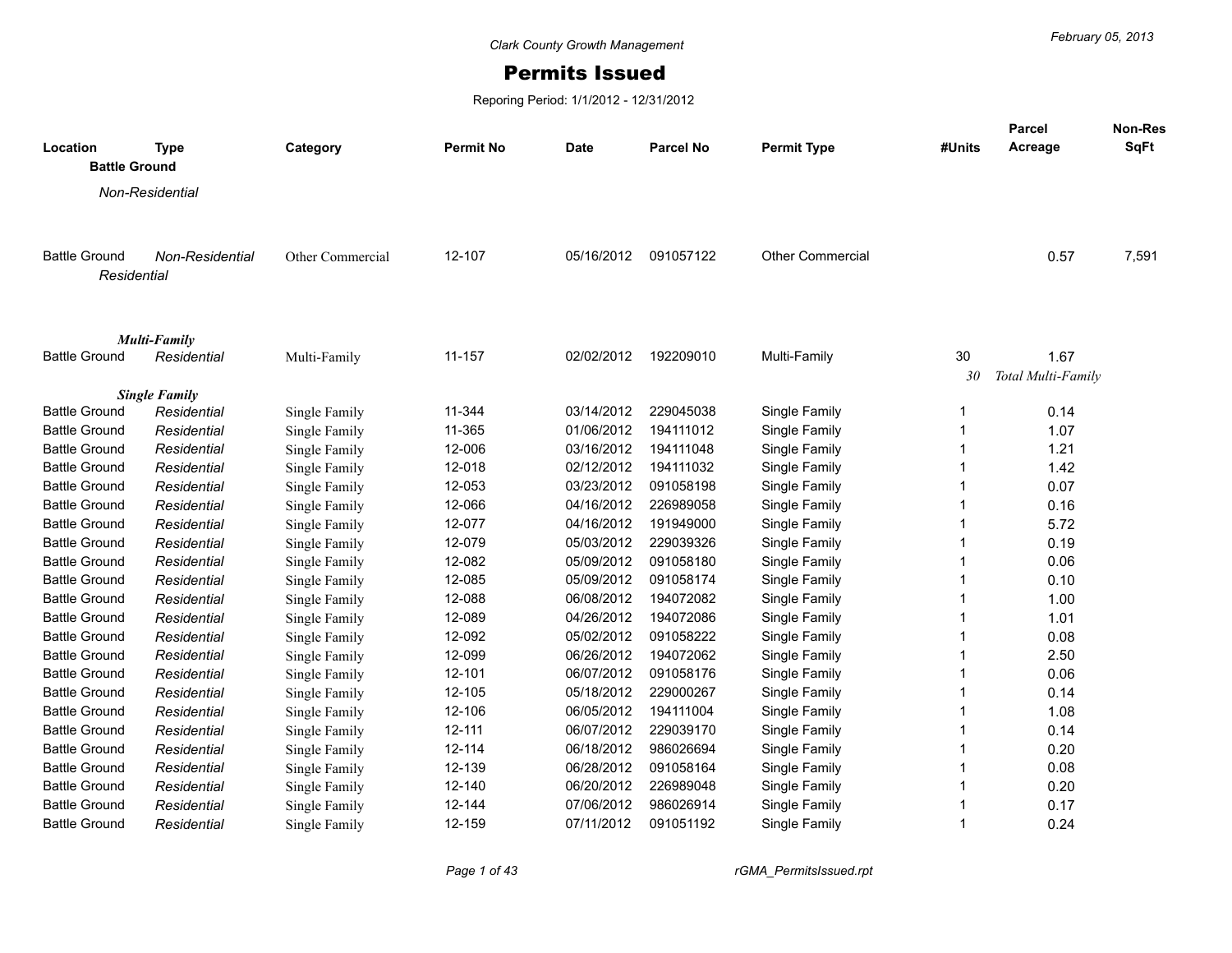| Location             | <b>Type</b>              | Category      | <b>Permit No</b> | <b>Date</b> | <b>Parcel No</b> | <b>Permit Type</b>             | #Units         | <b>Parcel</b><br>Acreage | <b>Non-Res</b><br><b>SqFt</b> |
|----------------------|--------------------------|---------------|------------------|-------------|------------------|--------------------------------|----------------|--------------------------|-------------------------------|
| <b>Battle Ground</b> |                          |               |                  |             |                  |                                |                |                          |                               |
| Residential          |                          |               |                  |             |                  |                                |                |                          |                               |
|                      |                          |               |                  |             |                  |                                |                |                          |                               |
|                      |                          |               |                  |             |                  |                                |                |                          |                               |
|                      | <b>Single Family</b>     |               |                  |             |                  |                                |                |                          |                               |
| <b>Battle Ground</b> | Residential              | Single Family | 12-161           | 07/17/2012  | 229039320        | Single Family                  | $\mathbf 1$    | 0.18                     |                               |
| <b>Battle Ground</b> | Residential              | Single Family | 12-171           | 07/17/2012  | 194072052        | Single Family                  | $\overline{1}$ | 1.05                     |                               |
| <b>Battle Ground</b> | Residential              | Single Family | 12-189           | 08/08/2012  | 091058186        | Single Family                  | 1              | 0.06                     |                               |
| <b>Battle Ground</b> | Residential              | Single Family | 12-192           | 08/27/2012  | 091058178        | Single Family                  | $\mathbf 1$    | 0.06                     |                               |
| <b>Battle Ground</b> | Residential              | Single Family | 12-195           | 08/21/2012  | 091058234        | Single Family                  | 1              | 0.06                     |                               |
| <b>Battle Ground</b> | Residential              | Single Family | 12-206           | 07/27/2012  | 194111030        | Single Family                  | $\mathbf 1$    | 1.54                     |                               |
| <b>Battle Ground</b> | Residential              | Single Family | 12-217           | 08/21/2012  | 091058244        | Single Family                  | $\mathbf 1$    | 0.07                     |                               |
| <b>Battle Ground</b> | Residential              | Single Family | 12-233           | 08/27/2012  | 228574058        | Single Family                  | $\mathbf{1}$   | 0.14                     |                               |
| <b>Battle Ground</b> | Residential              | Single Family | 12-234           | 08/29/2012  | 228574060        | Single Family                  | 1              | 0.14                     |                               |
| <b>Battle Ground</b> | Residential              | Single Family | 12-280           | 10/09/2012  | 226989004        | Single Family                  | $\mathbf 1$    | 0.15                     |                               |
| <b>Battle Ground</b> | Residential              | Single Family | 12-281           | 11/06/2012  | 226989020        | Single Family                  | $\mathbf 1$    | 0.15                     |                               |
| <b>Battle Ground</b> | Residential              | Single Family | 12-282           | 11/06/2012  | 226989028        | Single Family                  | $\mathbf 1$    | 0.14                     |                               |
| <b>Battle Ground</b> | Residential              | Single Family | 12-295           | 10/12/2012  | 229000306        | Single Family                  | $\mathbf 1$    | 0.14                     |                               |
| <b>Battle Ground</b> | Residential              | Single Family | 12-298           | 11/08/2012  | 986026698        | Single Family                  | -1             | 0.22                     |                               |
| <b>Battle Ground</b> | Residential              | Single Family | 12-308           | 11/08/2012  | 229039334        | Single Family                  | $\mathbf 1$    | 0.15                     |                               |
| <b>Battle Ground</b> | Residential              | Single Family | 12-309           | 11/05/2012  | 091103215        | Single Family                  | $\mathbf 1$    | 0.19                     |                               |
| <b>Battle Ground</b> | Residential              | Single Family | 12-339           | 12/10/2012  | 229039324        | Single Family                  | 1              | 0.18                     |                               |
| <b>Battle Ground</b> | Residential              | Single Family | 12-342           | 12/11/2012  | 194072026        | Single Family                  | 1              | 1.01                     |                               |
|                      |                          |               |                  |             |                  |                                | 41             | Total Single Family      |                               |
|                      |                          |               |                  |             |                  | <b>Battle Ground Sub Total</b> | 71             |                          | 7,591                         |
|                      | <b>Battle Ground UGA</b> |               |                  |             |                  |                                |                |                          |                               |
|                      |                          |               |                  |             |                  |                                |                |                          |                               |
| Residential          |                          |               |                  |             |                  |                                |                |                          |                               |
|                      | <b>Single Family</b>     |               |                  |             |                  |                                |                |                          |                               |
| <b>Battle Ground</b> | Residential              | Single Family | SFR2012-00086    | 04/02/2012  | 194218022        | Single Family                  | 1              | 1.03                     |                               |
| <b>Battle Ground</b> | Residential              | Single Family | SFR2012-00122    | 04/27/2012  | 194218004        | Single Family                  | 1              | 1.02                     |                               |
| <b>Battle Ground</b> | Residential              | Single Family | SFR2012-00250    | 10/25/2012  | 194131000        | Single Family                  | 1              | 0.40                     |                               |
| <b>Battle Ground</b> | Residential              | Single Family | SFR2012-00446    | 09/20/2012  | 192635012        | Single Family                  | $\mathbf 1$    | 1.29                     |                               |
| <b>Battle Ground</b> | Residential              | Single Family | SFR2012-00476    | 10/08/2012  | 192678000        | Single Family                  | $\mathbf 1$    | 5.00                     |                               |
| <b>Battle Ground</b> | Residential              | Single Family | SFR2012-00507    | 10/16/2012  | 194218064        | Single Family                  | 1              | 1.05                     |                               |
|                      |                          |               |                  |             |                  |                                | 6              | Total Single Family      |                               |

*Page 2 of 43 rGMA\_PermitsIssued.rpt*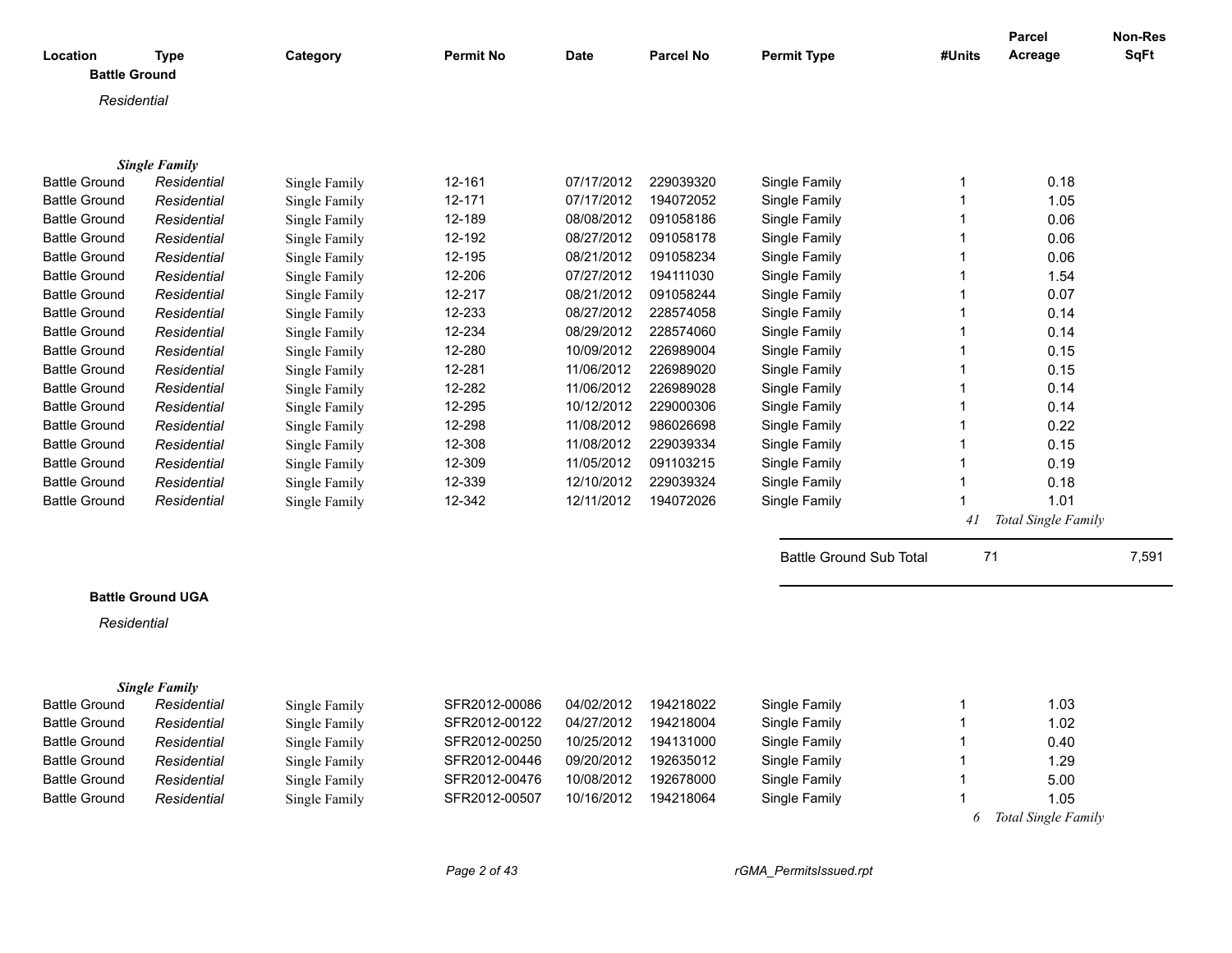| Location | Type | Category | <b>Permit No</b> | <b>Date</b> | Parcel No | <b>Permit Type</b>          | #Units | <b>Parcel</b><br>Acreage | <b>Non-Res</b><br><b>SqFt</b> |
|----------|------|----------|------------------|-------------|-----------|-----------------------------|--------|--------------------------|-------------------------------|
|          |      |          |                  |             |           | Battle Ground UGA Sub Total |        |                          |                               |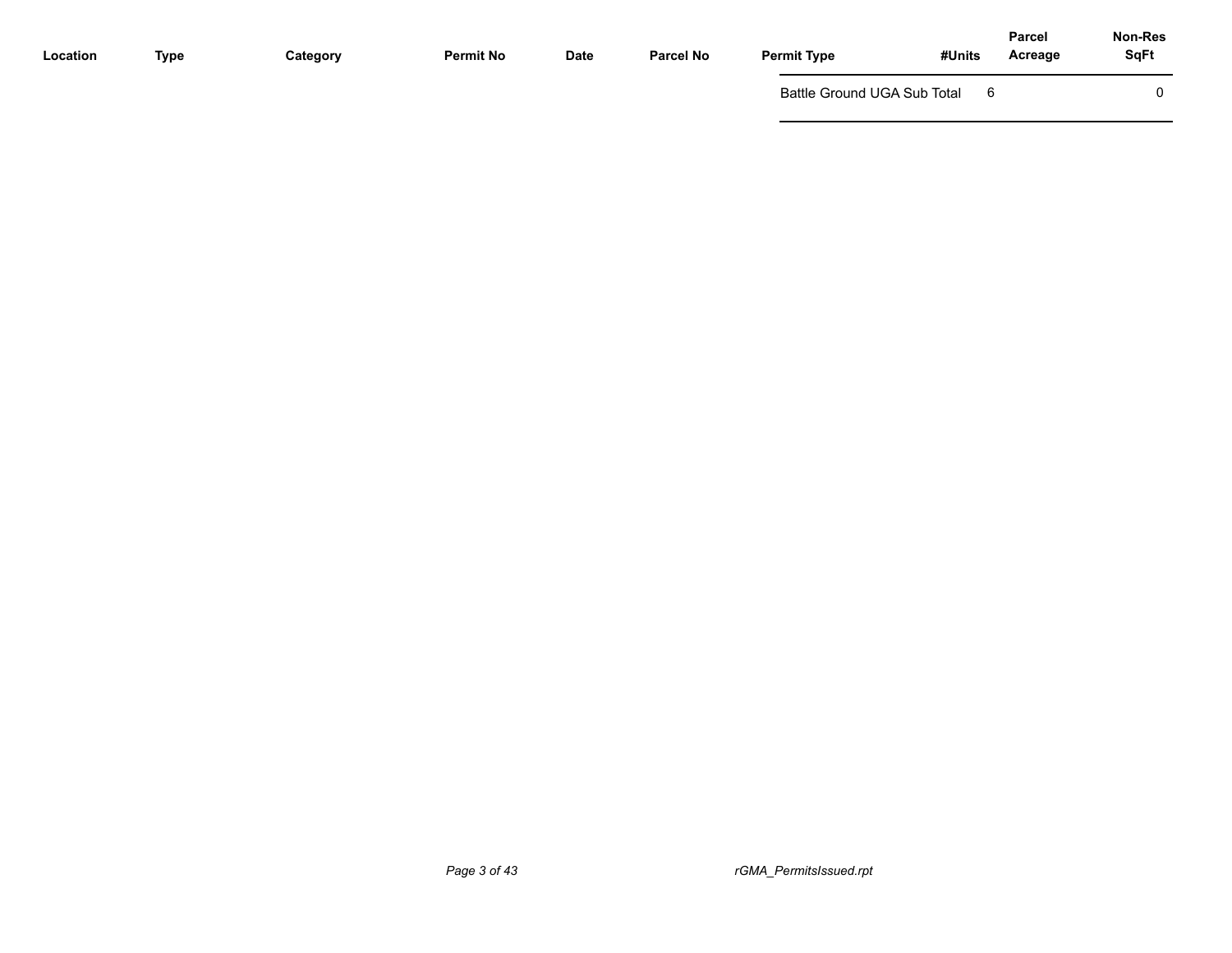|          |                      |               |                  |             |                  |                    |                         | Parcel             | Non-Res     |
|----------|----------------------|---------------|------------------|-------------|------------------|--------------------|-------------------------|--------------------|-------------|
| Location | <b>Type</b>          | Category      | <b>Permit No</b> | <b>Date</b> | <b>Parcel No</b> | <b>Permit Type</b> | #Units                  | Acreage            | <b>SqFt</b> |
| Camas    |                      |               |                  |             |                  |                    |                         |                    |             |
|          | Residential          |               |                  |             |                  |                    |                         |                    |             |
|          |                      |               |                  |             |                  |                    |                         |                    |             |
|          |                      |               |                  |             |                  |                    |                         |                    |             |
|          | <b>Multi-Family</b>  |               |                  |             |                  |                    |                         |                    |             |
| Camas    | Residential          | Multi-Family  | 201227           | 04/17/2012  | 081958402        | Multi-Family       | 2                       | 0.13               |             |
| Camas    | Residential          | Multi-Family  | 201228           | 04/17/2012  | 081958401        | Multi-Family       | $\overline{c}$          | 0.13               |             |
| Camas    | Residential          | Multi-Family  | 201229           | 04/26/2012  | 081958403        | Multi-Family       | $\overline{\mathbf{c}}$ | 0.13               |             |
| Camas    | Residential          | Multi-Family  | 201230           | 04/26/2012  | 081958404        | Multi-Family       | $\overline{2}$          | 0.13               |             |
| Camas    | Residential          | Multi-Family  | 201231           | 05/01/2012  | 081958406        | Multi-Family       | $\overline{c}$          | 0.13               |             |
| Camas    | Residential          | Multi-Family  | 201232           | 05/01/2012  | 081958405        | Multi-Family       | $\overline{\mathbf{c}}$ | 0.13               |             |
| Camas    | Residential          | Multi-Family  | 201236           | 05/17/2012  | 081958400        | Multi-Family       | $\overline{c}$          | 0.13               |             |
| Camas    | Residential          | Multi-Family  | 201240           | 06/15/2012  | 172956001        | Multi-Family       | 3                       | 4.94               |             |
| Camas    | Residential          | Multi-Family  | 201241           | 06/15/2012  | 172956001        | Multi-Family       | 3                       | 4.94               |             |
| Camas    | Residential          | Multi-Family  | 201242           | 06/15/2012  | 172956001        | Multi-Family       | 3                       | 4.94               |             |
| Camas    | Residential          | Multi-Family  | 201243           | 06/15/2012  | 172956001        | Multi-Family       | 3                       | 4.94               |             |
| Camas    | Residential          | Multi-Family  | 201278           | 10/16/2012  | 172956001        | Multi-Family       | 1                       | 4.94               |             |
| Camas    | Residential          | Multi-Family  | 201279           | 10/16/2012  | 172956001        | Multi-Family       | $\mathbf{1}$            | 4.94               |             |
| Camas    | Residential          | Multi-Family  | 201280           | 10/16/2012  | 172956001        | Multi-Family       | 1                       | 4.94               |             |
| Camas    | Residential          | Multi-Family  | 201281           | 10/16/2012  | 172956001        | Multi-Family       | 1                       | 4.94               |             |
|          |                      |               |                  |             |                  |                    | 30                      | Total Multi-Family |             |
|          | <b>Single Family</b> |               |                  |             |                  |                    |                         |                    |             |
| Camas    | Residential          | Single Family | 201201           | 01/03/2012  | 084921062        | Single Family      | 1                       | 0.24               |             |
| Camas    | Residential          | Single Family | 201202           | 01/05/2012  | 127744036        | Single Family      | $\mathbf{1}$            | 0.21               |             |
| Camas    | Residential          | Single Family | 201203           | 01/09/2012  | 081958190        | Single Family      | $\mathbf{1}$            | 0.20               |             |
| Camas    | Residential          | Single Family | 201204           | 01/10/2012  | 127744032        | Single Family      | $\mathbf{1}$            | 0.23               |             |
| Camas    | Residential          | Single Family | 201205           | 01/12/2012  | 178110018        | Single Family      | $\mathbf{1}$            | 0.22               |             |
| Camas    | Residential          | Single Family | 201206           | 01/27/2012  | 084921194        | Single Family      | $\mathbf{1}$            | 0.24               |             |
| Camas    | Residential          | Single Family | 201207           | 02/06/2012  | 084921138        | Single Family      | $\mathbf{1}$            | 0.25               |             |
| Camas    | Residential          | Single Family | 201208           | 02/07/2012  | 986028071        | Single Family      | $\mathbf{1}$            | 0.21               |             |
| Camas    | Residential          | Single Family | 201209           | 02/07/2012  | 084921160        | Single Family      | $\mathbf{1}$            | 0.24               |             |
| Camas    | Residential          | Single Family | 201210           | 02/21/2012  | 127744048        | Single Family      | 1                       | 0.22               |             |
| Camas    | Residential          | Single Family | 201211           | 02/24/2012  | 125401024        | Single Family      | $\mathbf{1}$            | 0.16               |             |
| Camas    | Residential          | Single Family | 201212           | 02/24/2012  | 125401026        | Single Family      | 1                       | 0.17               |             |
| Camas    | Residential          | Single Family | 201213           | 02/27/2012  | 084921208        | Single Family      | 1                       | 0.29               |             |
| Camas    | Residential          | Single Family | 201214           | 03/06/2012  | 125403002        | Single Family      | 1                       | 0.21               |             |
| Camas    | Residential          | Single Family | 201215           | 03/07/2012  | 986028072        | Single Family      | $\mathbf{1}$            | 0.21               |             |
| Camas    | Residential          | Single Family | 201216           | 03/12/2012  | 178110006        | Single Family      | 1                       | 0.29               |             |
| Camas    | Residential          | Single Family | 201217           | 03/22/2012  | 127744046        | Single Family      | 1                       | 0.22               |             |
| Camas    | Residential          | Single Family | 201218           | 03/27/2012  | 084921066        | Single Family      | 1                       | 0.24               |             |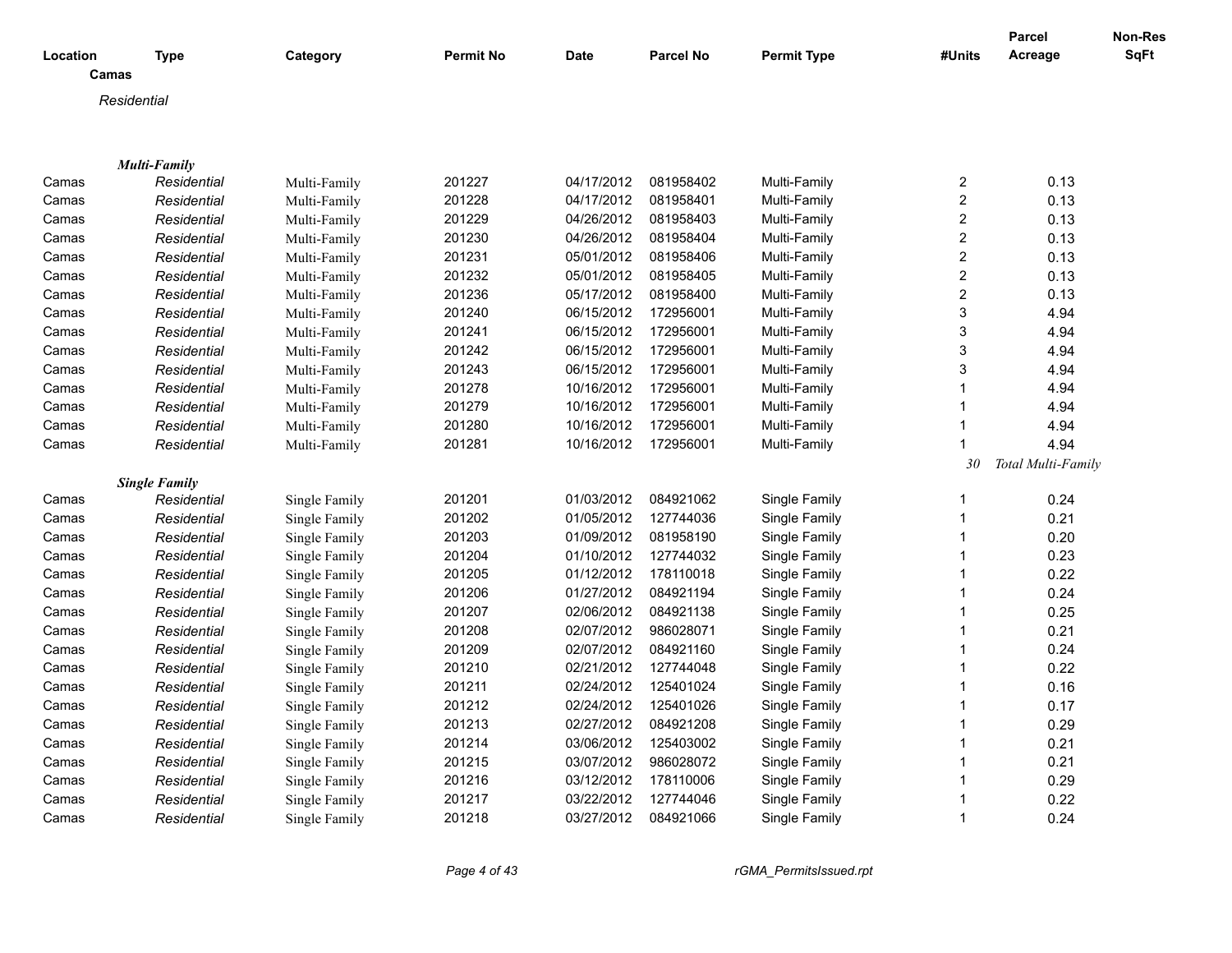| Location | <b>Type</b>          | Category             | Permit No | <b>Date</b> | <b>Parcel No</b> | <b>Permit Type</b> | #Units      | Parcel<br>Acreage | Non-Res<br>SqFt |
|----------|----------------------|----------------------|-----------|-------------|------------------|--------------------|-------------|-------------------|-----------------|
| Camas    |                      |                      |           |             |                  |                    |             |                   |                 |
|          | Residential          |                      |           |             |                  |                    |             |                   |                 |
|          |                      |                      |           |             |                  |                    |             |                   |                 |
|          |                      |                      |           |             |                  |                    |             |                   |                 |
|          | <b>Single Family</b> |                      |           |             |                  |                    |             |                   |                 |
| Camas    | Residential          | Single Family        | 201219    | 03/28/2012  | 123833030        | Single Family      | 1           | 0.14              |                 |
| Camas    | Residential          | Single Family        | 201220    | 03/29/2012  | 175956010        | Single Family      | $\mathbf 1$ | 0.24              |                 |
| Camas    | Residential          | Single Family        | 201221    | 03/30/2012  | 084921226        | Single Family      | -1          | 0.25              |                 |
| Camas    | Residential          | Single Family        | 201222    | 04/02/2012  | 125403076        | Single Family      |             | 0.16              |                 |
| Camas    | Residential          | Single Family        | 201223    | 04/03/2012  | 127744038        | Single Family      |             | 0.20              |                 |
| Camas    | Residential          | Single Family        | 201224    | 04/13/2012  | 084921004        | Single Family      |             | 0.25              |                 |
| Camas    | Residential          | Single Family        | 201225    | 04/16/2012  | 127369078        | Single Family      |             | 0.24              |                 |
| Camas    | Residential          | Single Family        | 201226    | 04/17/2012  | 127744026        | Single Family      |             | 0.22              |                 |
| Camas    | Residential          | Single Family        | 201233    | 05/10/2012  | 084921014        | Single Family      |             | 0.25              |                 |
| Camas    | Residential          | Single Family        | 201234    | 05/17/2012  | 084921054        | Single Family      |             | 0.24              |                 |
| Camas    | Residential          | Single Family        | 201235    | 05/17/2012  | 084921140        | Single Family      |             | 0.29              |                 |
| Camas    | Residential          | Single Family        | 201237    | 05/29/2012  | 084921052        | Single Family      |             | 0.24              |                 |
| Camas    | Residential          | Single Family        | 201238    | 06/06/2012  | 083144032        | Single Family      |             | 0.41              |                 |
| Camas    | Residential          | Single Family        | 201239    | 06/12/2012  | 084921192        | Single Family      |             | 0.24              |                 |
| Camas    | Residential          | Single Family        | 201244    | 07/09/2012  | 127744024        | Single Family      |             | 0.23              |                 |
| Camas    | Residential          | Single Family        | 201245    | 07/10/2012  | 127744004        | Single Family      |             | 0.25              |                 |
| Camas    | Residential          | Single Family        | 201246    | 07/13/2012  | 092232902        | Single Family      |             | 0.24              |                 |
| Camas    | Residential          | Single Family        | 201247    | 07/18/2012  | 125403046        | Single Family      | 1           | 0.17              |                 |
| Camas    | Residential          | Single Family        | 201248    | 07/18/2012  | 125403048        | Single Family      |             | 0.17              |                 |
| Camas    | Residential          | Single Family        | 201249    | 07/18/2012  | 125403096        | Single Family      | -1          | 0.20              |                 |
| Camas    | Residential          | Single Family        | 201250    | 08/02/2012  | 084921134        | Single Family      |             | 0.24              |                 |
| Camas    | Residential          | Single Family        | 201251    | 08/06/2012  | 092231074        | Single Family      |             | 0.64              |                 |
| Camas    | Residential          | Single Family        | 201252    | 08/07/2012  | 081958410        | Single Family      |             | 0.05              |                 |
| Camas    | Residential          | Single Family        | 201253    | 08/07/2012  | 081958414        | Single Family      |             | 0.06              |                 |
| Camas    | Residential          | Single Family        | 201254    | 08/07/2012  | 081958413        | Single Family      |             | 0.03              |                 |
| Camas    | Residential          | Single Family        | 201255    | 08/07/2012  | 081958411        | Single Family      |             | 0.05              |                 |
| Camas    | Residential          | Single Family        | 201256    | 08/07/2012  | 081958408        | Single Family      |             | 0.03              |                 |
| Camas    | Residential          | Single Family        | 201257    | 08/07/2012  | 081958407        | Single Family      |             | 0.06              |                 |
| Camas    | Residential          |                      | 201258    | 08/07/2012  | 081958409        | Single Family      |             | 0.03              |                 |
|          |                      | Single Family        |           |             |                  |                    |             |                   |                 |
| Camas    | Residential          | Single Family        | 201259    | 08/07/2012  | 081958412        | Single Family      |             | 0.03              |                 |
| Camas    | Residential          | Single Family        | 201260    | 08/08/2012  | 080971000        | Single Family      |             | 0.11              |                 |
| Camas    | Residential          | Single Family        | 201261    | 08/21/2012  | 127147014        | Single Family      |             | 0.17              |                 |
| Camas    | Residential          | Single Family        | 201262    | 08/24/2012  | 177663100        | Single Family      |             | 0.09              |                 |
| Camas    | Residential          | <b>Single Family</b> | 201263    | 08/24/2012  | 177663102        | Single Family      |             | 0.09              |                 |
| Camas    | Residential          | <b>Single Family</b> | 201264    | 08/24/2012  | 177663206        | Single Family      | 1           | 0.06              |                 |

*Page 5 of 43 rGMA\_PermitsIssued.rpt*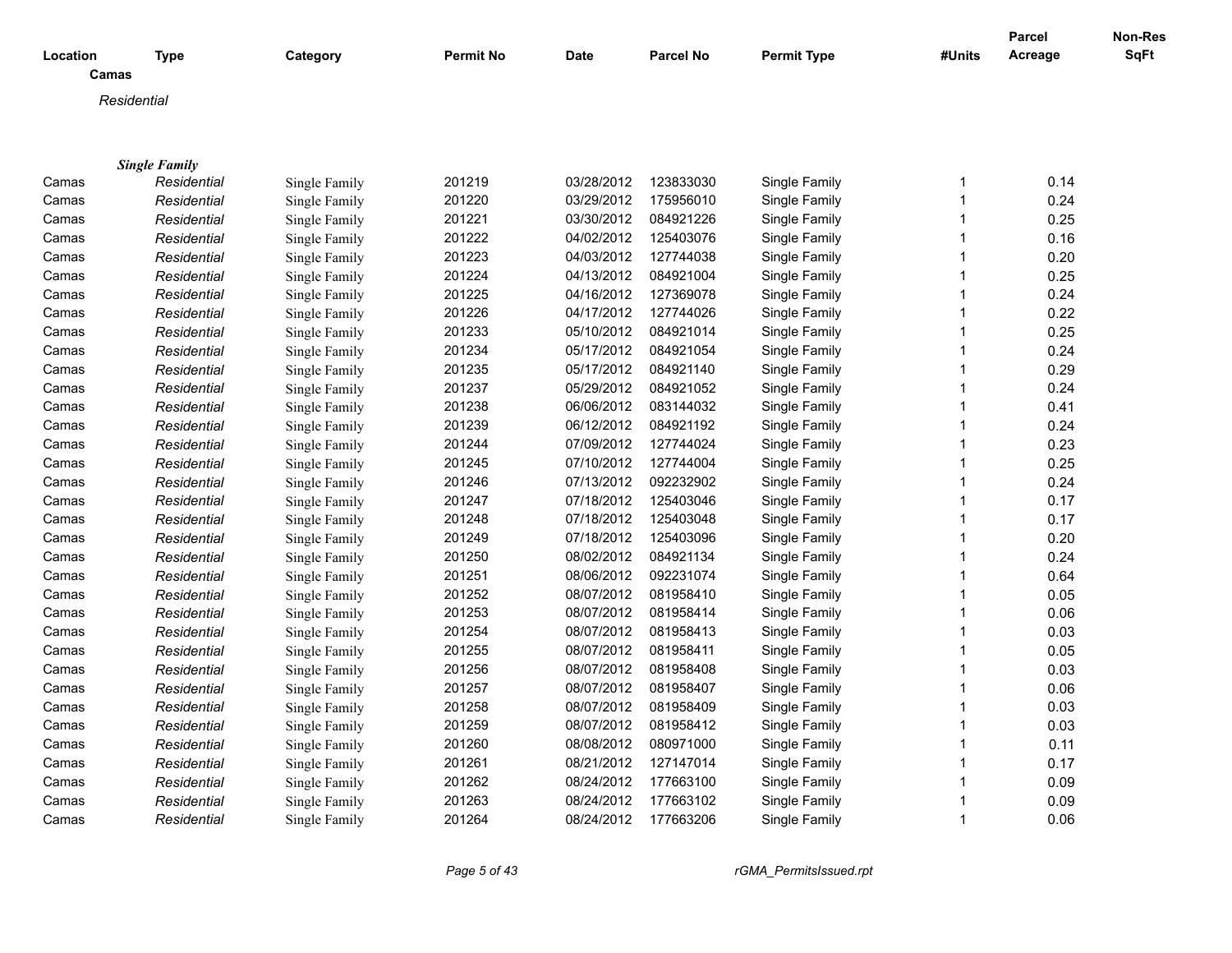| Location<br>Camas | <b>Type</b>          | Category      | <b>Permit No</b> | <b>Date</b> | <b>Parcel No</b> | <b>Permit Type</b> | #Units         | Parcel<br>Acreage   | Non-Res<br>SqFt |
|-------------------|----------------------|---------------|------------------|-------------|------------------|--------------------|----------------|---------------------|-----------------|
| Residential       |                      |               |                  |             |                  |                    |                |                     |                 |
|                   |                      |               |                  |             |                  |                    |                |                     |                 |
|                   |                      |               |                  |             |                  |                    |                |                     |                 |
|                   | <b>Single Family</b> |               |                  |             |                  |                    |                |                     |                 |
| Camas             | Residential          | Single Family | 201265           | 08/27/2012  | 125403028        | Single Family      | -1             | 0.16                |                 |
| Camas             | Residential          | Single Family | 201266           | 08/29/2012  | 085227000        | Single Family      | $\mathbf{1}$   | 0.13                |                 |
| Camas             | Residential          | Single Family | 201267           | 09/04/2012  | 084921070        | Single Family      | $\mathbf 1$    | 0.23                |                 |
| Camas             | Residential          | Single Family | 201268           | 09/11/2012  | 177663176        | Single Family      | $\mathbf 1$    | 0.06                |                 |
| Camas             | Residential          | Single Family | 201269           | 09/12/2012  | 986029793        | Single Family      | $\mathbf 1$    | 0.45                |                 |
| Camas             | Residential          | Single Family | 201270           | 09/14/2012  | 127744034        | Single Family      | $\mathbf{1}$   | 0.22                |                 |
| Camas             | Residential          | Single Family | 201271           | 09/17/2012  | 124817340        | Single Family      | $\mathbf 1$    | 0.24                |                 |
| Camas             | Residential          | Single Family | 201272           | 10/02/2012  | 178110016        | Single Family      | $\mathbf{1}$   | 0.21                |                 |
| Camas             | Residential          | Single Family | 201273           | 10/02/2012  | 123833024        | Single Family      | $\mathbf 1$    | 0.14                |                 |
| Camas             | Residential          | Single Family | 201274           | 10/05/2012  | 083144058        | Single Family      | $\overline{1}$ | 0.23                |                 |
| Camas             | Residential          | Single Family | 201275           | 10/11/2012  | 986028074        | Single Family      | $\mathbf{1}$   | 0.22                |                 |
| Camas             | Residential          | Single Family | 201276           | 10/12/2012  | 178110022        | Single Family      | -1             | 0.22                |                 |
| Camas             | Residential          | Single Family | 201277           | 10/12/2012  | 084921114        | Single Family      | $\mathbf 1$    | 0.27                |                 |
| Camas             | Residential          | Single Family | 201282           | 10/17/2012  | 084545000        | Single Family      | -1             | 0.30                |                 |
| Camas             | Residential          | Single Family | 201283           | 10/19/2012  | 084921064        | Single Family      | $\mathbf 1$    | 0.24                |                 |
| Camas             | Residential          | Single Family | 201284           | 10/29/2012  | 178110008        | Single Family      | $\mathbf 1$    | 0.16                |                 |
| Camas             | Residential          | Single Family | 201285           | 11/08/2012  | 123833032        | Single Family      | $\mathbf 1$    | 0.13                |                 |
| Camas             | Residential          | Single Family | 201286           | 12/10/2012  | 084921190        | Single Family      | $\mathbf 1$    | 0.25                |                 |
| Camas             | Residential          | Single Family | 201287           | 12/13/2012  | 125401016        | Single Family      | $\mathbf 1$    | 0.17                |                 |
| Camas             | Residential          | Single Family | 201288           | 12/13/2012  | 090268286        | Single Family      | $\mathbf 1$    | 0.61                |                 |
| Camas             | Residential          | Single Family | 201289           | 12/19/2012  | 084921196        | Single Family      | $\mathbf{1}$   | 0.60                |                 |
| Camas             | Residential          | Single Family | 201290           | 12/20/2012  | 125401022        | Single Family      | $\mathbf 1$    | 0.17                |                 |
| Camas             | Residential          | Single Family | 201291           | 12/28/2012  | 084921180        | Single Family      | $\mathbf 1$    | 0.25                |                 |
|                   |                      |               |                  |             |                  |                    | 76             | Total Single Family |                 |
|                   |                      |               |                  |             |                  | Camas Sub Total    | 106            |                     | $\mathbf 0$     |
|                   |                      |               |                  |             |                  |                    |                |                     |                 |
| <b>Camas UGA</b>  |                      |               |                  |             |                  |                    |                |                     |                 |
| Residential       |                      |               |                  |             |                  |                    |                |                     |                 |
|                   |                      |               |                  |             |                  |                    |                |                     |                 |
|                   |                      |               |                  |             |                  |                    |                |                     |                 |

|           | <b>Single Family</b> |               |               |            |           |               |      |
|-----------|----------------------|---------------|---------------|------------|-----------|---------------|------|
| Camas UGA | Residential          | Single Family | SFR2012-00162 | 05/11/2012 | 125662182 | Single Family |      |
| Camas UGA | Residential          | Single Family | SFR2012-00163 | 05/29/2012 | 125662174 | Single Family | 0.16 |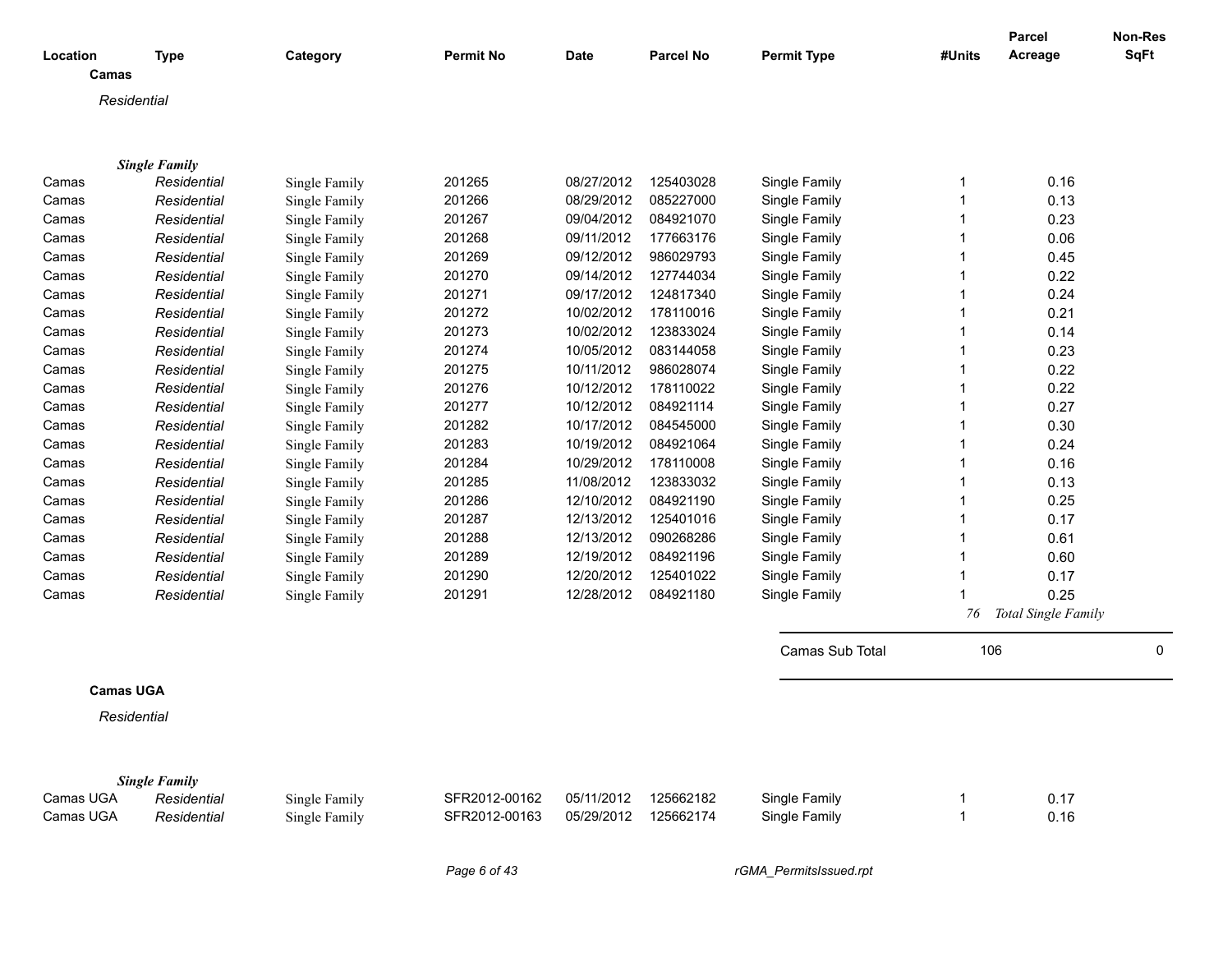| Location<br><b>Camas UGA</b> | <b>Type</b>                         | Category      | <b>Permit No</b> | Date       | <b>Parcel No</b> | <b>Permit Type</b>  | #Units | Parcel<br>Acreage             | <b>Non-Res</b><br><b>SqFt</b> |
|------------------------------|-------------------------------------|---------------|------------------|------------|------------------|---------------------|--------|-------------------------------|-------------------------------|
| Residential                  |                                     |               |                  |            |                  |                     |        |                               |                               |
| Camas UGA                    | <b>Single Family</b><br>Residential | Single Family | SFR2012-00537    | 11/06/2012 | 125662172        | Single Family       |        | 0.13<br>3 Total Single Family |                               |
|                              |                                     |               |                  |            |                  | Camas UGA Sub Total | 3      |                               | 0                             |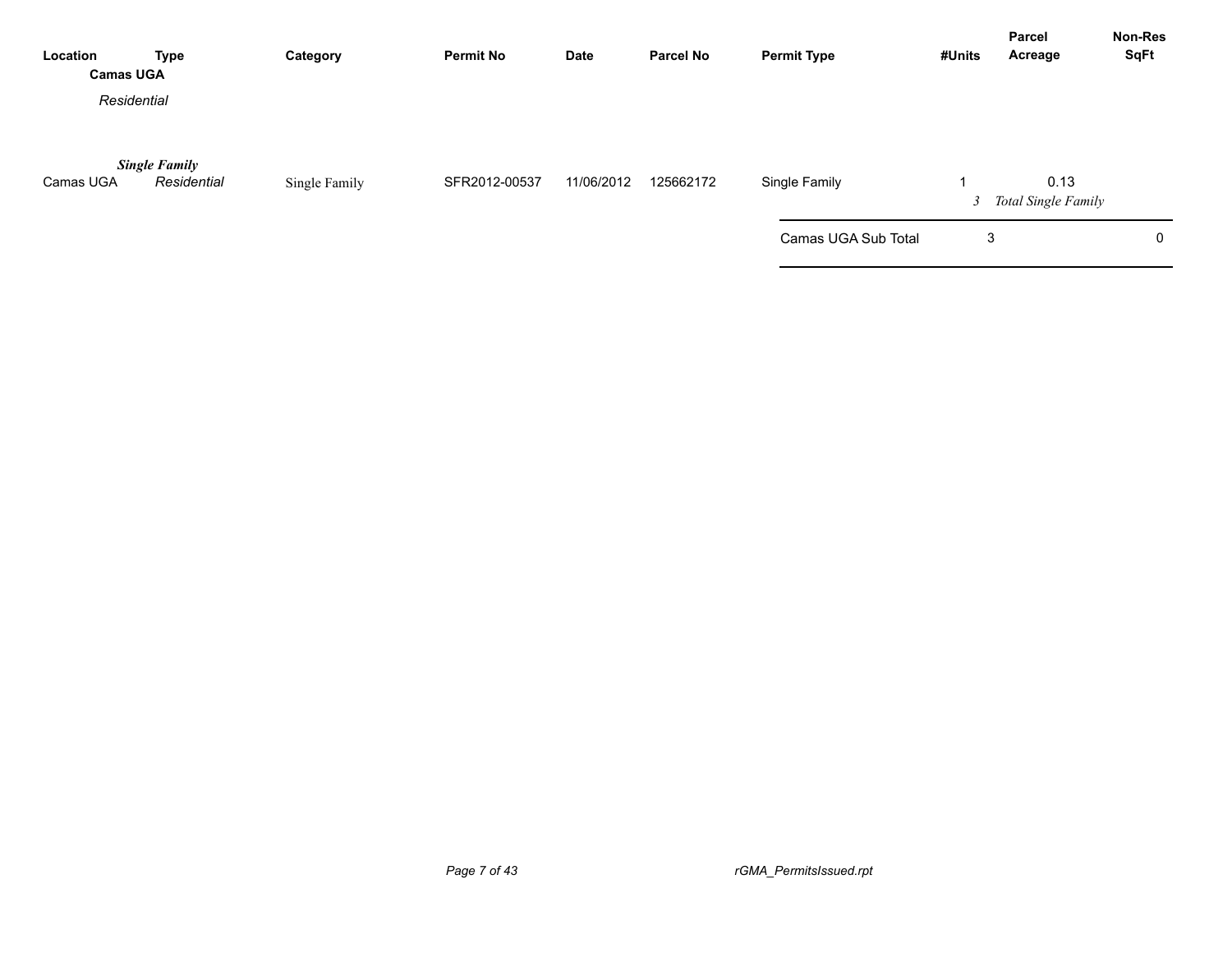| Location                              | <b>Type</b> | Category      | <b>Permit No</b> | <b>Date</b> | <b>Parcel No</b> | <b>Permit Type</b>      | #Units         | Parcel<br>Acreage   | Non-Res<br><b>SqFt</b> |
|---------------------------------------|-------------|---------------|------------------|-------------|------------------|-------------------------|----------------|---------------------|------------------------|
| <b>La Center</b><br>Residential       |             |               |                  |             |                  |                         |                |                     |                        |
|                                       |             |               |                  |             |                  |                         |                |                     |                        |
| <b>Single Family</b><br>La Center     | Residential | Single Family | RN11-933         | 01/19/2012  | 258894080        | Single Family           |                | 0.18                |                        |
| La Center                             | Residential | Single Family | RN11-938         | 02/07/2012  | 258894006        | Single Family           |                | 0.24                |                        |
| La Center                             | Residential | Single Family | RN11-943         | 03/23/2012  | 258894092        | Single Family           |                | 0.18                |                        |
| La Center                             | Residential | Single Family | RN12-967         | 09/13/2012  | 258894038        | Single Family           |                | 0.18                |                        |
| La Center                             | Residential | Single Family | RN12-975         | 12/13/2012  | 258894026        | Single Family           |                | 0.18                |                        |
|                                       |             |               |                  |             |                  |                         | 5              | Total Single Family |                        |
|                                       |             |               |                  |             |                  | La Center Sub Total     | 5              |                     | 0                      |
| <b>La Center UGA</b>                  |             |               |                  |             |                  |                         |                |                     |                        |
| Residential                           |             |               |                  |             |                  |                         |                |                     |                        |
|                                       |             |               |                  |             |                  |                         |                |                     |                        |
| <b>Single Family</b><br>La Center UG, | Residential | Single Family | SFR2012-00257    | 06/20/2012  | 986028827        | Single Family           |                | 1.00                |                        |
| La Center UG                          | Residential | Single Family | SFR2012-00580    | 12/17/2012  | 986030207        | Single Family           |                | 1.02                |                        |
|                                       |             |               |                  |             |                  |                         | 2              | Total Single Family |                        |
|                                       |             |               |                  |             |                  | La Center UGA Sub Total | $\overline{2}$ |                     | 0                      |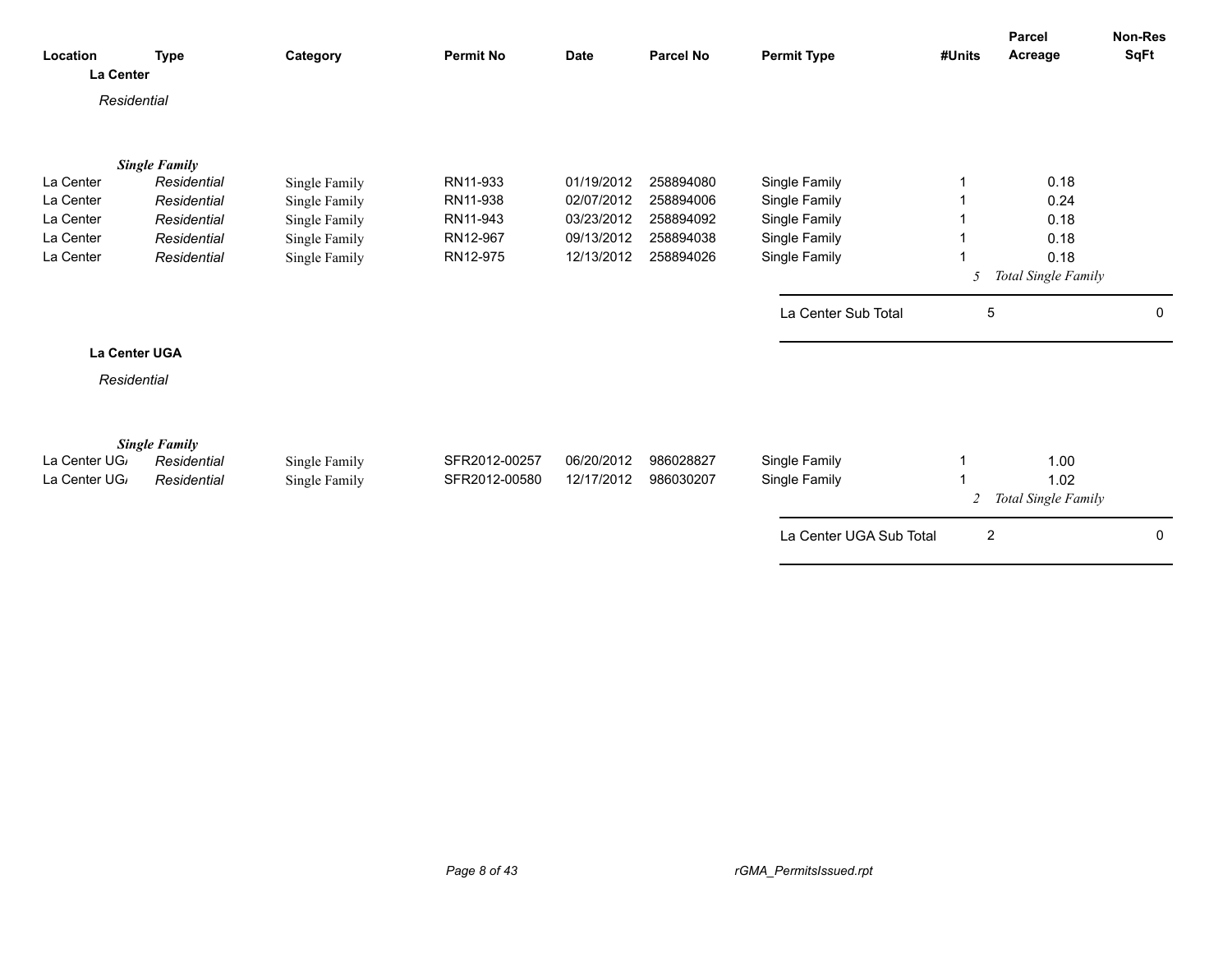|            |                           |               |                  |             |                  |                    |              | <b>Parcel</b> | Non-Res     |
|------------|---------------------------|---------------|------------------|-------------|------------------|--------------------|--------------|---------------|-------------|
| Location   | <b>Type</b><br>Ridgefield | Category      | <b>Permit No</b> | <b>Date</b> | <b>Parcel No</b> | <b>Permit Type</b> | #Units       | Acreage       | <b>SqFt</b> |
|            | Residential               |               |                  |             |                  |                    |              |               |             |
|            |                           |               |                  |             |                  |                    |              |               |             |
|            |                           |               |                  |             |                  |                    |              |               |             |
|            | <b>Single Family</b>      |               |                  |             |                  |                    |              |               |             |
| Ridgefield | Residential               | Single Family | BLD-11-0042      | 06/01/2012  | 213808292        | Single Family      | 1            | 0.09          |             |
| Ridgefield | Residential               | Single Family | BLD-11-0113      | 01/31/2012  | 068311000        | Single Family      | $\mathbf{1}$ | 1.53          |             |
| Ridgefield | Residential               | Single Family | BLD-11-0114      | 07/01/2012  | 220032128        | Single Family      | 1            | 0.17          |             |
| Ridgefield | Residential               | Single Family | BLD-11-0116      | 07/01/2012  | 220032220        | Single Family      | 1            | 0.16          |             |
| Ridgefield | Residential               | Single Family | BLD-11-0117      | 01/31/2012  | 069286000        | Single Family      | 1            | 0.34          |             |
| Ridgefield | Residential               | Single Family | BLD-11-0118      | 01/31/2012  | 986028237        | Single Family      | 1            | 0.14          |             |
| Ridgefield | Residential               | Single Family | BLD-11-0119      | 01/31/2012  | 986028960        | Single Family      | 1            | 0.13          |             |
| Ridgefield | Residential               | Single Family | BLD-11-0120      | 01/31/2012  | 220032042        | Single Family      | 1            | 0.16          |             |
| Ridgefield | Residential               | Single Family | BLD-11-0121      | 01/31/2012  | 220032046        | Single Family      | 1            | 0.18          |             |
| Ridgefield | Residential               | Single Family | BLD-12-0002      | 01/31/2012  | 214067000        | Single Family      | $\mathbf{1}$ | 1.27          |             |
| Ridgefield | Residential               | Single Family | BLD-12-0004      | 02/29/2012  | 220032256        | Single Family      | $\mathbf{1}$ | 0.26          |             |
| Ridgefield | Residential               | Single Family | BLD-12-0005      | 01/31/2012  | 986028942        | Single Family      | $\mathbf{1}$ | 0.15          |             |
| Ridgefield | Residential               | Single Family | BLD-12-0006      | 04/01/2012  | 220032258        | Single Family      | $\mathbf{1}$ | 0.43          |             |
| Ridgefield | Residential               | Single Family | BLD-12-0010      | 02/29/2012  | 986027671        | Single Family      | $\mathbf{1}$ | 0.08          |             |
| Ridgefield | Residential               | Single Family | BLD-12-0011      | 02/29/2012  | 986028215        | Single Family      | $\mathbf{1}$ | 0.12          |             |
| Ridgefield | Residential               | Single Family | BLD-12-0012      | 02/29/2012  | 986028166        | Single Family      | $\mathbf{1}$ | 0.12          |             |
| Ridgefield | Residential               | Single Family | BLD-12-0013      | 02/29/2012  | 986027672        | Single Family      | $\mathbf{1}$ | 0.08          |             |
| Ridgefield | Residential               | Single Family | BLD-12-0014      | 02/29/2012  | 986027673        | Single Family      | $\mathbf{1}$ | 0.08          |             |
| Ridgefield | Residential               | Single Family | BLD-12-0016      | 03/31/2012  | 216044120        | Single Family      | $\mathbf{1}$ | 0.12          |             |
| Ridgefield | Residential               | Single Family | BLD-12-0018      | 03/31/2012  | 986027644        | Single Family      | $\mathbf{1}$ | 0.09          |             |
| Ridgefield | Residential               | Single Family | BLD-12-0019      | 03/31/2012  | 216044132        | Single Family      | $\mathbf{1}$ | 0.12          |             |
| Ridgefield | Residential               | Single Family | BLD-12-0020      | 03/31/2012  | 068387000        | Single Family      | $\mathbf{1}$ | 0.20          |             |
| Ridgefield | Residential               | Single Family | BLD-12-0024      | 03/31/2012  | 986027668        | Single Family      | $\mathbf{1}$ | 0.07          |             |
| Ridgefield | Residential               | Single Family | BLD-12-0026      | 03/31/2012  | 986027684        | Single Family      | $\mathbf{1}$ | 0.11          |             |
| Ridgefield | Residential               | Single Family | BLD-12-0027      | 04/01/2012  | 220032158        | Single Family      | $\mathbf{1}$ | 0.18          |             |
| Ridgefield | Residential               | Single Family | BLD-12-0028      | 04/01/2012  | 986028940        | Single Family      | $\mathbf{1}$ | 0.15          |             |
| Ridgefield | Residential               | Single Family | BLD-12-0029      | 03/31/2012  | 216044064        | Single Family      | $\mathbf{1}$ | 0.12          |             |
| Ridgefield | Residential               | Single Family | BLD-12-0030      | 04/01/2012  | 986028205        | Single Family      | $\mathbf{1}$ | 0.12          |             |
| Ridgefield | Residential               | Single Family | BLD-12-0031      | 03/31/2012  | 986027632        | Single Family      | $\mathbf{1}$ | 0.09          |             |
| Ridgefield | Residential               | Single Family | BLD-12-0032      | 04/01/2012  | 986028200        | Single Family      | $\mathbf{1}$ | 0.11          |             |
| Ridgefield | Residential               | Single Family | BLD-12-0035      | 05/01/2012  | 986029110        | Single Family      | $\mathbf{1}$ | 0.05          |             |
| Ridgefield | Residential               | Single Family | BLD-12-0036      | 05/01/2012  | 986029111        | Single Family      | $\mathbf{1}$ | 0.07          |             |
| Ridgefield | Residential               | Single Family | BLD-12-0037      | 04/01/2012  | 986027633        | Single Family      | $\mathbf 1$  | 0.08          |             |
| Ridgefield | Residential               | Single Family | BLD-12-0038      | 04/01/2012  | 986028963        | Single Family      | $\mathbf 1$  | 0.11          |             |
| Ridgefield | Residential               | Single Family | BLD-12-0039      | 04/01/2012  | 986028220        | Single Family      | $\mathbf 1$  | 0.11          |             |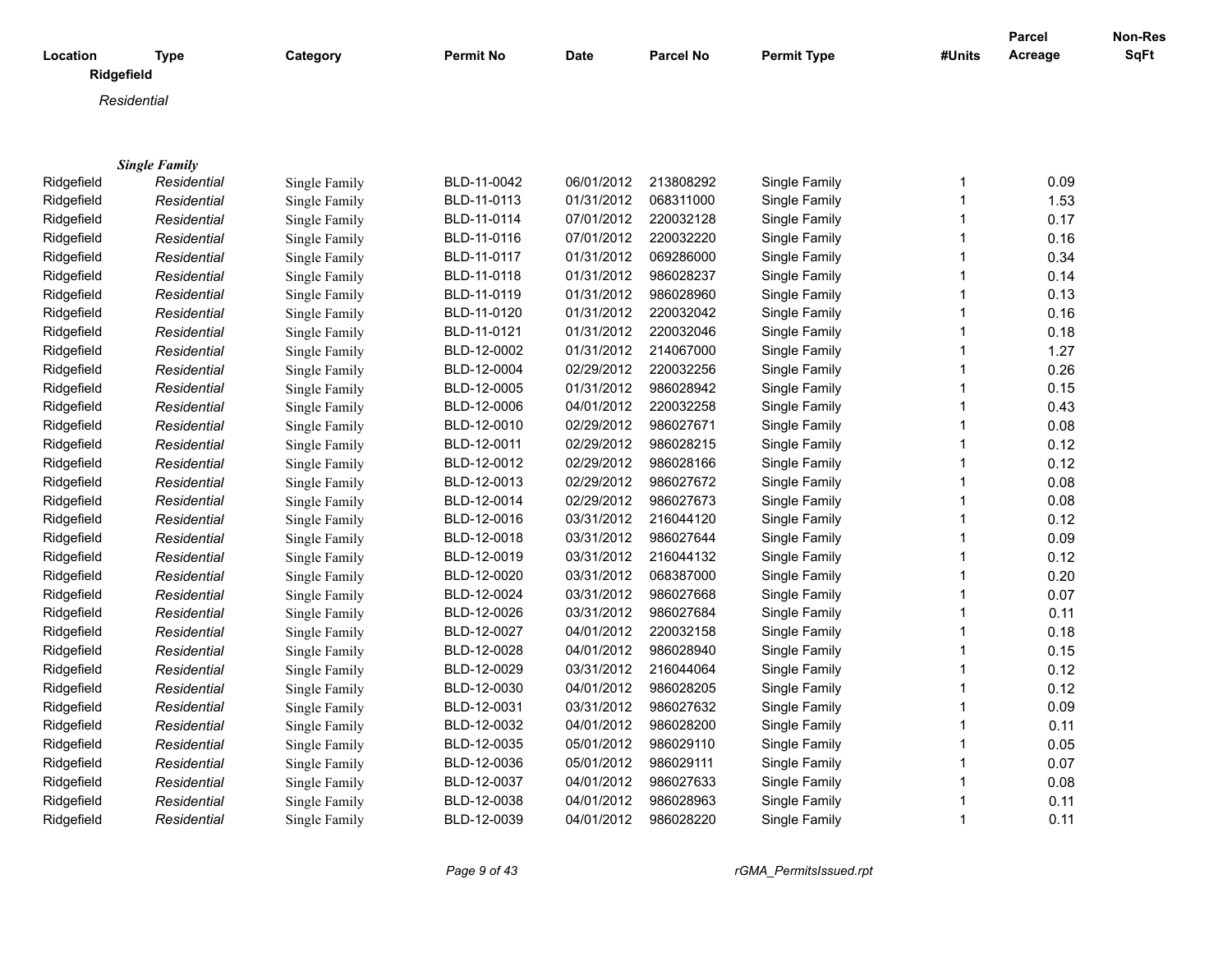|                        |                      |               |                  |             |                  |                    |              | <b>Parcel</b> | <b>Non-Res</b> |
|------------------------|----------------------|---------------|------------------|-------------|------------------|--------------------|--------------|---------------|----------------|
| Location<br>Ridgefield | <b>Type</b>          | Category      | <b>Permit No</b> | <b>Date</b> | <b>Parcel No</b> | <b>Permit Type</b> | #Units       | Acreage       | <b>SqFt</b>    |
|                        | Residential          |               |                  |             |                  |                    |              |               |                |
|                        |                      |               |                  |             |                  |                    |              |               |                |
|                        |                      |               |                  |             |                  |                    |              |               |                |
|                        | <b>Single Family</b> |               |                  |             |                  |                    |              |               |                |
| Ridgefield             | Residential          | Single Family | BLD-12-0040      | 04/01/2012  | 986027678        | Single Family      | 1            | 0.08          |                |
| Ridgefield             | Residential          | Single Family | BLD-12-0041      | 05/01/2012  | 216044124        | Single Family      | $\mathbf{1}$ | 0.12          |                |
| Ridgefield             | Residential          | Single Family | BLD-12-0045      | 08/01/2012  | 986026125        | Single Family      | 1            | 0.12          |                |
| Ridgefield             | Residential          | Single Family | BLD-12-0046      | 04/01/2012  | 986028218        | Single Family      | $\mathbf{1}$ | 0.11          |                |
| Ridgefield             | Residential          | Single Family | BLD-12-0047      | 04/01/2012  | 986028219        | Single Family      | 1            | 0.12          |                |
| Ridgefield             | Residential          | Single Family | BLD-12-0050      | 05/01/2012  | 986028204        | Single Family      | 1            | 0.12          |                |
| Ridgefield             | Residential          | Single Family | BLD-12-0052      | 05/01/2012  | 986027679        | Single Family      | 1            | 0.08          |                |
| Ridgefield             | Residential          | Single Family | BLD-12-0054      | 05/01/2012  | 216044106        | Single Family      | 1            | 0.13          |                |
| Ridgefield             | Residential          | Single Family | BLD-12-0055      | 05/01/2012  | 216044070        | Single Family      | 1            | 0.12          |                |
| Ridgefield             | Residential          | Single Family | BLD-12-0056      | 05/01/2012  | 986028962        | Single Family      | 1            | 0.17          |                |
| Ridgefield             | Residential          | Single Family | BLD-12-0057      | 05/01/2012  | 986027642        | Single Family      | 1            | 0.11          |                |
| Ridgefield             | Residential          | Single Family | BLD-12-0059      | 06/01/2012  | 220032018        | Single Family      | 1            | 0.17          |                |
| Ridgefield             | Residential          | Single Family | BLD-12-0063      | 05/01/2012  | 986028235        | Single Family      | 1            | 0.12          |                |
| Ridgefield             | Residential          | Single Family | BLD-12-0064      | 05/01/2012  | 986028955        | Single Family      | 1            | 0.17          |                |
| Ridgefield             | Residential          | Single Family | BLD-12-0067      | 12/01/2012  | 986029106        | Single Family      | 1            | 0.04          |                |
| Ridgefield             | Residential          | Single Family | BLD-12-0069      | 12/01/2012  | 986029104        | Single Family      | 1            | 0.05          |                |
| Ridgefield             | Residential          | Single Family | BLD-12-0070      | 12/01/2012  | 986029105        | Single Family      | 1            | 0.04          |                |
| Ridgefield             | Residential          | Single Family | BLD-12-0071      | 12/01/2012  | 986029107        | Single Family      | 1            | 0.05          |                |
| Ridgefield             | Residential          | Single Family | BLD-12-0072      | 05/01/2012  | 986028949        | Single Family      | 1            | 0.19          |                |
| Ridgefield             | Residential          | Single Family | BLD-12-0074      | 06/01/2012  | 986028164        | Single Family      | 1            | 0.12          |                |
| Ridgefield             | Residential          | Single Family | BLD-12-0075      | 06/01/2012  | 216044018        | Single Family      | 1            | 0.12          |                |
| Ridgefield             | Residential          | Single Family | BLD-12-0076      | 06/01/2012  | 216044052        | Single Family      | 1            | 0.13          |                |
| Ridgefield             | Residential          | Single Family | BLD-12-0077      | 06/01/2012  | 986028202        | Single Family      | 1            | 0.14          |                |
| Ridgefield             | Residential          | Single Family | BLD-12-0079      | 06/01/2012  | 986027675        | Single Family      | 1            | 0.09          |                |
| Ridgefield             | Residential          | Single Family | BLD-12-0080      | 06/01/2012  | 986027680        | Single Family      | $\mathbf{1}$ | 0.08          |                |
| Ridgefield             | Residential          | Single Family | BLD-12-0081      | 06/01/2012  | 986027681        | Single Family      | 1            | 0.08          |                |
| Ridgefield             | Residential          | Single Family | BLD-12-0083      | 06/01/2012  | 216044016        | Single Family      | 1            | 0.12          |                |
| Ridgefield             | Residential          | Single Family | BLD-12-0084      | 06/01/2012  | 986028201        | Single Family      | 1            | 0.13          |                |
| Ridgefield             | Residential          | Single Family | BLD-12-0085      | 06/01/2012  | 986028210        | Single Family      | 1            | 0.14          |                |
| Ridgefield             | Residential          | Single Family | BLD-12-0091      | 07/01/2012  | 986028145        | Single Family      | 1            | 0.12          |                |
| Ridgefield             | Residential          | Single Family | BLD-12-0092      | 07/01/2012  | 986028238        | Single Family      | 1            | 0.13          |                |
| Ridgefield             | Residential          | Single Family | BLD-12-0094      | 07/01/2012  | 220032058        | Single Family      | 1            | 0.21          |                |
| Ridgefield             | Residential          | Single Family | BLD-12-0095      | 06/01/2012  | 986028964        | Single Family      | 1            | 0.11          |                |
| Ridgefield             | Residential          | Single Family | BLD-12-0096      | 06/01/2012  | 986027664        | Single Family      | 1            | 0.11          |                |
| Ridgefield             | Residential          | Single Family | BLD-12-0097      | 07/01/2012  | 986028951        | Single Family      | 1            | 0.11          |                |

*Page 10 of 43 rGMA\_PermitsIssued.rpt*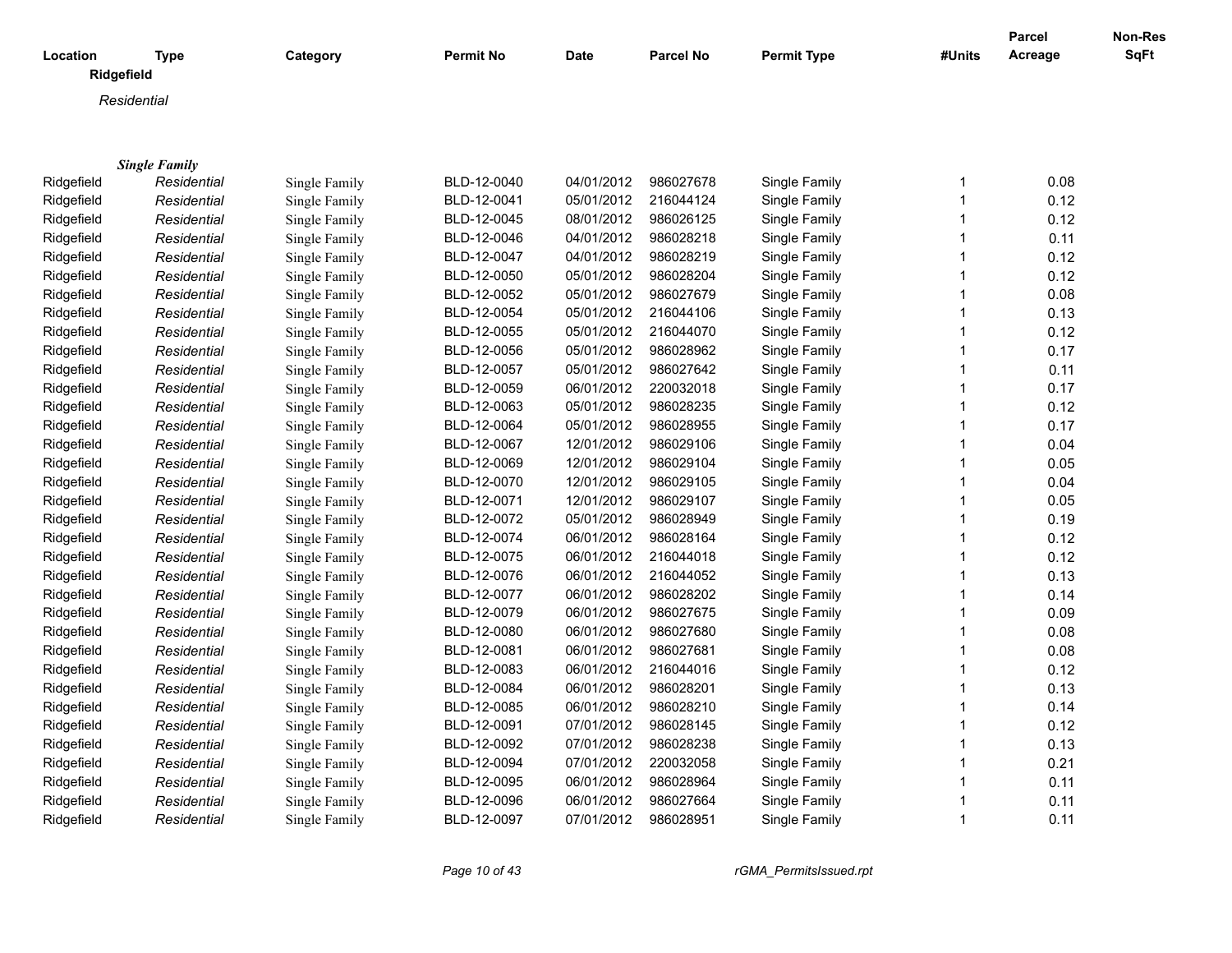| Location   | <b>Type</b><br>Ridgefield | Category      | Permit No   | <b>Date</b> | <b>Parcel No</b> | <b>Permit Type</b> | #Units       | <b>Parcel</b><br>Acreage | Non-Res<br><b>SqFt</b> |
|------------|---------------------------|---------------|-------------|-------------|------------------|--------------------|--------------|--------------------------|------------------------|
|            |                           |               |             |             |                  |                    |              |                          |                        |
|            | Residential               |               |             |             |                  |                    |              |                          |                        |
|            |                           |               |             |             |                  |                    |              |                          |                        |
|            | <b>Single Family</b>      |               |             |             |                  |                    |              |                          |                        |
| Ridgefield | Residential               | Single Family | BLD-12-0098 | 07/01/2012  | 986028957        | Single Family      | $\mathbf{1}$ | 0.12                     |                        |
| Ridgefield | Residential               | Single Family | BLD-12-0100 | 07/01/2012  | 986028188        | Single Family      | $\mathbf{1}$ | 0.12                     |                        |
| Ridgefield | Residential               | Single Family | BLD-12-0101 | 07/01/2012  | 986028207        | Single Family      | $\mathbf{1}$ | 0.09                     |                        |
| Ridgefield | Residential               | Single Family | BLD-12-0102 | 07/01/2012  | 986028950        | Single Family      | $\mathbf{1}$ | 0.12                     |                        |
| Ridgefield | Residential               | Single Family | BLD-12-0104 | 07/01/2012  | 986028959        | Single Family      | $\mathbf{1}$ | 0.11                     |                        |
| Ridgefield | Residential               | Single Family | BLD-12-0105 | 10/01/2012  | 986027650        | Single Family      | $\mathbf{1}$ | 0.11                     |                        |
| Ridgefield | Residential               | Single Family | BLD-12-0106 | 08/01/2012  | 986027651        | Single Family      | $\mathbf{1}$ | 0.07                     |                        |
| Ridgefield | Residential               | Single Family | BLD-12-0108 | 08/01/2012  | 220032138        | Single Family      | $\mathbf{1}$ | 0.14                     |                        |
| Ridgefield | Residential               | Single Family | BLD-12-0109 | 07/01/2012  | 220032224        | Single Family      | $\mathbf{1}$ | 0.17                     |                        |
| Ridgefield | Residential               | Single Family | BLD-12-0112 | 08/01/2012  | 986028694        | Single Family      | $\mathbf{1}$ | 0.22                     |                        |
| Ridgefield | Residential               | Single Family | BLD-12-0113 | 08/01/2012  | 986028695        | Single Family      | $\mathbf{1}$ | 0.23                     |                        |
| Ridgefield | Residential               | Single Family | BLD-12-0114 | 08/01/2012  | 986028740        | Single Family      | $\mathbf{1}$ | 0.16                     |                        |
| Ridgefield | Residential               | Single Family | BLD-12-0115 | 08/01/2012  | 986028177        | Single Family      | $\mathbf{1}$ | 0.12                     |                        |
| Ridgefield | Residential               | Single Family | BLD-12-0117 | 07/01/2012  | 986028163        | Single Family      | $\mathbf{1}$ | 0.11                     |                        |
| Ridgefield | Residential               | Single Family | BLD-12-0120 | 09/18/2012  | 220032126        | Single Family      | $\mathbf{1}$ | 0.19                     |                        |
| Ridgefield | Residential               | Single Family | BLD-12-0122 | 08/01/2012  | 986028946        | Single Family      | $\mathbf{1}$ | 0.18                     |                        |
| Ridgefield | Residential               | Single Family | BLD-12-0123 | 08/01/2012  | 216044014        | Single Family      | $\mathbf{1}$ | 0.11                     |                        |
| Ridgefield | Residential               | Single Family | BLD-12-0125 | 08/01/2012  | 986028214        | Single Family      | $\mathbf{1}$ | 0.11                     |                        |
| Ridgefield | Residential               | Single Family | BLD-12-0127 | 08/01/2012  | 986028187        | Single Family      | $\mathbf{1}$ | 0.10                     |                        |
| Ridgefield | Residential               | Single Family | BLD-12-0128 | 08/01/2012  | 986028162        | Single Family      | $\mathbf{1}$ | 0.11                     |                        |
| Ridgefield | Residential               | Single Family | BLD-12-0129 | 08/01/2012  | 986027682        | Single Family      | $\mathbf{1}$ | 0.08                     |                        |
| Ridgefield | Residential               | Single Family | BLD-12-0130 | 08/01/2012  | 986028186        | Single Family      | $\mathbf{1}$ | 0.11                     |                        |
| Ridgefield | Residential               | Single Family | BLD-12-0131 | 08/01/2012  | 986028225        | Single Family      | $\mathbf{1}$ | 0.16                     |                        |
| Ridgefield | Residential               | Single Family | BLD-12-0132 | 08/01/2012  | 986027706        | Single Family      | $\mathbf{1}$ | 1.57                     |                        |
| Ridgefield | Residential               | Single Family | BLD-12-0133 | 08/01/2012  | 986028168        | Single Family      | $\mathbf{1}$ | 0.12                     |                        |
| Ridgefield | Residential               | Single Family | BLD-12-0135 | 08/01/2012  | 986028254        | Single Family      | $\mathbf{1}$ | 0.22                     |                        |
| Ridgefield | Residential               | Single Family | BLD-12-0137 | 08/01/2012  | 986028948        | Single Family      | $\mathbf{1}$ | 0.18                     |                        |
| Ridgefield | Residential               | Single Family | BLD-12-0138 | 08/01/2012  | 986028952        | Single Family      | $\mathbf{1}$ | 0.10                     |                        |
| Ridgefield | Residential               | Single Family | BLD-12-0139 | 09/17/2012  | 216044042        | Single Family      | $\mathbf{1}$ | 0.12                     |                        |
| Ridgefield | Residential               | Single Family | BLD-12-0140 | 10/01/2012  | 216044114        | Single Family      | $\mathbf{1}$ | 0.12                     |                        |
| Ridgefield | Residential               | Single Family | BLD-12-0142 | 09/17/2012  | 216044050        | Single Family      | $\mathbf{1}$ | 0.12                     |                        |
| Ridgefield | Residential               | Single Family | BLD-12-0145 | 10/01/2012  | 216044118        | Single Family      | $\mathbf{1}$ | 0.12                     |                        |
| Ridgefield | Residential               | Single Family | BLD-12-0157 | 09/19/2012  | 986028184        | Single Family      | $\mathbf{1}$ | 0.11                     |                        |
| Ridgefield | Residential               | Single Family | BLD-12-0158 | 10/01/2012  | 986028181        | Single Family      | $\mathbf{1}$ | 0.11                     |                        |
| Ridgefield | Residential               | Single Family | BLD-12-0160 | 10/01/2012  | 216044012        | Single Family      | $\mathbf{1}$ | 0.12                     |                        |

Residential **Single Family BLD-12-0160** 10/01/2012 216044012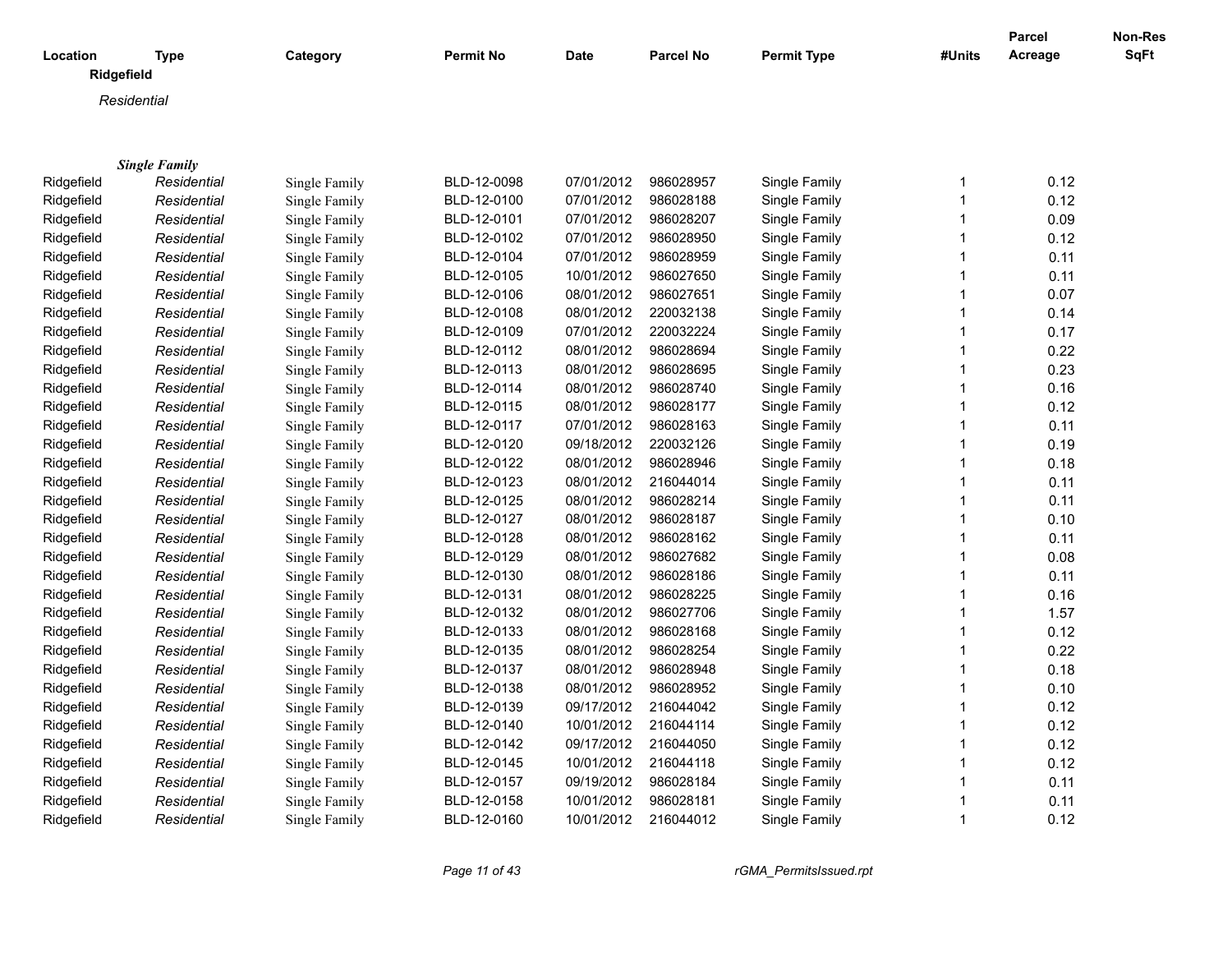| Location       | <b>Type</b>                         | Category      | <b>Permit No</b> | <b>Date</b> | <b>Parcel No</b> | <b>Permit Type</b>       | #Units       | Parcel<br>Acreage   | Non-Res<br>SqFt |
|----------------|-------------------------------------|---------------|------------------|-------------|------------------|--------------------------|--------------|---------------------|-----------------|
| Ridgefield     |                                     |               |                  |             |                  |                          |              |                     |                 |
|                | Residential                         |               |                  |             |                  |                          |              |                     |                 |
|                |                                     |               |                  |             |                  |                          |              |                     |                 |
|                | <b>Single Family</b>                |               |                  |             |                  |                          |              |                     |                 |
| Ridgefield     | Residential                         | Single Family | BLD-12-0162      | 12/01/2012  | 986028192        | Single Family            |              | 0.11                |                 |
| Ridgefield     | Residential                         | Single Family | BLD-12-0163      | 12/01/2012  | 986028191        | Single Family            |              | 0.11                |                 |
| Ridgefield     | Residential                         | Single Family | BLD-12-0170      | 11/01/2012  | 216044110        | Single Family            |              | 0.12                |                 |
| Ridgefield     | Residential                         | Single Family | BLD-12-0171      | 12/01/2012  | 216044046        | Single Family            |              | 0.12                |                 |
| Ridgefield     | Residential                         | Single Family | BLD-12-0173      | 11/01/2012  | 986030683        | Single Family            |              | 0.08                |                 |
| Ridgefield     | Residential                         | Single Family | BLD-12-0174      | 11/01/2012  | 986030684        | Single Family            |              | 0.08                |                 |
| Ridgefield     | Residential                         | Single Family | BLD-12-0175      | 11/01/2012  | 986030705        | Single Family            |              | 0.09                |                 |
| Ridgefield     | Residential                         | Single Family | BLD-12-0176      | 11/01/2012  | 986030704        | Single Family            |              | 0.09                |                 |
| Ridgefield     | Residential                         | Single Family | BLD-12-0178      | 11/01/2012  | 220032074        | Single Family            |              | 0.17                |                 |
| Ridgefield     | Residential                         | Single Family | BLD-12-0180      | 12/01/2012  | 220032122        | Single Family            |              | 0.16                |                 |
| Ridgefield     | Residential                         | Single Family | BLD-12-0181      | 12/01/2012  | 220032142        | Single Family            |              | 0.15                |                 |
| Ridgefield     | Residential                         | Single Family | BLD-12-0182      | 12/01/2012  | 216044102        | Single Family            |              | 0.11                |                 |
| Ridgefield     | Residential                         | Single Family | BLD-12-0183      | 12/01/2012  | 216044058        | Single Family            |              | 0.14                |                 |
| Ridgefield     | Residential                         | Single Family | BLD-12-0186      | 12/01/2012  | 986027637        | Single Family            |              | 0.09                |                 |
|                |                                     |               |                  |             |                  |                          | 119          | Total Single Family |                 |
|                |                                     |               |                  |             |                  | Ridgefield Sub Total     | 119          |                     | 0               |
|                | <b>Ridgefield UGA</b>               |               |                  |             |                  |                          |              |                     |                 |
|                | Residential                         |               |                  |             |                  |                          |              |                     |                 |
|                |                                     |               |                  |             |                  |                          |              |                     |                 |
|                |                                     |               |                  |             |                  |                          |              |                     |                 |
| Ridgefield UG. | <b>Single Family</b><br>Residential | Single Family | SFR2012-00141    | 05/11/2012  | 986029550        | Single Family            |              | 5.13                |                 |
|                |                                     |               |                  |             |                  |                          |              | Total Single Family |                 |
|                |                                     |               |                  |             |                  | Ridgefield UGA Sub Total | $\mathbf{1}$ |                     | 0               |
|                |                                     |               |                  |             |                  |                          |              |                     |                 |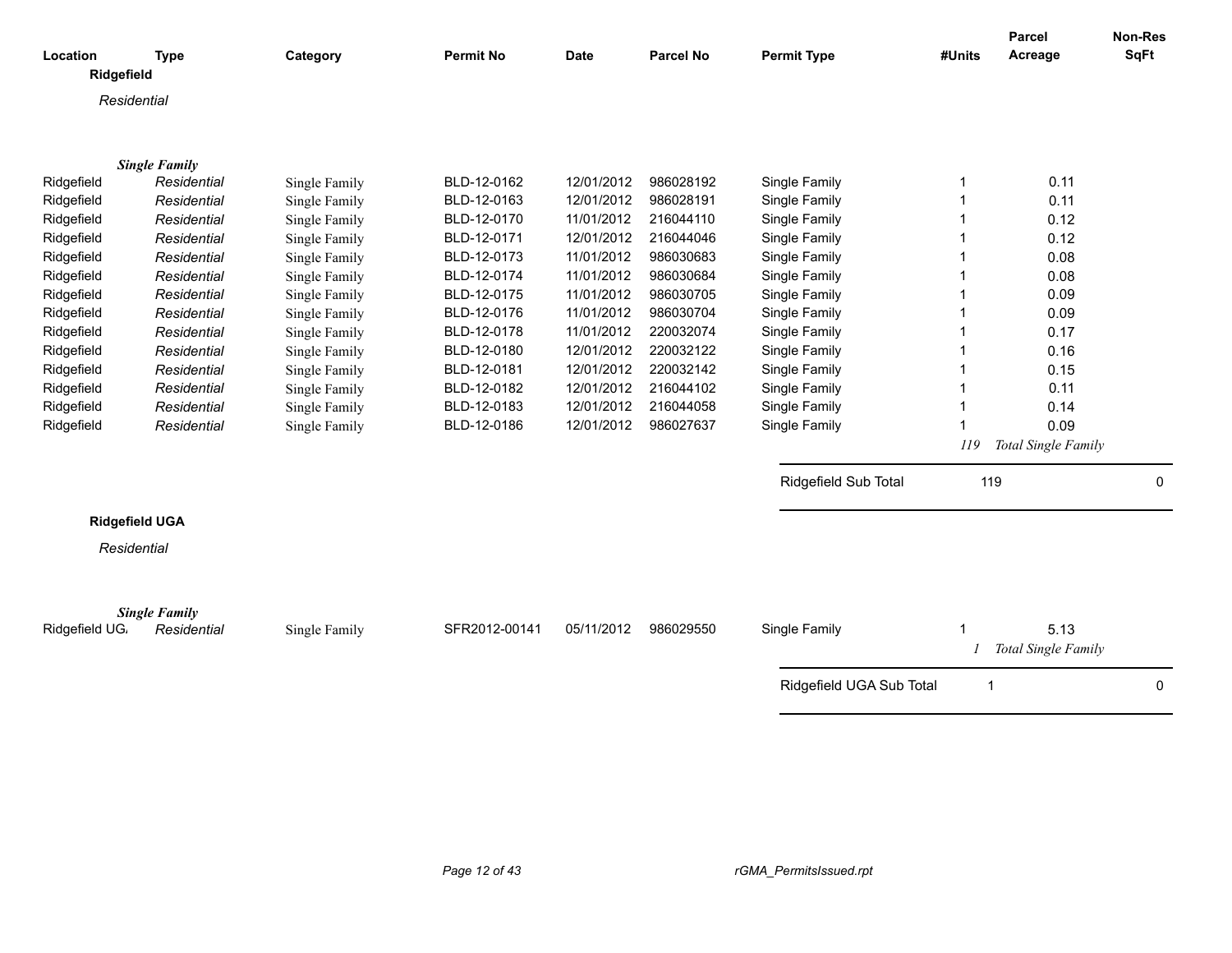| Location  |                        | Category                 | <b>Permit No</b> | <b>Date</b> | <b>Parcel No</b> | <b>Permit Type</b>       | #Units         | <b>Parcel</b><br>Acreage | Non-Res<br><b>SqFt</b> |
|-----------|------------------------|--------------------------|------------------|-------------|------------------|--------------------------|----------------|--------------------------|------------------------|
| Vancouver | <b>Type</b>            |                          |                  |             |                  |                          |                |                          |                        |
|           | Non-Residential        |                          |                  |             |                  |                          |                |                          |                        |
|           |                        |                          |                  |             |                  |                          |                |                          |                        |
| Vancouver | Non-Residential        | <b>Commercial Retail</b> | COM2011-00476    | 01/17/2012  | 986029538        | <b>Commercial Retail</b> |                | 0.55                     | 3,030                  |
| Vancouver | Non-Residential        | Commercial Retail        | COM2012-00015    | 03/12/2012  | 162697000        | <b>Commercial Retail</b> |                | 3.79                     | 420                    |
| Vancouver | Non-Residential        | Commercial Retail        | COM2012-00017    | 02/14/2012  | 031001000        | <b>Commercial Retail</b> |                | 3.06                     | 6,500                  |
| Vancouver | Non-Residential        | Commercial Retail        | COM2012-00030    | 06/05/2012  | 163183000        | <b>Commercial Retail</b> |                | 1.38                     | 6,050                  |
| Vancouver | <b>Non-Residential</b> | Commercial Retail        | COM2012-00153    | 06/14/2012  | 115160000        | <b>Commercial Retail</b> |                | 2.68                     | 6,502                  |
| Vancouver | Non-Residential        | Commercial Retail        | COM2012-00154    | 06/14/2012  | 115160000        | <b>Commercial Retail</b> |                | 2.68                     | 2,940                  |
| Vancouver | <b>Non-Residential</b> | Commercial Retail        | COM2012-00240    | 08/15/2012  | 160080000        | <b>Commercial Retail</b> |                | 1.40                     | 3,022                  |
| Vancouver | Non-Residential        | Commercial Retail        | COM2012-00427    | 10/18/2012  | 159107000        | <b>Commercial Retail</b> |                | 4.57                     | 453                    |
| Vancouver | Non-Residential        | Commercial Retail        | COM2012-00556    | 10/26/2012  | 164738012        | Commercial Retail        |                | 0.89                     | 3,029                  |
| Vancouver | Non-Residential        | Industrial               | COM2012-00047    | 03/13/2012  | 152167000        | Industrial               |                | 45.92                    | 3,000                  |
| Vancouver | Non-Residential        | Office                   | COM2012-00022    | 04/02/2012  | 041350000        | Office                   |                | 0.11                     | 3,562                  |
| Vancouver | Non-Residential        | Office                   | COM2012-00185    | 06/04/2012  | 164270002        | Office                   |                | 2.56                     | 2,817                  |
| Vancouver | <b>Non-Residential</b> | Office                   | COM2012-00598    | 12/14/2012  | 126454005        | Office                   |                | 1.39                     | 15,330                 |
| Vancouver | Non-Residential        | Other Commercial         | COM2011-00307    | 06/14/2012  | 162633000        | <b>Other Commercial</b>  |                | 2.79                     | 28,156                 |
| Vancouver | Non-Residential        | Other Commercial         | COM2011-00309    | 06/14/2012  | 162633000        | <b>Other Commercial</b>  |                | 2.79                     | 28,156                 |
| Vancouver | Non-Residential        | Other Commercial         | COM2011-00369    | 01/09/2012  | 110390000        | <b>Other Commercial</b>  |                | 1.51                     | 5,535                  |
| Vancouver | Non-Residential        | Other Commercial         | COM2012-00353    | 11/19/2012  | 029378006        | <b>Other Commercial</b>  |                | 6.15                     | 2,460                  |
| Vancouver | Non-Residential        | Other Commercial         | COM2012-00380    | 09/11/2012  | 162648014        | <b>Other Commercial</b>  |                | 2.22                     | 17,977                 |
| Vancouver | Non-Residential        | Other Commercial         | COM2012-00381    | 07/23/2012  | 058918000        | Other Commercial         |                | 4.81                     | 5,000                  |
| Vancouver | Non-Residential        | Other Commercial         | COM2012-00526    | 12/19/2012  | 176610000        | <b>Other Commercial</b>  |                | 11.35                    | 5,165                  |
|           | Residential            |                          |                  |             |                  |                          |                |                          |                        |
|           |                        |                          |                  |             |                  |                          |                |                          |                        |
|           | <b>Multi-Family</b>    |                          |                  |             |                  |                          |                |                          |                        |
| Vancouver | Residential            | Multi-Family             | MFR2011-00297    | 04/11/2012  | 108820000        | Multi-Family             | 14             | 0.12                     |                        |
| Vancouver | Residential            | Multi-Family             | MFR2012-00117    | 11/19/2012  | 029378006        | Multi-Family             | 12             | 6.15                     |                        |
| Vancouver | Residential            | Multi-Family             | MFR2012-00123    | 11/19/2012  | 029378006        | Multi-Family             | 8              | 6.15                     |                        |
| Vancouver | Residential            | Multi-Family             | MFR2012-00142    | 11/29/2012  | 108460000        | Multi-Family             | 8              | 1.10                     |                        |
| Vancouver | Residential            | Multi-Family             | MFR2012-00143    | 11/29/2012  | 108460000        | Multi-Family             | 5              | 1.10                     |                        |
| Vancouver | Residential            | Multi-Family             | MFR2012-00144    | 11/29/2012  | 108460000        | Multi-Family             | $\overline{4}$ | 1.10                     |                        |
| Vancouver | Residential            | Multi-Family             | MFR2012-00145    | 11/29/2012  | 108460000        | Multi-Family             | 4              | 1.10                     |                        |
| Vancouver | Residential            | Multi-Family             | MFR2012-00180    | 08/28/2012  | 176610000        | Multi-Family             | 10             | 11.35                    |                        |
| Vancouver | Residential            | Multi-Family             | MFR2012-00181    | 08/28/2012  | 176610000        | Multi-Family             | 10             | 11.35                    |                        |
| Vancouver | Residential            | Multi-Family             | MFR2012-00199    | 08/28/2012  | 176610000        | Multi-Family             | 10             | 11.35                    |                        |
| Vancouver | Residential            | Multi-Family             | MFR2012-00200    | 09/19/2012  | 176610000        | Multi-Family             | 14             | 11.35                    |                        |
| Vancouver | Residential            | Multi-Family             | MFR2012-00244    | 09/19/2012  | 176610000        | Multi-Family             | 10             | 11.35                    |                        |

*Page 13 of 43 rGMA\_PermitsIssued.rpt*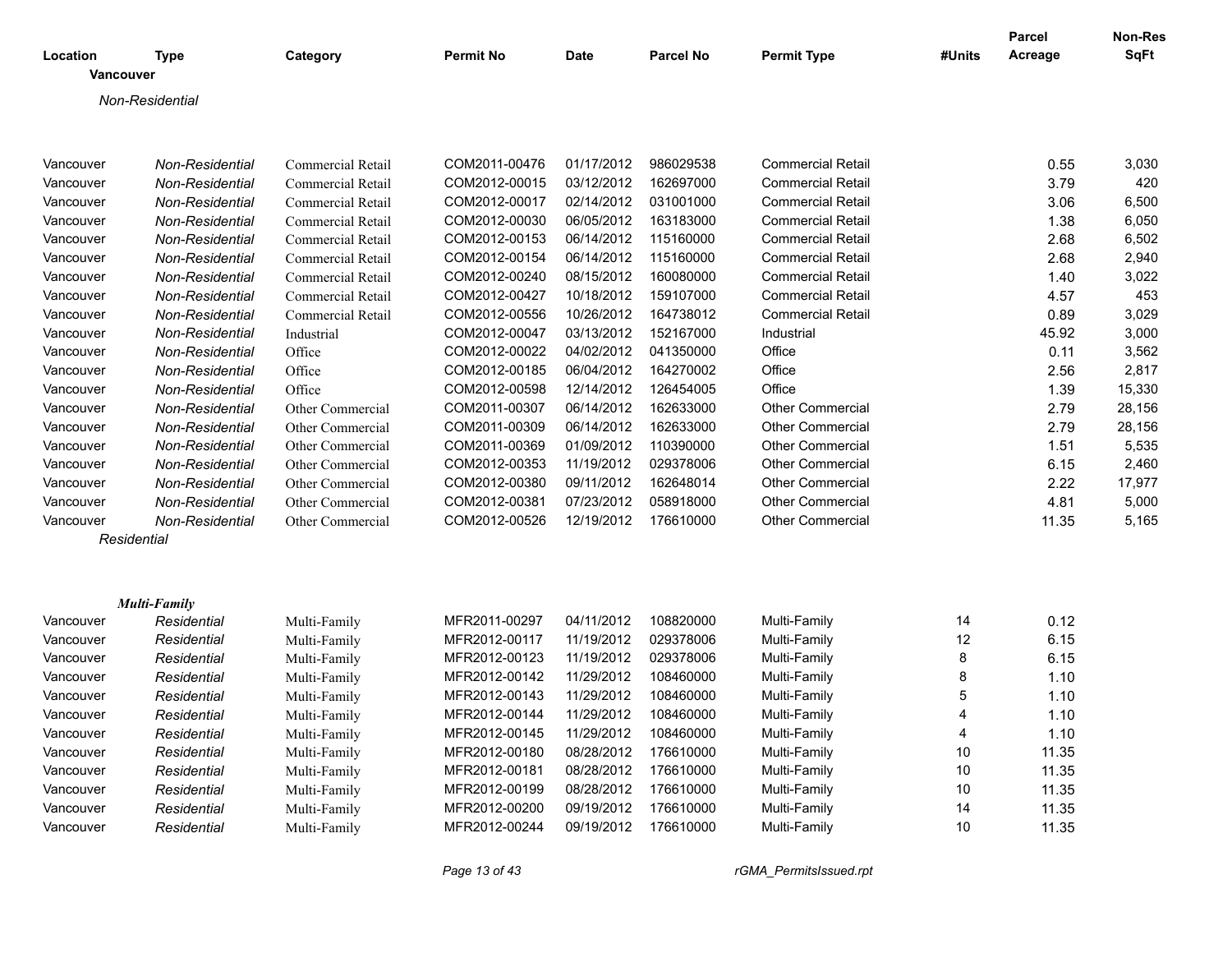| Location  | <b>Type</b>         | Category     | <b>Permit No</b> | <b>Date</b> | <b>Parcel No</b> | <b>Permit Type</b> | #Units       | <b>Parcel</b><br>Acreage | Non-Res<br>SqFt |
|-----------|---------------------|--------------|------------------|-------------|------------------|--------------------|--------------|--------------------------|-----------------|
| Vancouver |                     |              |                  |             |                  |                    |              |                          |                 |
|           | Residential         |              |                  |             |                  |                    |              |                          |                 |
|           |                     |              |                  |             |                  |                    |              |                          |                 |
|           |                     |              |                  |             |                  |                    |              |                          |                 |
|           | <b>Multi-Family</b> |              |                  |             |                  |                    |              |                          |                 |
| Vancouver | Residential         | Multi-Family | MFR2012-00245    | 09/19/2012  | 176610000        | Multi-Family       | 14           | 11.35                    |                 |
| Vancouver | Residential         | Multi-Family | MFR2012-00246    | 09/19/2012  | 176610000        | Multi-Family       | 12           | 11.35                    |                 |
| Vancouver | Residential         | Multi-Family | MFR2012-00247    | 09/21/2012  | 176610000        | Multi-Family       | 8            | 11.35                    |                 |
| Vancouver | Residential         | Multi-Family | MFR2012-00248    | 09/19/2012  | 176610000        | Multi-Family       | 14           | 11.35                    |                 |
| Vancouver | Residential         | Multi-Family | MFR2012-00276    | 12/18/2012  | 029378006        | Multi-Family       | 12           | 6.15                     |                 |
| Vancouver | Residential         | Multi-Family | MFR2012-00277    | 12/18/2012  | 029378006        | Multi-Family       | 12           | 6.15                     |                 |
| Vancouver | Residential         | Multi-Family | MFR2012-00291    | 12/27/2012  | 029378006        | Multi-Family       | 12           | 6.15                     |                 |
| Vancouver | Residential         | Multi-Family | SFR2011-00108    | 01/17/2012  | 165676086        | Multi-Family       | $\mathbf{1}$ | 0.05                     |                 |
| Vancouver | Residential         | Multi-Family | SFR2011-00109    | 01/04/2012  | 165676032        | Multi-Family       | -1           | 0.05                     |                 |
| Vancouver | Residential         | Multi-Family | SFR2011-00110    | 01/10/2012  | 165676024        | Multi-Family       | 1            | 0.05                     |                 |
| Vancouver | Residential         | Multi-Family | SFR2011-00111    | 01/10/2012  | 165676026        | Multi-Family       | 1            | 0.05                     |                 |
| Vancouver | Residential         | Multi-Family | SFR2011-00112    | 01/04/2012  | 165676034        | Multi-Family       |              | 0.05                     |                 |
| Vancouver | Residential         | Multi-Family | SFR2011-00113    | 01/04/2012  | 165676040        | Multi-Family       |              | 0.05                     |                 |
| Vancouver | Residential         | Multi-Family | SFR2011-00114    | 01/04/2012  | 165676042        | Multi-Family       |              | 0.05                     |                 |
| Vancouver | Residential         | Multi-Family | SFR2011-00115    | 01/17/2012  | 165676096        | Multi-Family       | 1            | 0.05                     |                 |
| Vancouver | Residential         | Multi-Family | SFR2011-00116    | 01/17/2012  | 165676098        | Multi-Family       |              | 0.05                     |                 |
| Vancouver | Residential         | Multi-Family | SFR2011-00117    | 01/11/2012  | 165676014        | Multi-Family       | 1            | 0.06                     |                 |
| Vancouver | Residential         | Multi-Family | SFR2011-00118    | 01/11/2012  | 165676020        | Multi-Family       |              | 0.05                     |                 |
| Vancouver | Residential         | Multi-Family | SFR2011-00119    | 01/10/2012  | 165676022        | Multi-Family       | $\mathbf{1}$ | 0.06                     |                 |
| Vancouver | Residential         | Multi-Family | SFR2011-00120    | 01/10/2012  | 165676028        | Multi-Family       | $\mathbf 1$  | 0.05                     |                 |
| Vancouver | Residential         | Multi-Family | SFR2011-00121    | 01/04/2012  | 165676030        | Multi-Family       | $\mathbf 1$  | 0.06                     |                 |
| Vancouver | Residential         | Multi-Family | SFR2011-00122    | 01/04/2012  | 165676036        | Multi-Family       | 1            | 0.05                     |                 |
| Vancouver | Residential         | Multi-Family | SFR2011-00123    | 01/04/2012  | 165676038        | Multi-Family       | $\mathbf{1}$ | 0.06                     |                 |
| Vancouver | Residential         | Multi-Family | SFR2011-00124    | 01/04/2012  | 165676044        | Multi-Family       |              | 0.05                     |                 |
| Vancouver | Residential         | Multi-Family | SFR2011-00125    | 01/17/2012  | 165676092        | Multi-Family       | $\mathbf{1}$ | 0.06                     |                 |
| Vancouver | Residential         | Multi-Family | SFR2011-00126    | 01/17/2012  | 165676094        | Multi-Family       | $\mathbf 1$  | 0.05                     |                 |
| Vancouver | Residential         | Multi-Family | SFR2011-00127    | 01/17/2012  | 165676100        | Multi-Family       | $\mathbf 1$  | 0.06                     |                 |
| Vancouver | Residential         | Multi-Family | SFR2011-00128    | 01/17/2012  | 165676090        | Multi-Family       | $\mathbf 1$  | 0.05                     |                 |
| Vancouver | Residential         | Multi-Family | SFR2011-00129    | 01/17/2012  | 165676088        | Multi-Family       | 1            | 0.05                     |                 |
| Vancouver | Residential         | Multi-Family | SFR2011-00130    | 01/11/2012  | 165676018        | Multi-Family       | 1            | 0.05                     |                 |
| Vancouver | Residential         | Multi-Family | SFR2011-00131    | 01/11/2012  | 165676016        | Multi-Family       | -1           | 0.05                     |                 |
| Vancouver | Residential         | Multi-Family | SFR2011-00132    | 01/04/2012  | 165676046        | Multi-Family       | $\mathbf 1$  | 0.06                     |                 |
| Vancouver | Residential         | Multi-Family | SFR2011-00133    | 01/04/2012  | 165676048        | Multi-Family       | -1           | 0.05                     |                 |
| Vancouver | Residential         | Multi-Family | SFR2011-00134    | 01/04/2012  | 165676050        | Multi-Family       | -1           | 0.05                     |                 |
| Vancouver | Residential         | Multi-Family | SFR2011-00135    | 01/04/2012  | 165676052        | Multi-Family       | -1           | 0.06                     |                 |
|           |                     |              |                  |             |                  |                    |              |                          |                 |

*Page 14 of 43 rGMA\_PermitsIssued.rpt*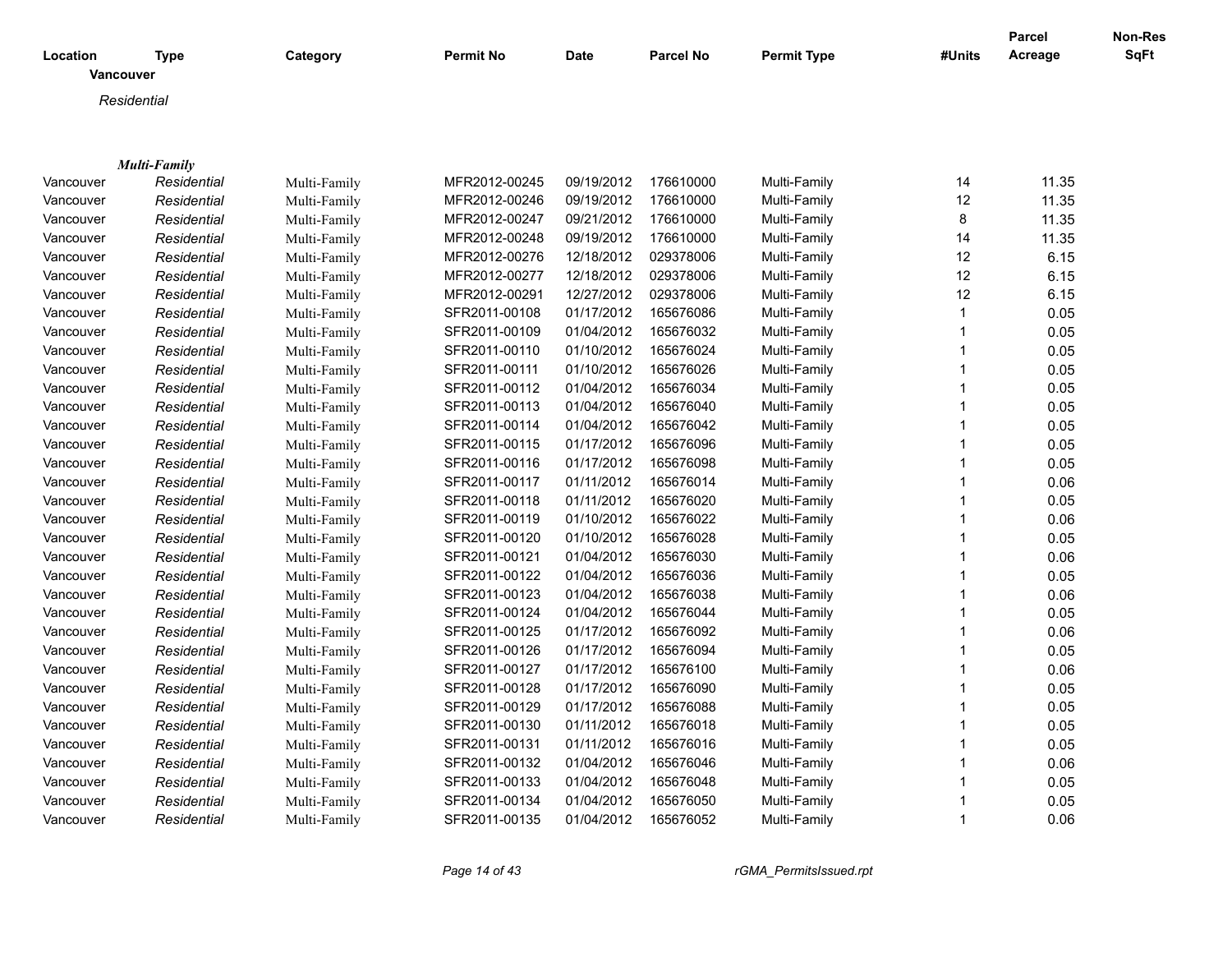|                              |              |              |                  |             |                  |                    |              | <b>Parcel</b> | Non-Res     |
|------------------------------|--------------|--------------|------------------|-------------|------------------|--------------------|--------------|---------------|-------------|
| Location<br><b>Vancouver</b> | Type         | Category     | <b>Permit No</b> | <b>Date</b> | <b>Parcel No</b> | <b>Permit Type</b> | #Units       | Acreage       | <b>SqFt</b> |
|                              | Residential  |              |                  |             |                  |                    |              |               |             |
|                              |              |              |                  |             |                  |                    |              |               |             |
|                              |              |              |                  |             |                  |                    |              |               |             |
|                              | Multi-Family |              |                  |             |                  |                    |              |               |             |
| Vancouver                    | Residential  | Multi-Family | SFR2012-00011    | 03/20/2012  | 986026677        | Multi-Family       | 1            | 0.04          |             |
| Vancouver                    | Residential  | Multi-Family | SFR2012-00012    | 02/21/2012  | 986026681        | Multi-Family       | $\mathbf{1}$ | 0.04          |             |
| Vancouver                    | Residential  | Multi-Family | SFR2012-00013    | 03/20/2012  | 986026679        | Multi-Family       | $\mathbf 1$  | 0.05          |             |
| Vancouver                    | Residential  | Multi-Family | SFR2012-00014    | 02/29/2012  | 986026663        | Multi-Family       | $\mathbf{1}$ | 0.04          |             |
| Vancouver                    | Residential  | Multi-Family | SFR2012-00015    | 02/14/2012  | 986026661        | Multi-Family       | $\mathbf 1$  | 0.05          |             |
| Vancouver                    | Residential  | Multi-Family | SFR2012-00016    | 02/14/2012  | 986026687        | Multi-Family       | $\mathbf 1$  | 0.05          |             |
| Vancouver                    | Residential  | Multi-Family | SFR2012-00017    | 02/14/2012  | 986026657        | Multi-Family       | 1            | 0.04          |             |
| Vancouver                    | Residential  | Multi-Family | SFR2012-00018    | 02/14/2012  | 986026659        | Multi-Family       | 1            | 0.04          |             |
| Vancouver                    | Residential  | Multi-Family | SFR2012-00019    | 02/29/2012  | 986026665        | Multi-Family       | 1            | 0.04          |             |
| Vancouver                    | Residential  | Multi-Family | SFR2012-00020    | 02/21/2012  | 986026683        | Multi-Family       | 1            | 0.05          |             |
| Vancouver                    | Residential  | Multi-Family | SFR2012-00021    | 04/17/2012  | 986026675        | Multi-Family       | 1            | 0.05          |             |
| Vancouver                    | Residential  | Multi-Family | SFR2012-00022    | 02/14/2012  | 986026685        | Multi-Family       | 1            | 0.04          |             |
| Vancouver                    | Residential  | Multi-Family | SFR2012-00023    | 04/17/2012  | 986026673        | Multi-Family       | 1            | 0.04          |             |
| Vancouver                    | Residential  | Multi-Family | SFR2012-00024    | 02/29/2012  | 986026667        | Multi-Family       | 1            | 0.08          |             |
| Vancouver                    | Residential  | Multi-Family | SFR2012-00025    | 02/14/2012  | 986026684        | Multi-Family       | 1            | 0.05          |             |
| Vancouver                    | Residential  | Multi-Family | SFR2012-00026    | 02/29/2012  | 986026666        | Multi-Family       | 1            | 0.04          |             |
| Vancouver                    | Residential  | Multi-Family | SFR2012-00027    | 02/29/2012  | 986026664        | Multi-Family       | $\mathbf{1}$ | 0.04          |             |
| Vancouver                    | Residential  | Multi-Family | SFR2012-00028    | 03/20/2012  | 986026678        | Multi-Family       | $\mathbf{1}$ | 0.04          |             |
| Vancouver                    | Residential  | Multi-Family | SFR2012-00029    | 02/14/2012  | 986026686        | Multi-Family       | $\mathbf{1}$ | 0.04          |             |
| Vancouver                    | Residential  | Multi-Family | SFR2012-00030    | 04/17/2012  | 986026672        | Multi-Family       | 1            | 0.08          |             |
| Vancouver                    | Residential  | Multi-Family | SFR2012-00031    | 04/17/2012  | 986026674        | Multi-Family       | $\mathbf{1}$ | 0.04          |             |
| Vancouver                    | Residential  | Multi-Family | SFR2012-00032    | 02/21/2012  | 986026680        | Multi-Family       | $\mathbf{1}$ | 0.05          |             |
| Vancouver                    | Residential  | Multi-Family | SFR2012-00033    | 02/14/2012  | 986026658        | Multi-Family       | $\mathbf{1}$ | 0.04          |             |
| Vancouver                    | Residential  | Multi-Family | SFR2012-00034    | 02/14/2012  | 986026656        | Multi-Family       | $\mathbf{1}$ | 0.05          |             |
| Vancouver                    | Residential  | Multi-Family | SFR2012-00035    | 03/20/2012  | 986026676        | Multi-Family       | 1            | 0.05          |             |
| Vancouver                    | Residential  | Multi-Family | SFR2012-00036    | 02/21/2012  | 986026682        | Multi-Family       | $\mathbf{1}$ | 0.04          |             |
| Vancouver                    | Residential  | Multi-Family | SFR2012-00037    | 02/14/2012  | 986026660        | Multi-Family       | $\mathbf{1}$ | 0.04          |             |
| Vancouver                    | Residential  | Multi-Family | SFR2012-00038    | 02/29/2012  | 986026662        | Multi-Family       | 1            | 0.05          |             |
| Vancouver                    | Residential  | Multi-Family | SFR2012-00051    | 04/19/2012  | 986028617        | Multi-Family       | 1            | 0.04          |             |
| Vancouver                    | Residential  | Multi-Family | SFR2012-00052    | 04/19/2012  | 986028616        | Multi-Family       | 1            | 0.05          |             |
| Vancouver                    | Residential  | Multi-Family | SFR2012-00075    | 05/03/2012  | 986028618        | Multi-Family       | 1            | 0.04          |             |
| Vancouver                    | Residential  | Multi-Family | SFR2012-00076    | 05/03/2012  | 986028619        | Multi-Family       | 1            | 0.04          |             |
| Vancouver                    | Residential  | Multi-Family | SFR2012-00077    | 05/03/2012  | 986028620        | Multi-Family       | 1            | 0.04          |             |
| Vancouver                    | Residential  | Multi-Family | SFR2012-00078    | 05/03/2012  | 986028621        | Multi-Family       | 1            | 0.04          |             |
| Vancouver                    | Residential  | Multi-Family | SFR2012-00079    | 04/30/2012  | 986028622        | Multi-Family       | $\mathbf{1}$ | 0.04          |             |

*Page 15 of 43 rGMA\_PermitsIssued.rpt*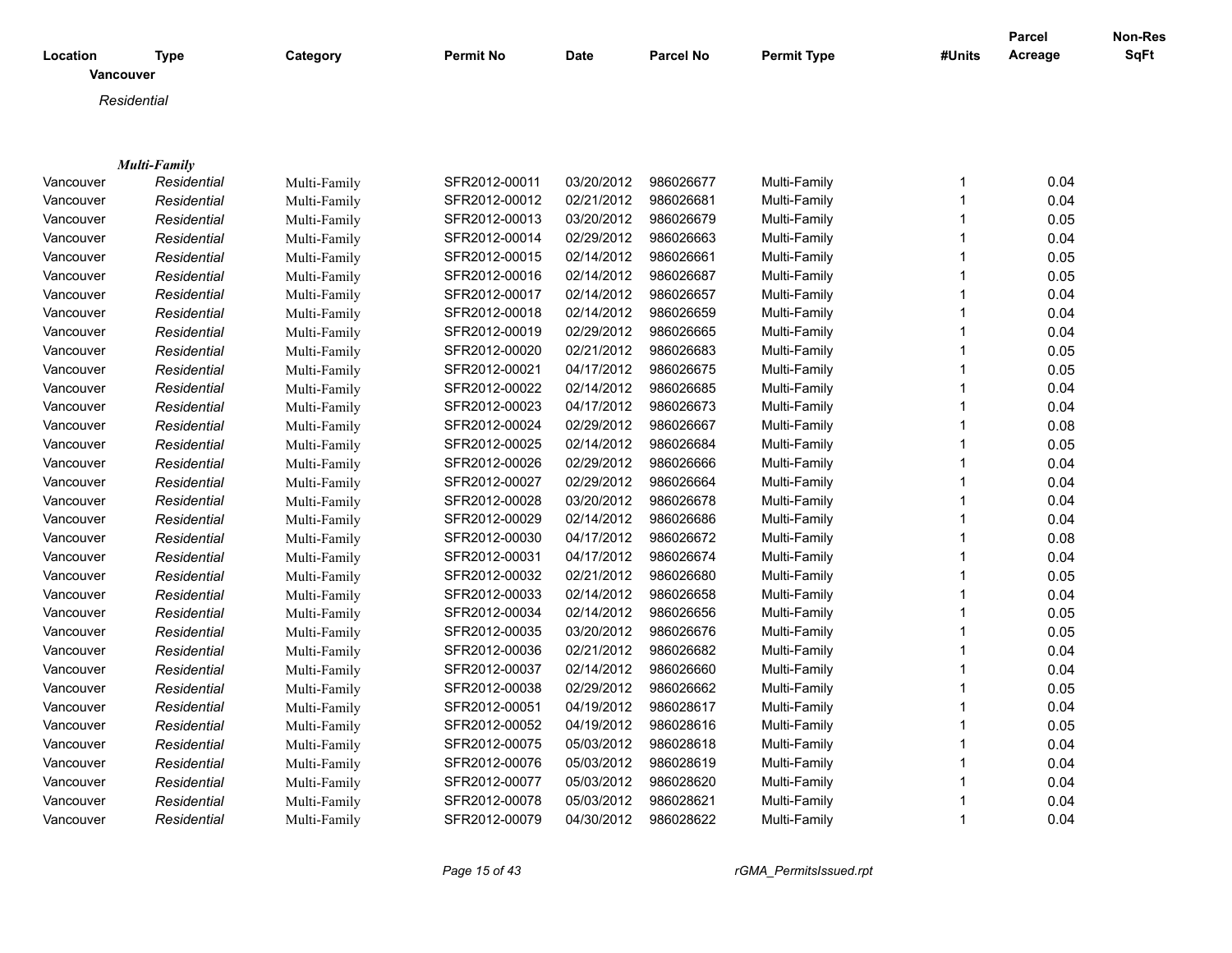|           |                          |              |                  |             |           |                    |        | <b>Parcel</b> | Non-Res |
|-----------|--------------------------|--------------|------------------|-------------|-----------|--------------------|--------|---------------|---------|
| Location  | Type<br><b>Vancouver</b> | Category     | <b>Permit No</b> | <b>Date</b> | Parcel No | <b>Permit Type</b> | #Units | Acreage       | SqFt    |
|           | Residential              |              |                  |             |           |                    |        |               |         |
|           |                          |              |                  |             |           |                    |        |               |         |
|           |                          |              |                  |             |           |                    |        |               |         |
|           | Multi-Family             |              |                  |             |           |                    |        |               |         |
| Vancouver | Residential              | Multi-Family | SFR2012-00080    | 04/30/2012  | 986028623 | Multi-Family       | 1      | 0.04          |         |
| Vancouver | Residential              | Multi-Family | SFR2012-00081    | 04/30/2012  | 986028624 | Multi-Family       | 1      | 0.04          |         |
| Vancouver | Residential              | Multi-Family | SFR2012-00082    | 04/30/2012  | 986028625 | Multi-Family       | 1      | 0.10          |         |
| Vancouver | Residential              | Multi-Family | SFR2012-00128    | 07/13/2012  | 986026633 | Multi-Family       | 1      | 0.06          |         |
| Vancouver | Residential              | Multi-Family | SFR2012-00129    | 07/13/2012  | 986026635 | Multi-Family       | 1      | 0.08          |         |
| Vancouver | Residential              | Multi-Family | SFR2012-00130    | 07/13/2012  | 986026637 | Multi-Family       | 1      | 0.04          |         |
| Vancouver | Residential              | Multi-Family | SFR2012-00131    | 07/13/2012  | 986026639 | Multi-Family       | 1      | 0.04          |         |
| Vancouver | Residential              | Multi-Family | SFR2012-00132    | 07/13/2012  | 986026641 | Multi-Family       | 1      | 0.04          |         |
| Vancouver | Residential              | Multi-Family | SFR2012-00133    | 07/13/2012  | 986026643 | Multi-Family       | 1      | 0.04          |         |
| Vancouver | Residential              | Multi-Family | SFR2012-00134    | 07/13/2012  | 986026638 | Multi-Family       | 1      | 0.04          |         |
| Vancouver | Residential              | Multi-Family | SFR2012-00135    | 07/13/2012  | 986026636 | Multi-Family       | 1      | 0.04          |         |
| Vancouver | Residential              | Multi-Family | SFR2012-00136    | 07/13/2012  | 986026634 | Multi-Family       | 1      | 0.05          |         |
| Vancouver | Residential              | Multi-Family | SFR2012-00137    | 07/13/2012  | 986026640 | Multi-Family       | 1      | 0.04          |         |
| Vancouver | Residential              | Multi-Family | SFR2012-00138    | 07/13/2012  | 986026644 | Multi-Family       | 1      | 0.06          |         |
| Vancouver | Residential              | Multi-Family | SFR2012-00139    | 07/13/2012  | 986026642 | Multi-Family       | 1      | 0.04          |         |
| Vancouver | Residential              | Multi-Family | SFR2012-00153    | 08/31/2012  | 126808010 | Multi-Family       | 1      | 0.09          |         |
| Vancouver | Residential              | Multi-Family | SFR2012-00154    | 08/31/2012  | 126808012 | Multi-Family       | 1      | 0.06          |         |
| Vancouver | Residential              | Multi-Family | SFR2012-00155    | 08/31/2012  | 126808016 | Multi-Family       | 1      | 0.10          |         |
| Vancouver | Residential              | Multi-Family | SFR2012-00156    | 08/31/2012  | 126808014 | Multi-Family       | 1      | 0.06          |         |
| Vancouver | Residential              | Multi-Family | SFR2012-00157    | 07/31/2012  | 986028626 | Multi-Family       | 1      | 0.06          |         |
| Vancouver | Residential              | Multi-Family | SFR2012-00158    | 07/31/2012  | 986028627 | Multi-Family       | 1      | 0.04          |         |
| Vancouver | Residential              | Multi-Family | SFR2012-00159    | 08/03/2012  | 986028628 | Multi-Family       | 1      | 0.04          |         |
| Vancouver | Residential              | Multi-Family | SFR2012-00160    | 08/03/2012  | 986028629 | Multi-Family       | 1      | 0.04          |         |
| Vancouver | Residential              | Multi-Family | SFR2012-00161    | 08/03/2012  | 986028630 | Multi-Family       | 1      | 0.04          |         |
| Vancouver | Residential              | Multi-Family | SFR2012-00162    | 08/03/2012  | 986028631 | Multi-Family       | 1      | 0.04          |         |
| Vancouver | Residential              | Multi-Family | SFR2012-00163    | 08/03/2012  | 986028645 | Multi-Family       | 1      | 0.05          |         |
| Vancouver | Residential              | Multi-Family | SFR2012-00164    | 08/03/2012  | 986028646 | Multi-Family       | 1      | 0.04          |         |
| Vancouver | Residential              | Multi-Family | SFR2012-00165    | 08/03/2012  | 986028647 | Multi-Family       | 1      | 0.04          |         |
| Vancouver | Residential              | Multi-Family | SFR2012-00166    | 08/03/2012  | 986028648 | Multi-Family       | 1      | 0.04          |         |
| Vancouver | Residential              | Multi-Family | SFR2012-00167    | 08/03/2012  | 986028649 | Multi-Family       | 1      | 0.04          |         |
| Vancouver | Residential              | Multi-Family | SFR2012-00168    | 08/03/2012  | 986028650 | Multi-Family       | 1      | 0.04          |         |
| Vancouver | Residential              | Multi-Family | SFR2012-00169    | 08/03/2012  | 986028651 | Multi-Family       | 1      | 0.04          |         |
| Vancouver | Residential              | Multi-Family | SFR2012-00170    | 08/03/2012  | 986028652 | Multi-Family       | 1      | 0.05          |         |
| Vancouver | Residential              | Multi-Family | SFR2012-00171    | 08/03/2012  | 986028632 | Multi-Family       | 1      | 0.06          |         |
| Vancouver | Residential              | Multi-Family | SFR2012-00175    | 08/21/2012  | 986026653 | Multi-Family       | 1      | 0.04          |         |
|           |                          |              |                  |             |           |                    |        |               |         |

*Page 16 of 43 rGMA\_PermitsIssued.rpt*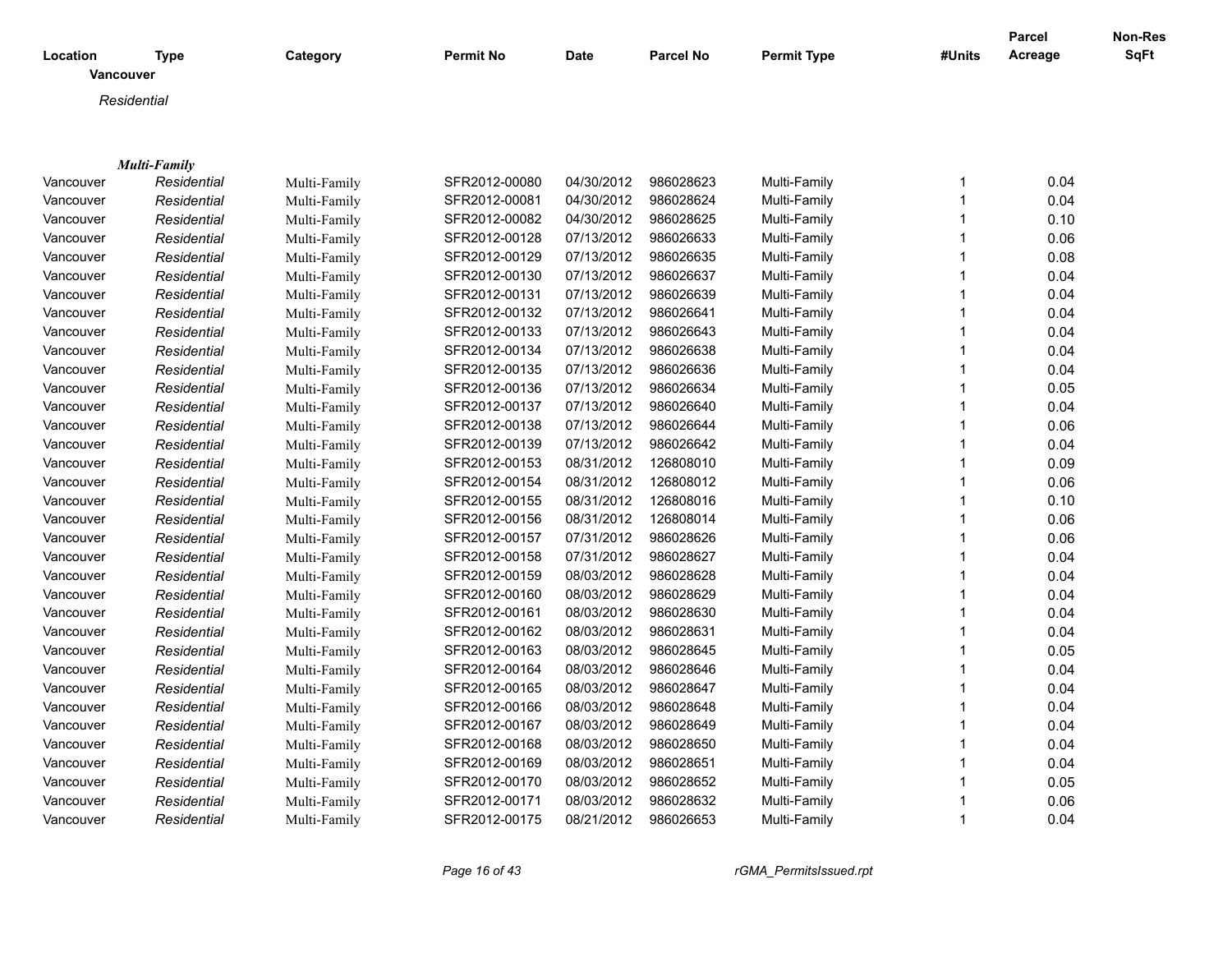| Location         | <b>Type</b>          | Category         | Permit No     | <b>Date</b> | <b>Parcel No</b> | <b>Permit Type</b> | #Units       | <b>Parcel</b><br>Acreage | <b>Non-Res</b><br><b>SqFt</b> |
|------------------|----------------------|------------------|---------------|-------------|------------------|--------------------|--------------|--------------------------|-------------------------------|
| <b>Vancouver</b> |                      |                  |               |             |                  |                    |              |                          |                               |
|                  | Residential          |                  |               |             |                  |                    |              |                          |                               |
|                  |                      |                  |               |             |                  |                    |              |                          |                               |
|                  | <b>Multi-Family</b>  |                  |               |             |                  |                    |              |                          |                               |
| Vancouver        | Residential          | Multi-Family     | SFR2012-00177 | 08/22/2012  | 986026655        | Multi-Family       | 1            | 0.07                     |                               |
| Vancouver        | Residential          | Multi-Family     | SFR2012-00178 | 08/21/2012  | 986026668        | Multi-Family       | $\mathbf{1}$ | 0.06                     |                               |
| Vancouver        | Residential          | Multi-Family     | SFR2012-00179 | 08/21/2012  | 986026669        | Multi-Family       | 1            | 0.04                     |                               |
| Vancouver        | Residential          | Multi-Family     | SFR2012-00180 | 08/21/2012  | 986026670        | Multi-Family       | 1            | 0.04                     |                               |
| Vancouver        | Residential          | Multi-Family     | SFR2012-00181 | 08/21/2012  | 986026671        | Multi-Family       | 1            | 0.08                     |                               |
| Vancouver        | Residential          | Multi-Family     | SFR2012-00182 | 08/21/2012  | 986026648        | Multi-Family       | $\mathbf{1}$ | 0.04                     |                               |
| Vancouver        | Residential          | Multi-Family     | SFR2012-00183 | 08/21/2012  | 986026649        | Multi-Family       | 1            | 0.04                     |                               |
| Vancouver        | Residential          | Multi-Family     | SFR2012-00184 | 08/21/2012  | 986026650        | Multi-Family       | 1            | 0.04                     |                               |
| Vancouver        | Residential          | Multi-Family     | SFR2012-00185 | 08/21/2012  | 986026651        | Multi-Family       | 1            | 0.04                     |                               |
| Vancouver        | Residential          | Multi-Family     | SFR2012-00186 | 08/21/2012  | 986026654        | Multi-Family       | $\mathbf{1}$ | 0.03                     |                               |
| Vancouver        | Residential          | Multi-Family     | SFR2012-00188 | 08/22/2012  | 986026652        | Multi-Family       | 1            | 0.04                     |                               |
| Vancouver        | Residential          | Multi-Family     | SFR2012-00189 | 08/21/2012  | 986026646        | Multi-Family       | 1            | 0.04                     |                               |
| Vancouver        | Residential          | Multi-Family     | SFR2012-00191 | 08/21/2012  | 986026645        | Multi-Family       | $\mathbf{1}$ | 0.07                     |                               |
| Vancouver        | Residential          | Multi-Family     | SFR2012-00238 | 12/06/2012  | 126808162        | Multi-Family       | 1            | 0.08                     |                               |
|                  |                      |                  |               |             |                  |                    | 305          | Total Multi-Family       |                               |
|                  | <b>Single Family</b> |                  |               |             |                  |                    |              |                          |                               |
| Vancouver        | Residential          | Additions        | RES2012-00008 | 01/11/2012  | 019560000        | Additions          | 1            | 0.12                     |                               |
| Vancouver        | Residential          | <b>Additions</b> | RES2012-00346 | 10/05/2012  | 037301060        | <b>Additions</b>   | $\mathbf{1}$ | 0.15                     |                               |
| Vancouver        | Residential          | Single Family    | SFR2010-00075 | 01/19/2012  | 162378028        | Single Family      | 1            | 0.10                     |                               |
| Vancouver        | Residential          | Single Family    | SFR2010-00076 | 01/19/2012  | 162378030        | Single Family      | 1            | 0.12                     |                               |
| Vancouver        | Residential          | Single Family    | SFR2010-00077 | 01/19/2012  | 162378066        | Single Family      | 1            | 0.13                     |                               |
| Vancouver        | Residential          | Single Family    | SFR2010-00078 | 01/19/2012  | 162378068        | Single Family      |              | 0.12                     |                               |
| Vancouver        | Residential          | Single Family    | SFR2010-00121 | 04/09/2012  | 110559004        | Single Family      | 1            | 0.16                     |                               |
| Vancouver        | Residential          | Single Family    | SFR2010-00179 | 01/26/2012  | 177497060        | Single Family      | 1            | 0.06                     |                               |
| Vancouver        | Residential          | Single Family    | SFR2011-00040 | 02/24/2012  | 177497058        | Single Family      | $\mathbf{1}$ | 0.06                     |                               |
| Vancouver        | Residential          | Single Family    | SFR2011-00041 | 07/13/2012  | 177497064        | Single Family      | 1            | 0.06                     |                               |
| Vancouver        | Residential          | Single Family    | SFR2011-00043 | 07/13/2012  | 177497066        | Single Family      | 1            | 0.06                     |                               |
| Vancouver        | Residential          | Single Family    | SFR2011-00044 | 03/28/2012  | 177497048        | Single Family      | 1            | 0.06                     |                               |
| Vancouver        | Residential          | Single Family    | SFR2011-00048 | 01/03/2012  | 177497044        | Single Family      | 1            | 0.06                     |                               |
| Vancouver        | Residential          | Single Family    | SFR2011-00049 | 03/23/2012  | 177497046        | Single Family      | 1            | 0.06                     |                               |
| Vancouver        | Residential          | Single Family    | SFR2011-00063 | 02/08/2012  | 030224000        | Single Family      | 1            | 0.12                     |                               |
| Vancouver        | Residential          | Single Family    | SFR2011-00072 | 03/12/2012  | 986026820        | Single Family      | $\mathbf{1}$ | 0.18                     |                               |
| Vancouver        | Residential          | Single Family    | SFR2011-00087 | 01/11/2012  | 001960000        | Single Family      | $\mathbf{1}$ | 0.09                     |                               |
| Vancouver        | Residential          | Single Family    | SFR2011-00091 | 01/30/2012  | 986027399        | Single Family      | 1            | 0.17                     |                               |
| Vancouver        | Residential          | Single Family    | SFR2011-00093 | 03/06/2012  | 109936046        | Single Family      | 1            | 0.12                     |                               |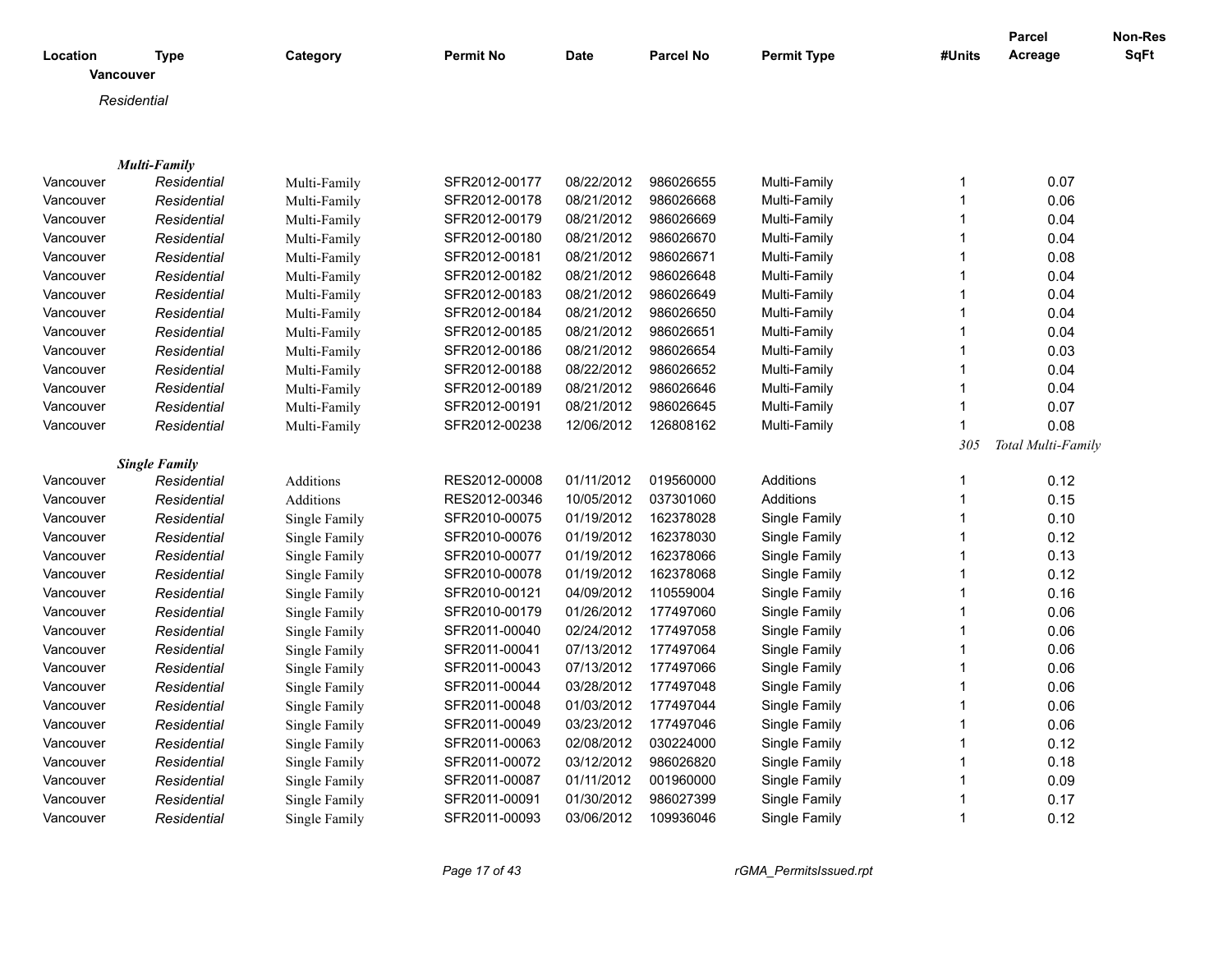|                       |                      |               |                  |             |                  |                    |              | Parcel  | <b>Non-Res</b> |
|-----------------------|----------------------|---------------|------------------|-------------|------------------|--------------------|--------------|---------|----------------|
| Location<br>Vancouver | <b>Type</b>          | Category      | <b>Permit No</b> | <b>Date</b> | <b>Parcel No</b> | <b>Permit Type</b> | #Units       | Acreage | <b>SqFt</b>    |
|                       | Residential          |               |                  |             |                  |                    |              |         |                |
|                       |                      |               |                  |             |                  |                    |              |         |                |
|                       |                      |               |                  |             |                  |                    |              |         |                |
|                       | <b>Single Family</b> |               |                  |             |                  |                    |              |         |                |
| Vancouver             | Residential          | Single Family | SFR2011-00106    | 01/03/2012  | 164972012        | Single Family      | 1            | 0.14    |                |
| Vancouver             | Residential          | Single Family | SFR2011-00136    | 01/13/2012  | 164915018        | Single Family      | $\mathbf{1}$ | 0.16    |                |
| Vancouver             | Residential          | Single Family | SFR2011-00137    | 01/13/2012  | 164915016        | Single Family      | 1            | 0.14    |                |
| Vancouver             | Residential          | Single Family | SFR2011-00138    | 01/20/2012  | 162707142        | Single Family      | $\mathbf{1}$ | 0.10    |                |
| Vancouver             | Residential          | Single Family | SFR2011-00139    | 01/13/2012  | 149752030        | Single Family      | 1            | 0.06    |                |
| Vancouver             | Residential          | Single Family | SFR2011-00140    | 02/27/2012  | 037910604        | Single Family      | 1            | 0.24    |                |
| Vancouver             | Residential          | Single Family | SFR2011-00142    | 06/13/2012  | 163824000        | Single Family      | 1            | 0.19    |                |
| Vancouver             | Residential          | Single Family | SFR2012-00001    | 01/18/2012  | 164256032        | Single Family      | 1            | 0.15    |                |
| Vancouver             | Residential          | Single Family | SFR2012-00002    | 02/07/2012  | 986028536        | Single Family      | 1            | 0.20    |                |
| Vancouver             | Residential          | Single Family | SFR2012-00003    | 01/26/2012  | 101403566        | Single Family      | 1            | 0.08    |                |
| Vancouver             | Residential          | Single Family | SFR2012-00004    | 01/26/2012  | 101403718        | Single Family      | 1            | 0.07    |                |
| Vancouver             | Residential          | Single Family | SFR2012-00005    | 01/26/2012  | 101403640        | Single Family      | 1            | 0.08    |                |
| Vancouver             | Residential          | Single Family | SFR2012-00007    | 02/13/2012  | 177235002        | Single Family      | 1            | 0.11    |                |
| Vancouver             | Residential          | Single Family | SFR2012-00008    | 02/13/2012  | 177235004        | Single Family      | 1            | 0.09    |                |
| Vancouver             | Residential          | Single Family | SFR2012-00009    | 02/07/2012  | 101403714        | Single Family      | 1            | 0.07    |                |
| Vancouver             | Residential          | Single Family | SFR2012-00010    | 02/07/2012  | 101403568        | Single Family      | 1            | 0.08    |                |
| Vancouver             | Residential          | Single Family | SFR2012-00039    | 02/21/2012  | 159338004        | Single Family      | $\mathbf{1}$ | 0.15    |                |
| Vancouver             | Residential          | Single Family | SFR2012-00040    | 04/09/2012  | 162433000        | Single Family      | 1            | 0.42    |                |
| Vancouver             | Residential          | Single Family | SFR2012-00041    | 03/06/2012  | 109936038        | Single Family      | 1            | 0.13    |                |
| Vancouver             | Residential          | Single Family | SFR2012-00042    | 04/27/2012  | 126704000        | Single Family      | 1            | 2.00    |                |
| Vancouver             | Residential          | Single Family | SFR2012-00043    | 03/08/2012  | 122123002        | Single Family      | 1            | 0.19    |                |
| Vancouver             | Residential          | Single Family | SFR2012-00044    | 03/02/2012  | 149752033        | Single Family      | 1            | 0.06    |                |
| Vancouver             | Residential          | Single Family | SFR2012-00045    | 03/02/2012  | 149752007        | Single Family      | 1            | 0.05    |                |
| Vancouver             | Residential          | Single Family | SFR2012-00046    | 03/08/2012  | 101403710        | Single Family      | 1            | 0.07    |                |
| Vancouver             | Residential          | Single Family | SFR2012-00047    | 03/08/2012  | 101403712        | Single Family      | 1            | 0.07    |                |
| Vancouver             | Residential          | Single Family | SFR2012-00048    | 03/08/2012  | 101403570        | Single Family      | 1            | 0.08    |                |
| Vancouver             | Residential          | Single Family | SFR2012-00049    | 03/22/2012  | 162369024        | Single Family      | 1            | 0.09    |                |
| Vancouver             | Residential          | Single Family | SFR2012-00050    | 03/12/2012  | 162434025        | Single Family      | 1            | 0.09    |                |
| Vancouver             | Residential          | Single Family | SFR2012-00054    | 04/05/2012  | 101403574        | Single Family      | 1            | 0.08    |                |
| Vancouver             | Residential          | Single Family | SFR2012-00055    | 04/05/2012  | 101403588        | Single Family      | 1            | 0.07    |                |
| Vancouver             | Residential          | Single Family | SFR2012-00056    | 04/05/2012  | 101403580        | Single Family      | 1            | 0.10    |                |
| Vancouver             | Residential          | Single Family | SFR2012-00057    | 03/30/2012  | 110280014        | Single Family      | 1            | 0.15    |                |
| Vancouver             | Residential          | Single Family | SFR2012-00058    | 04/12/2012  | 109951080        | Single Family      | 1            | 0.07    |                |
| Vancouver             | Residential          | Single Family | SFR2012-00059    | 04/12/2012  | 109951082        | Single Family      | 1            | 0.07    |                |
| Vancouver             | Residential          | Single Family | SFR2012-00060    | 04/12/2012  | 109951098        | Single Family      | 1            | 0.06    |                |

*Page 18 of 43 rGMA\_PermitsIssued.rpt*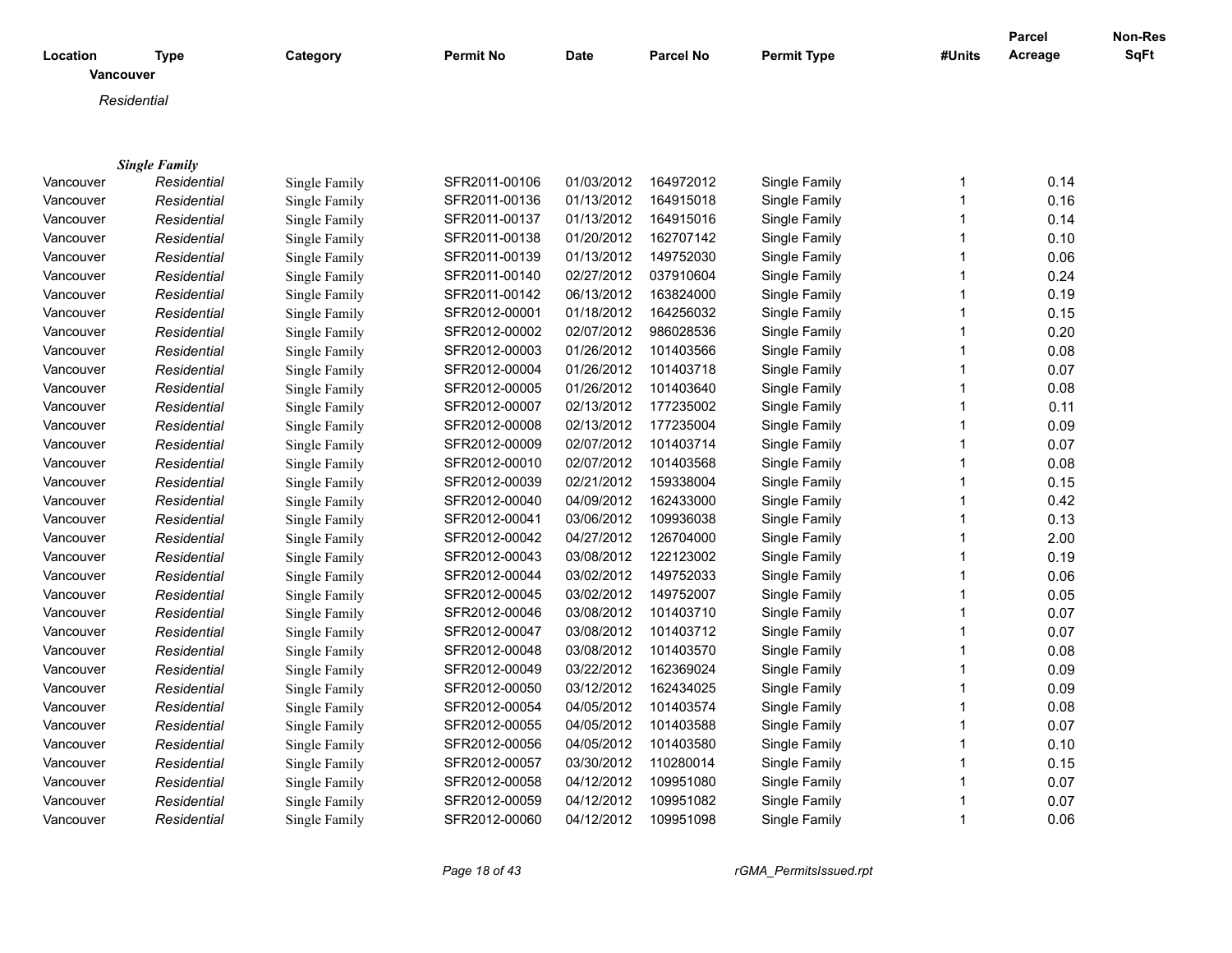|                       |                      |               |                  |             |                  |                    |              | <b>Parcel</b> | Non-Res     |
|-----------------------|----------------------|---------------|------------------|-------------|------------------|--------------------|--------------|---------------|-------------|
| Location<br>Vancouver | <b>Type</b>          | Category      | <b>Permit No</b> | <b>Date</b> | <b>Parcel No</b> | <b>Permit Type</b> | #Units       | Acreage       | <b>SqFt</b> |
|                       | Residential          |               |                  |             |                  |                    |              |               |             |
|                       |                      |               |                  |             |                  |                    |              |               |             |
|                       |                      |               |                  |             |                  |                    |              |               |             |
|                       | <b>Single Family</b> |               |                  |             |                  |                    |              |               |             |
| Vancouver             | Residential          | Single Family | SFR2012-00061    | 04/12/2012  | 109951102        | Single Family      | 1            | 0.07          |             |
| Vancouver             | Residential          | Single Family | SFR2012-00062    | 04/12/2012  | 109951100        | Single Family      | 1            | 0.07          |             |
| Vancouver             | Residential          | Single Family | SFR2012-00063    | 05/10/2012  | 166616000        | Single Family      | -1           | 1.23          |             |
| Vancouver             | Residential          | Single Family | SFR2012-00064    | 04/27/2012  | 162430000        | Single Family      | 1            | 0.27          |             |
| Vancouver             | Residential          | Single Family | SFR2012-00065    | 04/20/2012  | 109730112        | Single Family      |              | 0.10          |             |
| Vancouver             | Residential          | Single Family | SFR2012-00066    | 04/10/2012  | 166613020        | Single Family      |              | 0.21          |             |
| Vancouver             | Residential          | Single Family | SFR2012-00067    | 04/10/2012  | 166613030        | Single Family      | 1            | 0.21          |             |
| Vancouver             | Residential          | Single Family | SFR2012-00068    | 04/26/2012  | 109730106        | Single Family      |              | 0.10          |             |
| Vancouver             | Residential          | Single Family | SFR2012-00069    | 04/26/2012  | 162707146        | Single Family      | 1            | 0.10          |             |
| Vancouver             | Residential          | Single Family | SFR2012-00070    | 05/10/2012  | 101403572        | Single Family      |              | 0.08          |             |
| Vancouver             | Residential          | Single Family | SFR2012-00071    | 05/15/2012  | 101403584        | Single Family      | -1           | 0.07          |             |
| Vancouver             | Residential          | Single Family | SFR2012-00072    | 05/10/2012  | 101403578        | Single Family      |              | 0.08          |             |
| Vancouver             | Residential          | Single Family | SFR2012-00073    | 05/08/2012  | 149752018        | Single Family      |              | 0.06          |             |
| Vancouver             | Residential          | Single Family | SFR2012-00074    | 05/02/2012  | 149752037        | Single Family      |              | 0.06          |             |
| Vancouver             | Residential          | Single Family | SFR2012-00083    | 05/22/2012  | 986030087        | Single Family      | $\mathbf 1$  | 0.22          |             |
| Vancouver             | Residential          | Single Family | SFR2012-00084    | 05/14/2012  | 164285003        | Single Family      |              | 0.09          |             |
| Vancouver             | Residential          | Single Family | SFR2012-00085    | 06/12/2012  | 037913385        | Single Family      | $\mathbf{1}$ | 0.27          |             |
| Vancouver             | Residential          | Single Family | SFR2012-00086    | 05/14/2012  | 109951076        | Single Family      |              | 0.07          |             |
| Vancouver             | Residential          | Single Family | SFR2012-00087    | 05/14/2012  | 109951078        | Single Family      | -1           | 0.07          |             |
| Vancouver             | Residential          | Single Family | SFR2012-00088    | 05/14/2012  | 109951118        | Single Family      |              | 0.08          |             |
| Vancouver             | Residential          | Single Family | SFR2012-00089    | 05/14/2012  | 109951120        | Single Family      |              | 0.08          |             |
| Vancouver             | Residential          | Single Family | SFR2012-00090    | 05/14/2012  | 109951122        | Single Family      |              | 0.08          |             |
| Vancouver             | Residential          | Single Family | SFR2012-00091    | 06/18/2012  | 166687000        | Single Family      | $\mathbf 1$  | 0.48          |             |
| Vancouver             | Residential          | Single Family | SFR2012-00092    | 05/15/2012  | 101403622        | Single Family      |              | 0.08          |             |
| Vancouver             | Residential          | Single Family | SFR2012-00093    | 05/25/2012  | 101403596        | Single Family      | $\mathbf 1$  | 0.07          |             |
| Vancouver             | Residential          | Single Family | SFR2012-00094    | 05/25/2012  | 101403586        | Single Family      |              | 0.07          |             |
| Vancouver             | Residential          | Single Family | SFR2012-00095    | 07/16/2012  | 110185115        | Single Family      | $\mathbf 1$  | 2.59          |             |
| Vancouver             | Residential          | Single Family | SFR2012-00096    | 06/11/2012  | 035770731        | Single Family      |              | 0.30          |             |
| Vancouver             | Residential          | Single Family | SFR2012-00097    | 06/22/2012  | 149752038        | Single Family      | $\mathbf 1$  | 0.05          |             |
| Vancouver             | Residential          | Single Family | SFR2012-00098    | 05/24/2012  | 164285002        | Single Family      |              | 0.09          |             |
| Vancouver             | Residential          | Single Family | SFR2012-00099    | 05/17/2012  | 035770732        | Single Family      | $\mathbf{1}$ | 0.30          |             |
| Vancouver             | Residential          | Single Family | SFR2012-00100    | 05/21/2012  | 162434030        | Single Family      |              | 0.10          |             |
| Vancouver             | Residential          | Single Family | SFR2012-00102    | 06/21/2012  | 101403704        | Single Family      | 1            | 0.07          |             |
| Vancouver             | Residential          | Single Family | SFR2012-00103    | 06/21/2012  | 101403700        | Single Family      |              | 0.07          |             |
| Vancouver             | Residential          | Single Family | SFR2012-00104    | 05/30/2012  | 101403590        | Single Family      | 1            | 0.07          |             |

*Page 19 of 43 rGMA\_PermitsIssued.rpt*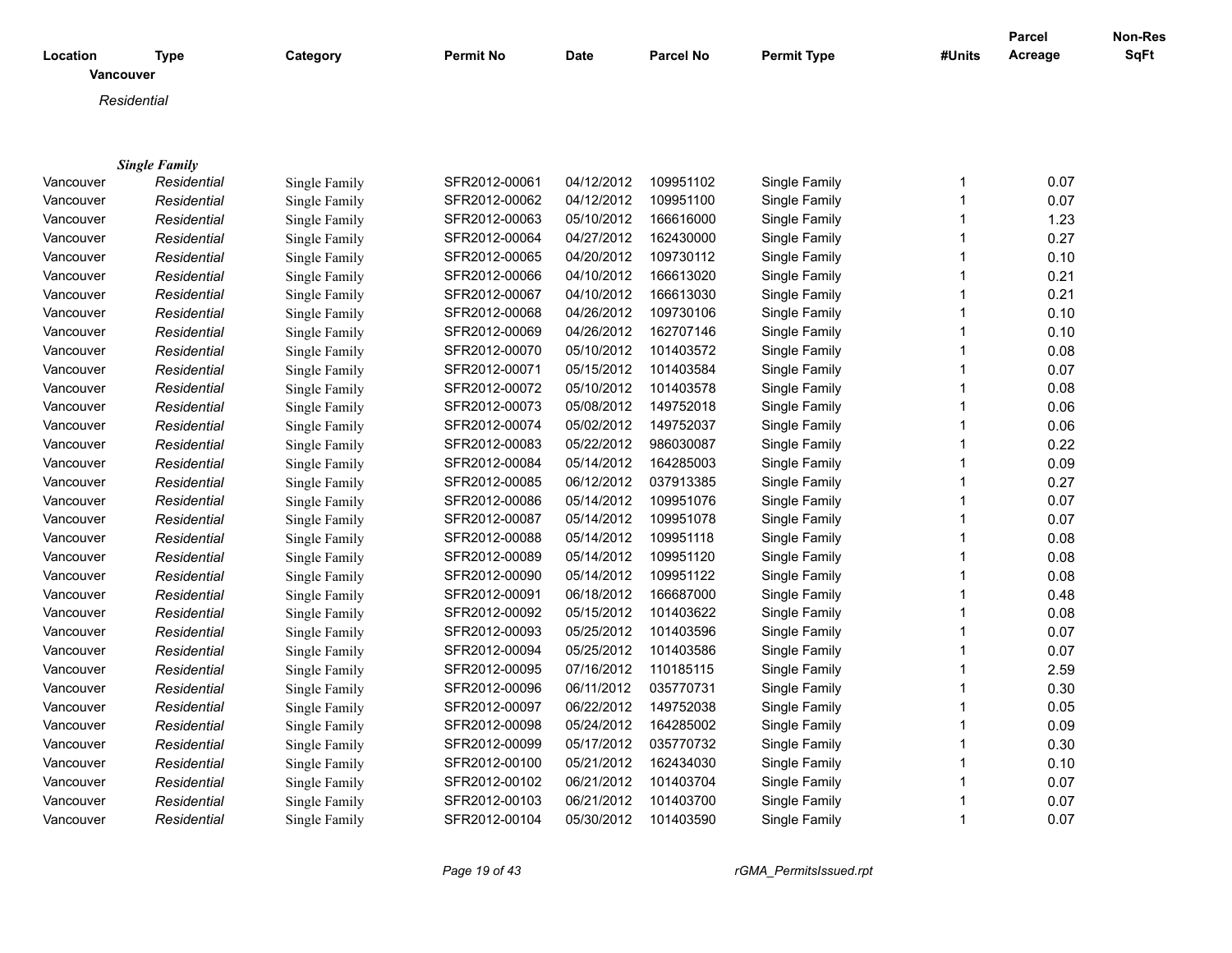| <b>SqFt</b><br>Acreage<br>Location<br><b>Type</b><br>Category<br><b>Permit No</b><br><b>Date</b><br><b>Parcel No</b><br><b>Permit Type</b><br>#Units<br>Vancouver<br>Residential<br><b>Single Family</b><br>SFR2012-00105<br>06/21/2012<br>101403702<br>Single Family<br>0.07<br>Single Family<br>Vancouver<br>Residential<br>1<br>SFR2012-00106<br>05/30/2012<br>101403592<br>Single Family<br>1<br>0.07<br>Vancouver<br>Residential<br>Single Family<br>0.07<br>Residential<br>SFR2012-00107<br>05/30/2012<br>101403594<br>Single Family<br>Vancouver<br>Single Family<br>1<br>SFR2012-00108<br>06/29/2012<br>177480942<br>Single Family<br>0.36<br>Vancouver<br>Residential<br>Single Family<br>1<br>06/08/2012<br>SFR2012-00109<br>164915008<br>Single Family<br>0.14<br>Vancouver<br>Residential<br>Single Family<br>SFR2012-00110<br>06/08/2012<br>164915006<br>Single Family<br>0.14<br>Vancouver<br>Residential<br>Single Family<br>06/22/2012<br>109730032<br>0.15<br>Vancouver<br>Residential<br>SFR2012-00113<br>Single Family<br>Single Family<br>1<br>07/25/2012<br>021590000<br>0.11<br>Residential<br>SFR2012-00114<br>Single Family<br>Vancouver<br>Single Family<br>06/20/2012<br>150291000<br>0.12<br>SFR2012-00115<br>Single Family<br>1<br>Vancouver<br>Residential<br>Single Family<br>06/22/2012<br>109730064<br>0.10<br>SFR2012-00116<br>Single Family<br>Vancouver<br>Residential<br>Single Family<br>06/15/2012<br>166820025<br>0.35<br>Vancouver<br>SFR2012-00117<br>Single Family<br>Residential<br>Single Family<br>1<br>06/22/2012<br>149752032<br>0.06<br>Vancouver<br>Residential<br>SFR2012-00118<br>Single Family<br>Single Family<br>08/08/2012<br>109951090<br>SFR2012-00119<br>Single Family<br>1<br>0.07<br>Vancouver<br>Residential<br>Single Family<br>08/08/2012<br>109951092<br>SFR2012-00120<br>Single Family<br>0.08<br>Vancouver<br>Residential<br>Single Family<br>SFR2012-00121<br>07/31/2012<br>109951124<br>Single Family<br>0.08<br>Vancouver<br>Residential<br>Single Family<br>1<br>SFR2012-00122<br>07/31/2012<br>109951200<br>0.06<br>Vancouver<br>Residential<br>Single Family<br>Single Family<br>07/31/2012<br>109951034<br>0.06<br>Residential<br>Single Family<br>SFR2012-00123<br>Single Family<br>1<br>Vancouver<br>SFR2012-00124<br>07/31/2012<br>109951032<br>0.06<br>Residential<br>Single Family<br>Vancouver<br>Single Family<br>08/08/2012<br>061930000<br>0.19<br>Vancouver<br>Residential<br>Single Family<br>SFR2012-00125<br>Single Family<br>1<br>SFR2012-00126<br>08/02/2012<br>122575030<br>0.21<br>Vancouver<br>Residential<br>Single Family<br>Single Family |           |             |               |               |            |           |               |   | <b>Parcel</b> | Non-Res |
|-----------------------------------------------------------------------------------------------------------------------------------------------------------------------------------------------------------------------------------------------------------------------------------------------------------------------------------------------------------------------------------------------------------------------------------------------------------------------------------------------------------------------------------------------------------------------------------------------------------------------------------------------------------------------------------------------------------------------------------------------------------------------------------------------------------------------------------------------------------------------------------------------------------------------------------------------------------------------------------------------------------------------------------------------------------------------------------------------------------------------------------------------------------------------------------------------------------------------------------------------------------------------------------------------------------------------------------------------------------------------------------------------------------------------------------------------------------------------------------------------------------------------------------------------------------------------------------------------------------------------------------------------------------------------------------------------------------------------------------------------------------------------------------------------------------------------------------------------------------------------------------------------------------------------------------------------------------------------------------------------------------------------------------------------------------------------------------------------------------------------------------------------------------------------------------------------------------------------------------------------------------------------------------------------------------------------------------------------------------------------------------------------------------------------------------------------------------------------------------------------------------------------------------------------------------------------------------------------------------------------------------------|-----------|-------------|---------------|---------------|------------|-----------|---------------|---|---------------|---------|
|                                                                                                                                                                                                                                                                                                                                                                                                                                                                                                                                                                                                                                                                                                                                                                                                                                                                                                                                                                                                                                                                                                                                                                                                                                                                                                                                                                                                                                                                                                                                                                                                                                                                                                                                                                                                                                                                                                                                                                                                                                                                                                                                                                                                                                                                                                                                                                                                                                                                                                                                                                                                                                         |           |             |               |               |            |           |               |   |               |         |
|                                                                                                                                                                                                                                                                                                                                                                                                                                                                                                                                                                                                                                                                                                                                                                                                                                                                                                                                                                                                                                                                                                                                                                                                                                                                                                                                                                                                                                                                                                                                                                                                                                                                                                                                                                                                                                                                                                                                                                                                                                                                                                                                                                                                                                                                                                                                                                                                                                                                                                                                                                                                                                         |           |             |               |               |            |           |               |   |               |         |
|                                                                                                                                                                                                                                                                                                                                                                                                                                                                                                                                                                                                                                                                                                                                                                                                                                                                                                                                                                                                                                                                                                                                                                                                                                                                                                                                                                                                                                                                                                                                                                                                                                                                                                                                                                                                                                                                                                                                                                                                                                                                                                                                                                                                                                                                                                                                                                                                                                                                                                                                                                                                                                         |           |             |               |               |            |           |               |   |               |         |
|                                                                                                                                                                                                                                                                                                                                                                                                                                                                                                                                                                                                                                                                                                                                                                                                                                                                                                                                                                                                                                                                                                                                                                                                                                                                                                                                                                                                                                                                                                                                                                                                                                                                                                                                                                                                                                                                                                                                                                                                                                                                                                                                                                                                                                                                                                                                                                                                                                                                                                                                                                                                                                         |           |             |               |               |            |           |               |   |               |         |
|                                                                                                                                                                                                                                                                                                                                                                                                                                                                                                                                                                                                                                                                                                                                                                                                                                                                                                                                                                                                                                                                                                                                                                                                                                                                                                                                                                                                                                                                                                                                                                                                                                                                                                                                                                                                                                                                                                                                                                                                                                                                                                                                                                                                                                                                                                                                                                                                                                                                                                                                                                                                                                         |           |             |               |               |            |           |               |   |               |         |
|                                                                                                                                                                                                                                                                                                                                                                                                                                                                                                                                                                                                                                                                                                                                                                                                                                                                                                                                                                                                                                                                                                                                                                                                                                                                                                                                                                                                                                                                                                                                                                                                                                                                                                                                                                                                                                                                                                                                                                                                                                                                                                                                                                                                                                                                                                                                                                                                                                                                                                                                                                                                                                         |           |             |               |               |            |           |               |   |               |         |
|                                                                                                                                                                                                                                                                                                                                                                                                                                                                                                                                                                                                                                                                                                                                                                                                                                                                                                                                                                                                                                                                                                                                                                                                                                                                                                                                                                                                                                                                                                                                                                                                                                                                                                                                                                                                                                                                                                                                                                                                                                                                                                                                                                                                                                                                                                                                                                                                                                                                                                                                                                                                                                         |           |             |               |               |            |           |               |   |               |         |
|                                                                                                                                                                                                                                                                                                                                                                                                                                                                                                                                                                                                                                                                                                                                                                                                                                                                                                                                                                                                                                                                                                                                                                                                                                                                                                                                                                                                                                                                                                                                                                                                                                                                                                                                                                                                                                                                                                                                                                                                                                                                                                                                                                                                                                                                                                                                                                                                                                                                                                                                                                                                                                         |           |             |               |               |            |           |               |   |               |         |
|                                                                                                                                                                                                                                                                                                                                                                                                                                                                                                                                                                                                                                                                                                                                                                                                                                                                                                                                                                                                                                                                                                                                                                                                                                                                                                                                                                                                                                                                                                                                                                                                                                                                                                                                                                                                                                                                                                                                                                                                                                                                                                                                                                                                                                                                                                                                                                                                                                                                                                                                                                                                                                         |           |             |               |               |            |           |               |   |               |         |
|                                                                                                                                                                                                                                                                                                                                                                                                                                                                                                                                                                                                                                                                                                                                                                                                                                                                                                                                                                                                                                                                                                                                                                                                                                                                                                                                                                                                                                                                                                                                                                                                                                                                                                                                                                                                                                                                                                                                                                                                                                                                                                                                                                                                                                                                                                                                                                                                                                                                                                                                                                                                                                         |           |             |               |               |            |           |               |   |               |         |
|                                                                                                                                                                                                                                                                                                                                                                                                                                                                                                                                                                                                                                                                                                                                                                                                                                                                                                                                                                                                                                                                                                                                                                                                                                                                                                                                                                                                                                                                                                                                                                                                                                                                                                                                                                                                                                                                                                                                                                                                                                                                                                                                                                                                                                                                                                                                                                                                                                                                                                                                                                                                                                         |           |             |               |               |            |           |               |   |               |         |
|                                                                                                                                                                                                                                                                                                                                                                                                                                                                                                                                                                                                                                                                                                                                                                                                                                                                                                                                                                                                                                                                                                                                                                                                                                                                                                                                                                                                                                                                                                                                                                                                                                                                                                                                                                                                                                                                                                                                                                                                                                                                                                                                                                                                                                                                                                                                                                                                                                                                                                                                                                                                                                         |           |             |               |               |            |           |               |   |               |         |
|                                                                                                                                                                                                                                                                                                                                                                                                                                                                                                                                                                                                                                                                                                                                                                                                                                                                                                                                                                                                                                                                                                                                                                                                                                                                                                                                                                                                                                                                                                                                                                                                                                                                                                                                                                                                                                                                                                                                                                                                                                                                                                                                                                                                                                                                                                                                                                                                                                                                                                                                                                                                                                         |           |             |               |               |            |           |               |   |               |         |
|                                                                                                                                                                                                                                                                                                                                                                                                                                                                                                                                                                                                                                                                                                                                                                                                                                                                                                                                                                                                                                                                                                                                                                                                                                                                                                                                                                                                                                                                                                                                                                                                                                                                                                                                                                                                                                                                                                                                                                                                                                                                                                                                                                                                                                                                                                                                                                                                                                                                                                                                                                                                                                         |           |             |               |               |            |           |               |   |               |         |
|                                                                                                                                                                                                                                                                                                                                                                                                                                                                                                                                                                                                                                                                                                                                                                                                                                                                                                                                                                                                                                                                                                                                                                                                                                                                                                                                                                                                                                                                                                                                                                                                                                                                                                                                                                                                                                                                                                                                                                                                                                                                                                                                                                                                                                                                                                                                                                                                                                                                                                                                                                                                                                         |           |             |               |               |            |           |               |   |               |         |
|                                                                                                                                                                                                                                                                                                                                                                                                                                                                                                                                                                                                                                                                                                                                                                                                                                                                                                                                                                                                                                                                                                                                                                                                                                                                                                                                                                                                                                                                                                                                                                                                                                                                                                                                                                                                                                                                                                                                                                                                                                                                                                                                                                                                                                                                                                                                                                                                                                                                                                                                                                                                                                         |           |             |               |               |            |           |               |   |               |         |
|                                                                                                                                                                                                                                                                                                                                                                                                                                                                                                                                                                                                                                                                                                                                                                                                                                                                                                                                                                                                                                                                                                                                                                                                                                                                                                                                                                                                                                                                                                                                                                                                                                                                                                                                                                                                                                                                                                                                                                                                                                                                                                                                                                                                                                                                                                                                                                                                                                                                                                                                                                                                                                         |           |             |               |               |            |           |               |   |               |         |
|                                                                                                                                                                                                                                                                                                                                                                                                                                                                                                                                                                                                                                                                                                                                                                                                                                                                                                                                                                                                                                                                                                                                                                                                                                                                                                                                                                                                                                                                                                                                                                                                                                                                                                                                                                                                                                                                                                                                                                                                                                                                                                                                                                                                                                                                                                                                                                                                                                                                                                                                                                                                                                         |           |             |               |               |            |           |               |   |               |         |
|                                                                                                                                                                                                                                                                                                                                                                                                                                                                                                                                                                                                                                                                                                                                                                                                                                                                                                                                                                                                                                                                                                                                                                                                                                                                                                                                                                                                                                                                                                                                                                                                                                                                                                                                                                                                                                                                                                                                                                                                                                                                                                                                                                                                                                                                                                                                                                                                                                                                                                                                                                                                                                         |           |             |               |               |            |           |               |   |               |         |
|                                                                                                                                                                                                                                                                                                                                                                                                                                                                                                                                                                                                                                                                                                                                                                                                                                                                                                                                                                                                                                                                                                                                                                                                                                                                                                                                                                                                                                                                                                                                                                                                                                                                                                                                                                                                                                                                                                                                                                                                                                                                                                                                                                                                                                                                                                                                                                                                                                                                                                                                                                                                                                         |           |             |               |               |            |           |               |   |               |         |
|                                                                                                                                                                                                                                                                                                                                                                                                                                                                                                                                                                                                                                                                                                                                                                                                                                                                                                                                                                                                                                                                                                                                                                                                                                                                                                                                                                                                                                                                                                                                                                                                                                                                                                                                                                                                                                                                                                                                                                                                                                                                                                                                                                                                                                                                                                                                                                                                                                                                                                                                                                                                                                         |           |             |               |               |            |           |               |   |               |         |
|                                                                                                                                                                                                                                                                                                                                                                                                                                                                                                                                                                                                                                                                                                                                                                                                                                                                                                                                                                                                                                                                                                                                                                                                                                                                                                                                                                                                                                                                                                                                                                                                                                                                                                                                                                                                                                                                                                                                                                                                                                                                                                                                                                                                                                                                                                                                                                                                                                                                                                                                                                                                                                         |           |             |               |               |            |           |               |   |               |         |
|                                                                                                                                                                                                                                                                                                                                                                                                                                                                                                                                                                                                                                                                                                                                                                                                                                                                                                                                                                                                                                                                                                                                                                                                                                                                                                                                                                                                                                                                                                                                                                                                                                                                                                                                                                                                                                                                                                                                                                                                                                                                                                                                                                                                                                                                                                                                                                                                                                                                                                                                                                                                                                         |           |             |               |               |            |           |               |   |               |         |
|                                                                                                                                                                                                                                                                                                                                                                                                                                                                                                                                                                                                                                                                                                                                                                                                                                                                                                                                                                                                                                                                                                                                                                                                                                                                                                                                                                                                                                                                                                                                                                                                                                                                                                                                                                                                                                                                                                                                                                                                                                                                                                                                                                                                                                                                                                                                                                                                                                                                                                                                                                                                                                         |           |             |               |               |            |           |               |   |               |         |
|                                                                                                                                                                                                                                                                                                                                                                                                                                                                                                                                                                                                                                                                                                                                                                                                                                                                                                                                                                                                                                                                                                                                                                                                                                                                                                                                                                                                                                                                                                                                                                                                                                                                                                                                                                                                                                                                                                                                                                                                                                                                                                                                                                                                                                                                                                                                                                                                                                                                                                                                                                                                                                         |           |             |               |               |            |           |               |   |               |         |
|                                                                                                                                                                                                                                                                                                                                                                                                                                                                                                                                                                                                                                                                                                                                                                                                                                                                                                                                                                                                                                                                                                                                                                                                                                                                                                                                                                                                                                                                                                                                                                                                                                                                                                                                                                                                                                                                                                                                                                                                                                                                                                                                                                                                                                                                                                                                                                                                                                                                                                                                                                                                                                         | Vancouver | Residential | Single Family | SFR2012-00127 | 08/09/2012 | 986027397 | Single Family | 1 | 0.12          |         |
| 0.17<br>SFR2012-00140<br>07/23/2012<br>162360004<br>Single Family<br>Vancouver<br>Residential<br>Single Family                                                                                                                                                                                                                                                                                                                                                                                                                                                                                                                                                                                                                                                                                                                                                                                                                                                                                                                                                                                                                                                                                                                                                                                                                                                                                                                                                                                                                                                                                                                                                                                                                                                                                                                                                                                                                                                                                                                                                                                                                                                                                                                                                                                                                                                                                                                                                                                                                                                                                                                          |           |             |               |               |            |           |               |   |               |         |
| 0.13<br>Residential<br>07/23/2012<br>162360010<br>Single Family<br>Vancouver<br>Single Family<br>SFR2012-00141<br>1                                                                                                                                                                                                                                                                                                                                                                                                                                                                                                                                                                                                                                                                                                                                                                                                                                                                                                                                                                                                                                                                                                                                                                                                                                                                                                                                                                                                                                                                                                                                                                                                                                                                                                                                                                                                                                                                                                                                                                                                                                                                                                                                                                                                                                                                                                                                                                                                                                                                                                                     |           |             |               |               |            |           |               |   |               |         |
| 07/23/2012<br>162360006<br>0.18<br>Residential<br>SFR2012-00142<br>Single Family<br>Vancouver<br>Single Family                                                                                                                                                                                                                                                                                                                                                                                                                                                                                                                                                                                                                                                                                                                                                                                                                                                                                                                                                                                                                                                                                                                                                                                                                                                                                                                                                                                                                                                                                                                                                                                                                                                                                                                                                                                                                                                                                                                                                                                                                                                                                                                                                                                                                                                                                                                                                                                                                                                                                                                          |           |             |               |               |            |           |               |   |               |         |
| 08/03/2012<br>101403692<br>Single Family<br>0.07<br>Vancouver<br>Residential<br>Single Family<br>SFR2012-00143<br>1                                                                                                                                                                                                                                                                                                                                                                                                                                                                                                                                                                                                                                                                                                                                                                                                                                                                                                                                                                                                                                                                                                                                                                                                                                                                                                                                                                                                                                                                                                                                                                                                                                                                                                                                                                                                                                                                                                                                                                                                                                                                                                                                                                                                                                                                                                                                                                                                                                                                                                                     |           |             |               |               |            |           |               |   |               |         |
| SFR2012-00144<br>08/03/2012<br>101403672<br>Single Family<br>0.08<br>Vancouver<br>Residential<br>Single Family                                                                                                                                                                                                                                                                                                                                                                                                                                                                                                                                                                                                                                                                                                                                                                                                                                                                                                                                                                                                                                                                                                                                                                                                                                                                                                                                                                                                                                                                                                                                                                                                                                                                                                                                                                                                                                                                                                                                                                                                                                                                                                                                                                                                                                                                                                                                                                                                                                                                                                                          |           |             |               |               |            |           |               |   |               |         |
| 08/03/2012<br>101403676<br>Single Family<br>0.08<br>Vancouver<br>Residential<br><b>Single Family</b><br>SFR2012-00145<br>1                                                                                                                                                                                                                                                                                                                                                                                                                                                                                                                                                                                                                                                                                                                                                                                                                                                                                                                                                                                                                                                                                                                                                                                                                                                                                                                                                                                                                                                                                                                                                                                                                                                                                                                                                                                                                                                                                                                                                                                                                                                                                                                                                                                                                                                                                                                                                                                                                                                                                                              |           |             |               |               |            |           |               |   |               |         |
| SFR2012-00146<br>08/03/2012<br>101403674<br>Single Family<br>0.08<br>Vancouver<br>Residential<br>Single Family                                                                                                                                                                                                                                                                                                                                                                                                                                                                                                                                                                                                                                                                                                                                                                                                                                                                                                                                                                                                                                                                                                                                                                                                                                                                                                                                                                                                                                                                                                                                                                                                                                                                                                                                                                                                                                                                                                                                                                                                                                                                                                                                                                                                                                                                                                                                                                                                                                                                                                                          |           |             |               |               |            |           |               |   |               |         |
| SFR2012-00147<br>07/12/2012<br>166613025<br>Single Family<br>0.21<br>Vancouver<br>Residential<br>1<br>Single Family                                                                                                                                                                                                                                                                                                                                                                                                                                                                                                                                                                                                                                                                                                                                                                                                                                                                                                                                                                                                                                                                                                                                                                                                                                                                                                                                                                                                                                                                                                                                                                                                                                                                                                                                                                                                                                                                                                                                                                                                                                                                                                                                                                                                                                                                                                                                                                                                                                                                                                                     |           |             |               |               |            |           |               |   |               |         |
| 109730092<br>0.13<br>Residential<br>SFR2012-00148<br>08/01/2012<br>Single Family<br>Vancouver<br>Single Family                                                                                                                                                                                                                                                                                                                                                                                                                                                                                                                                                                                                                                                                                                                                                                                                                                                                                                                                                                                                                                                                                                                                                                                                                                                                                                                                                                                                                                                                                                                                                                                                                                                                                                                                                                                                                                                                                                                                                                                                                                                                                                                                                                                                                                                                                                                                                                                                                                                                                                                          |           |             |               |               |            |           |               |   |               |         |
| 0.09<br>Vancouver<br>Residential<br>Single Family<br>SFR2012-00149<br>08/01/2012<br>109730114<br>Single Family<br>1                                                                                                                                                                                                                                                                                                                                                                                                                                                                                                                                                                                                                                                                                                                                                                                                                                                                                                                                                                                                                                                                                                                                                                                                                                                                                                                                                                                                                                                                                                                                                                                                                                                                                                                                                                                                                                                                                                                                                                                                                                                                                                                                                                                                                                                                                                                                                                                                                                                                                                                     |           |             |               |               |            |           |               |   |               |         |
| 1.75<br>Vancouver<br>Residential<br>Single Family<br>SFR2012-00151<br>08/24/2012<br>166862007<br>Single Family                                                                                                                                                                                                                                                                                                                                                                                                                                                                                                                                                                                                                                                                                                                                                                                                                                                                                                                                                                                                                                                                                                                                                                                                                                                                                                                                                                                                                                                                                                                                                                                                                                                                                                                                                                                                                                                                                                                                                                                                                                                                                                                                                                                                                                                                                                                                                                                                                                                                                                                          |           |             |               |               |            |           |               |   |               |         |
| 0.27<br>Residential<br>Single Family<br>SFR2012-00152<br>08/23/2012<br>164786094<br>Single Family<br>1<br>Vancouver                                                                                                                                                                                                                                                                                                                                                                                                                                                                                                                                                                                                                                                                                                                                                                                                                                                                                                                                                                                                                                                                                                                                                                                                                                                                                                                                                                                                                                                                                                                                                                                                                                                                                                                                                                                                                                                                                                                                                                                                                                                                                                                                                                                                                                                                                                                                                                                                                                                                                                                     |           |             |               |               |            |           |               |   |               |         |
| 0.11<br>Residential<br>SFR2012-00172<br>08/29/2012<br>109730010<br>Single Family<br>Vancouver<br>Single Family                                                                                                                                                                                                                                                                                                                                                                                                                                                                                                                                                                                                                                                                                                                                                                                                                                                                                                                                                                                                                                                                                                                                                                                                                                                                                                                                                                                                                                                                                                                                                                                                                                                                                                                                                                                                                                                                                                                                                                                                                                                                                                                                                                                                                                                                                                                                                                                                                                                                                                                          |           |             |               |               |            |           |               |   |               |         |
| 0.12<br>Residential<br>SFR2012-00173<br>10/18/2012<br>986027985<br>Single Family<br>$\mathbf 1$<br>Vancouver<br>Single Family                                                                                                                                                                                                                                                                                                                                                                                                                                                                                                                                                                                                                                                                                                                                                                                                                                                                                                                                                                                                                                                                                                                                                                                                                                                                                                                                                                                                                                                                                                                                                                                                                                                                                                                                                                                                                                                                                                                                                                                                                                                                                                                                                                                                                                                                                                                                                                                                                                                                                                           |           |             |               |               |            |           |               |   |               |         |

*Page 20 of 43 rGMA\_PermitsIssued.rpt*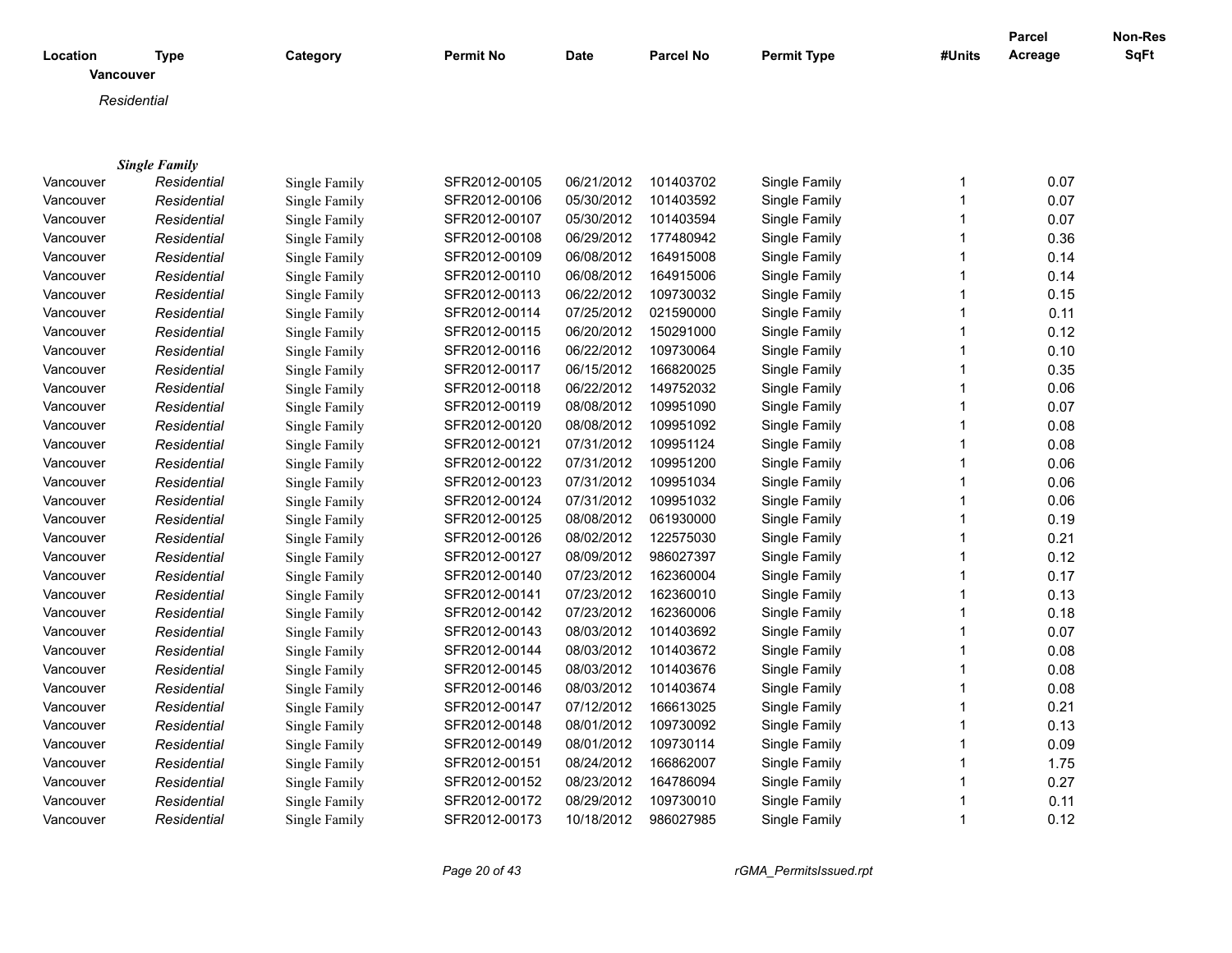| <b>SqFt</b><br>Acreage<br>Location<br><b>Type</b><br>Category<br><b>Permit No</b><br><b>Date</b><br><b>Parcel No</b><br><b>Permit Type</b><br>#Units<br>Vancouver<br>Residential<br><b>Single Family</b><br>SFR2012-00174<br>09/07/2012<br>164285012<br>Single Family<br>0.09<br>Single Family<br>Vancouver<br>Residential<br>1<br>SFR2012-00176<br>08/16/2012<br>101403688<br>Single Family<br>1<br>0.08<br>Vancouver<br>Residential<br>Single Family<br>162707164<br>Residential<br>SFR2012-00196<br>08/10/2012<br>Single Family<br>0.10<br>Vancouver<br>Single Family<br>1<br>986027948<br>SFR2012-00197<br>09/26/2012<br>Single Family<br>0.12<br>Vancouver<br>Residential<br>Single Family<br>1<br>986027978<br>0.12<br>SFR2012-00198<br>10/18/2012<br>Single Family<br>Vancouver<br>Residential<br>Single Family<br>037916112<br>SFR2012-00199<br>09/11/2012<br>Single Family<br>0.52<br>Vancouver<br>Residential<br>Single Family<br>09/06/2012<br>101403598<br>0.09<br>Residential<br>SFR2012-00200<br>Single Family<br>Vancouver<br>Single Family<br>1<br>09/06/2012<br>101403678<br>0.08<br>Residential<br>SFR2012-00201<br>Single Family<br>Vancouver<br>Single Family<br>09/06/2012<br>0.08<br>SFR2012-00202<br>101403698<br>Single Family<br>Vancouver<br>Residential<br>Single Family<br>09/12/2012<br>109730034<br>0.11<br>SFR2012-00203<br>Single Family<br>Vancouver<br>Residential<br>Single Family<br>12/21/2012<br>126737002<br>0.31<br>Vancouver<br>SFR2012-00205<br>Single Family<br>Residential<br>Single Family<br>1<br>12/21/2012<br>126737006<br>0.30<br>Vancouver<br>Residential<br>SFR2012-00206<br>Single Family<br>Single Family<br>09/19/2012<br>164924020<br>SFR2012-00207<br>Single Family<br>1<br>0.17<br>Vancouver<br>Residential<br>Single Family<br>SFR2012-00208<br>09/24/2012<br>109730090<br>Single Family<br>0.13<br>Vancouver<br>Residential<br>Single Family<br>SFR2012-00209<br>09/20/2012<br>163519000<br>Single Family<br>0.35<br>Vancouver<br>Residential<br>Single Family<br>1<br>SFR2012-00210<br>09/28/2012<br>162707098<br>0.11<br>Vancouver<br>Residential<br>Single Family<br>Single Family<br>10/01/2012<br>0.14<br>Residential<br>Single Family<br>SFR2012-00211<br>110280018<br>Single Family<br>1<br>Vancouver<br>SFR2012-00212<br>10/02/2012<br>101403690<br>0.07<br>Residential<br>Single Family<br>Vancouver<br>Single Family<br>10/02/2012<br>101403670<br>0.08<br>Vancouver<br>Residential<br>Single Family<br>SFR2012-00213<br>Single Family<br>1<br>SFR2012-00214<br>10/02/2012<br>101403600<br>0.08<br>Vancouver<br>Residential<br>Single Family<br>Single Family<br>SFR2012-00215<br>10/19/2012<br>109951128<br>Single Family<br>1<br>0.05<br>Vancouver<br>Residential<br>Single Family<br>SFR2012-00216<br>10/19/2012<br>109951130<br>Single Family<br>0.05<br>Vancouver<br>Residential<br>Single Family<br>Residential<br>SFR2012-00217<br>10/19/2012<br>109951132<br>Single Family<br>0.06<br>Vancouver<br>Single Family<br>1<br>Residential<br>SFR2012-00218<br>10/19/2012<br>109951134<br>Single Family<br>0.06<br>Vancouver<br>Single Family<br>10/19/2012<br>109951136<br>Single Family<br>0.05<br>Vancouver<br>Residential<br>Single Family<br>SFR2012-00219<br>1<br>SFR2012-00220<br>10/19/2012<br>109951138<br>Single Family<br>0.06<br>Vancouver<br>Residential<br>Single Family<br>SFR2012-00221<br>10/19/2012<br>109951140<br>Single Family<br>0.06<br>Vancouver<br>Residential<br>1<br>Single Family<br>SFR2012-00222<br>10/19/2012<br>109951030<br>Single Family<br>0.06<br>Vancouver<br>Residential<br>Single Family<br>SFR2012-00223<br>10/19/2012<br>109951040<br>Single Family<br>Vancouver<br>Residential<br>1<br>0.06<br>Single Family<br>109951024<br>0.06<br>Residential<br>SFR2012-00224<br>10/19/2012<br>Single Family<br>Vancouver<br>Single Family<br>109951020<br>Vancouver<br>Residential<br>Single Family<br>SFR2012-00225<br>10/19/2012<br>Single Family<br>0.06<br>109951018<br>0.08<br>Vancouver<br>Residential<br>Single Family<br>SFR2012-00226<br>10/19/2012<br>Single Family<br>Residential<br>Single Family<br>SFR2012-00227<br>10/19/2012<br>109951026<br>Single Family<br>0.07<br>Vancouver<br>0.06<br>Residential<br>SFR2012-00228<br>10/19/2012<br>109951028<br>Single Family<br>Vancouver<br>Single Family |           |             |               |               |            |           |               |             | <b>Parcel</b> | Non-Res |
|-------------------------------------------------------------------------------------------------------------------------------------------------------------------------------------------------------------------------------------------------------------------------------------------------------------------------------------------------------------------------------------------------------------------------------------------------------------------------------------------------------------------------------------------------------------------------------------------------------------------------------------------------------------------------------------------------------------------------------------------------------------------------------------------------------------------------------------------------------------------------------------------------------------------------------------------------------------------------------------------------------------------------------------------------------------------------------------------------------------------------------------------------------------------------------------------------------------------------------------------------------------------------------------------------------------------------------------------------------------------------------------------------------------------------------------------------------------------------------------------------------------------------------------------------------------------------------------------------------------------------------------------------------------------------------------------------------------------------------------------------------------------------------------------------------------------------------------------------------------------------------------------------------------------------------------------------------------------------------------------------------------------------------------------------------------------------------------------------------------------------------------------------------------------------------------------------------------------------------------------------------------------------------------------------------------------------------------------------------------------------------------------------------------------------------------------------------------------------------------------------------------------------------------------------------------------------------------------------------------------------------------------------------------------------------------------------------------------------------------------------------------------------------------------------------------------------------------------------------------------------------------------------------------------------------------------------------------------------------------------------------------------------------------------------------------------------------------------------------------------------------------------------------------------------------------------------------------------------------------------------------------------------------------------------------------------------------------------------------------------------------------------------------------------------------------------------------------------------------------------------------------------------------------------------------------------------------------------------------------------------------------------------------------------------------------------------------------------------------------------------------------------------------------------------------------------------------------------------------------------------------------------------------------------------------------------------------------------------------------------------------------------------------------------------------------------------------------------------------------------------------------------------------------------------------------------------------------------------------------------------------------------------------------------------------------------------|-----------|-------------|---------------|---------------|------------|-----------|---------------|-------------|---------------|---------|
|                                                                                                                                                                                                                                                                                                                                                                                                                                                                                                                                                                                                                                                                                                                                                                                                                                                                                                                                                                                                                                                                                                                                                                                                                                                                                                                                                                                                                                                                                                                                                                                                                                                                                                                                                                                                                                                                                                                                                                                                                                                                                                                                                                                                                                                                                                                                                                                                                                                                                                                                                                                                                                                                                                                                                                                                                                                                                                                                                                                                                                                                                                                                                                                                                                                                                                                                                                                                                                                                                                                                                                                                                                                                                                                                                                                                                                                                                                                                                                                                                                                                                                                                                                                                                                                                                                                         |           |             |               |               |            |           |               |             |               |         |
|                                                                                                                                                                                                                                                                                                                                                                                                                                                                                                                                                                                                                                                                                                                                                                                                                                                                                                                                                                                                                                                                                                                                                                                                                                                                                                                                                                                                                                                                                                                                                                                                                                                                                                                                                                                                                                                                                                                                                                                                                                                                                                                                                                                                                                                                                                                                                                                                                                                                                                                                                                                                                                                                                                                                                                                                                                                                                                                                                                                                                                                                                                                                                                                                                                                                                                                                                                                                                                                                                                                                                                                                                                                                                                                                                                                                                                                                                                                                                                                                                                                                                                                                                                                                                                                                                                                         |           |             |               |               |            |           |               |             |               |         |
|                                                                                                                                                                                                                                                                                                                                                                                                                                                                                                                                                                                                                                                                                                                                                                                                                                                                                                                                                                                                                                                                                                                                                                                                                                                                                                                                                                                                                                                                                                                                                                                                                                                                                                                                                                                                                                                                                                                                                                                                                                                                                                                                                                                                                                                                                                                                                                                                                                                                                                                                                                                                                                                                                                                                                                                                                                                                                                                                                                                                                                                                                                                                                                                                                                                                                                                                                                                                                                                                                                                                                                                                                                                                                                                                                                                                                                                                                                                                                                                                                                                                                                                                                                                                                                                                                                                         |           |             |               |               |            |           |               |             |               |         |
|                                                                                                                                                                                                                                                                                                                                                                                                                                                                                                                                                                                                                                                                                                                                                                                                                                                                                                                                                                                                                                                                                                                                                                                                                                                                                                                                                                                                                                                                                                                                                                                                                                                                                                                                                                                                                                                                                                                                                                                                                                                                                                                                                                                                                                                                                                                                                                                                                                                                                                                                                                                                                                                                                                                                                                                                                                                                                                                                                                                                                                                                                                                                                                                                                                                                                                                                                                                                                                                                                                                                                                                                                                                                                                                                                                                                                                                                                                                                                                                                                                                                                                                                                                                                                                                                                                                         |           |             |               |               |            |           |               |             |               |         |
|                                                                                                                                                                                                                                                                                                                                                                                                                                                                                                                                                                                                                                                                                                                                                                                                                                                                                                                                                                                                                                                                                                                                                                                                                                                                                                                                                                                                                                                                                                                                                                                                                                                                                                                                                                                                                                                                                                                                                                                                                                                                                                                                                                                                                                                                                                                                                                                                                                                                                                                                                                                                                                                                                                                                                                                                                                                                                                                                                                                                                                                                                                                                                                                                                                                                                                                                                                                                                                                                                                                                                                                                                                                                                                                                                                                                                                                                                                                                                                                                                                                                                                                                                                                                                                                                                                                         |           |             |               |               |            |           |               |             |               |         |
|                                                                                                                                                                                                                                                                                                                                                                                                                                                                                                                                                                                                                                                                                                                                                                                                                                                                                                                                                                                                                                                                                                                                                                                                                                                                                                                                                                                                                                                                                                                                                                                                                                                                                                                                                                                                                                                                                                                                                                                                                                                                                                                                                                                                                                                                                                                                                                                                                                                                                                                                                                                                                                                                                                                                                                                                                                                                                                                                                                                                                                                                                                                                                                                                                                                                                                                                                                                                                                                                                                                                                                                                                                                                                                                                                                                                                                                                                                                                                                                                                                                                                                                                                                                                                                                                                                                         |           |             |               |               |            |           |               |             |               |         |
|                                                                                                                                                                                                                                                                                                                                                                                                                                                                                                                                                                                                                                                                                                                                                                                                                                                                                                                                                                                                                                                                                                                                                                                                                                                                                                                                                                                                                                                                                                                                                                                                                                                                                                                                                                                                                                                                                                                                                                                                                                                                                                                                                                                                                                                                                                                                                                                                                                                                                                                                                                                                                                                                                                                                                                                                                                                                                                                                                                                                                                                                                                                                                                                                                                                                                                                                                                                                                                                                                                                                                                                                                                                                                                                                                                                                                                                                                                                                                                                                                                                                                                                                                                                                                                                                                                                         |           |             |               |               |            |           |               |             |               |         |
|                                                                                                                                                                                                                                                                                                                                                                                                                                                                                                                                                                                                                                                                                                                                                                                                                                                                                                                                                                                                                                                                                                                                                                                                                                                                                                                                                                                                                                                                                                                                                                                                                                                                                                                                                                                                                                                                                                                                                                                                                                                                                                                                                                                                                                                                                                                                                                                                                                                                                                                                                                                                                                                                                                                                                                                                                                                                                                                                                                                                                                                                                                                                                                                                                                                                                                                                                                                                                                                                                                                                                                                                                                                                                                                                                                                                                                                                                                                                                                                                                                                                                                                                                                                                                                                                                                                         |           |             |               |               |            |           |               |             |               |         |
|                                                                                                                                                                                                                                                                                                                                                                                                                                                                                                                                                                                                                                                                                                                                                                                                                                                                                                                                                                                                                                                                                                                                                                                                                                                                                                                                                                                                                                                                                                                                                                                                                                                                                                                                                                                                                                                                                                                                                                                                                                                                                                                                                                                                                                                                                                                                                                                                                                                                                                                                                                                                                                                                                                                                                                                                                                                                                                                                                                                                                                                                                                                                                                                                                                                                                                                                                                                                                                                                                                                                                                                                                                                                                                                                                                                                                                                                                                                                                                                                                                                                                                                                                                                                                                                                                                                         |           |             |               |               |            |           |               |             |               |         |
|                                                                                                                                                                                                                                                                                                                                                                                                                                                                                                                                                                                                                                                                                                                                                                                                                                                                                                                                                                                                                                                                                                                                                                                                                                                                                                                                                                                                                                                                                                                                                                                                                                                                                                                                                                                                                                                                                                                                                                                                                                                                                                                                                                                                                                                                                                                                                                                                                                                                                                                                                                                                                                                                                                                                                                                                                                                                                                                                                                                                                                                                                                                                                                                                                                                                                                                                                                                                                                                                                                                                                                                                                                                                                                                                                                                                                                                                                                                                                                                                                                                                                                                                                                                                                                                                                                                         |           |             |               |               |            |           |               |             |               |         |
|                                                                                                                                                                                                                                                                                                                                                                                                                                                                                                                                                                                                                                                                                                                                                                                                                                                                                                                                                                                                                                                                                                                                                                                                                                                                                                                                                                                                                                                                                                                                                                                                                                                                                                                                                                                                                                                                                                                                                                                                                                                                                                                                                                                                                                                                                                                                                                                                                                                                                                                                                                                                                                                                                                                                                                                                                                                                                                                                                                                                                                                                                                                                                                                                                                                                                                                                                                                                                                                                                                                                                                                                                                                                                                                                                                                                                                                                                                                                                                                                                                                                                                                                                                                                                                                                                                                         |           |             |               |               |            |           |               |             |               |         |
|                                                                                                                                                                                                                                                                                                                                                                                                                                                                                                                                                                                                                                                                                                                                                                                                                                                                                                                                                                                                                                                                                                                                                                                                                                                                                                                                                                                                                                                                                                                                                                                                                                                                                                                                                                                                                                                                                                                                                                                                                                                                                                                                                                                                                                                                                                                                                                                                                                                                                                                                                                                                                                                                                                                                                                                                                                                                                                                                                                                                                                                                                                                                                                                                                                                                                                                                                                                                                                                                                                                                                                                                                                                                                                                                                                                                                                                                                                                                                                                                                                                                                                                                                                                                                                                                                                                         |           |             |               |               |            |           |               |             |               |         |
|                                                                                                                                                                                                                                                                                                                                                                                                                                                                                                                                                                                                                                                                                                                                                                                                                                                                                                                                                                                                                                                                                                                                                                                                                                                                                                                                                                                                                                                                                                                                                                                                                                                                                                                                                                                                                                                                                                                                                                                                                                                                                                                                                                                                                                                                                                                                                                                                                                                                                                                                                                                                                                                                                                                                                                                                                                                                                                                                                                                                                                                                                                                                                                                                                                                                                                                                                                                                                                                                                                                                                                                                                                                                                                                                                                                                                                                                                                                                                                                                                                                                                                                                                                                                                                                                                                                         |           |             |               |               |            |           |               |             |               |         |
|                                                                                                                                                                                                                                                                                                                                                                                                                                                                                                                                                                                                                                                                                                                                                                                                                                                                                                                                                                                                                                                                                                                                                                                                                                                                                                                                                                                                                                                                                                                                                                                                                                                                                                                                                                                                                                                                                                                                                                                                                                                                                                                                                                                                                                                                                                                                                                                                                                                                                                                                                                                                                                                                                                                                                                                                                                                                                                                                                                                                                                                                                                                                                                                                                                                                                                                                                                                                                                                                                                                                                                                                                                                                                                                                                                                                                                                                                                                                                                                                                                                                                                                                                                                                                                                                                                                         |           |             |               |               |            |           |               |             |               |         |
|                                                                                                                                                                                                                                                                                                                                                                                                                                                                                                                                                                                                                                                                                                                                                                                                                                                                                                                                                                                                                                                                                                                                                                                                                                                                                                                                                                                                                                                                                                                                                                                                                                                                                                                                                                                                                                                                                                                                                                                                                                                                                                                                                                                                                                                                                                                                                                                                                                                                                                                                                                                                                                                                                                                                                                                                                                                                                                                                                                                                                                                                                                                                                                                                                                                                                                                                                                                                                                                                                                                                                                                                                                                                                                                                                                                                                                                                                                                                                                                                                                                                                                                                                                                                                                                                                                                         |           |             |               |               |            |           |               |             |               |         |
|                                                                                                                                                                                                                                                                                                                                                                                                                                                                                                                                                                                                                                                                                                                                                                                                                                                                                                                                                                                                                                                                                                                                                                                                                                                                                                                                                                                                                                                                                                                                                                                                                                                                                                                                                                                                                                                                                                                                                                                                                                                                                                                                                                                                                                                                                                                                                                                                                                                                                                                                                                                                                                                                                                                                                                                                                                                                                                                                                                                                                                                                                                                                                                                                                                                                                                                                                                                                                                                                                                                                                                                                                                                                                                                                                                                                                                                                                                                                                                                                                                                                                                                                                                                                                                                                                                                         |           |             |               |               |            |           |               |             |               |         |
|                                                                                                                                                                                                                                                                                                                                                                                                                                                                                                                                                                                                                                                                                                                                                                                                                                                                                                                                                                                                                                                                                                                                                                                                                                                                                                                                                                                                                                                                                                                                                                                                                                                                                                                                                                                                                                                                                                                                                                                                                                                                                                                                                                                                                                                                                                                                                                                                                                                                                                                                                                                                                                                                                                                                                                                                                                                                                                                                                                                                                                                                                                                                                                                                                                                                                                                                                                                                                                                                                                                                                                                                                                                                                                                                                                                                                                                                                                                                                                                                                                                                                                                                                                                                                                                                                                                         |           |             |               |               |            |           |               |             |               |         |
|                                                                                                                                                                                                                                                                                                                                                                                                                                                                                                                                                                                                                                                                                                                                                                                                                                                                                                                                                                                                                                                                                                                                                                                                                                                                                                                                                                                                                                                                                                                                                                                                                                                                                                                                                                                                                                                                                                                                                                                                                                                                                                                                                                                                                                                                                                                                                                                                                                                                                                                                                                                                                                                                                                                                                                                                                                                                                                                                                                                                                                                                                                                                                                                                                                                                                                                                                                                                                                                                                                                                                                                                                                                                                                                                                                                                                                                                                                                                                                                                                                                                                                                                                                                                                                                                                                                         |           |             |               |               |            |           |               |             |               |         |
|                                                                                                                                                                                                                                                                                                                                                                                                                                                                                                                                                                                                                                                                                                                                                                                                                                                                                                                                                                                                                                                                                                                                                                                                                                                                                                                                                                                                                                                                                                                                                                                                                                                                                                                                                                                                                                                                                                                                                                                                                                                                                                                                                                                                                                                                                                                                                                                                                                                                                                                                                                                                                                                                                                                                                                                                                                                                                                                                                                                                                                                                                                                                                                                                                                                                                                                                                                                                                                                                                                                                                                                                                                                                                                                                                                                                                                                                                                                                                                                                                                                                                                                                                                                                                                                                                                                         |           |             |               |               |            |           |               |             |               |         |
|                                                                                                                                                                                                                                                                                                                                                                                                                                                                                                                                                                                                                                                                                                                                                                                                                                                                                                                                                                                                                                                                                                                                                                                                                                                                                                                                                                                                                                                                                                                                                                                                                                                                                                                                                                                                                                                                                                                                                                                                                                                                                                                                                                                                                                                                                                                                                                                                                                                                                                                                                                                                                                                                                                                                                                                                                                                                                                                                                                                                                                                                                                                                                                                                                                                                                                                                                                                                                                                                                                                                                                                                                                                                                                                                                                                                                                                                                                                                                                                                                                                                                                                                                                                                                                                                                                                         |           |             |               |               |            |           |               |             |               |         |
|                                                                                                                                                                                                                                                                                                                                                                                                                                                                                                                                                                                                                                                                                                                                                                                                                                                                                                                                                                                                                                                                                                                                                                                                                                                                                                                                                                                                                                                                                                                                                                                                                                                                                                                                                                                                                                                                                                                                                                                                                                                                                                                                                                                                                                                                                                                                                                                                                                                                                                                                                                                                                                                                                                                                                                                                                                                                                                                                                                                                                                                                                                                                                                                                                                                                                                                                                                                                                                                                                                                                                                                                                                                                                                                                                                                                                                                                                                                                                                                                                                                                                                                                                                                                                                                                                                                         |           |             |               |               |            |           |               |             |               |         |
|                                                                                                                                                                                                                                                                                                                                                                                                                                                                                                                                                                                                                                                                                                                                                                                                                                                                                                                                                                                                                                                                                                                                                                                                                                                                                                                                                                                                                                                                                                                                                                                                                                                                                                                                                                                                                                                                                                                                                                                                                                                                                                                                                                                                                                                                                                                                                                                                                                                                                                                                                                                                                                                                                                                                                                                                                                                                                                                                                                                                                                                                                                                                                                                                                                                                                                                                                                                                                                                                                                                                                                                                                                                                                                                                                                                                                                                                                                                                                                                                                                                                                                                                                                                                                                                                                                                         |           |             |               |               |            |           |               |             |               |         |
|                                                                                                                                                                                                                                                                                                                                                                                                                                                                                                                                                                                                                                                                                                                                                                                                                                                                                                                                                                                                                                                                                                                                                                                                                                                                                                                                                                                                                                                                                                                                                                                                                                                                                                                                                                                                                                                                                                                                                                                                                                                                                                                                                                                                                                                                                                                                                                                                                                                                                                                                                                                                                                                                                                                                                                                                                                                                                                                                                                                                                                                                                                                                                                                                                                                                                                                                                                                                                                                                                                                                                                                                                                                                                                                                                                                                                                                                                                                                                                                                                                                                                                                                                                                                                                                                                                                         |           |             |               |               |            |           |               |             |               |         |
|                                                                                                                                                                                                                                                                                                                                                                                                                                                                                                                                                                                                                                                                                                                                                                                                                                                                                                                                                                                                                                                                                                                                                                                                                                                                                                                                                                                                                                                                                                                                                                                                                                                                                                                                                                                                                                                                                                                                                                                                                                                                                                                                                                                                                                                                                                                                                                                                                                                                                                                                                                                                                                                                                                                                                                                                                                                                                                                                                                                                                                                                                                                                                                                                                                                                                                                                                                                                                                                                                                                                                                                                                                                                                                                                                                                                                                                                                                                                                                                                                                                                                                                                                                                                                                                                                                                         |           |             |               |               |            |           |               |             |               |         |
|                                                                                                                                                                                                                                                                                                                                                                                                                                                                                                                                                                                                                                                                                                                                                                                                                                                                                                                                                                                                                                                                                                                                                                                                                                                                                                                                                                                                                                                                                                                                                                                                                                                                                                                                                                                                                                                                                                                                                                                                                                                                                                                                                                                                                                                                                                                                                                                                                                                                                                                                                                                                                                                                                                                                                                                                                                                                                                                                                                                                                                                                                                                                                                                                                                                                                                                                                                                                                                                                                                                                                                                                                                                                                                                                                                                                                                                                                                                                                                                                                                                                                                                                                                                                                                                                                                                         |           |             |               |               |            |           |               |             |               |         |
|                                                                                                                                                                                                                                                                                                                                                                                                                                                                                                                                                                                                                                                                                                                                                                                                                                                                                                                                                                                                                                                                                                                                                                                                                                                                                                                                                                                                                                                                                                                                                                                                                                                                                                                                                                                                                                                                                                                                                                                                                                                                                                                                                                                                                                                                                                                                                                                                                                                                                                                                                                                                                                                                                                                                                                                                                                                                                                                                                                                                                                                                                                                                                                                                                                                                                                                                                                                                                                                                                                                                                                                                                                                                                                                                                                                                                                                                                                                                                                                                                                                                                                                                                                                                                                                                                                                         |           |             |               |               |            |           |               |             |               |         |
|                                                                                                                                                                                                                                                                                                                                                                                                                                                                                                                                                                                                                                                                                                                                                                                                                                                                                                                                                                                                                                                                                                                                                                                                                                                                                                                                                                                                                                                                                                                                                                                                                                                                                                                                                                                                                                                                                                                                                                                                                                                                                                                                                                                                                                                                                                                                                                                                                                                                                                                                                                                                                                                                                                                                                                                                                                                                                                                                                                                                                                                                                                                                                                                                                                                                                                                                                                                                                                                                                                                                                                                                                                                                                                                                                                                                                                                                                                                                                                                                                                                                                                                                                                                                                                                                                                                         |           |             |               |               |            |           |               |             |               |         |
|                                                                                                                                                                                                                                                                                                                                                                                                                                                                                                                                                                                                                                                                                                                                                                                                                                                                                                                                                                                                                                                                                                                                                                                                                                                                                                                                                                                                                                                                                                                                                                                                                                                                                                                                                                                                                                                                                                                                                                                                                                                                                                                                                                                                                                                                                                                                                                                                                                                                                                                                                                                                                                                                                                                                                                                                                                                                                                                                                                                                                                                                                                                                                                                                                                                                                                                                                                                                                                                                                                                                                                                                                                                                                                                                                                                                                                                                                                                                                                                                                                                                                                                                                                                                                                                                                                                         |           |             |               |               |            |           |               |             |               |         |
|                                                                                                                                                                                                                                                                                                                                                                                                                                                                                                                                                                                                                                                                                                                                                                                                                                                                                                                                                                                                                                                                                                                                                                                                                                                                                                                                                                                                                                                                                                                                                                                                                                                                                                                                                                                                                                                                                                                                                                                                                                                                                                                                                                                                                                                                                                                                                                                                                                                                                                                                                                                                                                                                                                                                                                                                                                                                                                                                                                                                                                                                                                                                                                                                                                                                                                                                                                                                                                                                                                                                                                                                                                                                                                                                                                                                                                                                                                                                                                                                                                                                                                                                                                                                                                                                                                                         |           |             |               |               |            |           |               |             |               |         |
|                                                                                                                                                                                                                                                                                                                                                                                                                                                                                                                                                                                                                                                                                                                                                                                                                                                                                                                                                                                                                                                                                                                                                                                                                                                                                                                                                                                                                                                                                                                                                                                                                                                                                                                                                                                                                                                                                                                                                                                                                                                                                                                                                                                                                                                                                                                                                                                                                                                                                                                                                                                                                                                                                                                                                                                                                                                                                                                                                                                                                                                                                                                                                                                                                                                                                                                                                                                                                                                                                                                                                                                                                                                                                                                                                                                                                                                                                                                                                                                                                                                                                                                                                                                                                                                                                                                         |           |             |               |               |            |           |               |             |               |         |
|                                                                                                                                                                                                                                                                                                                                                                                                                                                                                                                                                                                                                                                                                                                                                                                                                                                                                                                                                                                                                                                                                                                                                                                                                                                                                                                                                                                                                                                                                                                                                                                                                                                                                                                                                                                                                                                                                                                                                                                                                                                                                                                                                                                                                                                                                                                                                                                                                                                                                                                                                                                                                                                                                                                                                                                                                                                                                                                                                                                                                                                                                                                                                                                                                                                                                                                                                                                                                                                                                                                                                                                                                                                                                                                                                                                                                                                                                                                                                                                                                                                                                                                                                                                                                                                                                                                         |           |             |               |               |            |           |               |             |               |         |
|                                                                                                                                                                                                                                                                                                                                                                                                                                                                                                                                                                                                                                                                                                                                                                                                                                                                                                                                                                                                                                                                                                                                                                                                                                                                                                                                                                                                                                                                                                                                                                                                                                                                                                                                                                                                                                                                                                                                                                                                                                                                                                                                                                                                                                                                                                                                                                                                                                                                                                                                                                                                                                                                                                                                                                                                                                                                                                                                                                                                                                                                                                                                                                                                                                                                                                                                                                                                                                                                                                                                                                                                                                                                                                                                                                                                                                                                                                                                                                                                                                                                                                                                                                                                                                                                                                                         |           |             |               |               |            |           |               |             |               |         |
|                                                                                                                                                                                                                                                                                                                                                                                                                                                                                                                                                                                                                                                                                                                                                                                                                                                                                                                                                                                                                                                                                                                                                                                                                                                                                                                                                                                                                                                                                                                                                                                                                                                                                                                                                                                                                                                                                                                                                                                                                                                                                                                                                                                                                                                                                                                                                                                                                                                                                                                                                                                                                                                                                                                                                                                                                                                                                                                                                                                                                                                                                                                                                                                                                                                                                                                                                                                                                                                                                                                                                                                                                                                                                                                                                                                                                                                                                                                                                                                                                                                                                                                                                                                                                                                                                                                         |           |             |               |               |            |           |               |             |               |         |
|                                                                                                                                                                                                                                                                                                                                                                                                                                                                                                                                                                                                                                                                                                                                                                                                                                                                                                                                                                                                                                                                                                                                                                                                                                                                                                                                                                                                                                                                                                                                                                                                                                                                                                                                                                                                                                                                                                                                                                                                                                                                                                                                                                                                                                                                                                                                                                                                                                                                                                                                                                                                                                                                                                                                                                                                                                                                                                                                                                                                                                                                                                                                                                                                                                                                                                                                                                                                                                                                                                                                                                                                                                                                                                                                                                                                                                                                                                                                                                                                                                                                                                                                                                                                                                                                                                                         |           |             |               |               |            |           |               |             |               |         |
|                                                                                                                                                                                                                                                                                                                                                                                                                                                                                                                                                                                                                                                                                                                                                                                                                                                                                                                                                                                                                                                                                                                                                                                                                                                                                                                                                                                                                                                                                                                                                                                                                                                                                                                                                                                                                                                                                                                                                                                                                                                                                                                                                                                                                                                                                                                                                                                                                                                                                                                                                                                                                                                                                                                                                                                                                                                                                                                                                                                                                                                                                                                                                                                                                                                                                                                                                                                                                                                                                                                                                                                                                                                                                                                                                                                                                                                                                                                                                                                                                                                                                                                                                                                                                                                                                                                         |           |             |               |               |            |           |               |             |               |         |
|                                                                                                                                                                                                                                                                                                                                                                                                                                                                                                                                                                                                                                                                                                                                                                                                                                                                                                                                                                                                                                                                                                                                                                                                                                                                                                                                                                                                                                                                                                                                                                                                                                                                                                                                                                                                                                                                                                                                                                                                                                                                                                                                                                                                                                                                                                                                                                                                                                                                                                                                                                                                                                                                                                                                                                                                                                                                                                                                                                                                                                                                                                                                                                                                                                                                                                                                                                                                                                                                                                                                                                                                                                                                                                                                                                                                                                                                                                                                                                                                                                                                                                                                                                                                                                                                                                                         |           |             |               |               |            |           |               |             |               |         |
|                                                                                                                                                                                                                                                                                                                                                                                                                                                                                                                                                                                                                                                                                                                                                                                                                                                                                                                                                                                                                                                                                                                                                                                                                                                                                                                                                                                                                                                                                                                                                                                                                                                                                                                                                                                                                                                                                                                                                                                                                                                                                                                                                                                                                                                                                                                                                                                                                                                                                                                                                                                                                                                                                                                                                                                                                                                                                                                                                                                                                                                                                                                                                                                                                                                                                                                                                                                                                                                                                                                                                                                                                                                                                                                                                                                                                                                                                                                                                                                                                                                                                                                                                                                                                                                                                                                         |           |             |               |               |            |           |               |             |               |         |
|                                                                                                                                                                                                                                                                                                                                                                                                                                                                                                                                                                                                                                                                                                                                                                                                                                                                                                                                                                                                                                                                                                                                                                                                                                                                                                                                                                                                                                                                                                                                                                                                                                                                                                                                                                                                                                                                                                                                                                                                                                                                                                                                                                                                                                                                                                                                                                                                                                                                                                                                                                                                                                                                                                                                                                                                                                                                                                                                                                                                                                                                                                                                                                                                                                                                                                                                                                                                                                                                                                                                                                                                                                                                                                                                                                                                                                                                                                                                                                                                                                                                                                                                                                                                                                                                                                                         |           |             |               |               |            |           |               |             |               |         |
|                                                                                                                                                                                                                                                                                                                                                                                                                                                                                                                                                                                                                                                                                                                                                                                                                                                                                                                                                                                                                                                                                                                                                                                                                                                                                                                                                                                                                                                                                                                                                                                                                                                                                                                                                                                                                                                                                                                                                                                                                                                                                                                                                                                                                                                                                                                                                                                                                                                                                                                                                                                                                                                                                                                                                                                                                                                                                                                                                                                                                                                                                                                                                                                                                                                                                                                                                                                                                                                                                                                                                                                                                                                                                                                                                                                                                                                                                                                                                                                                                                                                                                                                                                                                                                                                                                                         |           |             |               |               |            |           |               |             |               |         |
|                                                                                                                                                                                                                                                                                                                                                                                                                                                                                                                                                                                                                                                                                                                                                                                                                                                                                                                                                                                                                                                                                                                                                                                                                                                                                                                                                                                                                                                                                                                                                                                                                                                                                                                                                                                                                                                                                                                                                                                                                                                                                                                                                                                                                                                                                                                                                                                                                                                                                                                                                                                                                                                                                                                                                                                                                                                                                                                                                                                                                                                                                                                                                                                                                                                                                                                                                                                                                                                                                                                                                                                                                                                                                                                                                                                                                                                                                                                                                                                                                                                                                                                                                                                                                                                                                                                         | Vancouver | Residential | Single Family | SFR2012-00229 | 10/19/2012 | 109951022 | Single Family | $\mathbf 1$ | 0.06          |         |

*Page 21 of 43 rGMA\_PermitsIssued.rpt*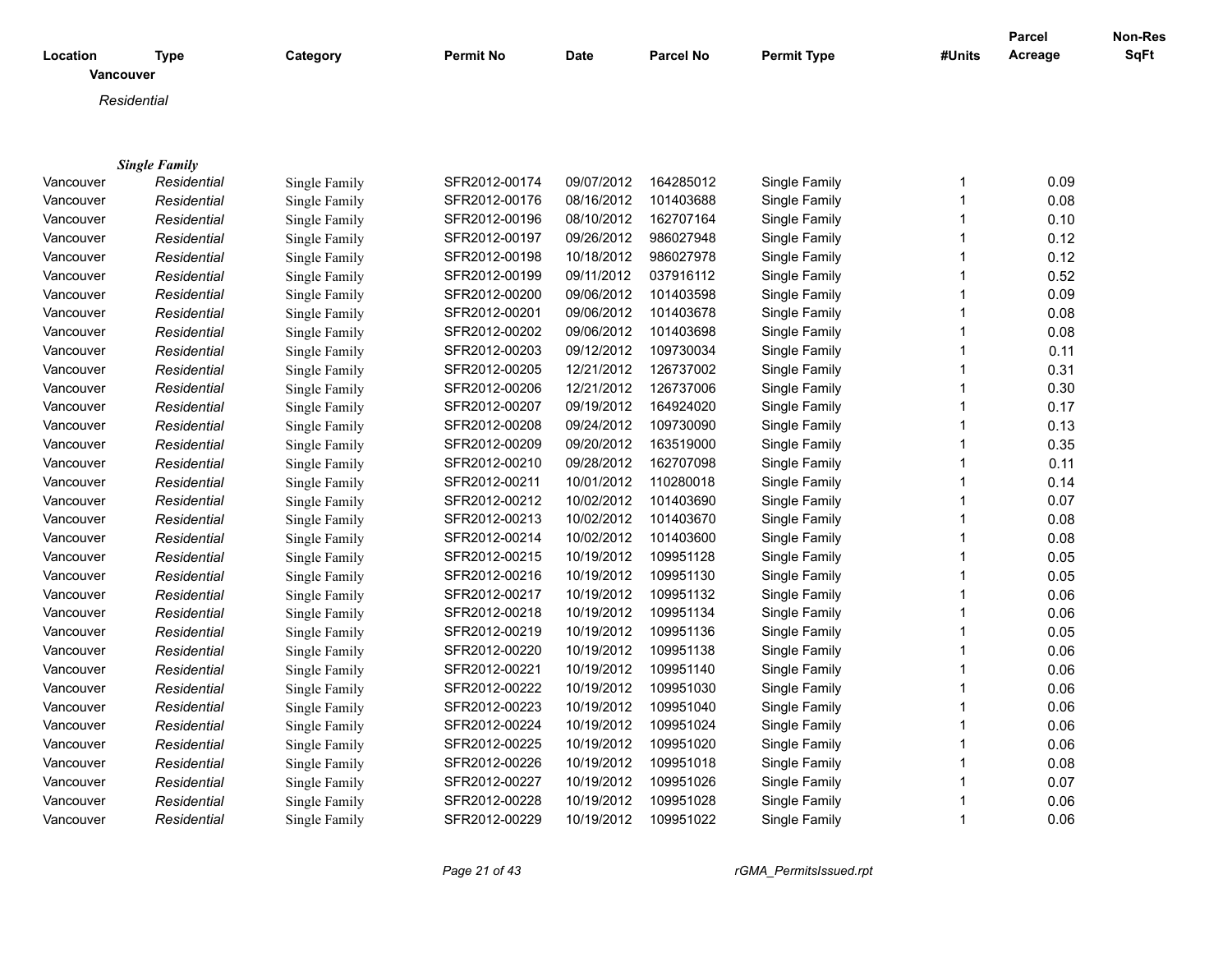| Location<br><b>Vancouver</b> | <b>Type</b>          | Category          | <b>Permit No</b> | <b>Date</b> | <b>Parcel No</b> | <b>Permit Type</b>       | #Units       | <b>Parcel</b><br>Acreage | <b>Non-Res</b><br><b>SqFt</b> |
|------------------------------|----------------------|-------------------|------------------|-------------|------------------|--------------------------|--------------|--------------------------|-------------------------------|
| Residential                  |                      |                   |                  |             |                  |                          |              |                          |                               |
|                              |                      |                   |                  |             |                  |                          |              |                          |                               |
|                              |                      |                   |                  |             |                  |                          |              |                          |                               |
|                              | <b>Single Family</b> |                   |                  |             |                  |                          |              |                          |                               |
| Vancouver                    | Residential          | Single Family     | SFR2012-00230    | 10/18/2012  | 986027951        | Single Family            | $\mathbf 1$  | 0.12                     |                               |
| Vancouver                    | Residential          | Single Family     | SFR2012-00231    | 10/30/2012  | 986027975        | Single Family            | $\mathbf{1}$ | 0.13                     |                               |
| Vancouver                    | Residential          | Single Family     | SFR2012-00232    | 10/10/2012  | 986027987        | Single Family            | $\mathbf{1}$ | 0.12                     |                               |
| Vancouver                    | Residential          | Single Family     | SFR2012-00234    | 10/25/2012  | 101403666        | Single Family            | $\mathbf{1}$ | 0.08                     |                               |
| Vancouver                    | Residential          | Single Family     | SFR2012-00235    | 10/25/2012  | 101403668        | Single Family            | $\mathbf{1}$ | 0.08                     |                               |
| Vancouver                    | Residential          | Single Family     | SFR2012-00236    | 10/25/2012  | 162369034        | Single Family            | $\mathbf{1}$ | 0.09                     |                               |
| Vancouver                    | Residential          | Single Family     | SFR2012-00237    | 10/25/2012  | 162369032        | Single Family            | $\mathbf{1}$ | 0.09                     |                               |
| Vancouver                    | Residential          | Single Family     | SFR2012-00239    | 12/06/2012  | 126808158        | Single Family            | $\mathbf{1}$ | 0.06                     |                               |
| Vancouver                    | Residential          | Single Family     | SFR2012-00240    | 12/06/2012  | 126808156        | Single Family            | $\mathbf{1}$ | 0.08                     |                               |
| Vancouver                    | Residential          | Single Family     | SFR2012-00241    | 12/06/2012  | 126808160        | Single Family            | 1            | 0.06                     |                               |
| Vancouver                    | Residential          | Single Family     | SFR2012-00242    | 10/26/2012  | 162707092        | Single Family            | $\mathbf{1}$ | 0.11                     |                               |
| Vancouver                    | Residential          | Single Family     | SFR2012-00243    | 12/18/2012  | 986027983        | Single Family            | $\mathbf{1}$ | 0.12                     |                               |
| Vancouver                    | Residential          | Single Family     | SFR2012-00244    | 11/02/2012  | 986027979        | Single Family            | $\mathbf{1}$ | 0.12                     |                               |
| Vancouver                    | Residential          | Single Family     | SFR2012-00245    | 11/15/2012  | 101403696        | Single Family            | $\mathbf{1}$ | 0.07                     |                               |
| Vancouver                    | Residential          | Single Family     | SFR2012-00246    | 11/15/2012  | 101403646        | Single Family            | $\mathbf{1}$ | 0.07                     |                               |
| Vancouver                    | Residential          | Single Family     | SFR2012-00247    | 11/13/2012  | 164048000        | Single Family            | $\mathbf{1}$ | 0.91                     |                               |
| Vancouver                    | Residential          | Single Family     | SFR2012-00248    | 11/21/2012  | 159338005        | Single Family            | $\mathbf{1}$ | 0.13                     |                               |
| Vancouver                    | Residential          | Single Family     | SFR2012-00249    | 12/14/2012  | 177485000        | Single Family            | $\mathbf{1}$ | 1.47                     |                               |
| Vancouver                    | Residential          | Single Family     | SFR2012-00251    | 11/30/2012  | 162707090        | Single Family            | $\mathbf{1}$ | 0.11                     |                               |
| Vancouver                    | Residential          | Single Family     | SFR2012-00252    | 11/21/2012  | 110293066        | Single Family            | $\mathbf{1}$ | 0.20                     |                               |
| Vancouver                    | Residential          | Single Family     | SFR2012-00253    | 12/06/2012  | 164285011        | Single Family            | $\mathbf{1}$ | 0.10                     |                               |
| Vancouver                    | Residential          | Single Family     | SFR2012-00255    | 12/31/2012  | 162672004        | Single Family            | $\mathbf{1}$ | 0.11                     |                               |
| Vancouver                    | Residential          | Single Family     | SFR2012-00262    | 12/14/2012  | 037919888        | Single Family            | $\mathbf{1}$ | 0.62                     |                               |
|                              |                      |                   |                  |             |                  |                          | 182          | Total Single Family      |                               |
|                              |                      |                   |                  |             |                  | Vancouver Sub Total      | 487          |                          | 149,104                       |
|                              |                      |                   |                  |             |                  |                          |              |                          |                               |
| <b>Vancouver UGA</b>         |                      |                   |                  |             |                  |                          |              |                          |                               |
|                              | Non-Residential      |                   |                  |             |                  |                          |              |                          |                               |
|                              |                      |                   |                  |             |                  |                          |              |                          |                               |
| Vancouver UG                 | Non-Residential      | Commercial Retail | COM2012-00108    | 09/06/2012  | 144990000        | <b>Commercial Retail</b> |              | 9.00                     | 13,754                        |
| Vancouver UG                 | Non-Residential      | Commercial Retail | COM2012-00169    | 11/15/2012  | 986029174        | <b>Commercial Retail</b> |              | 0.28                     | 1,500                         |
| Vancouver UG                 | Non-Residential      | Commercial Retail | COM2012-00201    | 12/13/2012  | 157511000        | <b>Commercial Retail</b> |              | 2.44                     | 25,866                        |
|                              |                      |                   |                  |             |                  |                          |              |                          |                               |

*Page 22 of 43 rGMA\_PermitsIssued.rpt*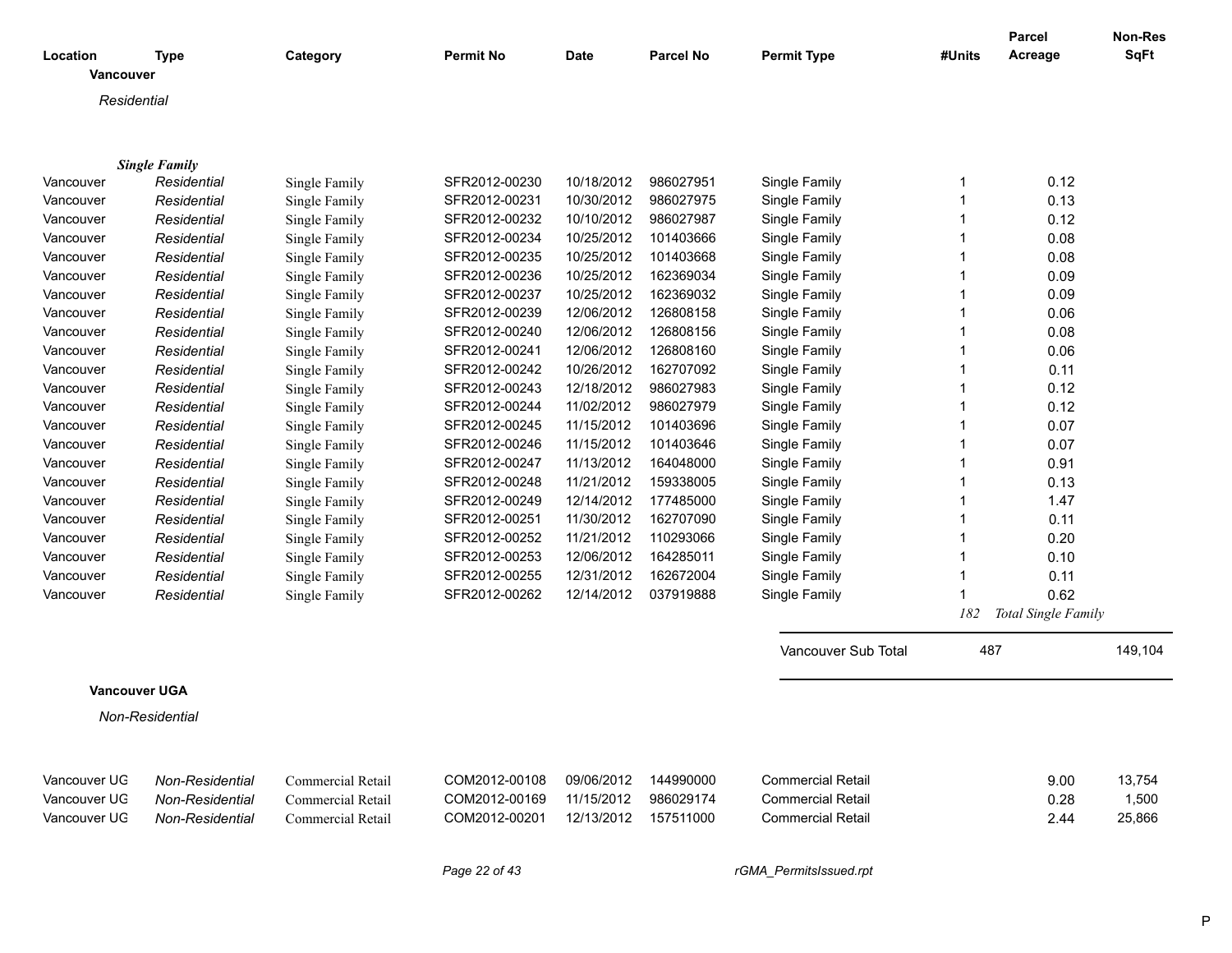| Location             | Type                | Category         | <b>Permit No</b> | Date       | <b>Parcel No</b> | <b>Permit Type</b>      | #Units | <b>Parcel</b><br>Acreage | Non-Res<br><b>SqFt</b> |
|----------------------|---------------------|------------------|------------------|------------|------------------|-------------------------|--------|--------------------------|------------------------|
| <b>Vancouver UGA</b> |                     |                  |                  |            |                  |                         |        |                          |                        |
|                      | Non-Residential     |                  |                  |            |                  |                         |        |                          |                        |
|                      |                     |                  |                  |            |                  |                         |        |                          |                        |
|                      |                     |                  |                  |            |                  |                         |        |                          |                        |
| Vancouver UG         | Non-Residential     | Industrial       | COM2011-00246    | 10/29/2012 | 199438000        | Industrial              |        | 5.00                     | 4,020                  |
| Vancouver UG         | Non-Residential     | Industrial       | COM2011-00247    | 10/29/2012 | 199438000        | Industrial              |        | 5.00                     | 10,220                 |
| Vancouver UG         | Non-Residential     | Industrial       | COM2012-00022    | 03/06/2012 | 099600000        | Industrial              |        | 10.73                    | 220                    |
| Vancouver UG         | Non-Residential     | Industrial       | COM2012-00039    | 12/07/2012 | 158621000        | Industrial              |        | 0.30                     | 3,209                  |
| Vancouver UG         | Non-Residential     | Industrial       | COM2012-00082    | 07/27/2012 | 149311000        | Industrial              |        | 0.93                     | 6,800                  |
| Vancouver UG         | Non-Residential     | Industrial       | COM2012-00166    | 10/18/2012 | 107196160        | Industrial              |        | 0.92                     | 4,368                  |
| Vancouver UG         | Non-Residential     | Industrial       | COM2012-00167    | 10/18/2012 | 107196160        | Industrial              |        | 0.92                     | 4,368                  |
| Vancouver UG         | Non-Residential     | Institutional    | COM2011-00206    | 01/19/2012 | 189272000        | Institutional           |        | 8.56                     | 1,080                  |
| Vancouver UG         | Non-Residential     | Institutional    | COM2011-00277    | 01/25/2012 | 186809000        | Institutional           |        | 1.18                     | 8,225                  |
| Vancouver UG         | Non-Residential     | Institutional    | COM2012-00131    | 12/07/2012 | 169480000        | Institutional           |        | 5.00                     | 18,078                 |
| Vancouver UG         | Non-Residential     | Institutional    | COM2012-00148    | 09/28/2012 | 186551000        | Institutional           |        | 1.15                     | 36,467                 |
| Vancouver UG         | Non-Residential     | Other Commercial | COM2011-00187    | 08/09/2012 | 198592000        | Other Commercial        |        | 5.00                     | 4,280                  |
| Vancouver UG         | Non-Residential     | Other Commercial | COM2011-00188    | 08/09/2012 | 198592000        | <b>Other Commercial</b> |        | 5.00                     | 1,216                  |
| Residential          |                     |                  |                  |            |                  |                         |        |                          |                        |
|                      |                     |                  |                  |            |                  |                         |        |                          |                        |
|                      |                     |                  |                  |            |                  |                         |        |                          |                        |
|                      | <b>Multi-Family</b> |                  |                  |            |                  |                         |        |                          | 1994 SI                |
| Vancouver UG         | Residential         | Multi-Family     | MFR2012-00003    | 09/10/2012 | 119564005        | Multi-Family            | 8      | 1.84                     |                        |
| Vancouver UG         | Residential         | Multi-Family     | MFR2012-00004    | 09/10/2012 | 119564005        | Multi-Family            | 8      | 1.84                     |                        |
| Vancouver UG         | Residential         | Multi-Family     | MFR2012-00005    | 09/10/2012 | 119564005        | Multi-Family            | 6      | 1.84                     |                        |
| Vancouver UG         | Residential         | Multi-Family     | MFR2012-00006    | 09/10/2012 | 119564005        | Multi-Family            | 8      | 1.84                     |                        |
| Vancouver UG         | Residential         | Multi-Family     | MFR2012-00007    | 09/10/2012 | 119564005        | Multi-Family            | 8      | 1.84                     |                        |
| Vancouver UG         | Residential         | Multi-Family     | MFR2012-00008    | 11/28/2012 | 200086000        | Multi-Family            | 12     | 10.01                    |                        |
| Vancouver UG         | Residential         | Multi-Family     | MFR2012-00009    | 11/28/2012 | 200086000        | Multi-Family            | 12     | 10.01                    |                        |
| Vancouver UG         | Residential         | Multi-Family     | MFR2012-00010    | 12/05/2012 | 200086000        | Multi-Family            | 16     | 10.01                    |                        |
| Vancouver UG         | Residential         | Multi-Family     | MFR2012-00014    | 12/05/2012 | 200086000        | Multi-Family            | 16     | 10.01                    |                        |
| Vancouver UG         | Residential         | Multi-Family     | MFR2012-00015    | 12/05/2012 | 200086000        | Multi-Family            | 12     | 10.01                    |                        |
| Vancouver UG         | Residential         | Multi-Family     | MFR2012-00016    | 12/05/2012 | 200086000        | Multi-Family            | 12     | 10.01                    |                        |
| Vancouver UG         | Residential         | Multi-Family     | SFR2012-00033    | 02/09/2012 | 104585040        | Multi-Family            | 1      | 0.05                     |                        |
| Vancouver UG         | Residential         | Multi-Family     | SFR2012-00034    | 02/09/2012 | 104585042        | Multi-Family            | 1      | 0.04                     |                        |
| Vancouver UG         | Residential         | Multi-Family     | SFR2012-00035    | 02/09/2012 | 104585044        | Multi-Family            | 1      | 0.04                     |                        |
| Vancouver UG         | Residential         | Multi-Family     | SFR2012-00036    | 02/09/2012 | 104585046        | Multi-Family            | 1      | 0.04                     |                        |
| Vancouver UG         | Residential         | Multi-Family     | SFR2012-00037    | 02/09/2012 | 104585048        | Multi-Family            | 1      | 0.04                     |                        |
| Vancouver UG         | Residential         | Multi-Family     | SFR2012-00038    | 02/09/2012 | 104585050        | Multi-Family            | 1      | 0.05                     |                        |
| Vancouver UG         | Residential         | Multi-Family     | SFR2012-00062    | 05/16/2012 | 105000046        | Multi-Family            | 1      | 0.08                     |                        |
| Vancouver UG         | Residential         | Multi-Family     | SFR2012-00063    | 05/16/2012 | 105000048        | Multi-Family            | 1      | 0.08                     |                        |
|                      |                     |                  |                  |            |                  |                         |        |                          |                        |

*Page 23 of 43 rGMA\_PermitsIssued.rpt*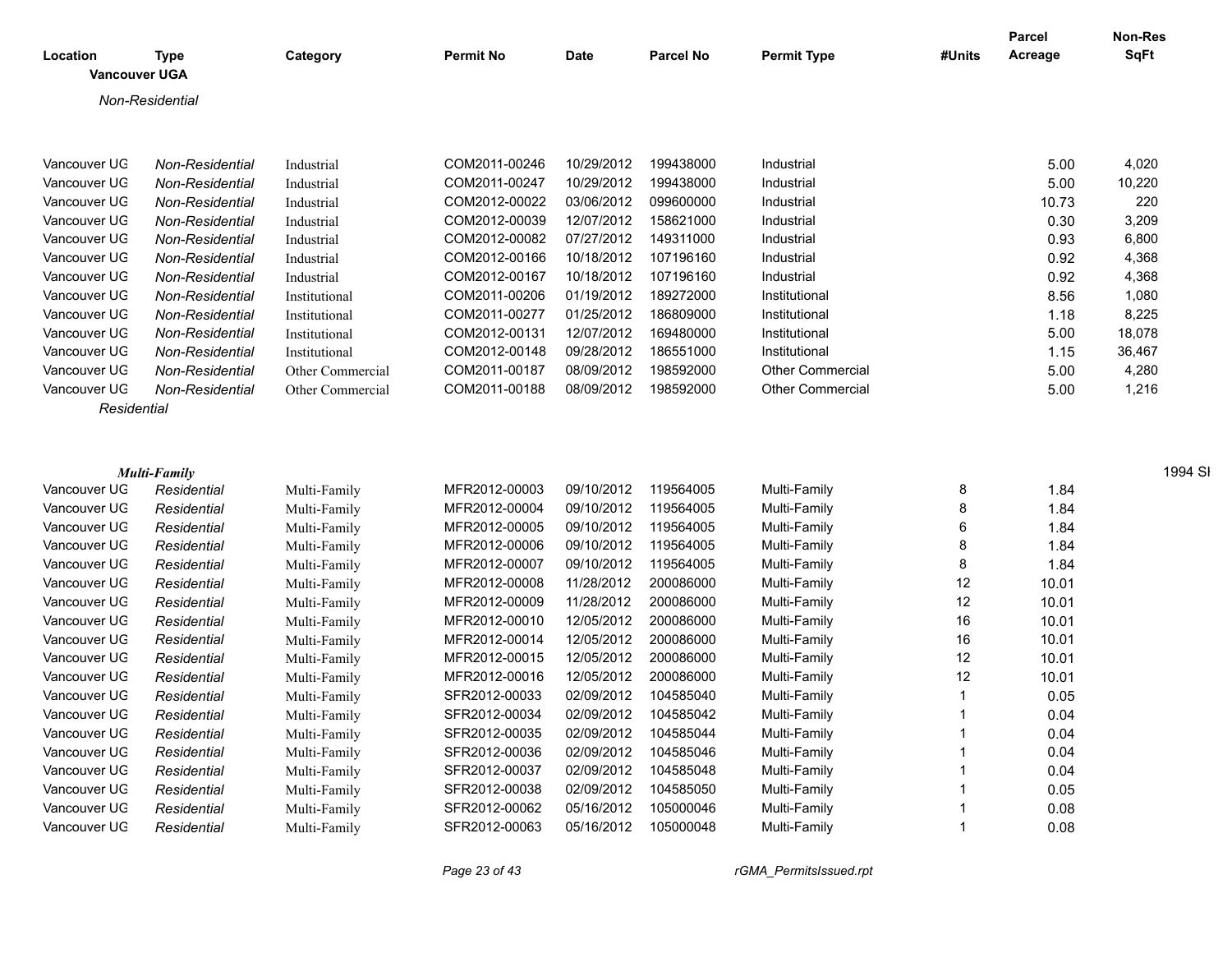| Location<br><b>Vancouver UGA</b> | <b>Type</b>                        | Category                     | <b>Permit No</b> | <b>Date</b> | <b>Parcel No</b> | <b>Permit Type</b> | #Units | Parcel<br>Acreage | <b>Non-Res</b><br><b>SqFt</b> |
|----------------------------------|------------------------------------|------------------------------|------------------|-------------|------------------|--------------------|--------|-------------------|-------------------------------|
| Residential                      |                                    |                              |                  |             |                  |                    |        |                   |                               |
|                                  |                                    |                              |                  |             |                  |                    |        |                   |                               |
|                                  |                                    |                              |                  |             |                  |                    |        |                   |                               |
| Vancouver UG                     | <b>Multi-Family</b><br>Residential |                              | SFR2012-00065    | 04/11/2012  | 156690054        | Multi-Family       |        | 0.06              |                               |
| Vancouver UG                     | Residential                        | Multi-Family<br>Multi-Family | SFR2012-00066    | 04/11/2012  | 156690056        | Multi-Family       |        | 0.05              |                               |
| Vancouver UG                     | Residential                        | Multi-Family                 | SFR2012-00067    | 03/16/2012  | 186854070        | Multi-Family       |        | 0.09              |                               |
| Vancouver UG                     | Residential                        | Multi-Family                 | SFR2012-00068    | 03/16/2012  | 186854072        | Multi-Family       |        | 0.08              |                               |
| Vancouver UG                     | Residential                        | Multi-Family                 | SFR2012-00072    | 04/02/2012  | 186854014        | Multi-Family       |        | 0.08              |                               |
| Vancouver UG                     | Residential                        |                              | SFR2012-00073    | 04/02/2012  | 186854016        | Multi-Family       |        | 0.08              |                               |
| Vancouver UG                     | Residential                        | Multi-Family<br>Multi-Family | SFR2012-00143    | 05/07/2012  | 160776018        | Multi-Family       |        | 0.05              |                               |
| Vancouver UG                     | Residential                        | Multi-Family                 | SFR2012-00144    | 05/07/2012  | 160776020        | Multi-Family       |        | 0.05              |                               |
| Vancouver UG                     |                                    |                              | SFR2012-00145    | 05/07/2012  | 160776022        |                    |        | 0.05              |                               |
| Vancouver UG                     | Residential                        | Multi-Family                 |                  |             | 160776024        | Multi-Family       |        |                   |                               |
| Vancouver UG                     | Residential                        | Multi-Family                 | SFR2012-00146    | 05/07/2012  | 160776026        | Multi-Family       |        | 0.05              |                               |
|                                  | Residential                        | Multi-Family                 | SFR2012-00147    | 05/07/2012  |                  | Multi-Family       |        | 0.05              |                               |
| Vancouver UG                     | Residential                        | Multi-Family                 | SFR2012-00148    | 05/07/2012  | 160776028        | Multi-Family       |        | 0.05              |                               |
| Vancouver UG                     | Residential                        | Multi-Family                 | SFR2012-00149    | 05/07/2012  | 160776030        | Multi-Family       |        | 0.07              |                               |
| Vancouver UG                     | Residential                        | Multi-Family                 | SFR2012-00150    | 05/07/2012  | 160776032        | Multi-Family       |        | 0.07              |                               |
| Vancouver UG                     | Residential                        | Multi-Family                 | SFR2012-00151    | 05/07/2012  | 160776038        | Multi-Family       |        | 0.05              |                               |
| Vancouver UG                     | Residential                        | Multi-Family                 | SFR2012-00152    | 05/07/2012  | 160776040        | Multi-Family       |        | 0.05              |                               |
| Vancouver UG                     | Residential                        | Multi-Family                 | SFR2012-00183    | 05/17/2012  | 156946088        | Multi-Family       |        | 0.11              |                               |
| Vancouver UG                     | Residential                        | Multi-Family                 | SFR2012-00189    | 05/30/2012  | 156690002        | Multi-Family       |        | 0.05              |                               |
| Vancouver UG                     | Residential                        | Multi-Family                 | SFR2012-00190    | 05/30/2012  | 156690004        | Multi-Family       |        | 0.04              |                               |
| Vancouver UG                     | Residential                        | Multi-Family                 | SFR2012-00191    | 05/30/2012  | 156690006        | Multi-Family       |        | 0.04              |                               |
| Vancouver UG                     | Residential                        | Multi-Family                 | SFR2012-00192    | 05/30/2012  | 156690008        | Multi-Family       |        | 0.05              |                               |
| Vancouver UG                     | Residential                        | Multi-Family                 | SFR2012-00281    | 06/28/2012  | 104585014        | Multi-Family       |        | 0.06              |                               |
|                                  |                                    |                              |                  |             |                  |                    |        |                   |                               |

| Vancouver UG | Residential | Multi-Family | SFR2012-00189 | 05/30/2012 | 156690002 | Multi-Family | 0.05 |
|--------------|-------------|--------------|---------------|------------|-----------|--------------|------|
| Vancouver UG | Residential | Multi-Family | SFR2012-00190 | 05/30/2012 | 156690004 | Multi-Family | 0.04 |
| Vancouver UG | Residential | Multi-Family | SFR2012-00191 | 05/30/2012 | 156690006 | Multi-Family | 0.04 |
| Vancouver UG | Residential | Multi-Family | SFR2012-00192 | 05/30/2012 | 156690008 | Multi-Family | 0.05 |
| Vancouver UG | Residential | Multi-Family | SFR2012-00281 | 06/28/2012 | 104585014 | Multi-Family | 0.06 |
| Vancouver UG | Residential | Multi-Family | SFR2012-00288 | 06/28/2012 | 104585016 | Multi-Family | 0.05 |
| Vancouver UG | Residential | Multi-Family | SFR2012-00289 | 06/28/2012 | 104585018 | Multi-Family | 0.05 |
| Vancouver UG | Residential | Multi-Family | SFR2012-00290 | 06/28/2012 | 104585020 | Multi-Family | 0.05 |
| Vancouver UG | Residential | Multi-Family | SFR2012-00291 | 06/28/2012 | 104585022 | Multi-Family | 0.05 |
| Vancouver UG | Residential | Multi-Family | SFR2012-00292 | 06/28/2012 | 104585024 | Multi-Family | 0.05 |
| Vancouver UG | Residential | Multi-Family | SFR2012-00293 | 06/28/2012 | 104585026 | Multi-Family | 0.07 |
| Vancouver UG | Residential | Multi-Family | SFR2012-00338 | 07/09/2012 | 156690052 | Multi-Family | 0.07 |
| Vancouver UG | Residential | Multi-Family | SFR2012-00339 | 07/09/2012 | 156690050 | Multi-Family | 0.05 |
| Vancouver UG | Residential | Multi-Family | SFR2012-00340 | 07/09/2012 | 156690048 | Multi-Family | 0.09 |
| Vancouver UG | Residential | Multi-Family | SFR2012-00341 | 07/26/2012 | 156690058 | Multi-Family | 0.06 |
| Vancouver UG | Residential | Multi-Family | SFR2012-00342 | 07/26/2012 | 156690060 | Multi-Family | 0.07 |
| Vancouver UG | Residential | Multi-Family | SFR2012-00429 | 11/28/2012 | 156690098 | Multi-Family | 0.05 |
| Vancouver UG | Residential | Multi-Family | SFR2012-00431 | 11/28/2012 | 156690100 | Multi-Family | 0.04 |
|              |             |              |               |            |           |              |      |

*Page 24 of 43 rGMA\_PermitsIssued.rpt*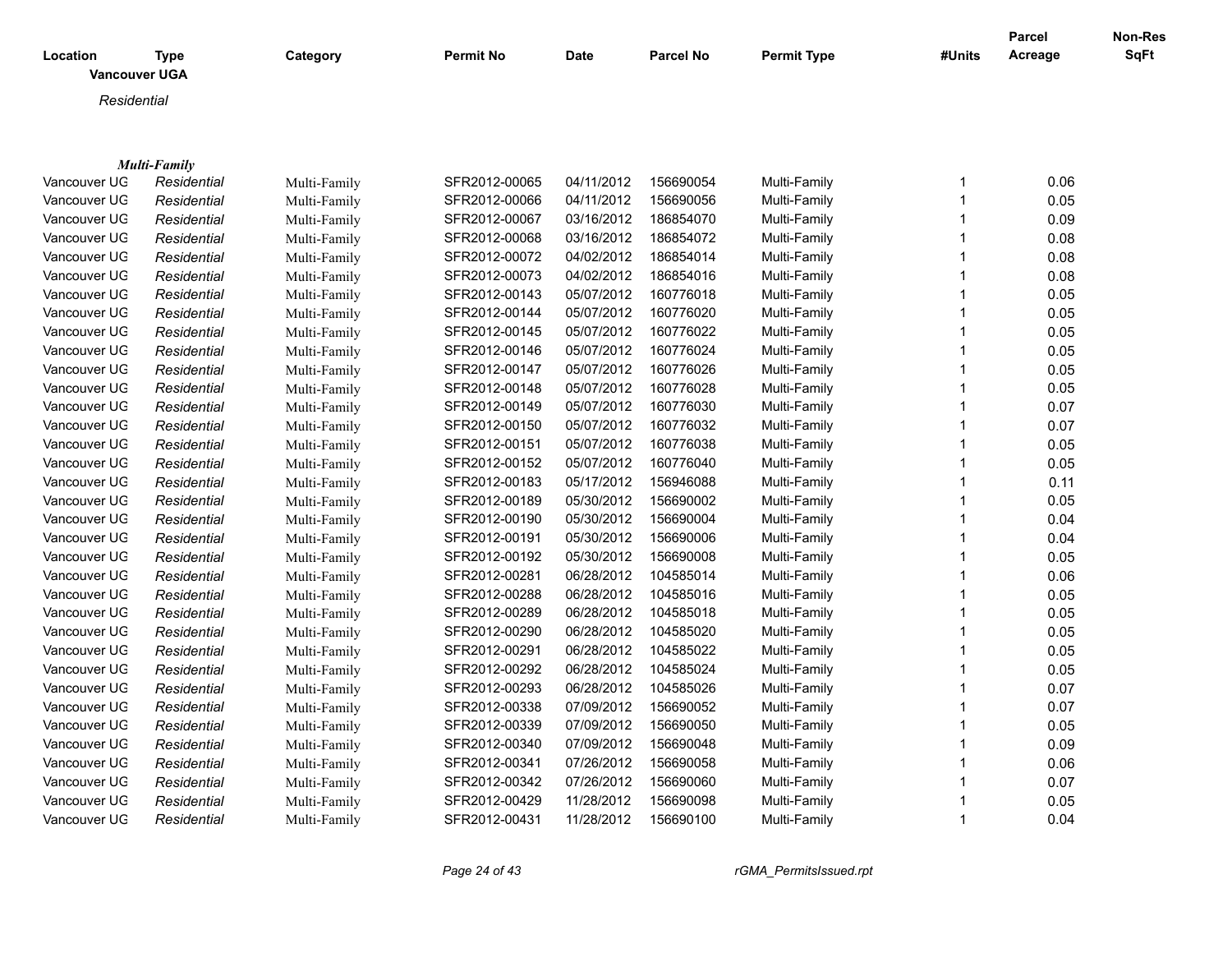|                      |                      |               |                  |             |                  |                    |              | <b>Parcel</b>      | Non-Res     |
|----------------------|----------------------|---------------|------------------|-------------|------------------|--------------------|--------------|--------------------|-------------|
| Location             | <b>Type</b>          | Category      | <b>Permit No</b> | <b>Date</b> | <b>Parcel No</b> | <b>Permit Type</b> | #Units       | Acreage            | <b>SqFt</b> |
| <b>Vancouver UGA</b> |                      |               |                  |             |                  |                    |              |                    |             |
| Residential          |                      |               |                  |             |                  |                    |              |                    |             |
|                      |                      |               |                  |             |                  |                    |              |                    |             |
|                      |                      |               |                  |             |                  |                    |              |                    |             |
|                      | <b>Multi-Family</b>  |               |                  |             |                  |                    |              |                    |             |
| Vancouver UG         | Residential          | Multi-Family  | SFR2012-00432    | 11/28/2012  | 156690102        | Multi-Family       | 1            | 0.04               |             |
| Vancouver UG         | Residential          | Multi-Family  | SFR2012-00433    | 11/28/2012  | 156690104        | Multi-Family       | $\mathbf{1}$ | 0.07               |             |
|                      |                      |               |                  |             |                  |                    | 163          | Total Multi-Family |             |
|                      | <b>Single Family</b> |               |                  |             |                  |                    |              |                    |             |
| Vancouver UG         | Residential          | Single Family | SFR2011-00055    | 01/11/2012  | 106036026        | Single Family      | $\mathbf{1}$ | 0.07               |             |
| Vancouver UG         | Residential          | Single Family | SFR2011-00061    | 01/11/2012  | 106036024        | Single Family      | $\mathbf{1}$ | 0.07               |             |
| Vancouver UG         | Residential          | Single Family | SFR2011-00231    | 06/20/2012  | 105469294        | Single Family      | 1            | 0.08               |             |
| Vancouver UG         | Residential          | Single Family | SFR2011-00232    | 06/20/2012  | 105469300        | Single Family      | 1            | 0.08               |             |
| Vancouver UG         | Residential          | Single Family | SFR2011-00233    | 06/20/2012  | 105469298        | Single Family      | 1            | 0.08               |             |
| Vancouver UG         | Residential          | Single Family | SFR2011-00300    | 01/26/2012  | 156690020        | Single Family      | 1            | 0.05               |             |
| Vancouver UG         | Residential          | Single Family | SFR2011-00301    | 01/26/2012  | 156690022        | Single Family      | 1            | 0.04               |             |
| Vancouver UG         | Residential          | Single Family | SFR2011-00302    | 01/26/2012  | 156690024        | Single Family      | 1            | 0.04               |             |
| Vancouver UG         | Residential          | Single Family | SFR2011-00303    | 01/26/2012  | 156690026        | Single Family      | 1            | 0.07               |             |
| Vancouver UG         | Residential          | Single Family | SFR2011-00324    | 08/29/2012  | 986028873        | Single Family      | 1            | 0.15               |             |
| Vancouver UG         | Residential          | Single Family | SFR2011-00344    | 03/08/2012  | 104183040        | Single Family      | 1            | 0.93               |             |
| Vancouver UG         | Residential          | Single Family | SFR2011-00358    | 03/16/2012  | 185668136        | Single Family      | $\mathbf{1}$ | 0.15               |             |
| Vancouver UG         | Residential          | Single Family | SFR2011-00359    | 03/16/2012  | 185668146        | Single Family      | 1            | 0.15               |             |
| Vancouver UG         | Residential          | Single Family | SFR2011-00368    | 01/13/2012  | 986025863        | Single Family      | $\mathbf 1$  | 0.14               |             |
| Vancouver UG         | Residential          | Single Family | SFR2011-00370    | 01/17/2012  | 104070058        | Single Family      | 1            | 0.25               |             |
| Vancouver UG         | Residential          | Single Family | SFR2011-00374    | 02/03/2012  | 187884000        | Single Family      | 1            | 0.32               |             |
| Vancouver UG         | Residential          | Single Family | SFR2011-00376    | 01/25/2012  | 200545008        | Single Family      | 1            | 0.26               |             |
| Vancouver UG         | Residential          | Single Family | SFR2012-00001    | 02/17/2012  | 986029839        | Single Family      | 1            | 0.39               |             |
| Vancouver UG         | Residential          | Single Family | SFR2012-00002    | 01/25/2012  | 181677036        | Single Family      | 1            | 0.13               |             |
| Vancouver UG         | Residential          | Single Family | SFR2012-00004    | 02/07/2012  | 986029844        | Single Family      | 1            | 0.42               |             |
| Vancouver UG         | Residential          | Single Family | SFR2012-00005    | 01/31/2012  | 986029851        | Single Family      | 1            | 0.28               |             |
| Vancouver UG         | Residential          | Single Family | SFR2012-00007    | 04/09/2012  | 986029056        | Single Family      | 1            | 0.22               |             |
| Vancouver UG         | Residential          | Single Family | SFR2012-00008    | 01/23/2012  | 986029052        | Single Family      | $\mathbf{1}$ | 0.18               |             |
| Vancouver UG         | Residential          | Single Family | SFR2012-00009    | 02/03/2012  | 986029852        | Single Family      | 1            | 0.25               |             |
| Vancouver UG         | Residential          | Single Family | SFR2012-00011    | 02/08/2012  | 986029853        | Single Family      | 1            | 0.25               |             |
| Vancouver UG         | Residential          | Single Family | SFR2012-00016    | 03/30/2012  | 157014016        | Single Family      | 1            | 0.11               |             |
| Vancouver UG         | Residential          | Single Family | SFR2012-00017    | 02/29/2012  | 106036004        | Single Family      | $\mathbf{1}$ | 0.07               |             |
| Vancouver UG         | Residential          | Single Family | SFR2012-00018    | 02/13/2012  | 106036110        | Single Family      | 1            | 0.07               |             |
| Vancouver UG         | Residential          | Single Family | SFR2012-00019    | 05/04/2012  | 106036152        | Single Family      | 1            | 0.07               |             |
| Vancouver UG         | Residential          | Single Family | SFR2012-00020    | 05/04/2012  | 106036154        | Single Family      | 1            | 0.07               |             |
| Vancouver UG         | Residential          | Single Family | SFR2012-00021    | 03/05/2012  | 172254000        | Single Family      | $\mathbf 1$  | 3.14               |             |
|                      |                      |               |                  |             |                  |                    |              |                    |             |

*Page 25 of 43 rGMA\_PermitsIssued.rpt*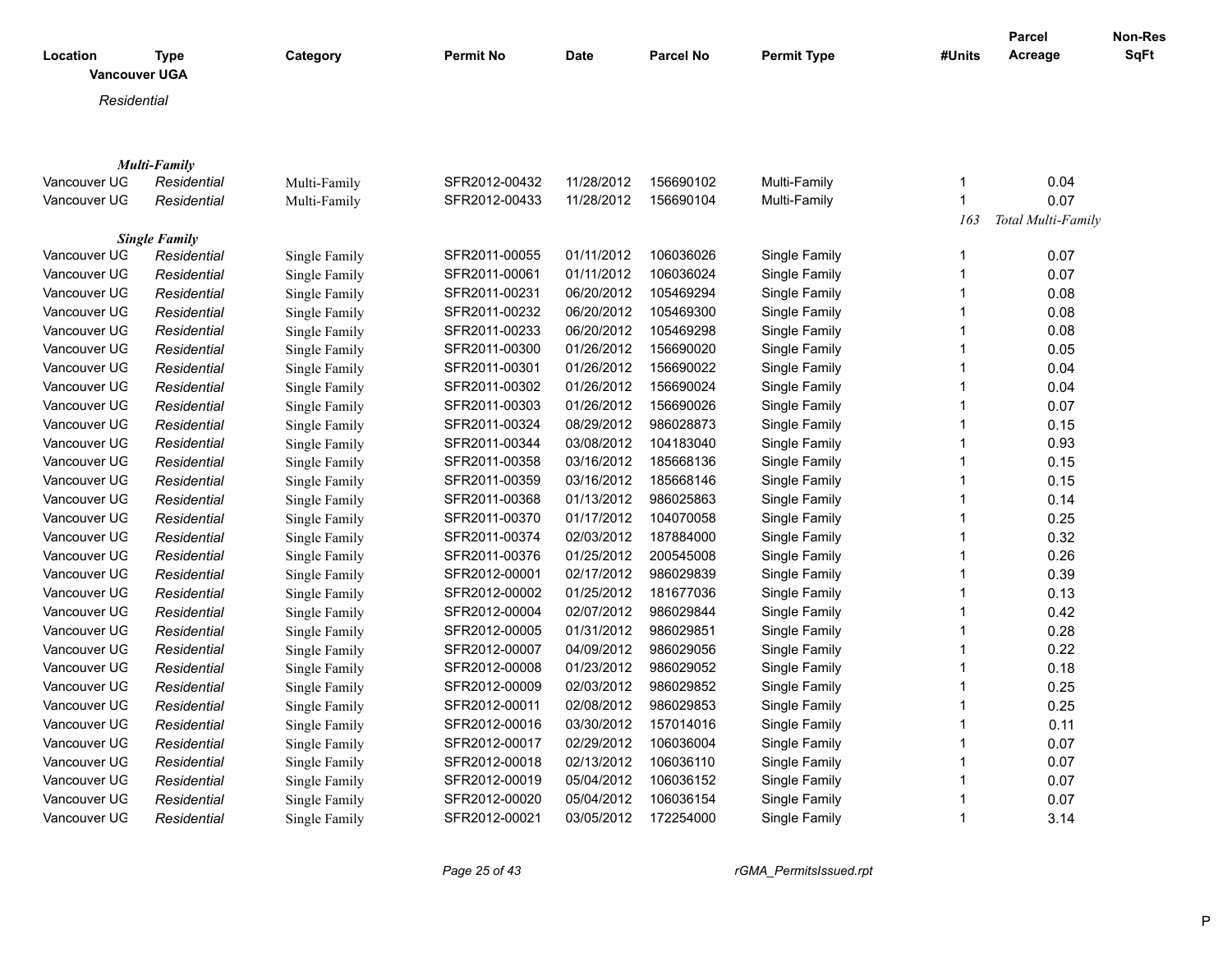| Location<br><b>Vancouver UGA</b> | <b>Type</b>                         | Category                       | <b>Permit No</b> | <b>Date</b> | <b>Parcel No</b> | <b>Permit Type</b> | #Units | Parcel<br>Acreage | <b>Non-Res</b><br><b>SqFt</b> |
|----------------------------------|-------------------------------------|--------------------------------|------------------|-------------|------------------|--------------------|--------|-------------------|-------------------------------|
| Residential                      |                                     |                                |                  |             |                  |                    |        |                   |                               |
|                                  |                                     |                                |                  |             |                  |                    |        |                   |                               |
|                                  |                                     |                                |                  |             |                  |                    |        |                   |                               |
| Vancouver UG                     | <b>Single Family</b><br>Residential |                                | SFR2012-00022    | 02/14/2012  | 156946080        | Single Family      | 1      | 0.11              |                               |
| Vancouver UG                     | Residential                         | Single Family                  | SFR2012-00023    | 02/07/2012  | 156946094        | Single Family      |        | 0.10              |                               |
| Vancouver UG                     | Residential                         | Single Family                  | SFR2012-00024    | 02/08/2012  | 200607012        | Single Family      |        | 0.25              |                               |
| Vancouver UG                     | Residential                         | Single Family<br>Single Family | SFR2012-00025    | 03/14/2012  | 186197020        | Single Family      |        | 0.23              |                               |
| Vancouver UG                     | Residential                         |                                | SFR2012-00028    | 04/04/2012  | 156435080        | Single Family      |        | 0.11              |                               |
| Vancouver UG                     |                                     | Single Family                  | SFR2012-00031    | 03/19/2012  | 104967015        | Single Family      |        | 0.06              |                               |
|                                  | Residential                         | Single Family                  |                  |             |                  |                    |        |                   |                               |
| Vancouver UG                     | Residential                         | Single Family                  | SFR2012-00032    | 03/19/2012  | 104967017        | Single Family      |        | 0.07              |                               |
| Vancouver UG                     | Residential                         | Single Family                  | SFR2012-00039    | 02/29/2012  | 156442100        | Single Family      |        | 0.09<br>0.11      |                               |
| Vancouver UG                     | Residential                         | Single Family                  | SFR2012-00042    | 02/23/2012  | 986025977        | Single Family      |        |                   |                               |
| Vancouver UG                     | Residential                         | Single Family                  | SFR2012-00043    | 03/08/2012  | 144317003        | Single Family      |        | 0.14              |                               |
| Vancouver UG                     | Residential                         | Single Family                  | SFR2012-00044    | 03/09/2012  | 986025894        | Single Family      |        | 0.12              |                               |
| Vancouver UG                     | Residential                         | Single Family                  | SFR2012-00045    | 02/27/2012  | 986025896        | Single Family      |        | 0.14              |                               |
| Vancouver UG                     | Residential                         | Single Family                  | SFR2012-00046    | 02/14/2012  | 106036100        | Single Family      |        | 0.07              |                               |
| Vancouver UG                     | Residential                         | Single Family                  | SFR2012-00047    | 02/21/2012  | 200607010        | Single Family      |        | 0.25              |                               |
| Vancouver UG                     | Residential                         | Single Family                  | SFR2012-00048    | 02/24/2012  | 189243005        | Single Family      |        | 0.19              |                               |
| Vancouver UG                     | Residential                         | Single Family                  | SFR2012-00049    | 02/27/2012  | 106036022        | Single Family      |        | 0.07              |                               |
| Vancouver UG                     | Residential                         | Single Family                  | SFR2012-00050    | 02/23/2012  | 189366014        | Single Family      |        | 0.17              |                               |
| Vancouver UG                     | Residential                         | Single Family                  | SFR2012-00051    | 02/28/2012  | 986029842        | Single Family      |        | 0.29              |                               |
| Vancouver UG                     | Residential                         | Single Family                  | SFR2012-00054    | 03/30/2012  | 117892010        | Single Family      |        | 1.96              |                               |
| Vancouver UG                     | Residential                         | Single Family                  | SFR2012-00055    | 03/12/2012  | 156442042        | Single Family      |        | 0.07              |                               |
| Vancouver UG                     | Residential                         | Single Family                  | SFR2012-00056    | 03/12/2012  | 156442044        | Single Family      |        | 0.08              |                               |
| Vancouver UG                     | Residential                         | Single Family                  | SFR2012-00059    | 03/05/2012  | 156946084        | Single Family      |        | 0.10              |                               |
| Vancouver UG                     | Residential                         | Single Family                  | SFR2012-00060    | 03/05/2012  | 156946092        | Single Family      |        | 0.10              |                               |
| Vancouver UG                     | Residential                         | Single Family                  | SFR2012-00061    | 03/02/2012  | 986025996        | Single Family      |        | 0.15              |                               |
| Vancouver UG                     | Residential                         | Single Family                  | SFR2012-00064    | 03/07/2012  | 106036032        | Single Family      |        | 0.07              |                               |
| Vancouver UG                     | Residential                         | Single Family                  | SFR2012-00070    | 03/06/2012  | 986028345        | Single Family      |        | 0.12              |                               |
| Vancouver UG                     | Residential                         | Single Family                  | SFR2012-00074    | 03/20/2012  | 986029854        | Single Family      |        | 0.26              |                               |
| Vancouver UG                     | Residential                         | Single Family                  | SFR2012-00076    | 03/15/2012  | 986026018        | Single Family      | 1      | 0.13              |                               |

Vancouver UGA *Residential* Single Family SFR2012-00077 03/20/2012 155335008 Single Family 1 0.16 Vancouver UGA *Residential* Single Family SFR2012-00080 03/26/2012 189193003 Single Family 1 1.16 Vancouver UGA *Residential* Single Family SFR2012-00081 03/16/2012 104299031 Single Family 1 0.14 Vancouver UGA *Residential* Single Family SFR2012-00084 03/13/2012 986025871 Single Family 1 0.14 Vancouver UGA *Residential* Single Family SFR2012-00087 04/02/2012 104930070 Single Family 1 0.06 Vancouver UGA *Residential* Single Family SFR2012-00088 05/22/2012 188945000 Single Family 1 0.85 Vancouver UGA *Residential* Single Family SFR2012-00089 04/02/2012 104930072 Single Family 1 0.06

*Page 26 of 43 rGMA\_PermitsIssued.rpt*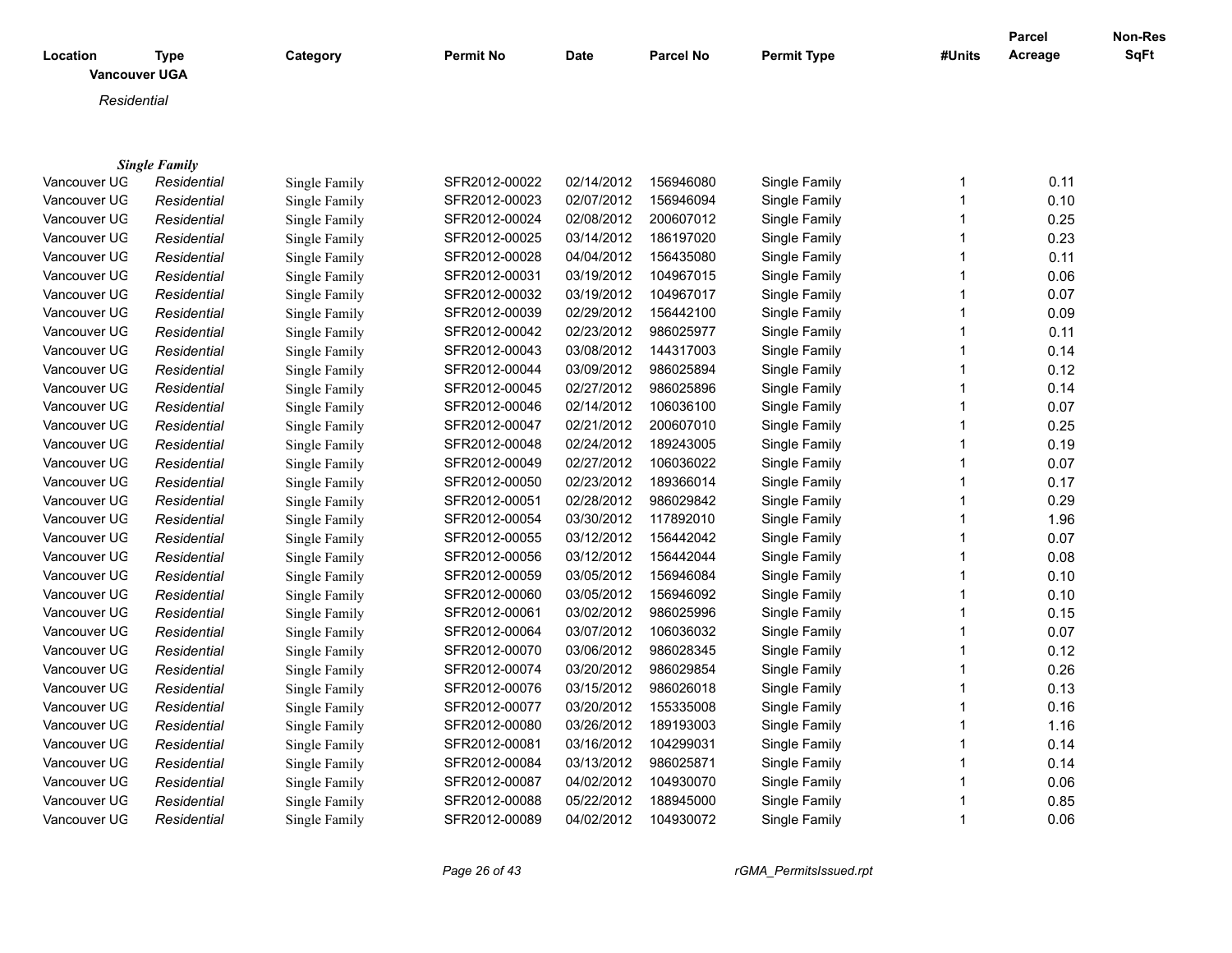| Location<br><b>Vancouver UGA</b> | <b>Type</b>          | Category      | <b>Permit No</b> | Date       | <b>Parcel No</b> | <b>Permit Type</b> | #Units       | <b>Parcel</b><br>Acreage | Non-Res<br>SqFt |
|----------------------------------|----------------------|---------------|------------------|------------|------------------|--------------------|--------------|--------------------------|-----------------|
| Residential                      |                      |               |                  |            |                  |                    |              |                          |                 |
|                                  |                      |               |                  |            |                  |                    |              |                          |                 |
|                                  | <b>Single Family</b> |               |                  |            |                  |                    |              |                          |                 |
| Vancouver UG                     | Residential          | Single Family | SFR2012-00091    | 03/21/2012 | 200607064        | Single Family      | 1            | 0.19                     |                 |
| Vancouver UG                     | Residential          | Single Family | SFR2012-00092    | 03/28/2012 | 145043024        | Single Family      | 1            | 0.15                     |                 |
| Vancouver UG                     | Residential          | Single Family | SFR2012-00093    | 04/20/2012 | 986029836        | Single Family      | 1            | 0.42                     |                 |
| Vancouver UG                     | Residential          | Single Family | SFR2012-00094    | 03/30/2012 | 189843006        | Single Family      |              | 0.16                     |                 |
| Vancouver UG                     | Residential          | Single Family | SFR2012-00095    | 03/22/2012 | 986025980        | Single Family      | 1            | 0.12                     |                 |
| Vancouver UG                     | Residential          | Single Family | SFR2012-00096    | 04/04/2012 | 986030054        | Single Family      | 1            | 0.05                     |                 |
| Vancouver UG                     | Residential          | Single Family | SFR2012-00097    | 04/04/2012 | 986030055        | Single Family      |              | 0.04                     |                 |
| Vancouver UG                     | Residential          | Single Family | SFR2012-00098    | 04/04/2012 | 986030056        | Single Family      |              | 0.04                     |                 |
| Vancouver UG                     | Residential          | Single Family | SFR2012-00099    | 04/04/2012 | 986030057        | Single Family      | 1            | 0.04                     |                 |
| Vancouver UG                     | Residential          | Single Family | SFR2012-00100    | 04/04/2012 | 986030058        | Single Family      | 1            | 0.05                     |                 |
| Vancouver UG                     | Residential          | Single Family | SFR2012-00101    | 04/04/2012 | 986030059        | Single Family      | 1            | 0.05                     |                 |
| Vancouver UG                     | Residential          | Single Family | SFR2012-00102    | 04/04/2012 | 986030060        | Single Family      | 1            | 0.05                     |                 |
| Vancouver UG                     | Residential          | Single Family | SFR2012-00103    | 04/10/2012 | 156442030        | Single Family      | $\mathbf{1}$ | 0.07                     |                 |
| Vancouver UG                     | Residential          | Single Family | SFR2012-00105    | 04/12/2012 | 986025973        | Single Family      | 1            | 0.12                     |                 |
| Vancouver UG                     | Residential          | Single Family | SFR2012-00107    | 04/24/2012 | 986029051        | Single Family      | 1            | 0.18                     |                 |
| Vancouver UG                     | Residential          | Single Family | SFR2012-00109    | 04/09/2012 | 156435048        | Single Family      | 1            | 0.15                     |                 |
| Vancouver UG                     | Residential          | Single Family | SFR2012-00111    | 04/20/2012 | 153937022        | Single Family      | 1            | 0.18                     |                 |
| Vancouver UG                     | Residential          | Single Family | SFR2012-00112    | 05/14/2012 | 189843014        | Single Family      | 1            | 0.15                     |                 |
| Vancouver UG                     | Residential          | Single Family | SFR2012-00113    | 08/31/2012 | 189843016        | Single Family      | 1            | 0.15                     |                 |
| Vancouver UG                     | Residential          | Single Family | SFR2012-00115    | 04/16/2012 | 200607052        | Single Family      |              | 0.21                     |                 |
| Vancouver UG                     | Residential          | Single Family | SFR2012-00116    | 04/12/2012 | 104070076        | Single Family      | 1            | 0.24                     |                 |
| Vancouver UG                     | Residential          | Single Family | SFR2012-00118    | 03/20/2012 | 157014014        | Single Family      | 1            | 0.11                     |                 |
| Vancouver UG                     | Residential          | Single Family | SFR2012-00119    | 07/12/2012 | 157014002        | Single Family      | 1            | 0.11                     |                 |
| Vancouver UG                     | Residential          | Single Family | SFR2012-00120    | 04/11/2012 | 986026468        | Single Family      | 1            | 0.14                     |                 |
| Vancouver UG                     | Residential          | Single Family | SFR2012-00121    | 04/20/2012 | 986026467        | Single Family      | 1            | 0.16                     |                 |
| Vancouver UG                     | Residential          | Single Family | SFR2012-00123    | 07/24/2012 | 986025976        | Single Family      | 1            | 0.12                     |                 |
| Vancouver UG                     | Residential          | Single Family | SFR2012-00124    | 04/19/2012 | 106036028        | Single Family      | 1            | 0.07                     |                 |
| Vancouver UG                     | Residential          | Single Family | SFR2012-00125    | 04/19/2012 | 200607054        | Single Family      | 1            | 0.23                     |                 |
| Vancouver UG                     | Residential          | Single Family | SFR2012-00127    | 04/30/2012 | 200607072        | Single Family      | 1            | 0.19                     |                 |
| Vancouver UG                     | Residential          | Single Family | SFR2012-00128    | 04/19/2012 | 189843010        | Single Family      | 1            | 0.18                     |                 |
| Vancouver UG                     | Residential          | Single Family | SFR2012-00130    | 04/19/2012 | 156946090        | Single Family      |              | 0.10                     |                 |
| Vancouver UG                     | Residential          | Single Family | SFR2012-00131    | 04/19/2012 | 156946086        | Single Family      | $\mathbf{1}$ | 0.11                     |                 |

Vancouver UGA *Residential* Single Family SFR2012-00133 04/30/2012 200607038 Single Family 1 0.23 Vancouver UGA *Residential* Single Family SFR2012-00135 04/26/2012 186377015 Single Family 1 0.34 Vancouver UG *Residential* Single Family SFR2012-00137 06/18/2012 146449030 Single Family 1 0.18

*Page 27 of 43 rGMA\_PermitsIssued.rpt*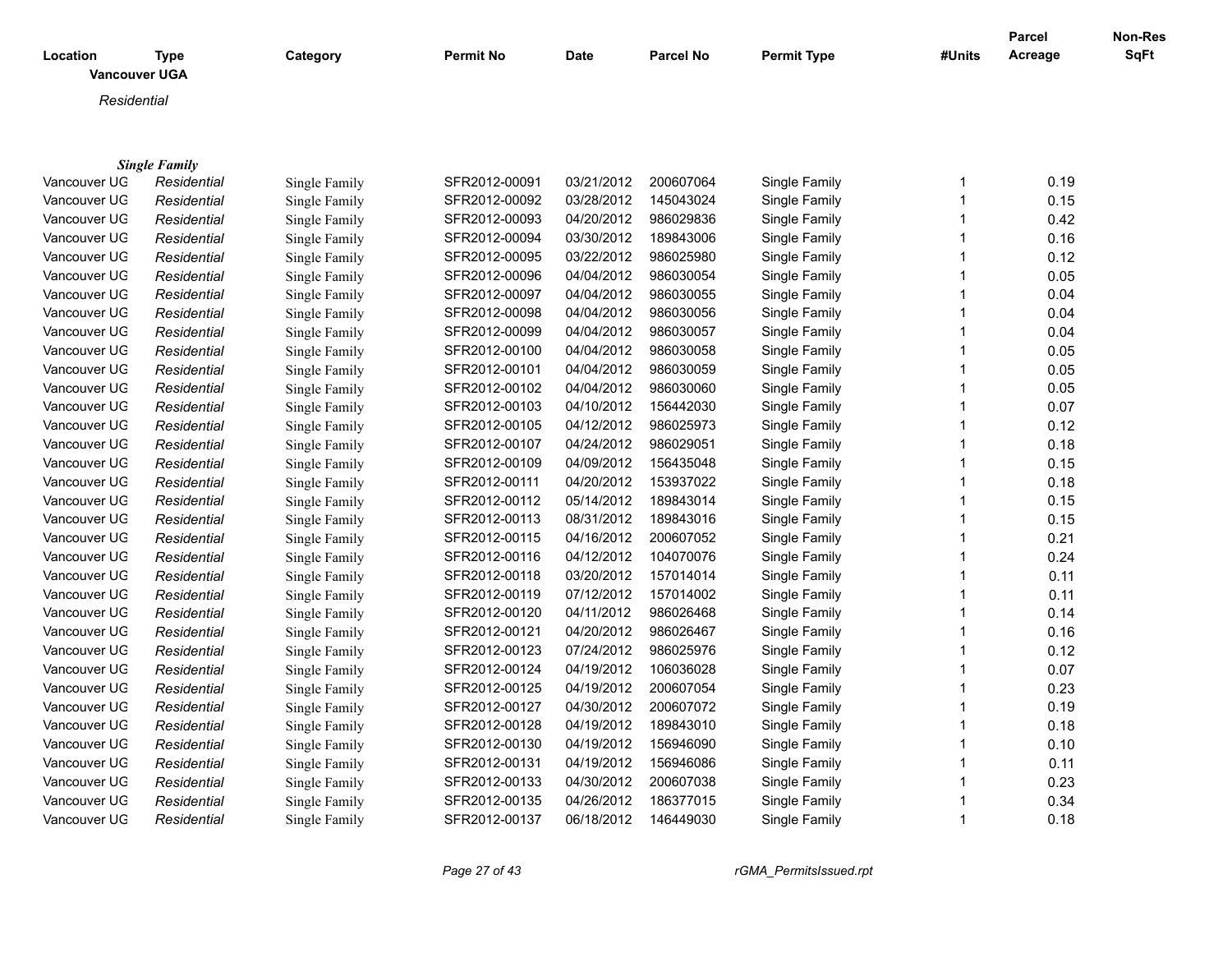|                      |                      |               |                  |             |                  |                    |              | <b>Parcel</b> | Non-Res |
|----------------------|----------------------|---------------|------------------|-------------|------------------|--------------------|--------------|---------------|---------|
| Location             | <b>Type</b>          | Category      | <b>Permit No</b> | <b>Date</b> | <b>Parcel No</b> | <b>Permit Type</b> | #Units       | Acreage       | SqFt    |
| <b>Vancouver UGA</b> |                      |               |                  |             |                  |                    |              |               |         |
| Residential          |                      |               |                  |             |                  |                    |              |               |         |
|                      |                      |               |                  |             |                  |                    |              |               |         |
|                      |                      |               |                  |             |                  |                    |              |               |         |
|                      | <b>Single Family</b> |               |                  |             |                  |                    |              |               |         |
| Vancouver UG         | Residential          | Single Family | SFR2012-00138    | 05/04/2012  | 187946120        | Single Family      | 1            | 0.05          |         |
| Vancouver UG         | Residential          | Single Family | SFR2012-00140    | 04/30/2012  | 188220034        | Single Family      | $\mathbf{1}$ | 0.38          |         |
| Vancouver UG         | Residential          | Single Family | SFR2012-00142    | 04/30/2012  | 106036102        | Single Family      | $\mathbf{1}$ | 0.07          |         |
| Vancouver UG         | Residential          | Single Family | SFR2012-00154    | 05/08/2012  | 986026033        | Single Family      | $\mathbf{1}$ | 0.15          |         |
| Vancouver UG         | Residential          | Single Family | SFR2012-00155    | 05/08/2012  | 986026043        | Single Family      | $\mathbf{1}$ | 0.14          |         |
| Vancouver UG         | Residential          | Single Family | SFR2012-00156    | 05/03/2012  | 189843008        | Single Family      | 1            | 0.16          |         |
| Vancouver UG         | Residential          | Single Family | SFR2012-00157    | 06/15/2012  | 106036020        | Single Family      | 1            | 0.07          |         |
| Vancouver UG         | Residential          | Single Family | SFR2012-00161    | 05/01/2012  | 986026015        | Single Family      | 1            | 0.13          |         |
| Vancouver UG         | Residential          | Single Family | SFR2012-00164    | 10/02/2012  | 097745000        | Single Family      | $\mathbf{1}$ | 0.17          |         |
| Vancouver UG         | Residential          | Single Family | SFR2012-00165    | 05/11/2012  | 188287066        | Single Family      | 1            | 0.14          |         |
| Vancouver UG         | Residential          | Single Family | SFR2012-00166    | 08/02/2012  | 157014022        | Single Family      | $\mathbf{1}$ | 0.12          |         |
| Vancouver UG         | Residential          | Single Family | SFR2012-00167    | 05/14/2012  | 104070072        | Single Family      | 1            | 0.24          |         |
| Vancouver UG         | Residential          | Single Family | SFR2012-00168    | 05/17/2012  | 986028350        | Single Family      | 1            | 0.13          |         |
| Vancouver UG         | Residential          | Single Family | SFR2012-00169    | 05/15/2012  | 986028359        | Single Family      | 1            | 0.12          |         |
| Vancouver UG         | Residential          | Single Family | SFR2012-00170    | 05/17/2012  | 185668144        | Single Family      | $\mathbf{1}$ | 0.15          |         |
| Vancouver UG         | Residential          | Single Family | SFR2012-00171    | 05/17/2012  | 185668142        | Single Family      | $\mathbf{1}$ | 0.15          |         |
| Vancouver UG         | Residential          | Single Family | SFR2012-00172    | 05/11/2012  | 154210010        | Single Family      | $\mathbf{1}$ | 0.23          |         |
| Vancouver UG         | Residential          | Single Family | SFR2012-00173    | 05/16/2012  | 156435154        | Single Family      | 1            | 0.11          |         |
| Vancouver UG         | Residential          | Single Family | SFR2012-00174    | 06/22/2012  | 186193022        | Single Family      | $\mathbf{1}$ | 0.22          |         |
| Vancouver UG         | Residential          | Single Family | SFR2012-00176    | 05/21/2012  | 986026017        | Single Family      | 1            | 0.13          |         |
| Vancouver UG         | Residential          | Single Family | SFR2012-00177    | 05/24/2012  | 986026024        | Single Family      | 1            | 0.10          |         |
| Vancouver UG         | Residential          | Single Family | SFR2012-00178    | 06/11/2012  | 986029998        | Single Family      | 1            | 0.07          |         |
| Vancouver UG         | Residential          | Single Family | SFR2012-00179    | 06/11/2012  | 986030009        | Single Family      | $\mathbf{1}$ | 0.07          |         |
| Vancouver UG         | Residential          | Single Family | SFR2012-00180    | 05/21/2012  | 986026010        | Single Family      | $\mathbf{1}$ | 0.11          |         |
| Vancouver UG         | Residential          | Single Family | SFR2012-00181    | 05/15/2012  | 119575084        | Single Family      | $\mathbf{1}$ | 0.10          |         |
| Vancouver UG         | Residential          | Single Family | SFR2012-00182    | 05/17/2012  | 104352024        | Single Family      | 1            | 0.18          |         |
| Vancouver UG         | Residential          | Single Family | SFR2012-00185    | 05/17/2012  | 156946044        | Single Family      | $\mathbf{1}$ | 0.09          |         |
| Vancouver UG         | Residential          | Single Family | SFR2012-00187    | 06/20/2012  | 156442012        | Single Family      | 1            | 0.11          |         |
| Vancouver UG         | Residential          | Single Family | SFR2012-00193    | 05/25/2012  | 200607018        | Single Family      | $\mathbf{1}$ | 0.26          |         |
| Vancouver UG         | Residential          | Single Family | SFR2012-00194    | 06/08/2012  | 986028357        | Single Family      | 1            | 0.14          |         |
| Vancouver UG         | Residential          | Single Family | SFR2012-00195    | 06/19/2012  | 986029988        | Single Family      | $\mathbf{1}$ | 0.06          |         |
| Vancouver UG         | Residential          | Single Family | SFR2012-00196    | 05/23/2012  | 986028358        | Single Family      | $\mathbf{1}$ | 0.12          |         |
| Vancouver UG         | Residential          | Single Family | SFR2012-00197    | 06/11/2012  | 104930064        | Single Family      | $\mathbf{1}$ | 0.06          |         |
| Vancouver UG         | Residential          | Single Family | SFR2012-00198    | 06/11/2012  | 104930068        | Single Family      | 1            | 0.06          |         |
| Vancouver UG         | Residential          | Single Family | SFR2012-00199    | 06/11/2012  | 104930066        | Single Family      | 1            | 0.06          |         |

*Page 28 of 43 rGMA\_PermitsIssued.rpt*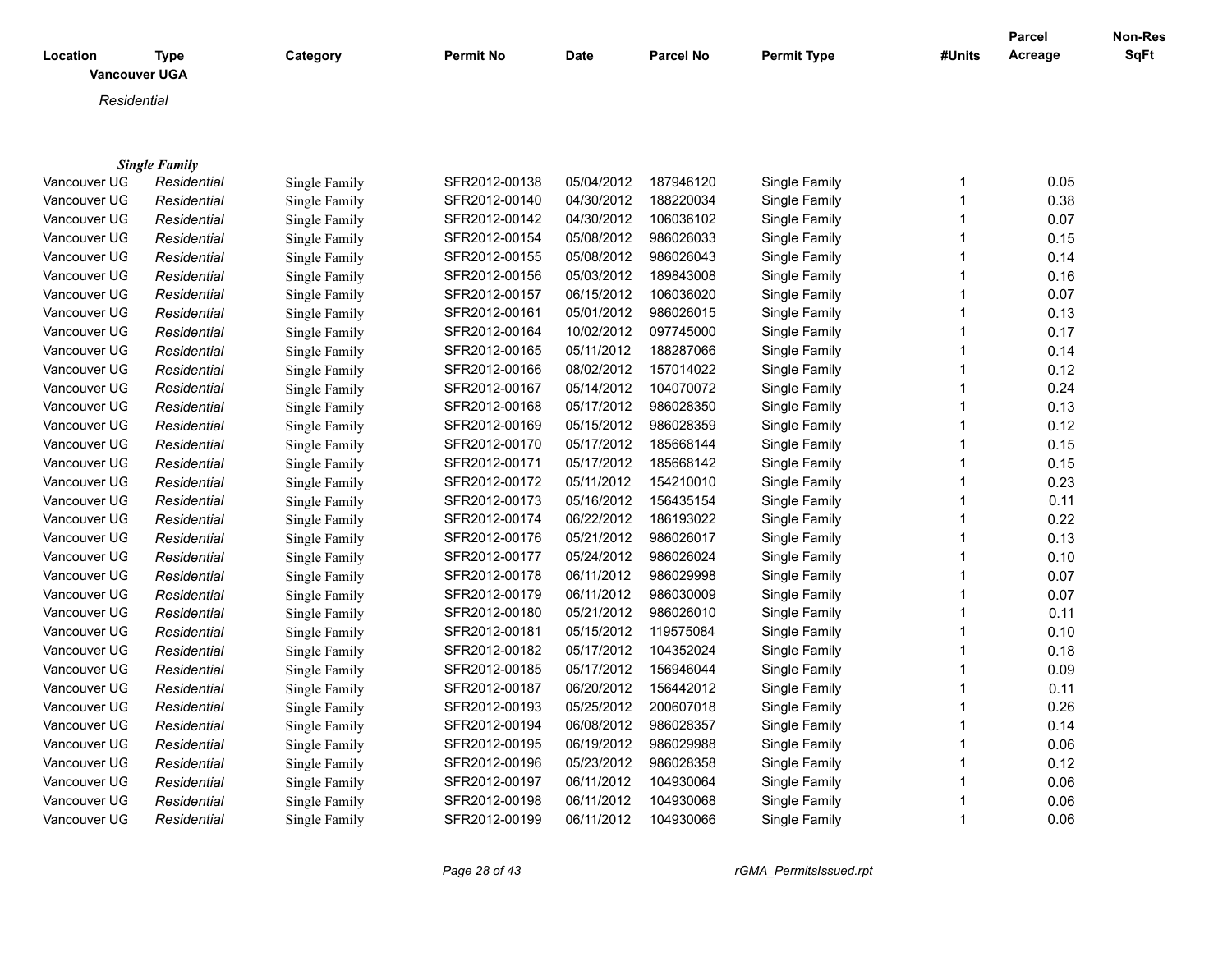| Location     | <b>Type</b><br><b>Vancouver UGA</b> | Category      | <b>Permit No</b> | <b>Date</b> | <b>Parcel No</b> | <b>Permit Type</b> | #Units | <b>Parcel</b><br>Acreage | <b>Non-Res</b><br><b>SqFt</b> |
|--------------|-------------------------------------|---------------|------------------|-------------|------------------|--------------------|--------|--------------------------|-------------------------------|
| Residential  |                                     |               |                  |             |                  |                    |        |                          |                               |
|              |                                     |               |                  |             |                  |                    |        |                          |                               |
|              |                                     |               |                  |             |                  |                    |        |                          |                               |
|              | <b>Single Family</b>                |               |                  |             |                  |                    |        |                          |                               |
| Vancouver UG | Residential                         | Single Family | SFR2012-00200    | 05/25/2012  | 185668138        | Single Family      | 1      | 0.17                     |                               |
| Vancouver UG | Residential                         | Single Family | SFR2012-00201    | 05/25/2012  | 185668140        | Single Family      |        | 0.16                     |                               |
| Vancouver UG | Residential                         | Single Family | SFR2012-00202    | 06/08/2012  | 181677016        | Single Family      |        | 0.13                     |                               |
| Vancouver UG | Residential                         | Single Family | SFR2012-00203    | 05/23/2012  | 986028364        | Single Family      |        | 0.14                     |                               |
| Vancouver UG | Residential                         | Single Family | SFR2012-00204    | 06/29/2012  | 188944002        | Single Family      |        | 0.17                     |                               |
| Vancouver UG | Residential                         | Single Family | SFR2012-00205    | 05/22/2012  | 106036092        | Single Family      |        | 0.07                     |                               |
| Vancouver UG | Residential                         | Single Family | SFR2012-00208    | 06/08/2012  | 986026504        | Single Family      |        | 0.23                     |                               |
| Vancouver UG | Residential                         | Single Family | SFR2012-00210    | 05/14/2012  | 186854008        | Single Family      |        | 0.08                     |                               |
| Vancouver UG | Residential                         | Single Family | SFR2012-00211    | 06/01/2012  | 986026003        | Single Family      |        | 0.08                     |                               |
| Vancouver UG | Residential                         | Single Family | SFR2012-00212    | 05/14/2012  | 186854006        | Single Family      |        | 0.08                     |                               |
| Vancouver UG | Residential                         | Single Family | SFR2012-00213    | 06/26/2012  | 187946098        | Single Family      |        | 0.06                     |                               |
| Vancouver UG | Residential                         | Single Family | SFR2012-00218    | 06/29/2012  | 187797000        | Single Family      |        | 0.92                     |                               |
| Vancouver UG | Residential                         | Single Family | SFR2012-00219    | 05/29/2012  | 986029855        | Single Family      |        | 0.24                     |                               |
| Vancouver UG | Residential                         | Single Family | SFR2012-00221    | 06/06/2012  | 104070050        | Single Family      |        | 0.24                     |                               |
| Vancouver UG | Residential                         | Single Family | SFR2012-00222    | 05/29/2012  | 118230060        | Single Family      |        | 0.12                     |                               |
| Vancouver UG | Residential                         | Single Family | SFR2012-00223    | 05/29/2012  | 118230014        | Single Family      |        | 0.13                     |                               |
| Vancouver UG | Residential                         | Single Family | SFR2012-00225    | 05/23/2012  | 160776036        | Single Family      |        | 0.05                     |                               |
| Vancouver UG | Residential                         | Single Family | SFR2012-00226    | 05/23/2012  | 160776034        | Single Family      |        | 0.05                     |                               |
| Vancouver UG | Residential                         | Single Family | SFR2012-00228    | 05/25/2012  | 986025993        | Single Family      |        | 0.11                     |                               |
| Vancouver UG | Residential                         | Single Family | SFR2012-00229    | 06/06/2012  | 200607074        | Single Family      |        | 0.22                     |                               |
| Vancouver UG | Residential                         | Single Family | SFR2012-00230    | 06/04/2012  | 189492020        | Single Family      |        | 0.13                     |                               |
| Vancouver UG | Residential                         | Single Family | SFR2012-00232    | 05/30/2012  | 104299015        | Single Family      |        | 0.14                     |                               |
| Vancouver UG | Residential                         | Single Family | SFR2012-00233    | 08/31/2012  | 146449032        | Single Family      |        | 0.18                     |                               |
| Vancouver UG | Residential                         | Single Family | SFR2012-00237    | 05/29/2012  | 986029837        | Single Family      |        | 0.42                     |                               |
| Vancouver UG | Residential                         | Single Family | SFR2012-00238    | 06/21/2012  | 156946040        | Single Family      |        | 0.11                     |                               |

Vancouver UGA *Residential* Single Family SFR2012-00239 06/21/2012 156946042 Single Family 1 0.10 Vancouver UGA *Residential* Single Family SFR2012-00240 10/15/2012 189843004 Single Family 1 0.16 Vancouver UGA *Residential* Single Family SFR2012-00241 08/27/2012 189843018 Single Family 1 0.15 Vancouver UGA *Residential* Single Family SFR2012-00242 06/06/2012 986026031 Single Family 1 0.14 Vancouver UGA *Residential* Single Family SFR2012-00243 06/06/2012 986025867 Single Family 1 0.11 Vancouver UGA *Residential* Single Family SFR2012-00244 06/06/2012 986026009 Single Family 1 0.12

Vancouver UGA *Residential* Single Family SFR2012-00245 06/19/2012 986030007 Single Family 1 0.07 Vancouver UGA *Residential* Single Family SFR2012-00246 05/29/2012 986029050 Single Family 1 0.18 Vancouver UGA *Residential* Single Family SFR2012-00247 08/07/2012 199169000 Single Family 1 0.96 Vancouver UGA *Residential* Single Family SFR2012-00252 06/28/2012 187946126 Single Family 1 0.05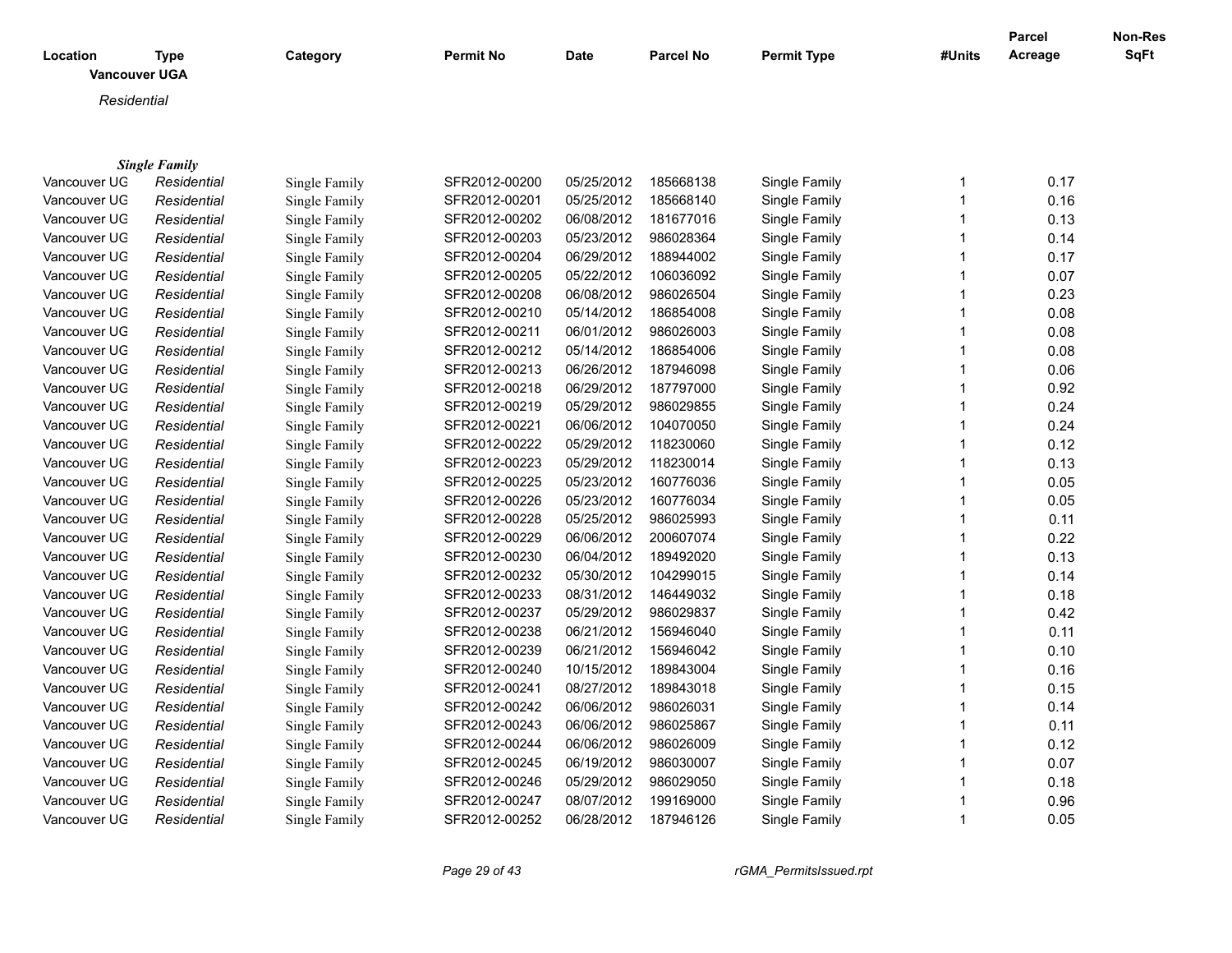| Location     | <b>Vancouver UGA</b> | <b>Type</b>          | Category      | <b>Permit No</b> | <b>Date</b> | <b>Parcel No</b> | <b>Permit Type</b> | #Units | <b>Parcel</b><br>Acreage | <b>Non-Res</b><br>SqFt |
|--------------|----------------------|----------------------|---------------|------------------|-------------|------------------|--------------------|--------|--------------------------|------------------------|
|              | Residential          |                      |               |                  |             |                  |                    |        |                          |                        |
|              |                      |                      |               |                  |             |                  |                    |        |                          |                        |
|              |                      | <b>Single Family</b> |               |                  |             |                  |                    |        |                          |                        |
| Vancouver UG |                      | Residential          | Single Family | SFR2012-00253    | 06/12/2012  | 986025848        | Single Family      |        | 0.13                     |                        |
| Vancouver UG |                      | Residential          | Single Family | SFR2012-00254    | 06/19/2012  | 186377020        | Single Family      |        | 0.34                     |                        |
| Vancouver UG |                      | Residential          | Single Family | SFR2012-00256    | 06/06/2012  | 986025876        | Single Family      |        | 0.11                     |                        |
| Vancouver UG |                      | Residential          | Single Family | SFR2012-00258    | 06/08/2012  | 986028375        | Single Family      |        | 0.13                     |                        |
| Vancouver UG |                      | Residential          | Single Family | SFR2012-00259    | 06/08/2012  | 986026500        | Single Family      |        | 0.23                     |                        |
| Vancouver UG |                      | Residential          | Single Family | SFR2012-00260    | 07/19/2012  | 146449018        | Single Family      |        | 0.23                     |                        |
| Vancouver UG |                      | Residential          | Single Family | SFR2012-00261    | 06/08/2012  | 986028104        | Single Family      |        | 0.15                     |                        |
| Vancouver UG |                      | Residential          | Single Family | SFR2012-00264    | 06/13/2012  | 186854074        | Single Family      |        | 0.08                     |                        |
| Vancouver UG |                      | Residential          | Single Family | SFR2012-00265    | 06/13/2012  | 186854076        | Single Family      |        | 0.08                     |                        |
| Vancouver UG |                      | Residential          | Single Family | SFR2012-00266    | 06/27/2012  | 186854018        | Single Family      |        | 0.08                     |                        |
| Vancouver UG |                      | Residential          | Single Family | SFR2012-00267    | 08/02/2012  | 186854086        | Single Family      |        | 0.08                     |                        |
| Vancouver UG |                      | Residential          | Single Family | SFR2012-00268    | 06/27/2012  | 186854020        | Single Family      |        | 0.08                     |                        |
| Vancouver UG |                      | Residential          | Single Family | SFR2012-00269    | 08/02/2012  | 186854088        | Single Family      |        | 0.08                     |                        |
| Vancouver UG |                      | Residential          | Single Family | SFR2012-00271    | 06/18/2012  | 986026005        | Single Family      |        | 0.08                     |                        |
| Vancouver UG |                      | Residential          | Single Family | SFR2012-00272    | 07/26/2012  | 986029843        | Single Family      |        | 0.30                     |                        |
| Vancouver UG |                      | Residential          | Single Family | SFR2012-00274    | 06/22/2012  | 186193032        | Single Family      |        | 0.26                     |                        |
| Vancouver UG |                      | Residential          | Single Family | SFR2012-00275    | 07/06/2012  | 105260026        | Single Family      |        | 0.13                     |                        |
| Vancouver UG |                      | Residential          | Single Family | SFR2012-00276    | 07/02/2012  | 105260058        | Single Family      |        | 0.19                     |                        |
| Vancouver UG |                      | Residential          | Single Family | SFR2012-00278    | 06/29/2012  | 986026030        | Single Family      |        | 0.14                     |                        |
|              |                      |                      |               |                  |             |                  |                    |        |                          |                        |

| Vancouver UG | Residential | Single Family | SFR2012-00278 | 06/29/2012 | 986026030 | Single Family | 0.14 |
|--------------|-------------|---------------|---------------|------------|-----------|---------------|------|
| Vancouver UG | Residential | Single Family | SFR2012-00279 | 07/06/2012 | 106036104 | Single Family | 0.07 |
| Vancouver UG | Residential | Single Family | SFR2012-00295 | 08/07/2012 | 156946078 | Single Family | 0.10 |
| Vancouver UG | Residential | Single Family | SFR2012-00296 | 07/24/2012 | 185668050 | Single Family | 0.16 |
| Vancouver UG | Residential | Single Family | SFR2012-00297 | 07/24/2012 | 185668152 | Single Family | 0.16 |
| Vancouver UG | Residential | Single Family | SFR2012-00298 | 07/24/2012 | 185668052 | Single Family | 0.12 |
| Vancouver UG | Residential | Single Family | SFR2012-00299 | 10/03/2012 | 187946128 | Single Family | 0.06 |
| Vancouver UG | Residential | Single Family | SFR2012-00300 | 07/02/2012 | 200607026 | Single Family | 0.22 |
| Vancouver UG | Residential | Single Family | SFR2012-00301 | 07/02/2012 | 186228010 | Single Family | 0.29 |
| Vancouver UG | Residential | Single Family | SFR2012-00302 | 07/06/2012 | 986025995 | Single Family | 0.12 |
| Vancouver UG | Residential | Single Family | SFR2012-00304 | 07/02/2012 | 106036008 | Single Family | 0.07 |
| Vancouver UG | Residential | Single Family | SFR2012-00305 | 07/06/2012 | 104070060 | Single Family | 0.23 |
| Vancouver UG | Residential | Single Family | SFR2012-00307 | 08/06/2012 | 108486216 | Single Family | 0.38 |
| Vancouver UG | Residential | Single Family | SFR2012-00309 | 07/10/2012 | 181782036 | Single Family | 0.26 |
| Vancouver UG | Residential | Single Family | SFR2012-00310 | 06/26/2012 | 986028371 | Single Family | 0.12 |
| Vancouver UG | Residential | Single Family | SFR2012-00312 | 07/23/2012 | 146449014 | Single Family | 0.17 |
| Vancouver UG | Residential | Single Family | SFR2012-00314 | 07/05/2012 | 189843012 | Single Family | 0.14 |
|              |             |               |               |            |           |               |      |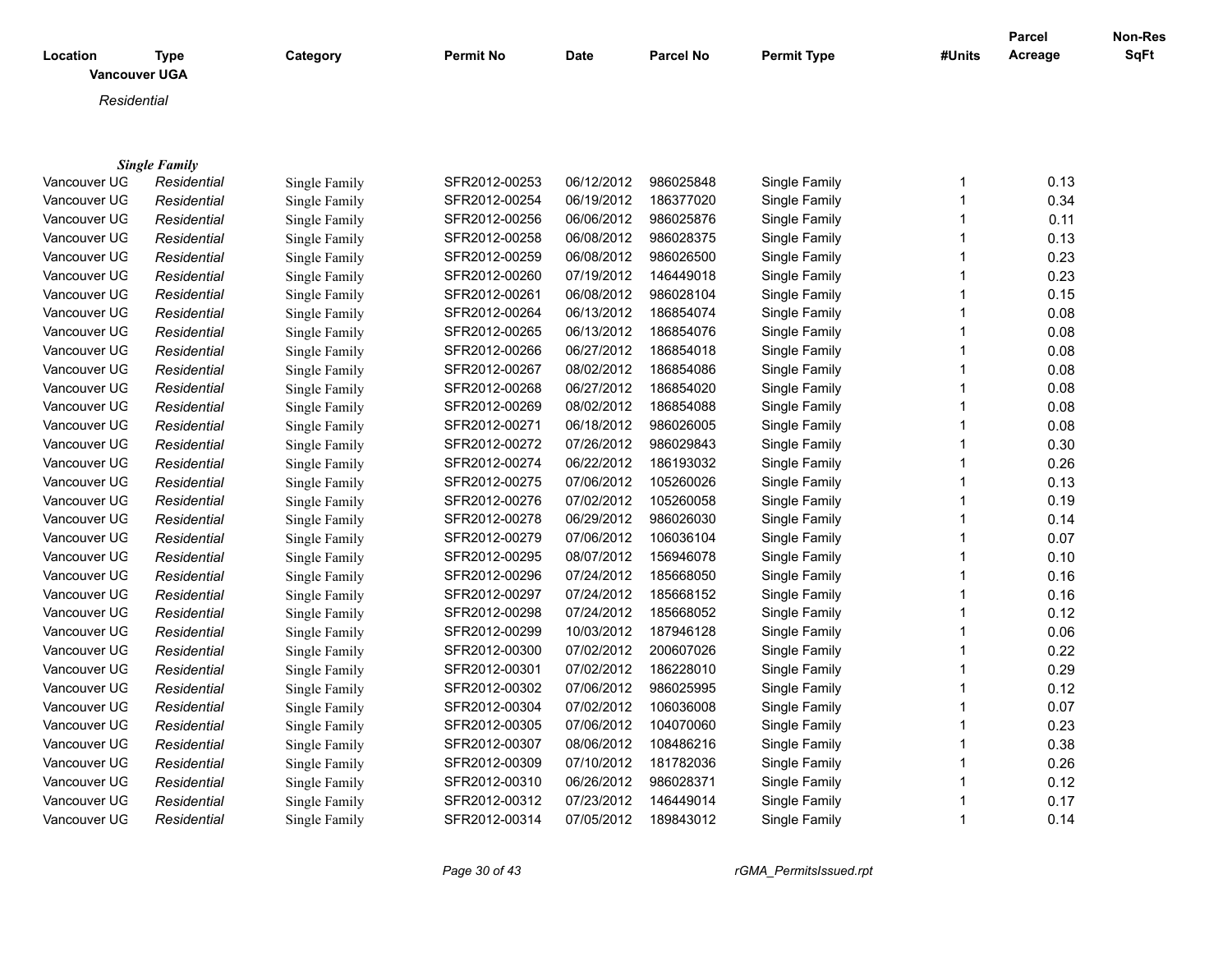| Location<br><b>Vancouver UGA</b> | <b>Type</b>          | Category      | <b>Permit No</b> | <b>Date</b> | Parcel No | <b>Permit Type</b> | #Units       | <b>Parcel</b><br>Acreage | Non-Res<br><b>SqFt</b> |
|----------------------------------|----------------------|---------------|------------------|-------------|-----------|--------------------|--------------|--------------------------|------------------------|
| Residential                      |                      |               |                  |             |           |                    |              |                          |                        |
|                                  |                      |               |                  |             |           |                    |              |                          |                        |
|                                  |                      |               |                  |             |           |                    |              |                          |                        |
|                                  | <b>Single Family</b> |               |                  |             |           |                    |              |                          |                        |
| Vancouver UG                     | Residential          | Single Family | SFR2012-00315    | 07/17/2012  | 104070090 | Single Family      | 1            | 0.24                     |                        |
| Vancouver UG                     | Residential          | Single Family | SFR2012-00316    | 07/10/2012  | 185668008 | Single Family      | 1            | 0.14                     |                        |
| Vancouver UG                     | Residential          | Single Family | SFR2012-00317    | 08/07/2012  | 156946060 | Single Family      | 1            | 0.14                     |                        |
| Vancouver UG                     | Residential          | Single Family | SFR2012-00318    | 07/12/2012  | 156435044 | Single Family      |              | 0.14                     |                        |
| Vancouver UG                     | Residential          | Single Family | SFR2012-00319    | 07/25/2012  | 186854022 | Single Family      |              | 0.08                     |                        |
| Vancouver UG                     | Residential          | Single Family | SFR2012-00320    | 07/25/2012  | 186854024 | Single Family      |              | 0.09                     |                        |
| Vancouver UG                     | Residential          | Single Family | SFR2012-00321    | 07/11/2012  | 986030120 | Single Family      |              | 0.06                     |                        |
| Vancouver UG                     | Residential          | Single Family | SFR2012-00322    | 07/11/2012  | 986030121 | Single Family      |              | 0.06                     |                        |
| Vancouver UG                     | Residential          | Single Family | SFR2012-00323    | 07/11/2012  | 986030122 | Single Family      |              | 0.06                     |                        |
| Vancouver UG                     | Residential          | Single Family | SFR2012-00324    | 07/11/2012  | 986030150 | Single Family      |              | 0.06                     |                        |
| Vancouver UG                     | Residential          | Single Family | SFR2012-00325    | 07/16/2012  | 200607022 | Single Family      | 1            | 0.23                     |                        |
| Vancouver UG                     | Residential          | Single Family | SFR2012-00329    | 07/19/2012  | 986026044 | Single Family      |              | 0.14                     |                        |
| Vancouver UG                     | Residential          | Single Family | SFR2012-00331    | 07/11/2012  | 986026040 | Single Family      | 1            | 0.14                     |                        |
| Vancouver UG                     | Residential          | Single Family | SFR2012-00332    | 10/16/2012  | 106036030 | Single Family      | $\mathbf{1}$ | 0.07                     |                        |
| Vancouver UG                     | Residential          | Single Family | SFR2012-00333    | 07/13/2012  | 172178014 | Single Family      |              | 0.13                     |                        |
| Vancouver UG                     | Residential          | Single Family | SFR2012-00334    | 07/19/2012  | 986029996 | Single Family      |              | 0.10                     |                        |
| Vancouver UG                     | Residential          | Single Family | SFR2012-00335    | 07/10/2012  | 154256001 | Single Family      |              | 0.14                     |                        |
| Vancouver UG                     | Residential          | Single Family | SFR2012-00336    | 07/10/2012  | 154256002 | Single Family      |              | 0.13                     |                        |
| Vancouver UG                     | Residential          | Single Family | SFR2012-00343    | 11/19/2012  | 156212002 | Single Family      |              | 0.12                     |                        |
| Vancouver UG                     | Residential          | Single Family | SFR2012-00344    | 10/04/2012  | 105000050 | Single Family      |              | 0.09                     |                        |
| Vancouver UG                     | Residential          | Single Family | SFR2012-00346    | 10/04/2012  | 105000052 | Single Family      |              | 0.08                     |                        |
| Vancouver UG                     | Residential          | Single Family | SFR2012-00347    | 10/04/2012  | 105000054 | Single Family      | 1            | 0.08                     |                        |
| Vancouver UG                     | Residential          | Single Family | SFR2012-00348    | 07/16/2012  | 186197008 | Single Family      |              | 0.23                     |                        |
| Vancouver UG                     | Residential          | Single Family | SFR2012-00349    | 08/01/2012  | 189843020 | Single Family      |              | 0.15                     |                        |
| Vancouver UG                     | Residential          | Single Family | SFR2012-00351    | 07/23/2012  | 189193005 | Single Family      |              | 0.81                     |                        |
| Vancouver UG                     | Residential          | Single Family | SFR2012-00352    | 07/23/2012  | 986025984 | Single Family      | 1            | 0.13                     |                        |
| Vancouver UG                     |                      |               | SFR2012-00353    | 12/11/2012  | 144317001 |                    | 1            | 0.13                     |                        |
| Vancouver UG                     | Residential          | Single Family | SFR2012-00358    | 09/05/2012  | 117891075 | Single Family      | 1            |                          |                        |
|                                  | Residential          | Single Family |                  |             |           | Single Family      |              | 1.99                     |                        |
| Vancouver UG                     | Residential          | Single Family | SFR2012-00360    | 07/24/2012  | 104070002 | Single Family      |              | 0.23                     |                        |
| Vancouver UG                     | Residential          | Single Family | SFR2012-00361    | 08/20/2012  | 187946124 | Single Family      |              | 0.06                     |                        |
| Vancouver UG                     | Residential          | Single Family | SFR2012-00362    | 09/26/2012  | 117891095 | Single Family      |              | 1.96                     |                        |
| Vancouver UG                     | Residential          | Single Family | SFR2012-00363    | 08/22/2012  | 117891090 | Single Family      | 1            | 1.96                     |                        |

Vancouver UGA *Residential* Single Family SFR2012-00366 08/07/2012 986025904 Single Family 1 0.14 Vancouver UGA *Residential* Single Family SFR2012-00368 09/05/2012 106036138 Single Family 1 0.07 Vancouver UG *Residential* Single Family SFR2012-00369 09/05/2012 106036144 Single Family 1 0.07

*Page 31 of 43 rGMA\_PermitsIssued.rpt*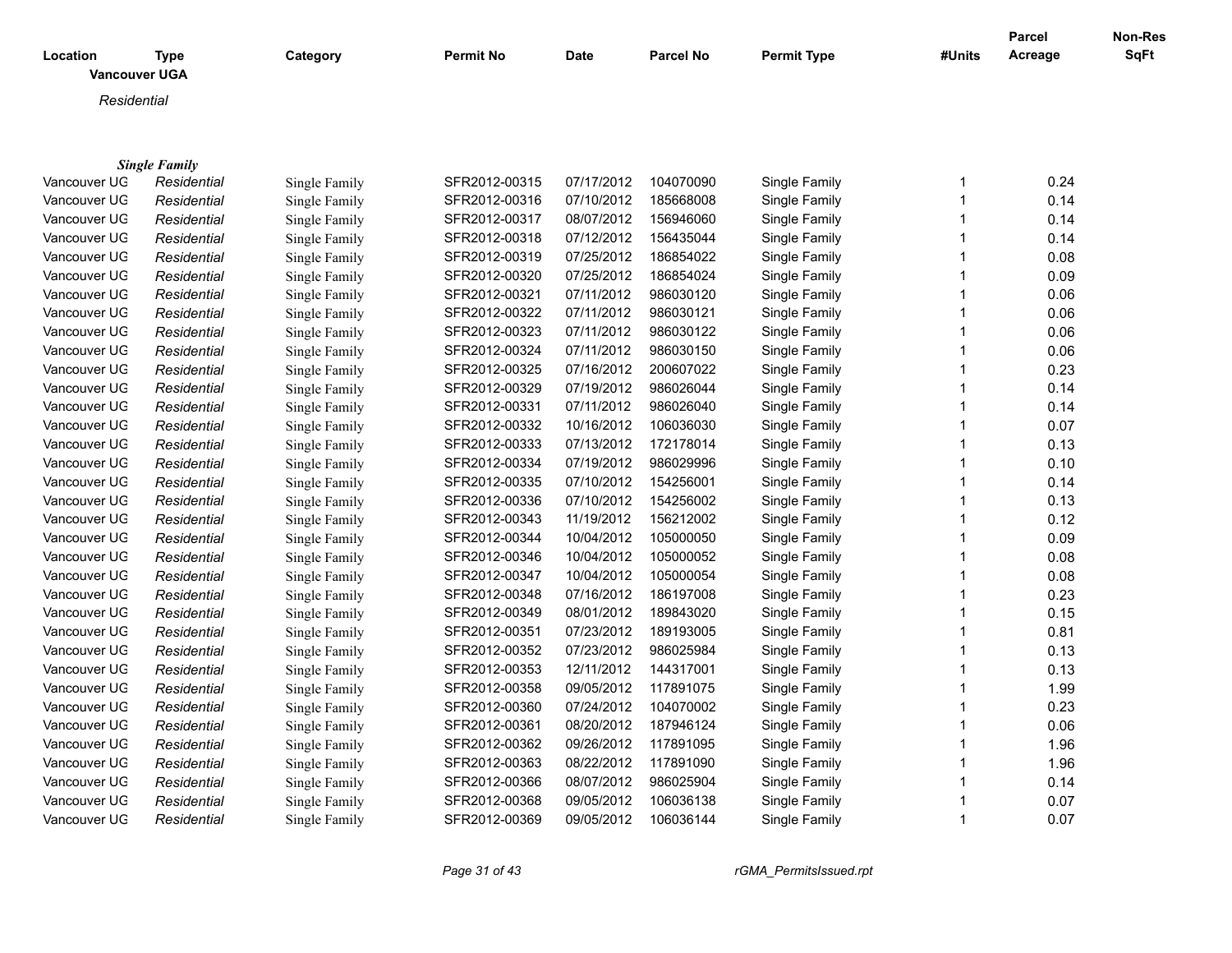| Location     | <b>Type</b><br><b>Vancouver UGA</b> | Category      | <b>Permit No</b> | <b>Date</b> | <b>Parcel No</b> | <b>Permit Type</b> | #Units       | <b>Parcel</b><br>Acreage | <b>Non-Res</b><br>SqFt |
|--------------|-------------------------------------|---------------|------------------|-------------|------------------|--------------------|--------------|--------------------------|------------------------|
| Residential  |                                     |               |                  |             |                  |                    |              |                          |                        |
|              |                                     |               |                  |             |                  |                    |              |                          |                        |
|              |                                     |               |                  |             |                  |                    |              |                          |                        |
|              | <b>Single Family</b>                |               |                  |             |                  |                    |              |                          |                        |
| Vancouver UG | Residential                         | Single Family | SFR2012-00371    | 07/25/2012  | 186197022        | Single Family      | 1            | 0.25                     |                        |
| Vancouver UG | Residential                         | Single Family | SFR2012-00374    | 08/10/2012  | 200150000        | Single Family      | 1            | 0.46                     |                        |
| Vancouver UG | Residential                         | Single Family | SFR2012-00375    | 08/07/2012  | 986026029        | Single Family      | 1            | 0.15                     |                        |
| Vancouver UG | Residential                         | Single Family | SFR2012-00376    | 08/10/2012  | 200102000        | Single Family      | 1            | 0.25                     |                        |
| Vancouver UG | Residential                         | Single Family | SFR2012-00378    | 08/07/2012  | 986025898        | Single Family      | 1            | 0.15                     |                        |
| Vancouver UG | Residential                         | Single Family | SFR2012-00379    | 07/25/2012  | 104070068        | Single Family      | 1            | 0.30                     |                        |
| Vancouver UG | Residential                         | Single Family | SFR2012-00380    | 09/10/2012  | 189366012        | Single Family      |              | 0.17                     |                        |
| Vancouver UG | Residential                         | Single Family | SFR2012-00381    | 08/02/2012  | 188287070        | Single Family      | 1            | 0.14                     |                        |
| Vancouver UG | Residential                         | Single Family | SFR2012-00383    | 07/25/2012  | 119740096        | Single Family      | 1            | 0.14                     |                        |
| Vancouver UG | Residential                         | Single Family | SFR2012-00384    | 11/19/2012  | 156690110        | Single Family      | 1            | 0.04                     |                        |
| Vancouver UG | Residential                         | Single Family | SFR2012-00385    | 11/19/2012  | 156690112        | Single Family      |              | 0.05                     |                        |
| Vancouver UG | Residential                         | Single Family | SFR2012-00386    | 07/20/2012  | 986030217        | Single Family      | 1            | 0.24                     |                        |
| Vancouver UG | Residential                         | Single Family | SFR2012-00387    | 11/19/2012  | 156690108        | Single Family      | 1            | 0.04                     |                        |
| Vancouver UG | Residential                         | Single Family | SFR2012-00388    | 11/19/2012  | 156690106        | Single Family      | 1            | 0.07                     |                        |
| Vancouver UG | Residential                         | Single Family | SFR2012-00389    | 08/02/2012  | 986030214        | Single Family      | 1            | 0.23                     |                        |
| Vancouver UG | Residential                         | Single Family | SFR2012-00390    | 08/10/2012  | 986026004        | Single Family      | 1            | 0.08                     |                        |
| Vancouver UG | Residential                         | Single Family | SFR2012-00392    | 08/21/2012  | 986030216        | Single Family      | 1            | 0.24                     |                        |
| Vancouver UG | Residential                         | Single Family | SFR2012-00393    | 09/26/2012  | 986030213        | Single Family      | 1            | 0.23                     |                        |
| Vancouver UG | Residential                         | Single Family | SFR2012-00395    | 08/10/2012  | 104040006        | Single Family      | 1            | 0.22                     |                        |
| Vancouver UG | Residential                         | Single Family | SFR2012-00396    | 08/10/2012  | 986026026        | Single Family      | 1            | 0.13                     |                        |
| Vancouver UG | Residential                         | Single Family | SFR2012-00397    | 08/07/2012  | 098674090        | Single Family      | 1            | 0.38                     |                        |
| Vancouver UG | Residential                         | Single Family | SFR2012-00399    | 08/24/2012  | 115621174        | Single Family      | 1            | 1.02                     |                        |
| Vancouver UG | Residential                         | Single Family | SFR2012-00400    | 09/05/2012  | 986029838        | Single Family      |              | 0.44                     |                        |
| Vancouver UG | Residential                         | Single Family | SFR2012-00401    | 08/21/2012  | 986030335        | Single Family      | 1            | 0.20                     |                        |
| Vancouver UG | Residential                         | Single Family | SFR2012-00402    | 08/21/2012  | 198841005        | Single Family      |              | 2.48                     |                        |
| Vancouver UG | Residential                         | Single Family | SFR2012-00403    | 08/08/2012  | 181677122        | Single Family      | 1            | 0.12                     |                        |
| Vancouver UG | Residential                         | Single Family | SFR2012-00406    | 09/24/2012  | 186193034        | Single Family      |              | 0.25                     |                        |
| Vancouver UG | Residential                         | Single Family | SFR2012-00408    | 08/30/2012  | 145043008        | Single Family      | 1            | 0.13                     |                        |
| Vancouver UG | Residential                         | Single Family | SFR2012-00409    | 08/22/2012  | 187946008        | Single Family      | 1            | 0.06                     |                        |
| Vancouver UG | Residential                         | Single Family | SFR2012-00412    | 08/21/2012  | 189865004        | Single Family      | 1            | 0.16                     |                        |
| Vancouver UG | Residential                         | Single Family | SFR2012-00413    | 08/21/2012  | 986030220        | Single Family      | 1            | 0.26                     |                        |
| Vancouver UG | Residential                         | Single Family | SFR2012-00414    | 08/14/2012  | 154210012        | Single Family      | 1            | 0.24                     |                        |
| Vancouver UG | Residential                         | Single Family | SFR2012-00415    | 09/05/2012  | 146449024        | Single Family      | 1            | 0.24                     |                        |
| Vancouver UG | Residential                         | Single Family | SFR2012-00416    | 09/05/2012  | 181960000        | Single Family      | 1            | 0.42                     |                        |
| Vancouver UG | Residential                         | Single Family | SFR2012-00418    | 09/26/2012  | 986030081        | Single Family      | $\mathbf{1}$ | 0.25                     |                        |

*Page 32 of 43 rGMA\_PermitsIssued.rpt*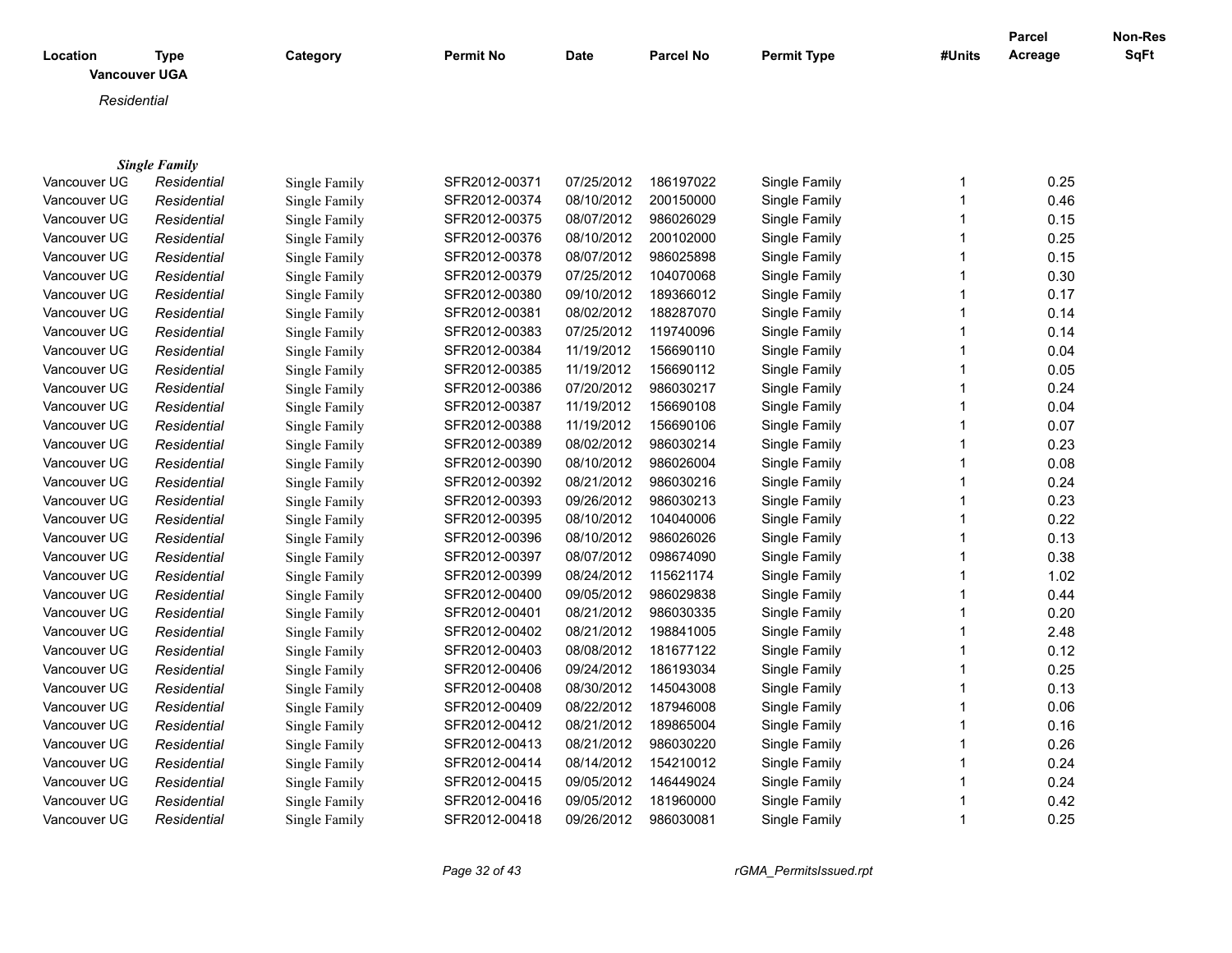| Location     | <b>Type</b><br><b>Vancouver UGA</b> | Category             | <b>Permit No</b> | <b>Date</b> | <b>Parcel No</b> | Permit Type   | #Units                  | Parcel<br>Acreage | Non-Res<br><b>SqFt</b> |
|--------------|-------------------------------------|----------------------|------------------|-------------|------------------|---------------|-------------------------|-------------------|------------------------|
| Residential  |                                     |                      |                  |             |                  |               |                         |                   |                        |
|              |                                     |                      |                  |             |                  |               |                         |                   |                        |
|              |                                     |                      |                  |             |                  |               |                         |                   |                        |
|              | <b>Single Family</b>                |                      |                  |             |                  |               |                         |                   |                        |
| Vancouver UG | Residential                         | Single Family        | SFR2012-00423    | 09/05/2012  | 986028105        | Single Family | 1                       | 0.14              |                        |
| Vancouver UG | Residential                         | Single Family        | SFR2012-00424    | 09/05/2012  | 148238000        | Single Family | $\mathbf{1}$            | 0.14              |                        |
| Vancouver UG | Residential                         | Single Family        | SFR2012-00430    | 09/05/2012  | 986030215        | Single Family | $\mathbf{1}$            | 0.25              |                        |
| Vancouver UG | Residential                         | Single Family        | SFR2012-00434    | 09/10/2012  | 986025879        | Single Family | $\mathbf{1}$            | 0.13              |                        |
| Vancouver UG | Residential                         | <b>Single Family</b> | SFR2012-00435    | 09/05/2012  | 986025986        | Single Family | $\overline{1}$          | 0.12              |                        |
| Vancouver UG | Residential                         | Single Family        | SFR2012-00436    | 10/12/2012  | 188912005        | Single Family | $\mathbf{1}$            | 0.21              |                        |
| Vancouver UG | Residential                         | Single Family        | SFR2012-00437    | 10/12/2012  | 188912015        | Single Family | $\overline{\mathbf{1}}$ | 0.21              |                        |
| Vancouver UG | Residential                         | <b>Single Family</b> | SFR2012-00438    | 08/31/2012  | 185668082        | Single Family | $\overline{1}$          | 0.13              |                        |
| Vancouver UG | Residential                         | Single Family        | SFR2012-00439    | 09/07/2012  | 185668090        | Single Family | $\overline{1}$          | 0.12              |                        |
| Vancouver UG | Residential                         | Single Family        | SFR2012-00442    | 11/20/2012  | 986026502        | Single Family | $\overline{1}$          | 0.26              |                        |
| Vancouver UG | Residential                         | Single Family        | SFR2012-00443    | 09/12/2012  | 986025860        | Single Family | $\overline{1}$          | 0.14              |                        |
| Vancouver UG | Residential                         | Single Family        | SFR2012-00444    | 09/19/2012  | 986030014        | Single Family | $\mathbf{1}$            | 0.06              |                        |
| Vancouver UG | Residential                         | <b>Single Family</b> | SFR2012-00445    | 09/19/2012  | 986029999        | Single Family | $\overline{1}$          | 0.07              |                        |
| Vancouver UG | Residential                         | <b>Single Family</b> | SFR2012-00447    | 09/12/2012  | 156442014        | Single Family | $\mathbf{1}$            | 0.07              |                        |
| Vancouver UG | Residential                         | Single Family        | SFR2012-00449    | 09/28/2012  | 186264000        | Single Family | 1                       | 1.27              |                        |
| Vancouver UG | Residential                         | <b>Single Family</b> | SFR2012-00450    | 09/12/2012  | 986025981        | Single Family | $\mathbf 1$             | 0.12              |                        |
| Vancouver UG | Residential                         | Single Family        | SFR2012-00456    | 09/26/2012  | 986030082        | Single Family | 1                       | 0.27              |                        |
| Vancouver UG | Residential                         | Single Family        | SFR2012-00458    | 09/13/2012  | 986029856        | Single Family | $\mathbf{1}$            | 0.26              |                        |
| Vancouver UG | Residential                         | Single Family        | SFR2012-00461    | 09/12/2012  | 156946048        | Single Family | $\mathbf 1$             | 0.09              |                        |
| Vancouver UG | Residential                         | Single Family        | SFR2012-00463    | 10/01/2012  | 105260046        | Single Family | $\mathbf{1}$            | 0.12              |                        |
| Vancouver UG | Residential                         | Single Family        | SFR2012-00468    | 11/13/2012  | 986030228        | Single Family | $\mathbf 1$             | 0.09              |                        |
| Vancouver UG | Residential                         | Single Family        | SFR2012-00469    | 11/13/2012  | 986030243        | Single Family | $\mathbf 1$             | 0.09              |                        |
| Vancouver UG | Residential                         | <b>Single Family</b> | SFR2012-00470    | 10/05/2012  | 186854026        | Single Family | $\mathbf 1$             | 0.09              |                        |
| Vancouver UG | Residential                         | <b>Single Family</b> | SFR2012-00471    | 10/05/2012  | 186854028        | Single Family | $\mathbf 1$             | 0.11              |                        |
| Vancouver UG | Residential                         | Single Family        | SFR2012-00473    | 10/26/2012  | 986028384        | Single Family | $\mathbf 1$             | 0.21              |                        |
| Vancouver UG | Residential                         | Single Family        | SFR2012-00475    | 10/02/2012  | 104070066        | Single Family | $\mathbf 1$             | 0.26              |                        |
| Vancouver UG | Residential                         | Single Family        | SFR2012-00477    | 09/28/2012  | 986030378        | Single Family | $\mathbf 1$             | 0.10              |                        |
| Vancouver UG | Residential                         | Single Family        | SFR2012-00478    | 09/27/2012  | 185668100        | Single Family | $\mathbf 1$             | 0.18              |                        |
| Vancouver UG | Residential                         | Single Family        | SFR2012-00479    | 09/26/2012  | 986030328        | Single Family | $\mathbf 1$             | 0.21              |                        |
| Vancouver UG | Residential                         | Single Family        | SFR2012-00480    | 09/27/2012  | 185668116        | Single Family | $\mathbf 1$             | 0.14              |                        |
| Vancouver UG | Residential                         | Single Family        | SFR2012-00481    | 09/26/2012  | 986030336        | Single Family | $\mathbf 1$             | 0.21              |                        |
| Vancouver UG | Residential                         | Single Family        | SFR2012-00482    | 10/02/2012  | 185668154        | Single Family |                         | 0.15              |                        |
| Vancouver UG | Residential                         | Single Family        | SFR2012-00483    | 10/02/2012  | 185668156        | Single Family | $\overline{\mathbf{1}}$ | 0.15              |                        |
| Vancouver UG | Residential                         | Single Family        | SFR2012-00484    | 10/17/2012  | 986030334        | Single Family |                         | 0.17              |                        |
| Vancouver UG | Residential                         | Single Family        | SFR2012-00485    | 10/02/2012  | 185668172        | Single Family | $\mathbf 1$             | 0.15              |                        |

Single Family **SFR2012-00485** 10/02/2012 185668172

*Page 33 of 43 rGMA\_PermitsIssued.rpt*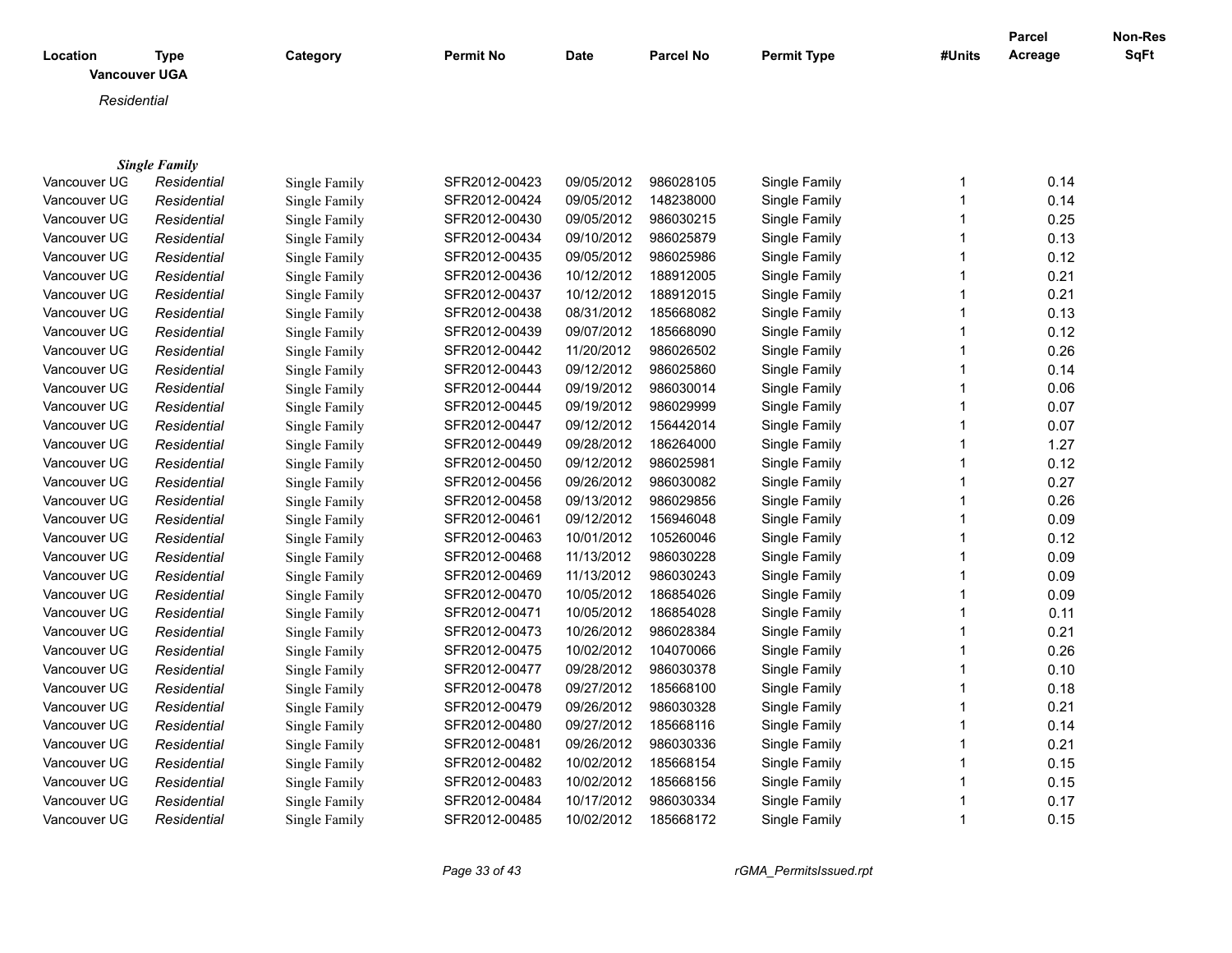| Location<br><b>Vancouver UGA</b> | <b>Type</b>          | Category      | <b>Permit No</b> | <b>Date</b> | <b>Parcel No</b> | <b>Permit Type</b> | #Units | Parcel<br>Acreage | <b>Non-Res</b><br><b>SqFt</b> |
|----------------------------------|----------------------|---------------|------------------|-------------|------------------|--------------------|--------|-------------------|-------------------------------|
| Residential                      |                      |               |                  |             |                  |                    |        |                   |                               |
|                                  |                      |               |                  |             |                  |                    |        |                   |                               |
|                                  | <b>Single Family</b> |               |                  |             |                  |                    |        |                   |                               |
| Vancouver UG                     | Residential          | Single Family | SFR2012-00486    | 10/08/2012  | 189193004        | Single Family      | 1      | 1.05              |                               |
| Vancouver UG                     | Residential          | Single Family | SFR2012-00487    | 09/26/2012  | 986030392        | Single Family      |        | 0.12              |                               |
| Vancouver UG                     | Residential          | Single Family | SFR2012-00488    | 09/21/2012  | 986030382        | Single Family      |        | 0.10              |                               |
| Vancouver UG                     | Residential          | Single Family | SFR2012-00489    | 09/26/2012  | 986030391        | Single Family      |        | 0.10              |                               |
| Vancouver UG                     | Residential          | Single Family | SFR2012-00491    | 09/28/2012  | 986030377        | Single Family      |        | 0.11              |                               |
| Vancouver UG                     | Residential          | Single Family | SFR2012-00492    | 09/21/2012  | 986030383        | Single Family      |        | 0.10              |                               |
| Vancouver UG                     | Residential          | Single Family | SFR2012-00493    | 09/28/2012  | 986030365        | Single Family      |        | 0.10              |                               |
| Vancouver UG                     | Residential          | Single Family | SFR2012-00494    | 09/28/2012  | 986030376        | Single Family      |        | 0.10              |                               |
| Vancouver UG                     | Residential          | Single Family | SFR2012-00496    | 09/21/2012  | 986030371        | Single Family      |        | 0.10              |                               |
| Vancouver UG                     | Residential          | Single Family | SFR2012-00497    | 09/28/2012  | 986030364        | Single Family      |        | 0.10              |                               |
| Vancouver UG                     | Residential          | Single Family | SFR2012-00498    | 10/17/2012  | 187946118        | Single Family      |        | 0.06              |                               |
| Vancouver UG                     | Residential          | Single Family | SFR2012-00501    | 12/12/2012  | 156442022        | Single Family      |        | 0.07              |                               |
| Vancouver UG                     | Residential          | Single Family | SFR2012-00502    | 10/04/2012  | 104070004        | Single Family      |        | 0.24              |                               |
| Vancouver UG                     | Residential          | Single Family | SFR2012-00505    | 09/27/2012  | 199368000        | Single Family      |        | 0.77              |                               |
| Vancouver UG                     | Residential          | Single Family | SFR2012-00509    | 10/11/2012  | 200607024        | Single Family      |        | 0.20              |                               |
| Vancouver UG                     | Residential          | Single Family | SFR2012-00510    | 10/04/2012  | 188731005        | Single Family      |        | 0.22              |                               |
| Vancouver UG                     | Residential          | Single Family | SFR2012-00512    | 10/09/2012  | 986030013        | Single Family      |        | 0.06              |                               |
| Vancouver UG                     | Residential          | Single Family | SFR2012-00513    | 10/04/2012  | 986026497        | Single Family      |        | 0.23              |                               |
| Vancouver UG                     | Residential          | Single Family | SFR2012-00515    | 10/05/2012  | 186854030        | Single Family      |        | 0.13              |                               |
| Vancouver UG                     | Residential          | Single Family | SFR2012-00517    | 10/05/2012  | 186854032        | Single Family      |        | 0.09              |                               |
| Vancouver UG                     | Residential          | Single Family | SFR2012-00519    | 10/02/2012  | 164498076        | Single Family      |        | 0.14              |                               |
| Vancouver UG                     | Residential          | Single Family | SFR2012-00520    | 10/15/2012  | 119575011        | Single Family      |        | 0.10              |                               |

| vancouver UG | Residential | Single Family | SFR2012-00501 | 12/12/2012 | 156442022 | Single Family | 0.07 |
|--------------|-------------|---------------|---------------|------------|-----------|---------------|------|
| Vancouver UG | Residential | Single Family | SFR2012-00502 | 10/04/2012 | 104070004 | Single Family | 0.24 |
| Vancouver UG | Residential | Single Family | SFR2012-00505 | 09/27/2012 | 199368000 | Single Family | 0.77 |
| Vancouver UG | Residential | Single Family | SFR2012-00509 | 10/11/2012 | 200607024 | Single Family | 0.20 |
| Vancouver UG | Residential | Single Family | SFR2012-00510 | 10/04/2012 | 188731005 | Single Family | 0.22 |
| Vancouver UG | Residential | Single Family | SFR2012-00512 | 10/09/2012 | 986030013 | Single Family | 0.06 |
| Vancouver UG | Residential | Single Family | SFR2012-00513 | 10/04/2012 | 986026497 | Single Family | 0.23 |
| Vancouver UG | Residential | Single Family | SFR2012-00515 | 10/05/2012 | 186854030 | Single Family | 0.13 |
| Vancouver UG | Residential | Single Family | SFR2012-00517 | 10/05/2012 | 186854032 | Single Family | 0.09 |
| Vancouver UG | Residential | Single Family | SFR2012-00519 | 10/02/2012 | 164498076 | Single Family | 0.14 |
| Vancouver UG | Residential | Single Family | SFR2012-00520 | 10/15/2012 | 119575011 | Single Family | 0.10 |
| Vancouver UG | Residential | Single Family | SFR2012-00522 | 10/22/2012 | 157014004 | Single Family | 0.10 |
| Vancouver UG | Residential | Single Family | SFR2012-00523 | 12/03/2012 | 157014008 | Single Family | 0.11 |
| Vancouver UG | Residential | Single Family | SFR2012-00524 | 10/12/2012 | 156946056 | Single Family | 0.28 |
| Vancouver UG | Residential | Single Family | SFR2012-00526 | 12/19/2012 | 986030329 | Single Family | 0.16 |
| Vancouver UG | Residential | Single Family | SFR2012-00527 | 10/08/2012 | 156442104 | Single Family | 0.13 |
| Vancouver UG | Residential | Single Family | SFR2012-00528 | 10/18/2012 | 986026042 | Single Family | 0.14 |
| Vancouver UG | Residential | Single Family | SFR2012-00530 | 11/05/2012 | 176181000 | Single Family | 3.83 |
| Vancouver UG | Residential | Single Family | SFR2012-00531 | 10/12/2012 | 156946054 | Single Family | 0.20 |
| Vancouver UG | Residential | Single Family | SFR2012-00532 | 11/08/2012 | 986029840 | Single Family | 0.37 |
| Vancouver UG | Residential | Single Family | SFR2012-00535 | 11/21/2012 | 186197024 | Single Family | 0.24 |
| Vancouver UG | Residential | Single Family | SFR2012-00539 | 12/27/2012 | 986030176 | Single Family | 0.12 |
| Vancouver UG | Residential | Single Family | SFR2012-00540 | 10/31/2012 | 986029997 | Single Family | 0.09 |
| Vancouver UG | Residential | Single Family | SFR2012-00541 | 09/27/2012 | 108859540 | Single Family | 0.23 |
|              |             |               |               |            |           |               |      |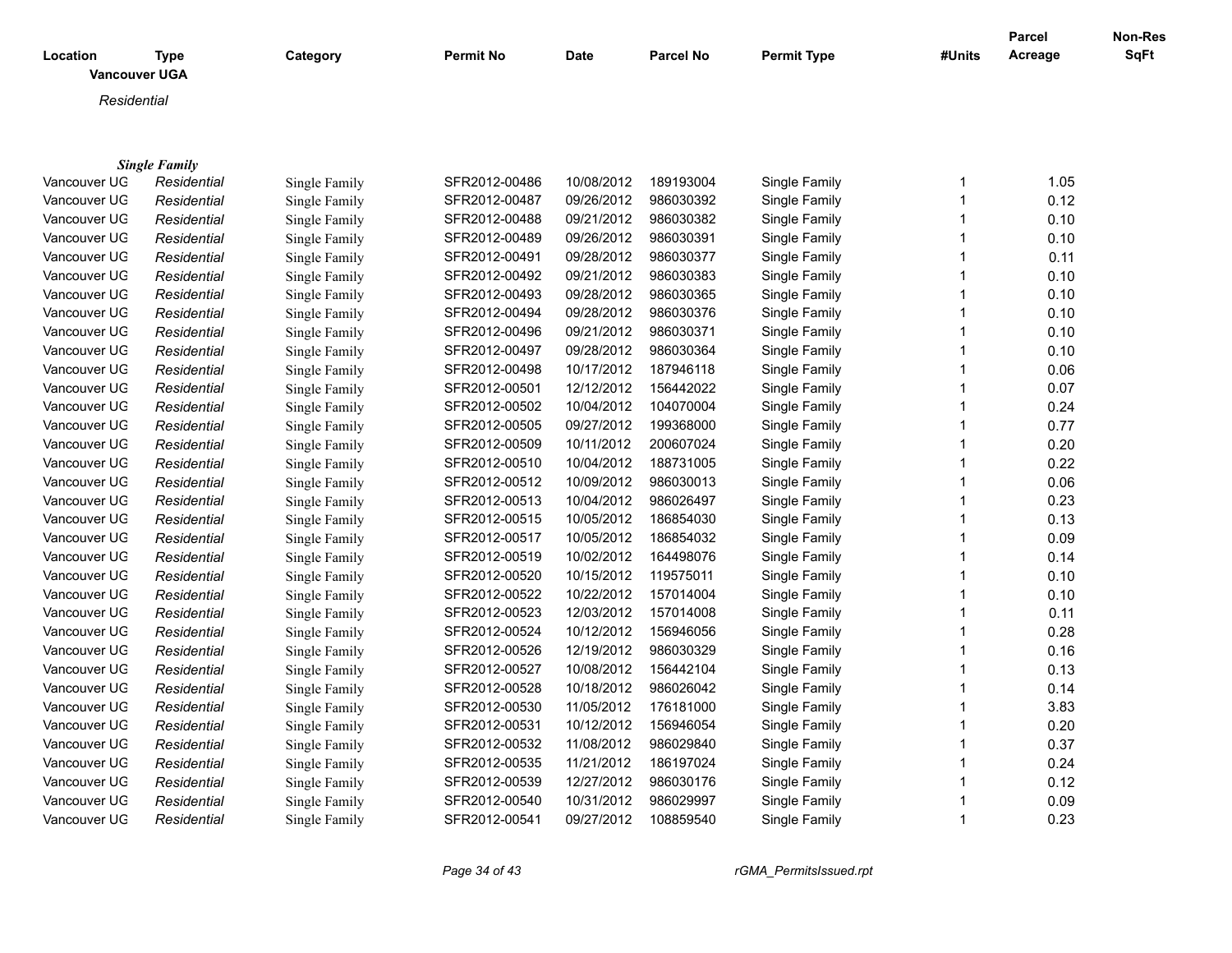|                                  |                      |               |               |             |                      |                    |                | Parcel  | Non-Res |
|----------------------------------|----------------------|---------------|---------------|-------------|----------------------|--------------------|----------------|---------|---------|
| Location<br><b>Vancouver UGA</b> | <b>Type</b>          | Category      | Permit No     | <b>Date</b> | <b>Parcel No</b>     | <b>Permit Type</b> | #Units         | Acreage | SqFt    |
| Residential                      |                      |               |               |             |                      |                    |                |         |         |
|                                  |                      |               |               |             |                      |                    |                |         |         |
|                                  |                      |               |               |             |                      |                    |                |         |         |
|                                  | <b>Single Family</b> |               |               |             |                      |                    |                |         | 5.93 AC |
| Vancouver UG                     | Residential          | Single Family | SFR2012-00545 | 11/08/2012  | 186315000            | Single Family      |                | 5.93    |         |
| Vancouver UG                     | Residential          | Single Family | SFR2012-00546 | 10/29/2012  | 188287082            | Single Family      |                | 0.14    |         |
| Vancouver UG                     | Residential          | Single Family | SFR2012-00548 | 10/19/2012  | 106036148            | Single Family      |                | 0.07    |         |
| Vancouver UG                     | Residential          | Single Family | SFR2012-00551 | 11/26/2012  | 156442032            | Single Family      |                | 0.07    |         |
| Vancouver UG                     | Residential          | Single Family | SFR2012-00553 | 11/01/2012  | 145043010            | Single Family      |                | 0.12    |         |
| Vancouver UG                     | Residential          | Single Family | SFR2012-00557 | 10/31/2012  | 986025940            | Single Family      |                | 0.12    |         |
| Vancouver UG                     | Residential          | Single Family | SFR2012-00558 | 10/31/2012  | 986025941            | Single Family      |                | 0.12    |         |
| Vancouver UG                     | Residential          | Single Family | SFR2012-00559 | 12/17/2012  | 105469292            | Single Family      |                | 0.08    |         |
| Vancouver UG                     | Residential          | Single Family | SFR2012-00561 | 10/31/2012  | 986030006            | Single Family      |                | 0.07    |         |
| Vancouver UG                     | Residential          | Single Family | SFR2012-00562 | 11/15/2012  | 986026758            | Single Family      |                | 0.06    |         |
| Vancouver UG                     | Residential          | Single Family | SFR2012-00563 | 11/15/2012  | 986026759            | Single Family      |                | 0.06    |         |
| Vancouver UG                     | Residential          | Single Family | SFR2012-00564 | 11/15/2012  | 986026760            | Single Family      |                | 0.06    |         |
| Vancouver UG                     | Residential          | Single Family | SFR2012-00565 | 11/15/2012  | 986026761            | Single Family      |                | 0.06    |         |
| Vancouver UG                     | Residential          | Single Family | SFR2012-00566 | 11/15/2012  | 986026762            | Single Family      |                | 0.06    |         |
| Vancouver UG                     | Residential          | Single Family | SFR2012-00567 | 12/05/2012  | 986026763            | Single Family      |                | 0.07    |         |
| Vancouver UG                     | Residential          | Single Family | SFR2012-00568 | 11/28/2012  | 104070006            | Single Family      |                | 0.24    |         |
| Vancouver UG                     | Residential          | Single Family | SFR2012-00569 | 12/14/2012  | 185668062            | Single Family      |                | 0.12    |         |
| Vancouver UG                     | Residential          | Single Family | SFR2012-00570 | 11/15/2012  | 185668158            | Single Family      |                | 0.15    |         |
| Vancouver UG                     | Residential          | Single Family | SFR2012-00571 | 11/30/2012  | 185668168            | Single Family      |                | 0.15    |         |
| Vancouver UG                     | Residential          | Single Family | SFR2012-00572 | 11/15/2012  | 185668170            | Single Family      |                | 0.15    |         |
| Vancouver UG                     | Residential          | Single Family | SFR2012-00573 | 11/07/2012  | 986026505            | Single Family      |                | 0.23    |         |
| Vancouver UG                     | Residential          | Single Family | SFR2012-00575 | 11/07/2012  | 986026506            | Single Family      |                | 0.23    |         |
| Vancouver UG                     | Residential          | Single Family | SFR2012-00576 | 11/15/2012  | 156946062            | Single Family      |                | 0.14    |         |
| Vancouver UG                     | Residential          | Single Family | SFR2012-00577 | 11/15/2012  | 156946050            | Single Family      |                | 0.13    |         |
| Vancouver UG                     | Residential          | Single Family | SFR2012-00578 | 12/10/2012  | 156946052            | Single Family      |                | 0.12    |         |
| Vancouver UG                     | Residential          | Single Family | SFR2012-00582 | 11/19/2012  | 104299028            | Single Family      |                | 0.14    |         |
| Vancouver UG                     | Residential          | Single Family | SFR2012-00583 | 11/19/2012  | 104070062            | Single Family      |                | 0.25    |         |
| Vancouver UG                     | Residential          | Single Family | SFR2012-00585 | 12/03/2012  | 156442106            | Single Family      |                | 0.09    |         |
| Vancouver UG                     | Residential          | Single Family | SFR2012-00586 | 11/26/2012  | 156442034            | Single Family      |                | 0.07    |         |
| Vancouver UG                     | Residential          | Single Family | SFR2012-00587 | 11/26/2012  | 148056016            | Single Family      |                | 0.14    |         |
| Vancouver UG                     | Residential          | Single Family | SFR2012-00588 | 11/26/2012  | 148056004            | Single Family      |                | 0.14    |         |
| Vancouver UG                     | Residential          | Single Family | SFR2012-00589 | 12/13/2012  | 986030221            | Single Family      |                | 0.25    |         |
| Vancouver UG                     | Residential          | Single Family | SFR2012-00590 | 11/27/2012  | 156435046            | Single Family      |                | 0.11    |         |
| Vancouver UG                     | Residential          | Single Family | SFR2012-0059  | 11/27/2012  | 187920005            | Single Family      |                | 0.24    |         |
| Vancouver UG                     | Residential          | Single Family | SFR2012-00592 |             | 11/20/2012 104299018 | Single Family      | $\overline{1}$ | 0.14    |         |
|                                  |                      |               |               |             |                      |                    |                |         |         |

*Page 35 of 43 rGMA\_PermitsIssued.rpt*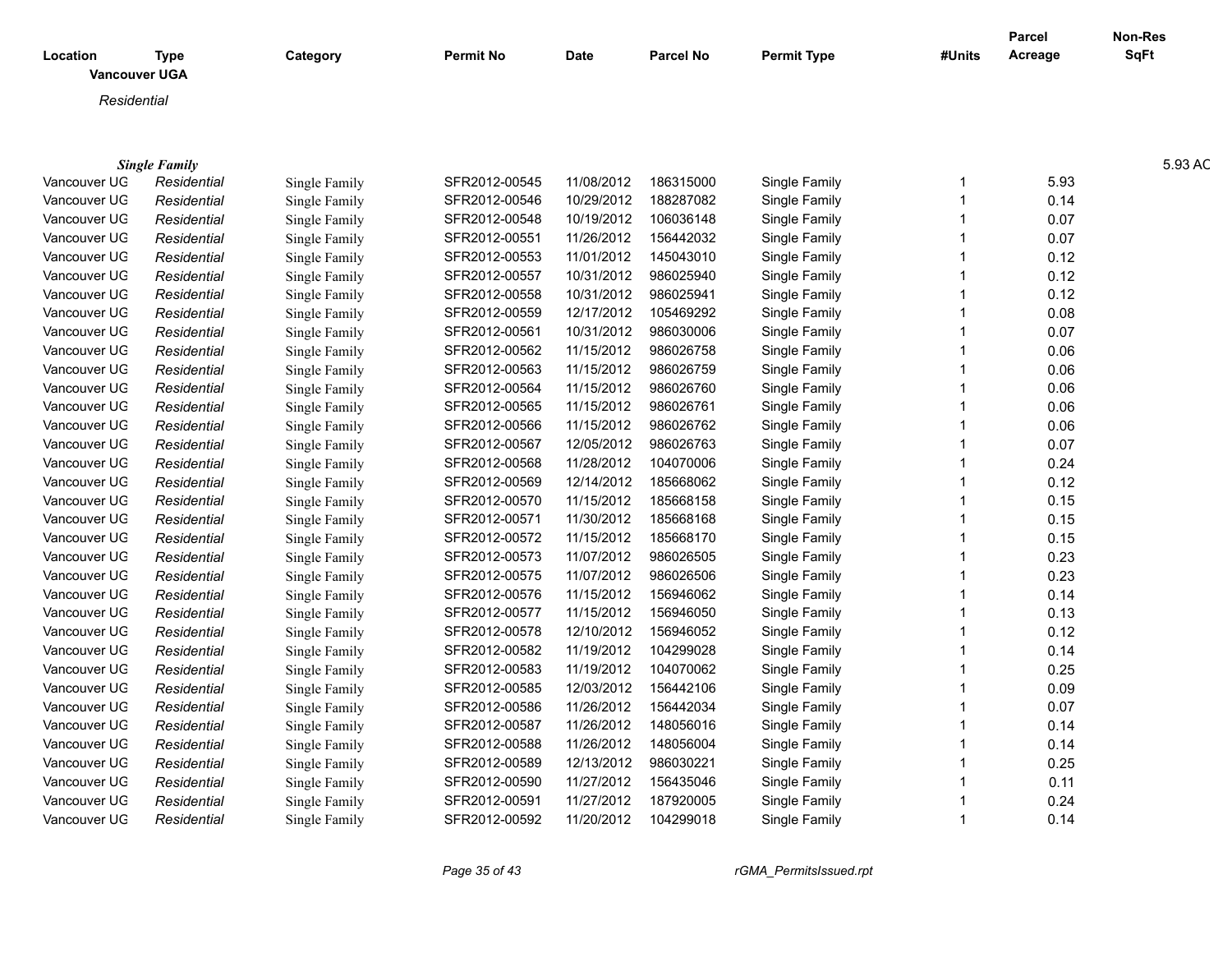| Location     | <b>Type</b><br><b>Vancouver UGA</b> | Category      | <b>Permit No</b> | <b>Date</b> | <b>Parcel No</b> | <b>Permit Type</b>      | #Units | <b>Parcel</b><br>Acreage | <b>Non-Res</b><br><b>SqFt</b> |
|--------------|-------------------------------------|---------------|------------------|-------------|------------------|-------------------------|--------|--------------------------|-------------------------------|
| Residential  |                                     |               |                  |             |                  |                         |        |                          |                               |
|              |                                     |               |                  |             |                  |                         |        |                          |                               |
|              | <b>Single Family</b>                |               |                  |             |                  |                         |        |                          |                               |
| Vancouver UG | Residential                         | Single Family | SFR2012-00593    | 11/29/2012  | 200607030        | Single Family           |        | 0.24                     |                               |
| Vancouver UG | Residential                         | Single Family | SFR2012-00594    | 12/05/2012  | 188287020        | Single Family           |        | 0.16                     |                               |
| Vancouver UG | Residential                         | Single Family | SFR2012-00595    | 12/11/2012  | 145043006        | Single Family           |        | 0.17                     |                               |
| Vancouver UG | Residential                         | Single Family | SFR2012-00596    | 12/03/2012  | 181677018        | Single Family           |        | 0.13                     |                               |
| Vancouver UG | Residential                         | Single Family | SFR2012-00597    | 11/21/2012  | 189366006        | Single Family           |        | 0.17                     |                               |
| Vancouver UG | Residential                         | Single Family | SFR2012-00598    | 11/28/2012  | 104070064        | Single Family           |        | 0.23                     |                               |
| Vancouver UG | Residential                         | Single Family | SFR2012-00601    | 12/14/2012  | 185668160        | Single Family           |        | 0.15                     |                               |
| Vancouver UG | Residential                         | Single Family | SFR2012-00625    | 12/20/2012  | 160758154        | Single Family           |        | 0.07                     |                               |
| Vancouver UG | Residential                         | Single Family | SFR2012-00626    | 12/20/2012  | 160758224        | Single Family           |        | 0.08                     |                               |
| Vancouver UG | Residential                         | Single Family | SFR2012-00627    | 12/20/2012  | 160758226        | Single Family           |        | 0.09                     |                               |
| Vancouver UG | Residential                         | Single Family | SFR2012-00628    | 12/14/2012  | 104040008        | Single Family           |        | 0.23                     |                               |
| Vancouver UG | Residential                         | Single Family | SFR2012-00629    | 12/27/2012  | 104070056        | Single Family           |        | 0.24                     |                               |
| Vancouver UG | Residential                         | Single Family | SFR2012-00636    | 12/27/2012  | 200607014        | Single Family           |        | 0.20                     |                               |
| Vancouver UG | Residential                         | Single Family | SFR2012-00637    | 12/19/2012  | 189843002        | Single Family           |        | 0.17                     |                               |
| Vancouver UG | Residential                         | Single Family | SFR2012-00645    | 12/26/2012  | 156442040        | Single Family           |        | 0.07                     |                               |
| Vancouver UG | Residential                         | Single Family | SFR2012-00649    | 12/27/2012  | 156435002        | Single Family           |        | 0.17                     |                               |
|              |                                     |               |                  |             |                  |                         | 397    | Total Single Family      |                               |
|              |                                     |               |                  |             |                  | Vancouver UGA Sub Total | 560    |                          | 143,671                       |
|              |                                     |               |                  |             |                  |                         |        |                          |                               |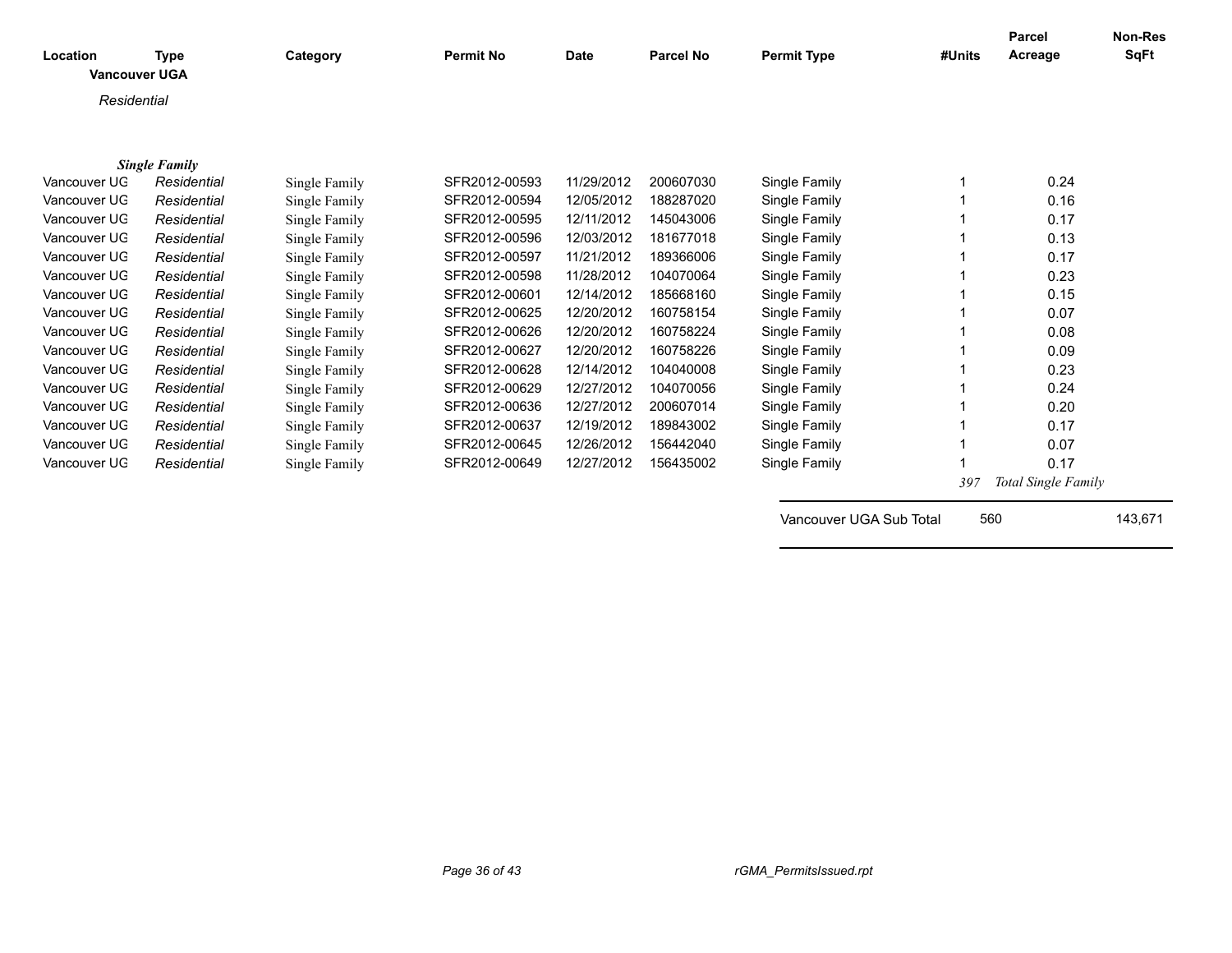|                       |                      |               |                  |             |                  |                    |              | Parcel  | Non-Res     |
|-----------------------|----------------------|---------------|------------------|-------------|------------------|--------------------|--------------|---------|-------------|
| Location<br>Washougal | <b>Type</b>          | Category      | <b>Permit No</b> | <b>Date</b> | <b>Parcel No</b> | <b>Permit Type</b> | #Units       | Acreage | <b>SqFt</b> |
|                       | Residential          |               |                  |             |                  |                    |              |         |             |
|                       |                      |               |                  |             |                  |                    |              |         |             |
|                       |                      |               |                  |             |                  |                    |              |         |             |
|                       | <b>Single Family</b> |               |                  |             |                  |                    |              |         |             |
| Washougal             | Residential          | Single Family | 11060057         | 12/20/2012  | 130050190        | Single Family      | 1            | 0.13    |             |
| Washougal             | Residential          | Single Family | 11120033         | 02/07/2012  | 132839042        | Single Family      | $\mathbf{1}$ | 0.11    |             |
| Washougal             | Residential          | Single Family | 11120034         | 01/23/2012  | 132839040        | Single Family      | 1            | 0.12    |             |
| Washougal             | Residential          | Single Family | 12010026         | 03/15/2012  | 132839056        | Single Family      | 1            | 0.12    |             |
| Washougal             | Residential          | Single Family | 12010028         | 02/22/2012  | 123011044        | Single Family      | 1            | 0.13    |             |
| Washougal             | Residential          | Single Family | 12010029         | 02/22/2012  | 123011022        | Single Family      | 1            | 0.37    |             |
| Washougal             | Residential          | Single Family | 12010032         | 02/10/2012  | 123006032        | Single Family      | 1            | 0.21    |             |
| Washougal             | Residential          | Single Family | 12010035         | 03/14/2012  | 132349088        | Single Family      | 1            | 0.18    |             |
| Washougal             | Residential          | Single Family | 12020010         | 08/03/2012  | 131173060        | Single Family      | 1            | 0.27    |             |
| Washougal             | Residential          | Single Family | 12030008         | 03/15/2012  | 134140396        | Single Family      | 1            | 0.13    |             |
| Washougal             | Residential          | Single Family | 12030013         | 04/19/2012  | 130046050        | Single Family      | 1            | 0.14    |             |
| Washougal             | Residential          | Single Family | 12030016         | 03/30/2012  | 132839036        | Single Family      | 1            | 0.12    |             |
| Washougal             | Residential          | Single Family | 12030017         | 03/30/2012  | 132839016        | Single Family      | 1            | 0.12    |             |
| Washougal             | Residential          | Single Family | 12030018         | 08/01/2012  | 130050050        | Single Family      | 1            | 0.17    |             |
| Washougal             | Residential          | Single Family | 12030019         | 03/23/2012  | 130050208        | Single Family      | 1            | 0.16    |             |
| Washougal             | Residential          | Single Family | 12030028         | 03/27/2012  | 130050120        | Single Family      | 1            | 0.13    |             |
| Washougal             | Residential          | Single Family | 12030030         | 03/27/2012  | 130050188        | Single Family      | 1            | 0.12    |             |
| Washougal             | Residential          | Single Family | 12030051         | 03/30/2012  | 132839038        | Single Family      | 1            | 0.12    |             |
| Washougal             | Residential          | Single Family | 12040027         | 07/23/2012  | 095785010        | Single Family      | 1            | 0.17    |             |
| Washougal             | Residential          | Single Family | 12040032         | 05/07/2012  | 130056058        | Single Family      | 1            | 0.15    |             |
| Washougal             | Residential          | Single Family | 12050018         | 06/25/2012  | 132839028        | Single Family      | 1            | 0.11    |             |
| Washougal             | Residential          | Single Family | 12050024         | 06/18/2012  | 123011018        | Single Family      | 1            | 0.17    |             |
| Washougal             | Residential          | Single Family | 12050026         | 06/08/2012  | 123011016        | Single Family      | 1            | 0.22    |             |
| Washougal             | Residential          | Single Family | 12050030         | 06/01/2012  | 131530010        | Single Family      | 1            | 0.16    |             |
| Washougal             | Residential          | Single Family | 12050033         | 06/25/2012  | 132839058        | Single Family      | 1            | 0.12    |             |
| Washougal             | Residential          | Single Family | 12050039         | 06/11/2012  | 123011034        | Single Family      | 1            | 0.15    |             |
| Washougal             | Residential          | Single Family | 12050053         | 06/08/2012  | 130050040        | Single Family      | 1            | 0.20    |             |
| Washougal             | Residential          | Single Family | 12050059         | 10/17/2012  | 134140356        | Single Family      | 1            | 0.14    |             |
| Washougal             | Residential          | Single Family | 12050060         | 06/15/2012  | 134140354        | Single Family      | 1            | 0.14    |             |
| Washougal             | Residential          | Single Family | 12060004         | 06/25/2012  | 123007070        | Single Family      | 1            | 0.31    |             |
| Washougal             | Residential          | Single Family | 12060016         | 07/11/2012  | 130031018        | Single Family      | 1            | 0.21    |             |
| Washougal             | Residential          | Single Family | 12060024         | 07/24/2012  | 123007072        | Single Family      | 1            | 0.28    |             |
| Washougal             | Residential          | Single Family | 12070051         | 09/10/2012  | 130050052        | Single Family      | 1            | 0.17    |             |
| Washougal             | Residential          | Single Family | 12070053         | 08/14/2012  | 071760005        | Single Family      | 1            | 0.33    |             |
| Washougal             | Residential          | Single Family | 12080013         | 08/21/2012  | 134140398        | Single Family      | 1            | 0.13    |             |

*Page 37 of 43 rGMA\_PermitsIssued.rpt*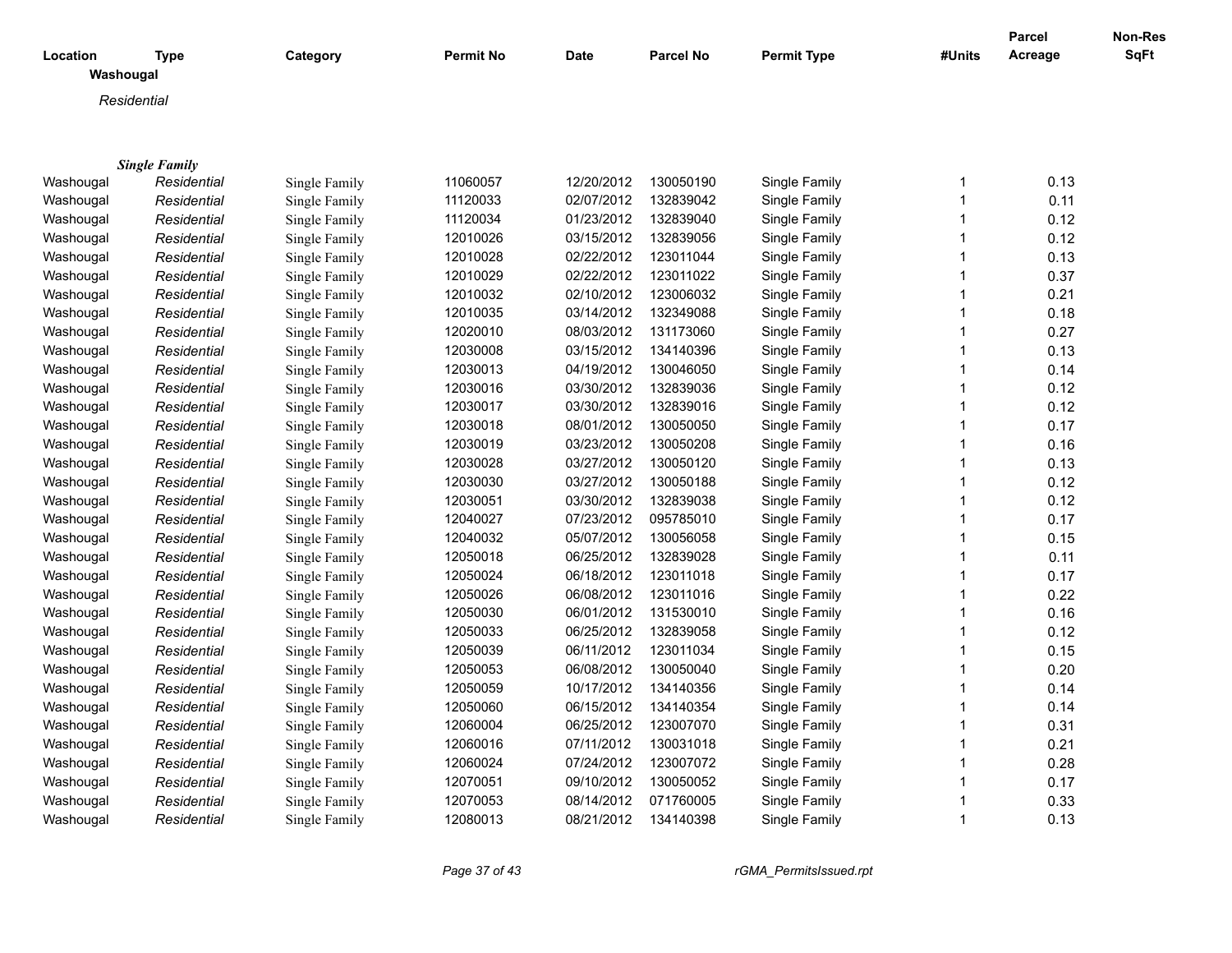| Location             | <b>Type</b>                         | Category      | <b>Permit No</b> | <b>Date</b> | <b>Parcel No</b> | <b>Permit Type</b>      | #Units         | Parcel<br>Acreage   | Non-Res<br><b>SqFt</b> |
|----------------------|-------------------------------------|---------------|------------------|-------------|------------------|-------------------------|----------------|---------------------|------------------------|
| Washougal            |                                     |               |                  |             |                  |                         |                |                     |                        |
| Residential          |                                     |               |                  |             |                  |                         |                |                     |                        |
|                      |                                     |               |                  |             |                  |                         |                |                     |                        |
|                      |                                     |               |                  |             |                  |                         |                |                     |                        |
|                      | <b>Single Family</b>                |               |                  |             |                  |                         |                |                     |                        |
| Washougal            | Residential                         | Single Family | 12080017         | 08/20/2012  | 132591150        | Single Family           | $\mathbf 1$    | 0.18                |                        |
| Washougal            | Residential                         | Single Family | 12080047         | 09/24/2012  | 130050054        | Single Family           | 1              | 0.25                |                        |
| Washougal            | Residential                         | Single Family | 12080049         | 09/10/2012  | 132377008        | Single Family           |                | 0.18                |                        |
| Washougal            | Residential                         | Single Family | 12080066         | 09/24/2012  | 123011004        | Single Family           |                | 0.15                |                        |
| Washougal            | Residential                         | Single Family | 12090024         | 10/19/2012  | 130050056        | Single Family           | 1              | 0.17                |                        |
| Washougal            | Residential                         | Single Family | 12090030         | 11/13/2012  | 131186032        | Single Family           |                | 0.93                |                        |
| Washougal            | Residential                         | Single Family | 12090035         | 10/19/2012  | 122996010        | Single Family           | 1              | 0.16                |                        |
| Washougal            | Residential                         | Single Family | 12090039         | 10/04/2012  | 132591156        | Single Family           |                | 0.17                |                        |
| Washougal            | Residential                         | Single Family | 12090052         | 10/18/2012  | 132377018        | Single Family           |                | 0.21                |                        |
| Washougal            | Residential                         | Single Family | 121000009        | 10/22/2012  | 123007074        | Single Family           | -1             | 0.21                |                        |
| Washougal            | Residential                         | Single Family | 12100076         | 12/11/2012  | 123006082        | Single Family           | 1              | 0.24                |                        |
| Washougal            | Residential                         | Single Family | 12110038         | 12/26/2012  | 132591160        | Single Family           | -1             | 0.17                |                        |
| Washougal            | Residential                         | Single Family | 12110039         | 12/28/2012  | 130561058        | Single Family           |                | 0.11                |                        |
| Washougal            | Residential                         | Single Family | 12110043         | 12/18/2012  | 130561050        | Single Family           | -1             | 0.11                |                        |
|                      |                                     |               |                  |             |                  |                         | 49             | Total Single Family |                        |
|                      |                                     |               |                  |             |                  |                         |                |                     |                        |
|                      |                                     |               |                  |             |                  | Washougal Sub Total     | 49             |                     | $\mathbf 0$            |
| <b>Washougal UGA</b> |                                     |               |                  |             |                  |                         |                |                     |                        |
|                      | Non-Residential                     |               |                  |             |                  |                         |                |                     |                        |
|                      |                                     |               |                  |             |                  |                         |                |                     |                        |
|                      |                                     |               |                  |             |                  |                         |                |                     |                        |
| Washougal UC         | Non-Residential                     | Institutional | COM2011-00217    | 03/21/2012  | 124489000        | Institutional           |                | 2.57                | 1,080                  |
| Residential          |                                     |               |                  |             |                  |                         |                |                     |                        |
|                      |                                     |               |                  |             |                  |                         |                |                     |                        |
|                      |                                     |               |                  |             |                  |                         |                |                     |                        |
|                      |                                     |               |                  |             |                  |                         |                |                     |                        |
| Washougal UC         | <b>Single Family</b><br>Residential | Single Family | SFR2012-00398    | 08/29/2012  | 130958000        | Single Family           | 1              | 1.51                |                        |
|                      |                                     |               |                  |             |                  |                         |                | Total Single Family |                        |
|                      |                                     |               |                  |             |                  |                         |                |                     |                        |
|                      |                                     |               |                  |             |                  | Washougal UGA Sub Total | $\overline{1}$ |                     | 1,080                  |
|                      |                                     |               |                  |             |                  |                         |                |                     |                        |
|                      |                                     |               |                  |             |                  |                         |                |                     |                        |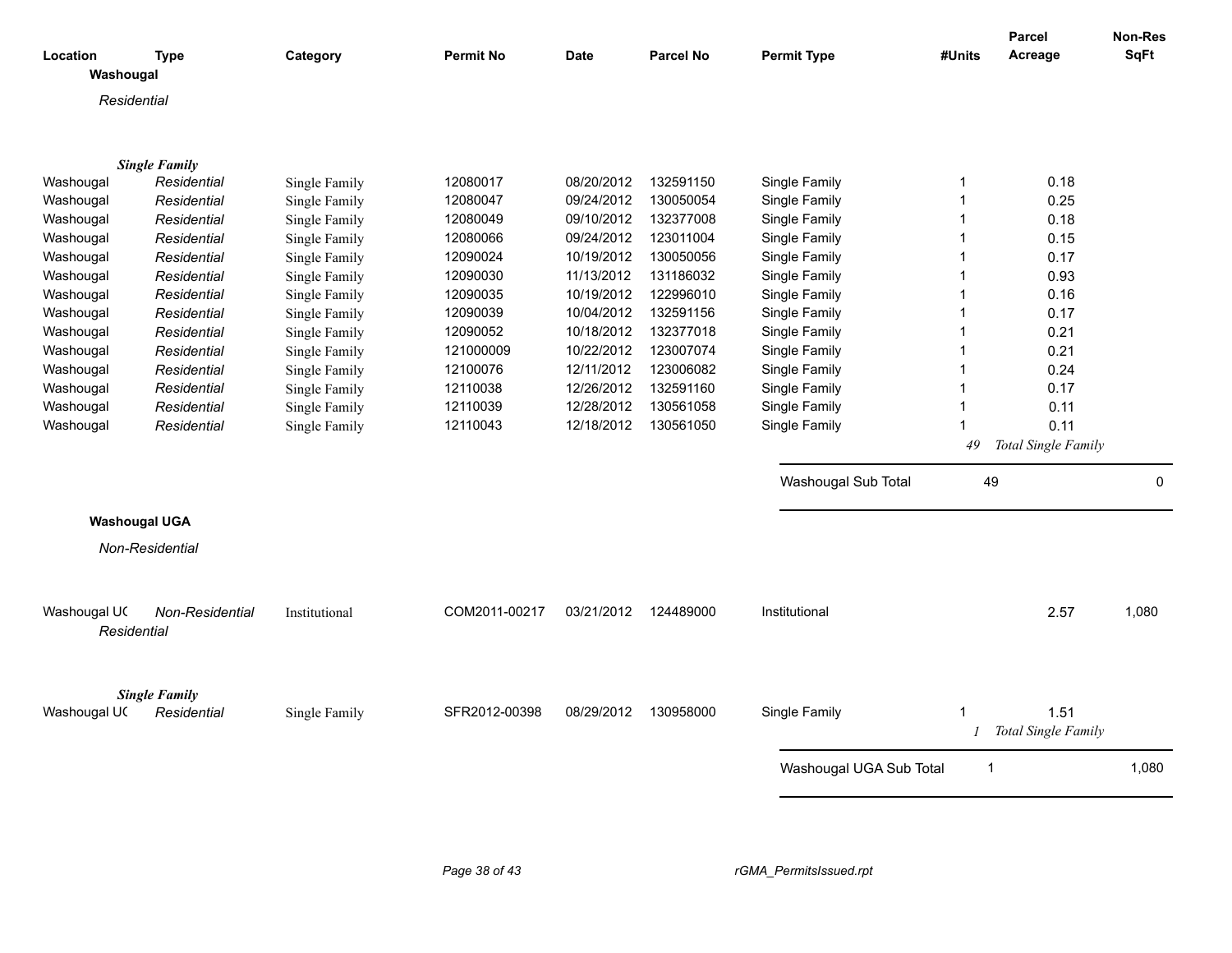| Location<br>Yacolt | Type            | Category         | <b>Permit No</b> | <b>Date</b> | <b>Parcel No</b> | <b>Permit Type</b>      | #Units | <b>Parcel</b><br>Acreage | Non-Res<br><b>SqFt</b> |
|--------------------|-----------------|------------------|------------------|-------------|------------------|-------------------------|--------|--------------------------|------------------------|
|                    | Non-Residential |                  |                  |             |                  |                         |        |                          |                        |
| Yacolt             | Non-Residential | Other Commercial | COM2011-00097    | 04/11/2012  | 064537000        | <b>Other Commercial</b> |        | 1.09                     | 2,742                  |
|                    |                 |                  |                  |             |                  | Yacolt Sub Total        |        |                          | 2,742                  |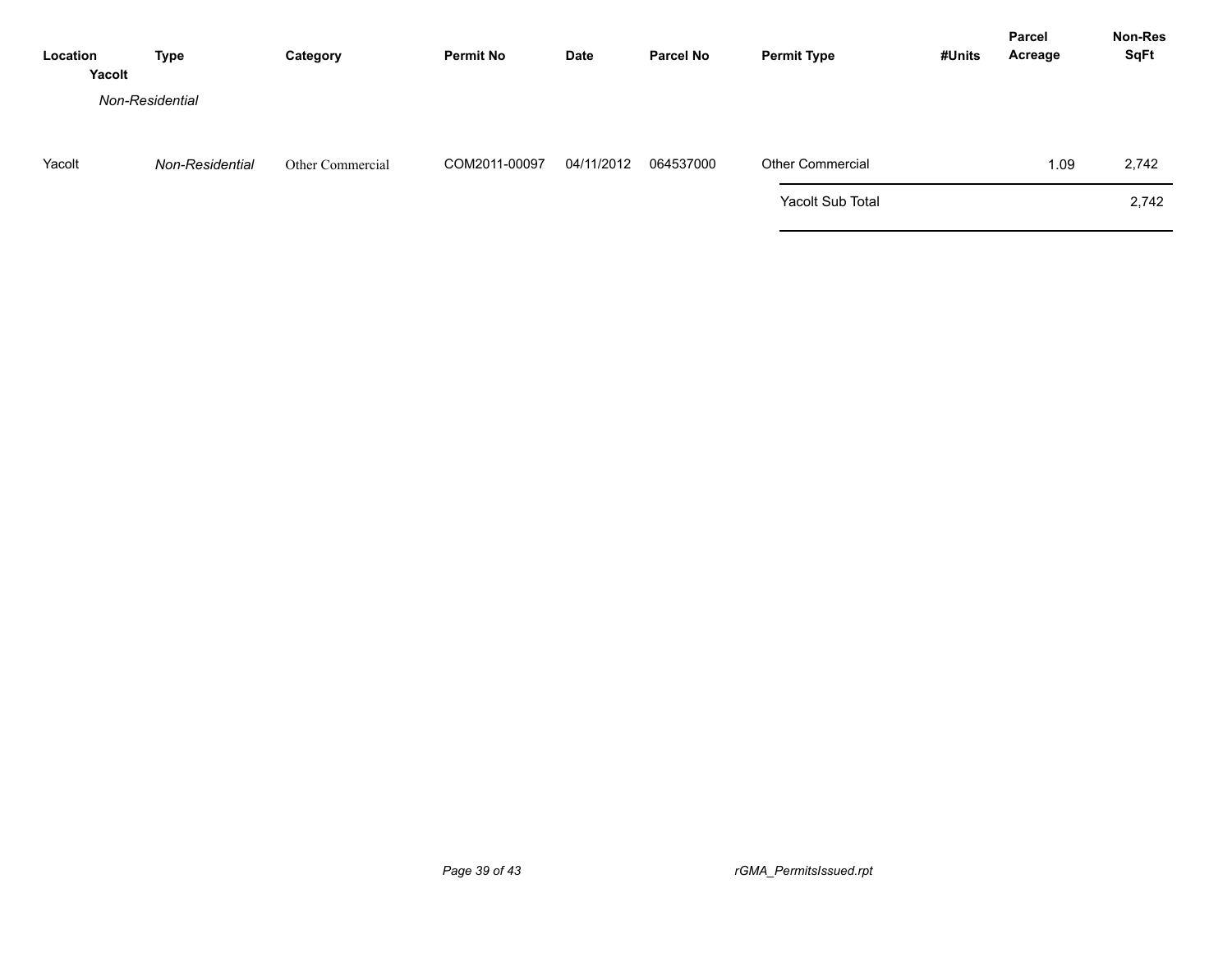|                |                                     |                 |               |                  |             |                  |                    |                | <b>Parcel</b>      | <b>Non-Res</b> |
|----------------|-------------------------------------|-----------------|---------------|------------------|-------------|------------------|--------------------|----------------|--------------------|----------------|
| Location       | Type<br><b>Clark County (Rural)</b> |                 | Category      | <b>Permit No</b> | <b>Date</b> | <b>Parcel No</b> | <b>Permit Type</b> | #Units         | Acreage            | <b>SqFt</b>    |
|                |                                     |                 |               |                  |             |                  |                    |                |                    |                |
|                | Non-Residential                     |                 |               |                  |             |                  |                    |                |                    |                |
|                |                                     |                 |               |                  |             |                  |                    |                |                    |                |
| Clark County ( |                                     | Non-Residential | Institutional | COM2011-00176    | 06/15/2012  | 193758000        | Institutional      |                | 4.69               | 18,024         |
| Clark County ( |                                     | Non-Residential | Institutional | COM2012-00204    | 09/26/2012  | 204232000        | Institutional      |                | 5.79               | 480            |
|                | Residential                         |                 |               |                  |             |                  |                    |                |                    |                |
|                |                                     |                 |               |                  |             |                  |                    |                |                    |                |
|                | <b>Multi-Family</b>                 |                 |               |                  |             |                  |                    |                |                    |                |
| Clark County ( |                                     | Residential     | Multi-Family  | SFR2012-00542    | 12/28/2012  | 222154005        | Multi-Family       | $\mathbf{1}$   | 5.26               |                |
|                |                                     |                 |               |                  |             |                  |                    |                | Total Multi-Family |                |
|                | <b>Single Family</b>                |                 |               |                  |             |                  |                    |                |                    |                |
| Clark County ( |                                     | Residential     | Single Family | SFR2011-00331    | 06/26/2012  | 168210000        | Single Family      | 1              | 4.05               |                |
| Clark County ( |                                     | Residential     | Single Family | SFR2011-00350    | 01/25/2012  | 226050004        | Single Family      | $\mathbf{1}$   | 1.81               |                |
| Clark County ( |                                     | Residential     | Single Family | SFR2011-00352    | 04/18/2012  | 130270010        | Single Family      | $\mathbf{1}$   | 5.01               |                |
| Clark County ( |                                     | Residential     | Single Family | SFR2011-00373    | 02/01/2012  | 279303000        | Single Family      | $\mathbf 1$    | 5.06               |                |
| Clark County ( |                                     | Residential     | Single Family | SFR2011-00375    | 01/13/2012  | 207338000        | Single Family      | $\mathbf{1}$   | 3.22               |                |
| Clark County ( |                                     | Residential     | Single Family | SFR2011-00377    | 04/04/2012  | 250985000        | Single Family      | $\mathbf 1$    | 10.00              |                |
| Clark County ( |                                     | Residential     | Single Family | SFR2011-00378    | 02/02/2012  | 215419000        | Single Family      | $\mathbf{1}$   | 5.30               |                |
| Clark County ( |                                     | Residential     | Single Family | SFR2011-00379    | 01/31/2012  | 278153000        | Single Family      | $\mathbf{1}$   | 6.00               |                |
| Clark County ( |                                     | Residential     | Single Family | SFR2011-00381    | 02/08/2012  | 252681000        | Single Family      | $\mathbf{1}$   | 1.12               |                |
| Clark County ( |                                     | Residential     | Single Family | SFR2011-00382    | 01/18/2012  | 986029492        | Single Family      | $\mathbf{1}$   | 5.02               |                |
| Clark County ( |                                     | Residential     | Single Family | SFR2012-00003    | 01/23/2012  | 226039004        | Single Family      | $\mathbf{1}$   | 5.02               |                |
| Clark County ( |                                     | Residential     | Single Family | SFR2012-00010    | 03/01/2012  | 210178000        | Single Family      | $\mathbf{1}$   | 5.00               |                |
| Clark County ( |                                     | Residential     | Single Family | SFR2012-00013    | 06/01/2012  | 986027562        | Single Family      | $\mathbf{1}$   | 1.50               |                |
| Clark County ( |                                     | Residential     | Single Family | SFR2012-00027    | 03/06/2012  | 190132000        | Single Family      | $\mathbf{1}$   | 0.69               |                |
| Clark County ( |                                     | Residential     | Single Family | SFR2012-00029    | 02/23/2012  | 195547000        | Single Family      | $\mathbf 1$    | 5.95               |                |
| Clark County ( |                                     | Residential     | Single Family | SFR2012-00030    | 02/23/2012  | 210849000        | Single Family      | $\mathbf{1}$   | 20.00              |                |
| Clark County ( |                                     | Residential     | Single Family | SFR2012-00040    | 02/17/2012  | 180607000        | Single Family      | $\mathbf{1}$   | 5.23               |                |
| Clark County ( |                                     | Residential     | Single Family | SFR2012-00041    | 03/02/2012  | 248113000        | Single Family      | $\mathbf{1}$   | 1.81               |                |
| Clark County ( |                                     | Residential     | Single Family | SFR2012-00052    | 07/12/2012  | 986027564        | Single Family      | $\overline{1}$ | 1.44               |                |
| Clark County ( |                                     | Residential     | Single Family | SFR2012-00053    | 03/20/2012  | 210780005        | Single Family      | $\mathbf{1}$   | 4.60               |                |
| Clark County ( |                                     | Residential     | Single Family | SFR2012-00057    | 03/07/2012  | 217172000        | Single Family      | $\mathbf{1}$   | 14.89              |                |
| Clark County ( |                                     | Residential     | Single Family | SFR2012-00058    | 02/14/2012  | 224717000        | Single Family      | $\mathbf{1}$   | 20.00              |                |
| Clark County ( |                                     | Residential     | Single Family | SFR2012-00069    | 03/26/2012  | 197851000        | Single Family      | $\mathbf{1}$   | 40.00              |                |
| Clark County ( |                                     | Residential     | Single Family | SFR2012-00071    | 03/20/2012  | 986028327        | Single Family      | $\mathbf{1}$   | 9.92               |                |
| Clark County ( |                                     | Residential     | Single Family | SFR2012-00075    | 04/17/2012  | 224287000        | Single Family      | $\mathbf{1}$   | 20.00              |                |
| Clark County ( |                                     | Residential     | Single Family | SFR2012-00079    | 03/30/2012  | 986029664        | Single Family      | $\overline{1}$ | 1.03               |                |
| Clark County ( |                                     | Residential     | Single Family | SFR2012-00083    | 02/24/2012  | 986027559        | Single Family      | $\mathbf{1}$   | 1.38               |                |

*Page 40 of 43 rGMA\_PermitsIssued.rpt*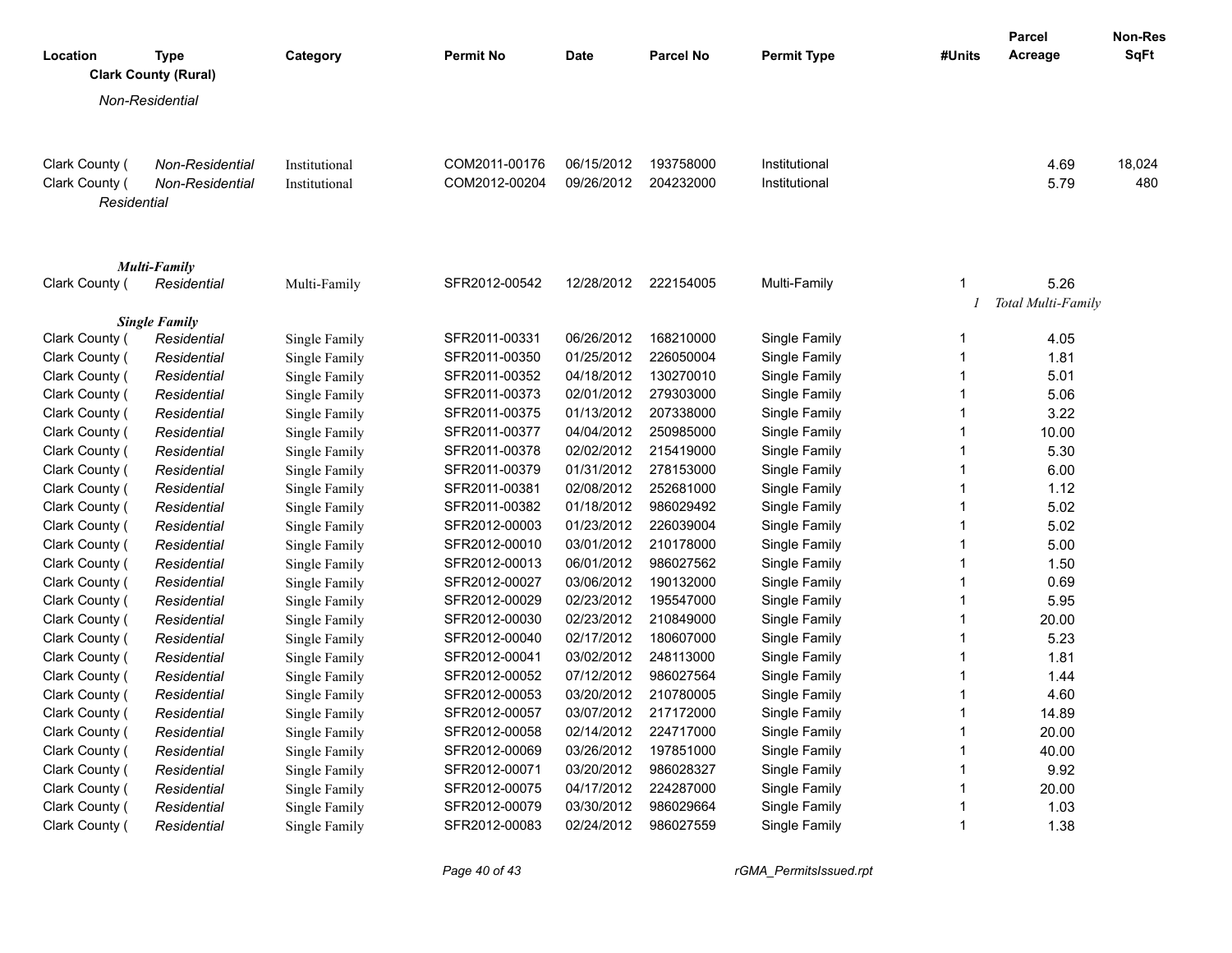| Location | Type<br><b>Clark County (Rural)</b> | Category | <b>Permit No</b> | <b>Date</b> | <b>Parcel No</b> | <b>Permit Type</b> | #Units | <b>Parcel</b><br>Acreage | Non-Res<br><b>SqFt</b> |
|----------|-------------------------------------|----------|------------------|-------------|------------------|--------------------|--------|--------------------------|------------------------|
|          | Residential                         |          |                  |             |                  |                    |        |                          |                        |
|          |                                     |          |                  |             |                  |                    |        |                          |                        |
|          | <b>Single Family</b>                |          |                  |             |                  |                    |        |                          |                        |

| Clark County ( | Residential | Single Family | SFR2012-00085 | 06/01/2012 | 266157000 | Single Family | 10.02 |
|----------------|-------------|---------------|---------------|------------|-----------|---------------|-------|
| Clark County ( | Residential | Single Family | SFR2012-00090 | 09/19/2012 | 236062005 | Single Family | 5.00  |
| Clark County ( | Residential | Single Family | SFR2012-00106 | 10/12/2012 | 254450000 | Single Family | 4.96  |
| Clark County ( | Residential | Single Family | SFR2012-00110 | 04/04/2012 | 986025814 | Single Family | 1.01  |
| Clark County ( | Residential | Single Family | SFR2012-00114 | 11/16/2012 | 138947000 | Single Family | 5.00  |
| Clark County ( | Residential | Single Family | SFR2012-00117 | 04/23/2012 | 210338005 | Single Family | 1.00  |
| Clark County ( | Residential | Single Family | SFR2012-00126 | 04/12/2012 | 136867000 | Single Family | 4.87  |
| Clark County ( | Residential | Single Family | SFR2012-00134 | 04/25/2012 | 986025816 | Single Family | 1.03  |
| Clark County ( | Residential | Single Family | SFR2012-00153 | 05/02/2012 | 129820000 | Single Family | 4.00  |
| Clark County ( | Residential | Single Family | SFR2012-00159 | 06/26/2012 | 096590000 | Single Family | 0.15  |
| Clark County ( | Residential | Single Family | SFR2012-00160 | 06/13/2012 | 986028016 | Single Family | 10.54 |
| Clark County ( | Residential | Single Family | SFR2012-00184 | 06/20/2012 | 170220000 | Single Family | 5.02  |
| Clark County ( | Residential | Single Family | SFR2012-00186 | 06/05/2012 | 265472000 | Single Family | 16.28 |
| Clark County ( | Residential | Single Family | SFR2012-00206 | 06/12/2012 | 171500000 | Single Family | 9.09  |
| Clark County ( | Residential | Single Family | SFR2012-00207 | 05/23/2012 | 249354000 | Single Family | 11.00 |
| Clark County ( | Residential | Single Family | SFR2012-00215 | 05/30/2012 | 181567000 | Single Family | 5.09  |
| Clark County ( | Residential | Single Family | SFR2012-00220 | 06/15/2012 | 237160000 | Single Family | 20.00 |
| Clark County ( | Residential | Single Family | SFR2012-00227 | 07/13/2012 | 205721000 | Single Family | 2.04  |
| Clark County ( | Residential | Single Family | SFR2012-00231 | 05/30/2012 | 226039006 | Single Family | 5.03  |
| Clark County ( | Residential | Single Family | SFR2012-00235 | 07/24/2012 | 275294000 | Single Family | 5.00  |
| Clark County ( | Residential | Single Family | SFR2012-00236 | 06/13/2012 | 231570000 | Single Family | 5.55  |
| Clark County ( | Residential | Single Family | SFR2012-00248 | 06/06/2012 | 204008042 | Single Family | 0.88  |
| Clark County ( | Residential | Single Family | SFR2012-00249 | 06/14/2012 | 179879000 | Single Family | 3.99  |
| Clark County ( | Residential | Single Family | SFR2012-00251 | 07/30/2012 | 211687000 | Single Family | 20.24 |
| Clark County ( | Residential | Single Family | SFR2012-00255 | 06/13/2012 | 225025000 | Single Family | 5.06  |
| Clark County ( | Residential | Single Family | SFR2012-00262 | 07/25/2012 | 986029817 | Single Family | 1.09  |
| Clark County ( | Residential | Single Family | SFR2012-00263 | 12/10/2012 | 986027556 | Single Family | 1.40  |
| Clark County ( | Residential | Single Family | SFR2012-00270 | 06/08/2012 | 223213000 | Single Family | 1.00  |
| Clark County ( | Residential | Single Family | SFR2012-00273 | 07/12/2012 | 986027558 | Single Family | 1.34  |
| Clark County ( | Residential | Single Family | SFR2012-00277 | 11/27/2012 | 261090000 | Single Family | 9.60  |
| Clark County ( | Residential | Single Family | SFR2012-00303 | 09/07/2012 | 248115000 | Single Family | 1.25  |
| Clark County ( | Residential | Single Family | SFR2012-00306 | 07/23/2012 | 129878000 | Single Family | 5.00  |
| Clark County ( | Residential | Single Family | SFR2012-00311 | 07/17/2012 | 168472000 | Single Family | 5.63  |
| Clark County ( | Residential | Single Family | SFR2012-00313 | 07/18/2012 | 986029215 | Single Family | 5.02  |
| Clark County ( | Residential | Single Family | SFR2012-00326 | 08/27/2012 | 255631000 | Single Family | 40.00 |
|                |             |               |               |            |           |               |       |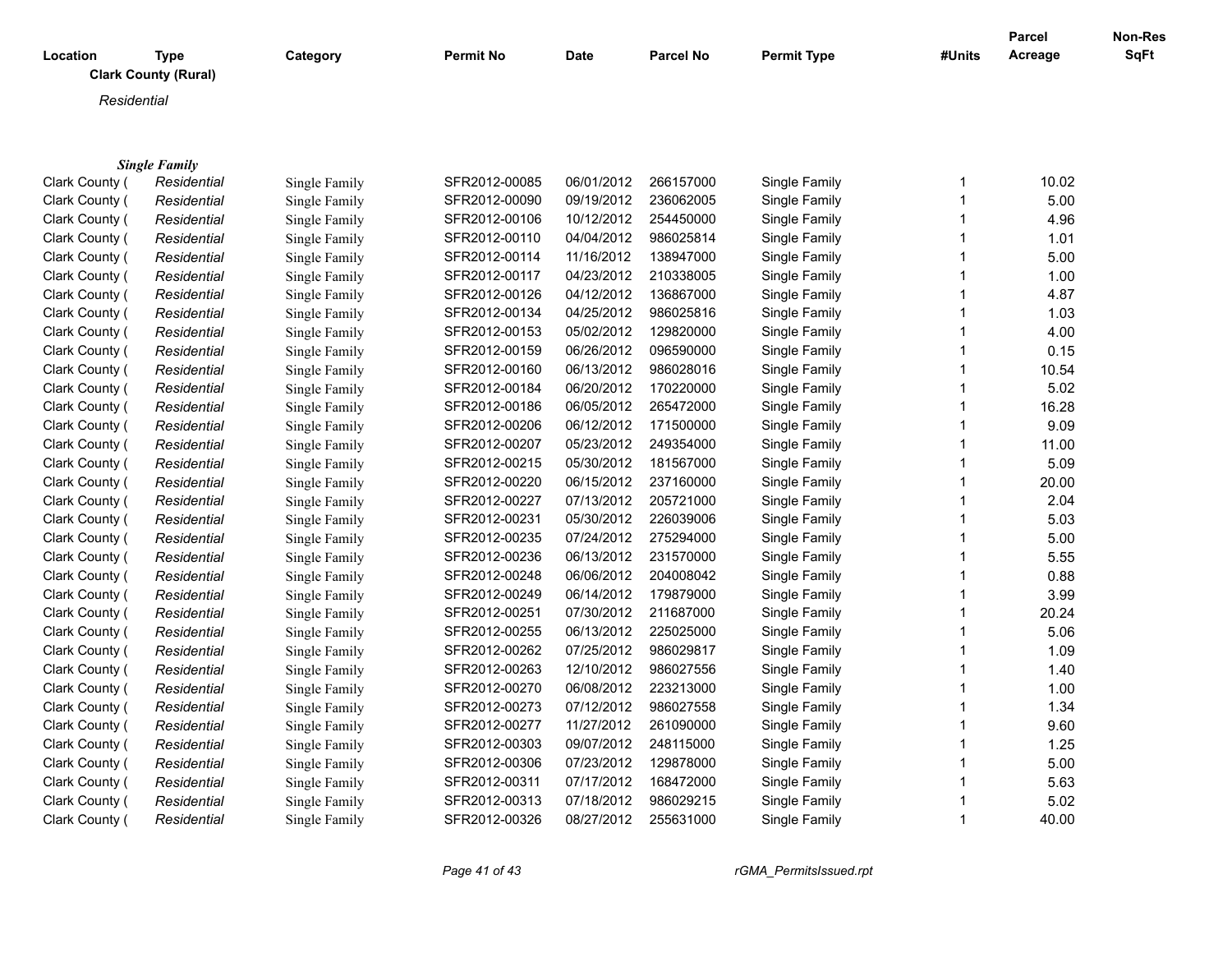| Location | <b>Type</b><br><b>Clark County (Rural)</b> | Category | <b>Permit No</b> | <b>Date</b> | <b>Parcel No</b> | <b>Permit Type</b> | #Units | Parcel<br>Acreage | <b>Non-Res</b><br><b>SqFt</b> |
|----------|--------------------------------------------|----------|------------------|-------------|------------------|--------------------|--------|-------------------|-------------------------------|
|          | Residential                                |          |                  |             |                  |                    |        |                   |                               |
|          |                                            |          |                  |             |                  |                    |        |                   |                               |
|          |                                            |          |                  |             |                  |                    |        |                   |                               |
|          | <b>Single Family</b>                       |          |                  |             |                  |                    |        |                   |                               |

| Clark County ( | Residential | Single Family | SFR2012-00330 | 07/13/2012 | 210147000 | Single Family | 10.00 |
|----------------|-------------|---------------|---------------|------------|-----------|---------------|-------|
| Clark County ( | Residential | Single Family | SFR2012-00337 | 07/24/2012 | 263797000 | Single Family | 6.15  |
| Clark County ( | Residential | Single Family | SFR2012-00350 | 07/18/2012 | 196670000 | Single Family | 10.00 |
| Clark County ( | Residential | Single Family | SFR2012-00355 | 07/23/2012 | 173619005 | Single Family | 5.00  |
| Clark County ( | Residential | Single Family | SFR2012-00356 | 07/24/2012 | 140688000 | Single Family | 5.80  |
| Clark County ( | Residential | Single Family | SFR2012-00357 | 07/25/2012 | 212365000 | Single Family | 5.75  |
| Clark County ( | Residential | Single Family | SFR2012-00359 | 09/13/2012 | 986029662 | Single Family | 1.19  |
| Clark County ( | Residential | Single Family | SFR2012-00364 | 08/13/2012 | 171307000 | Single Family | 3.19  |
| Clark County ( | Residential | Single Family | SFR2012-00365 | 08/03/2012 | 986029061 | Single Family | 4.43  |
| Clark County ( | Residential | Single Family | SFR2012-00367 | 08/01/2012 | 171484010 | Single Family | 1.95  |
| Clark County ( | Residential | Single Family | SFR2012-00372 | 07/26/2012 | 210179000 | Single Family | 5.00  |
| Clark County ( | Residential | Single Family | SFR2012-00373 | 08/08/2012 | 223196000 | Single Family | 4.28  |
| Clark County ( | Residential | Single Family | SFR2012-00377 | 08/22/2012 | 193063000 | Single Family | 8.07  |
| Clark County ( | Residential | Single Family | SFR2012-00382 | 07/17/2012 | 200959013 | Single Family | 1.68  |
| Clark County ( | Residential | Single Family | SFR2012-00394 | 10/22/2012 | 200960000 | Single Family | 0.46  |
| Clark County ( | Residential | Single Family | SFR2012-00404 | 08/23/2012 | 275011000 | Single Family | 3.67  |
| Clark County ( | Residential | Single Family | SFR2012-00407 | 09/06/2012 | 986026204 | Single Family | 5.05  |
| Clark County ( | Residential | Single Family | SFR2012-00410 | 08/24/2012 | 139810005 | Single Family | 5.00  |
| Clark County ( | Residential | Single Family | SFR2012-00419 | 11/29/2012 | 205594000 | Single Family | 1.00  |
| Clark County ( | Residential | Single Family | SFR2012-00420 | 08/24/2012 | 217223000 | Single Family | 10.00 |
| Clark County ( | Residential | Single Family | SFR2012-00425 | 09/13/2012 | 263468000 | Single Family | 6.50  |
| Clark County ( | Residential | Single Family | SFR2012-00440 | 09/24/2012 | 207369000 | Single Family | 5.39  |
| Clark County ( | Residential | Single Family | SFR2012-00441 | 09/25/2012 | 117260000 | Single Family | 3.48  |
| Clark County ( | Residential | Single Family | SFR2012-00448 | 09/12/2012 | 218255000 | Single Family | 5.00  |
| Clark County ( | Residential | Single Family | SFR2012-00453 | 10/02/2012 | 228332000 | Single Family | 5.00  |
| Clark County ( | Residential | Single Family | SFR2012-00455 | 09/12/2012 | 136899000 | Single Family | 7.50  |
| Clark County ( | Residential | Single Family | SFR2012-00460 | 10/04/2012 | 173619006 | Single Family | 5.00  |
| Clark County ( | Residential | Single Family | SFR2012-00467 | 10/08/2012 | 226039010 | Single Family | 5.00  |
| Clark County ( | Residential | Single Family | SFR2012-00472 | 10/18/2012 | 168396000 | Single Family | 3.13  |
| Clark County ( | Residential | Single Family | SFR2012-00474 | 10/12/2012 | 191076000 | Single Family | 13.06 |
| Clark County ( | Residential | Single Family | SFR2012-00495 | 10/04/2012 | 200959008 | Single Family | 1.68  |
| Clark County ( | Residential | Single Family | SFR2012-00499 | 12/18/2012 | 223188000 | Single Family | 4.77  |
| Clark County ( | Residential | Single Family | SFR2012-00500 | 10/01/2012 | 263679000 | Single Family | 10.00 |
| Clark County ( | Residential | Single Family | SFR2012-00503 | 10/08/2012 | 133027000 | Single Family | 42.64 |
| Clark County ( | Residential | Single Family | SFR2012-00506 | 10/12/2012 | 210780010 | Single Family | 4.78  |
|                |             |               |               |            |           |               |       |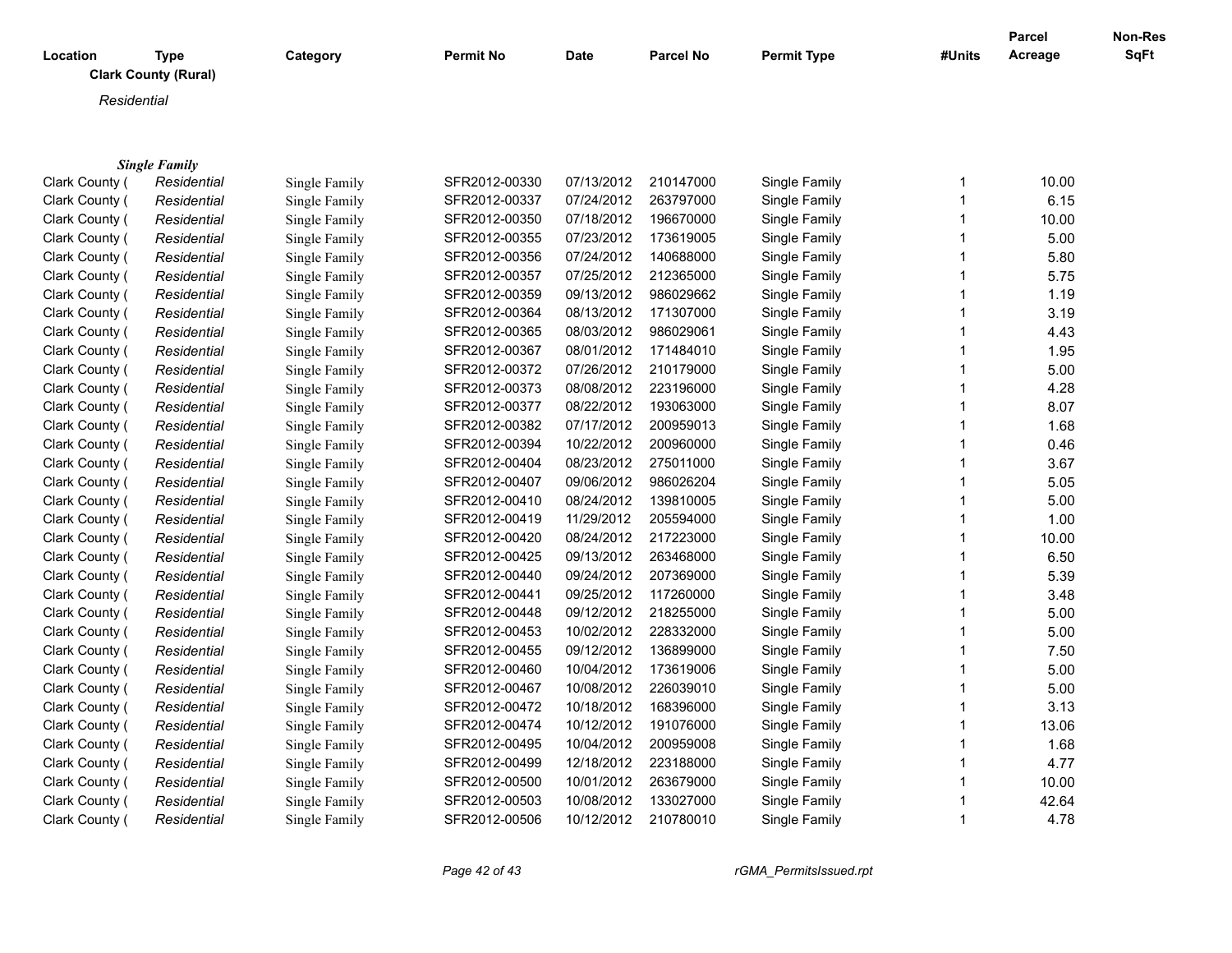| Location       | <b>Type</b>                 | Category      | <b>Permit No</b> | <b>Date</b> | <b>Parcel No</b> | <b>Permit Type</b>                | #Units | Parcel<br>Acreage   | <b>Non-Res</b><br><b>SqFt</b> |  |
|----------------|-----------------------------|---------------|------------------|-------------|------------------|-----------------------------------|--------|---------------------|-------------------------------|--|
|                | <b>Clark County (Rural)</b> |               |                  |             |                  |                                   |        |                     |                               |  |
| Residential    |                             |               |                  |             |                  |                                   |        |                     |                               |  |
|                |                             |               |                  |             |                  |                                   |        |                     |                               |  |
|                |                             |               |                  |             |                  |                                   |        |                     |                               |  |
|                | <b>Single Family</b>        |               |                  |             |                  |                                   |        |                     |                               |  |
| Clark County ( | Residential                 | Single Family | SFR2012-00511    | 10/10/2012  | 178612000        | Single Family                     | 1      | 2.63                |                               |  |
| Clark County ( | Residential                 | Single Family | SFR2012-00518    | 10/17/2012  | 173619002        | Single Family                     |        | 5.00                |                               |  |
| Clark County ( | Residential                 | Single Family | SFR2012-00525    | 10/09/2012  | 223228000        | Single Family                     |        | 0.59                |                               |  |
| Clark County ( | Residential                 | Single Family | SFR2012-00533    | 09/19/2012  | 265048010        | Single Family                     |        | 2.50                |                               |  |
| Clark County ( | Residential                 | Single Family | SFR2012-00534    | 12/12/2012  | 170087000        | Single Family                     |        | 4.75                |                               |  |
| Clark County ( | Residential                 | Single Family | SFR2012-00536    | 10/23/2012  | 169986000        | Single Family                     |        | 3.58                |                               |  |
| Clark County ( | Residential                 | Single Family | SFR2012-00543    | 10/17/2012  | 226968022        | Single Family                     |        | 1.20                |                               |  |
| Clark County ( | Residential                 | Single Family | SFR2012-00552    | 11/14/2012  | 233823001        | Single Family                     | 1      | 5.00                |                               |  |
| Clark County ( | Residential                 | Single Family | SFR2012-00554    | 11/09/2012  | 216958036        | Single Family                     |        | 1.34                |                               |  |
| Clark County ( | Residential                 | Single Family | SFR2012-00555    | 11/14/2012  | 986026205        | Single Family                     | 1      | 5.00                |                               |  |
| Clark County ( | Residential                 | Single Family | SFR2012-00579    | 11/08/2012  | 226039014        | Single Family                     |        | 5.01                |                               |  |
| Clark County ( | Residential                 | Single Family | SFR2012-00581    | 11/28/2012  | 221898000        | Single Family                     |        | 0.68                |                               |  |
| Clark County ( | Residential                 | Single Family | SFR2012-00613    | 12/17/2012  | 986030743        | Single Family                     |        | 2.41                |                               |  |
| Clark County ( | Residential                 | Single Family | SFR2012-00615    | 12/31/2012  | 136930000        | Single Family                     | 1      | 4.84                |                               |  |
| Clark County ( | Residential                 | Single Family | SFR2012-00630    | 12/13/2012  | 225274000        | Single Family                     |        | 4.90                |                               |  |
|                |                             |               |                  |             |                  |                                   | 112    | Total Single Family |                               |  |
|                |                             |               |                  |             |                  |                                   |        |                     |                               |  |
|                |                             |               |                  |             |                  | Clark County (Rural) Sub<br>Total | 113    |                     | 18,504                        |  |
|                | Total All Jurisdictions:    |               |                  |             |                  |                                   | 1,523  |                     | 322,692                       |  |